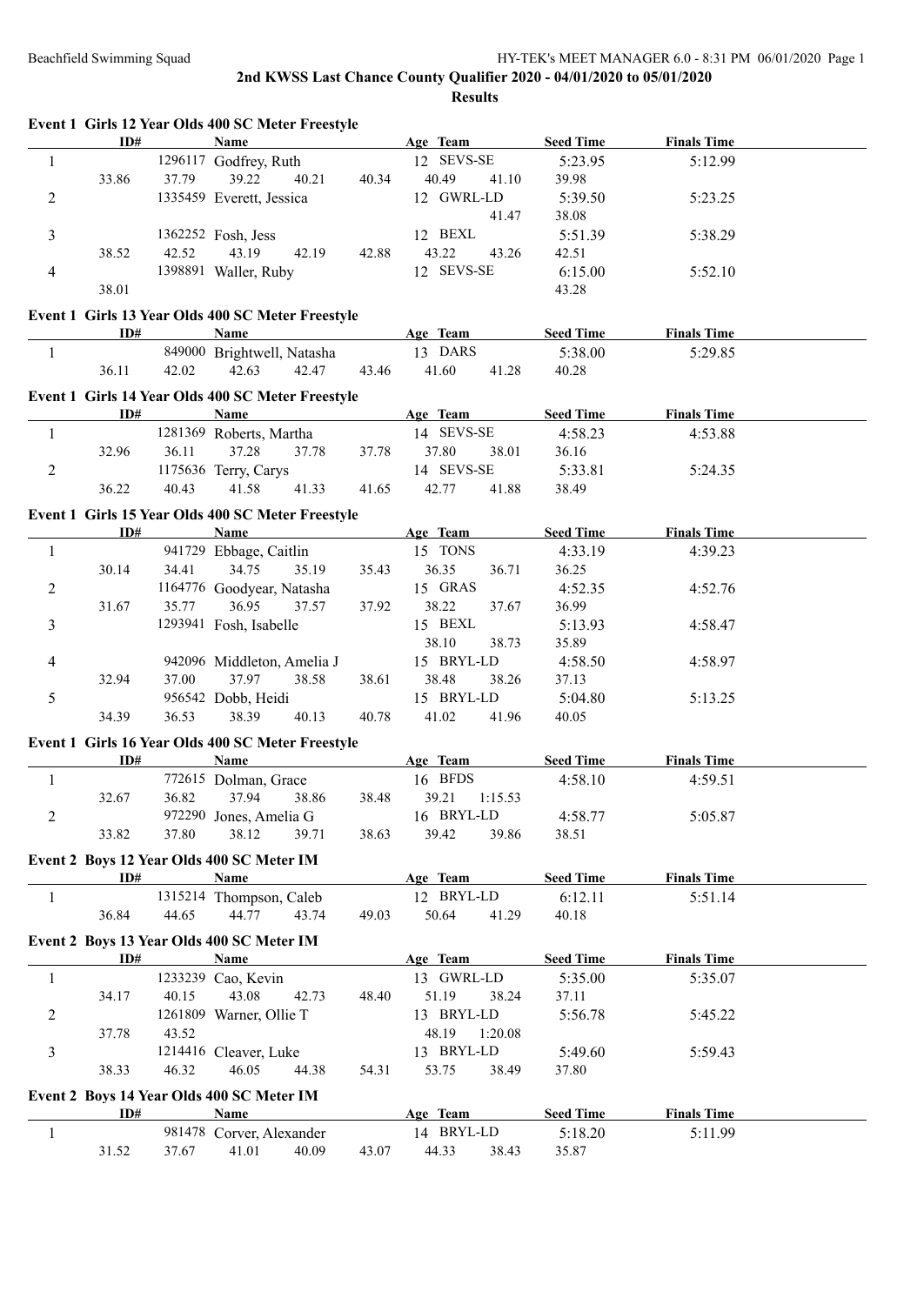|                  |       |       | (Event 2 Boys 14 Year Olds 400 SC Meter IM)                                               |       |          |                  |                  |                    |  |
|------------------|-------|-------|-------------------------------------------------------------------------------------------|-------|----------|------------------|------------------|--------------------|--|
|                  | ID#   |       | Name                                                                                      |       | Age Team |                  | <b>Seed Time</b> | <b>Finals Time</b> |  |
| 2                |       |       | 1271388 Thompson, Jared                                                                   |       |          | 14 BRYL-LD       | 5:31.76          | 5:26.02            |  |
|                  | 32.70 | 39.58 | 41.50<br>42.27                                                                            | 45.56 |          | 47.21<br>39.69   | 37.51            |                    |  |
|                  |       |       | Event 2 Boys 16 Year Olds 400 SC Meter IM                                                 |       |          |                  |                  |                    |  |
|                  | ID#   |       | Name                                                                                      |       | Age Team |                  | <b>Seed Time</b> | <b>Finals Time</b> |  |
| $\mathbf{1}$     |       |       | 926114 Solly, Josh                                                                        |       |          | 16 BEXL          | 5:02.67          | 4:50.40            |  |
|                  | 28.02 | 33.52 |                                                                                           |       |          | 45.51<br>1:05.22 |                  |                    |  |
| $\overline{c}$   |       |       | 1108668 Chapman, Nathan                                                                   |       |          | 16 GWRL-LD       | 4:59.16          | 4:58.93            |  |
|                  | 30.47 | 35.38 | 39.16<br>38.68                                                                            | 42.27 |          | 43.68<br>34.41   | 34.88            |                    |  |
|                  |       |       | Event 3 Girls 10-11 100 SC Meter Backstroke                                               |       |          |                  |                  |                    |  |
|                  | ID#   |       | <b>Name</b>                                                                               |       |          | Age Team         | <b>Seed Time</b> | <b>Finals Time</b> |  |
| $\mathbf{1}$     |       |       | 1380861 Smith, Amalie                                                                     |       |          | 11 TONS          | 1:26.39          | 1:21.91            |  |
| $\boldsymbol{2}$ |       |       | 1363057 Warner, Martha L                                                                  |       |          | 11 BRYL-LD       | 1:25.36          | 1:23.82            |  |
|                  | 39.85 | 43.97 |                                                                                           |       |          |                  |                  |                    |  |
| 3                |       |       | 1331777 Ramsay, Calli                                                                     |       |          | 11 GRAS          | 1:29.44          | 1:24.38            |  |
|                  | 39.61 | 44.77 |                                                                                           |       |          |                  |                  |                    |  |
| 4                |       |       | 1274484 Arundell, Bella                                                                   |       |          | 11 GRAS          | 1:24.00          | 1:24.97            |  |
|                  | 40.95 | 44.02 |                                                                                           |       |          |                  |                  |                    |  |
| 5                |       |       | 1245512 Hughes, Mia                                                                       |       |          | 11 BRYL-LD       | 1:29.63          | 1:26.01            |  |
|                  | 41.10 | 44.91 |                                                                                           |       |          |                  |                  |                    |  |
| 6                |       |       | 1469372 Beament, Sophia R                                                                 |       |          | 11 BRYL-LD       | 1:29.85          | 1:28.85            |  |
|                  | 42.19 | 46.66 |                                                                                           |       |          |                  |                  |                    |  |
| 7                |       |       | 1398410 Fosh, Abi                                                                         |       |          | 11 BEXL          | 1:38.13          | 1:30.44            |  |
|                  | 42.57 | 47.87 |                                                                                           |       |          |                  |                  |                    |  |
| 8                |       |       | 1377931 Kirdar, Ela                                                                       |       |          | 11 BRYL-LD       | 1:28.51          | 1:31.25            |  |
|                  | 42.50 | 48.75 |                                                                                           |       |          |                  |                  |                    |  |
| $\overline{9}$   |       |       | 1428871 Muszalska, Nicola                                                                 |       |          | 11 GRAS          | 1:39.32          | 1:33.67            |  |
|                  | 45.54 | 48.13 |                                                                                           |       |          |                  |                  |                    |  |
| 10               |       |       | 1388500 Ashton, Amelia                                                                    |       |          | 10 SEVS-SE       | 1:43.69          | 1:33.87            |  |
|                  | 45.21 | 48.66 |                                                                                           |       |          |                  |                  |                    |  |
| 11               | 46.01 | 49.51 | 1379182 Holliday, Rhiannon                                                                |       |          | 11 DARS          | 1:59.12          | 1:35.52            |  |
| 12               |       |       | 1378207 Martin, Paige                                                                     |       |          | 11 GRAS          |                  |                    |  |
|                  | 47.18 | 49.54 |                                                                                           |       |          |                  | 1:40.37          | 1:36.72            |  |
| 13               |       |       | 1378526 Crawford, Isla                                                                    |       |          | 11 BRYL-LD       | 1:40.81          | 1:39.23            |  |
| 14               |       |       | 1324253 Brorson, Kara                                                                     |       |          | 11 BRYL-LD       | 1:42.19          | 1:42.01            |  |
|                  | 49.19 | 52.82 |                                                                                           |       |          |                  |                  |                    |  |
| 15               |       |       | 1487857 Doyle, Erin                                                                       |       |          | 11 TONS          | 1:57.85          | 1:50.15            |  |
| ---              |       |       | 1437288 Adebajo, Grace                                                                    |       | 11       | <b>BRYL-LD</b>   | 1:34.25          | DQ                 |  |
|                  |       |       | 6.4 Totally submerged, (except for 1st 15m following the start or turn) during race or at |       |          |                  |                  |                    |  |
|                  | 43.72 | 49.95 |                                                                                           |       |          |                  |                  |                    |  |
|                  |       |       |                                                                                           |       |          |                  |                  |                    |  |
|                  |       |       | Event 3 Girls 12 Year Olds 100 SC Meter Backstroke                                        |       |          |                  |                  |                    |  |

|   | ID#   |         | Name                     |    | Age Team   | <b>Seed Time</b> | <b>Finals Time</b> |  |
|---|-------|---------|--------------------------|----|------------|------------------|--------------------|--|
|   |       |         | 1156629 Chaza, Chenai    |    | 12 GRAS    | 1:16.69          | 1:17.41            |  |
|   | 38.28 | 39.13   |                          |    |            |                  |                    |  |
| 2 |       |         | 1353442 Foden, Grace     |    | 12 BEXL    | 1:22.33          | 1:18.74            |  |
|   | 37.78 | 40.96   |                          |    |            |                  |                    |  |
| 3 |       |         | 1301387 Fornasier, Lilia |    | 12 SEVS-SE | 1:21.43          | 1:20.26            |  |
|   | 39.03 | 41.23   |                          |    |            |                  |                    |  |
| 4 |       |         | 1315621 Denney, Polly    | 12 | BEXL       | 1:33.12          | 1:26.22            |  |
| 5 |       |         | 1179870 Bentley, Sophia  |    | 12 SEVS-SE | 1:31.02          | 1:28.20            |  |
|   | 42.08 | 46.12   |                          |    |            |                  |                    |  |
| 6 |       |         | 1324258 Gerwat, Leela    | 12 | BRYL-LD    | 1:29.97          | 1:31.11            |  |
|   | 43.93 | 47.18   |                          |    |            |                  |                    |  |
| 7 |       | 1398891 | Waller, Ruby             |    | 12 SEVS-SE | 1:40.66          | 1:31.76            |  |
|   | 44.79 | 46.97   |                          |    |            |                  |                    |  |
| 8 |       | 1353428 | Underwood, Erin          |    | 12 SEVS-SE | 1:33.71          | 1:32.20            |  |
|   | 44.47 | 47.73   |                          |    |            |                  |                    |  |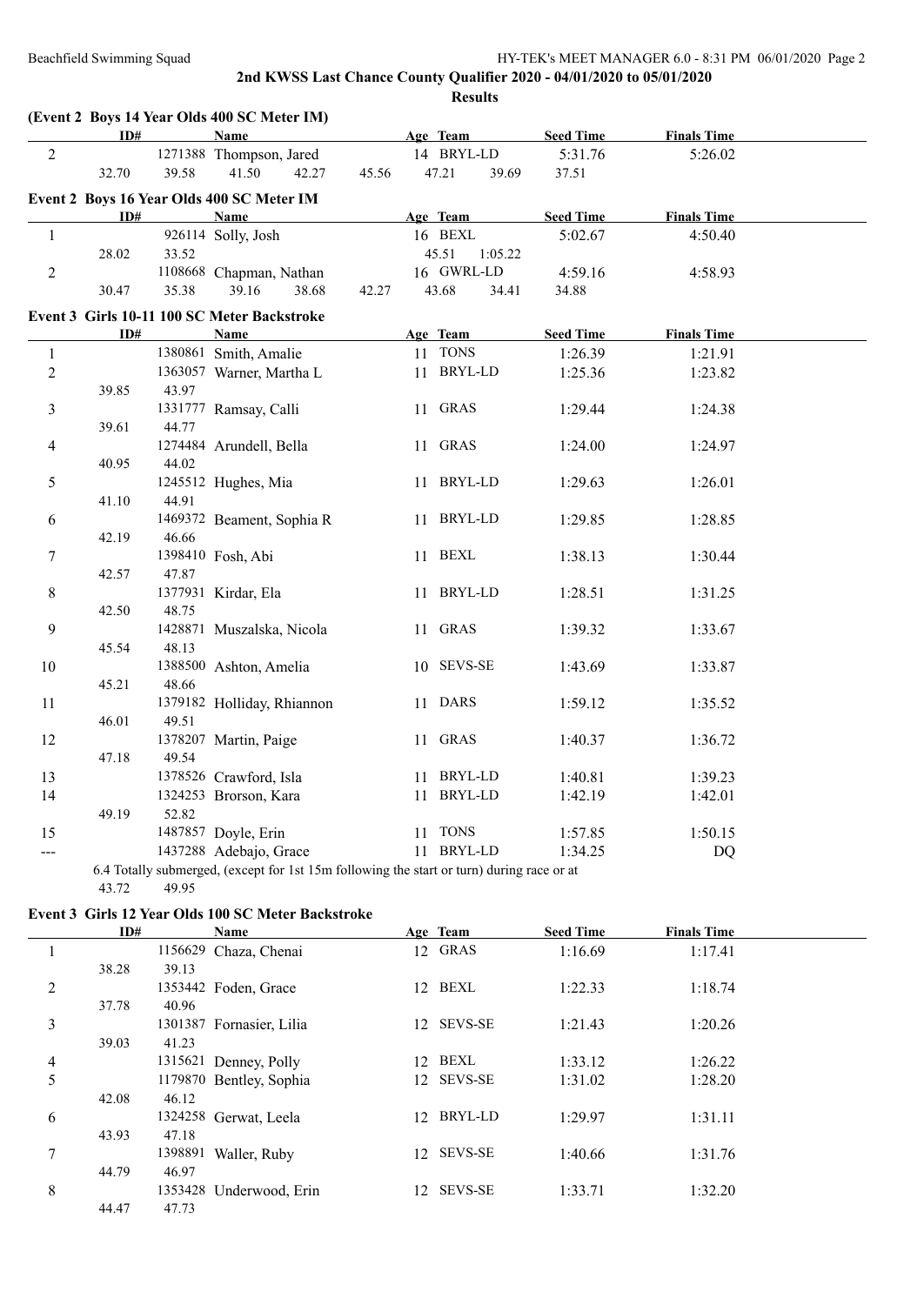### **(Event 3 Girls 12 Year Olds 100 SC Meter Backstroke)**

|         | ID#            | Name                                                                                      |                 | Age Team       | <b>Seed Time</b> | <b>Finals Time</b> |  |
|---------|----------------|-------------------------------------------------------------------------------------------|-----------------|----------------|------------------|--------------------|--|
|         |                | 1347990 Dyer, Eva                                                                         | 12.             | <b>SEVS-SE</b> | 1:36.92          | 1:33.17            |  |
| 10      |                | 1236215 Nilagarathna, Tharushi                                                            |                 | 12 BRYL-LD     | 1:40.65          | 1:35.92            |  |
|         | 46.20<br>49.72 |                                                                                           |                 |                |                  |                    |  |
|         |                | 1362253 Thirunavukkarasu, Tara                                                            | 12 <sup>1</sup> | BEXL           | 1:53.35          | 1:42.08            |  |
|         | 48.18<br>53.90 |                                                                                           |                 |                |                  |                    |  |
| $- - -$ |                | 1312400 Craig, Sophie                                                                     |                 | 12 SEVS-SE     | 1.35.57          | DO                 |  |
|         |                | 6.4 Totally submerged, (except for 1st 15m following the start or turn) during race or at |                 |                |                  |                    |  |

43.14 47.32

37.58 40.65

### **Event 3 Girls 13 Year Olds 100 SC Meter Backstroke**

|                | ID#   |       | <b>Name</b>                                        | Age Team   | <b>Seed Time</b> | <b>Finals Time</b> |  |
|----------------|-------|-------|----------------------------------------------------|------------|------------------|--------------------|--|
| $\mathbf{1}$   |       |       | 1111057 Arundell, Kahlen                           | 13 GRAS    | 1:11.90          | 1:11.62            |  |
|                | 34.29 | 37.33 |                                                    |            |                  |                    |  |
| $\overline{c}$ |       |       | 1213191 Gentles, Alyze                             | 13 SEVS-SE | 1:15.18          | 1:12.37            |  |
| 3              |       |       | 1202342 Sanders, Annie                             | 13 GWRL-LD | 1:17.10          | 1:14.05            |  |
|                | 36.12 | 37.93 |                                                    |            |                  |                    |  |
| 4              |       |       | 1255181 Atkinson, Emily                            | 13 BEXL    | 1:16.85          | 1:14.55            |  |
|                | 36.22 | 38.33 |                                                    |            |                  |                    |  |
| 5              |       |       | 1267835 Tovey, Amelia                              | 13 SEVS-SE | 1:19.49          | 1:18.24            |  |
|                | 38.76 | 39.48 |                                                    |            |                  |                    |  |
| 6              |       |       | 1246029 Saunders, Abigail                          | 13 SEVS-SE | 1:19.29          | 1:18.44            |  |
|                | 37.49 | 40.95 |                                                    |            |                  |                    |  |
| $\tau$         |       |       | 1114734 Middleton, Francesca L                     | 13 BRYL-LD | 1:19.24          | 1:18.70            |  |
|                | 38.68 | 40.02 |                                                    |            |                  |                    |  |
| 8              |       |       | 1206201 Chambers, Maisie                           | 13 SEVS-SE | 1:18.15          | 1:19.59            |  |
|                | 38.31 | 41.28 |                                                    |            |                  |                    |  |
| $\overline{9}$ |       |       | 1345906 Pascoe, Sarah                              | 13 TONS    | 1:21.34          | 1:20.26            |  |
| 10             |       |       | 1335612 Holland, Bethany                           | 13 TONS    | 1:19.83          | 1:22.68            |  |
|                | 38.23 | 44.45 |                                                    |            |                  |                    |  |
| 11             |       |       | 1245510 Cain, Lottie                               | 13 BRYL-LD | 1:23.75          | 1:23.68            |  |
|                | 39.69 | 43.99 |                                                    |            |                  |                    |  |
| 12             |       |       | 1344167 Tanner-Rush, Rose                          | 13 BEXL    | 1:28.38          | 1:27.28            |  |
|                | 41.79 | 45.49 |                                                    |            |                  |                    |  |
|                |       |       |                                                    |            |                  |                    |  |
|                |       |       |                                                    |            |                  |                    |  |
|                |       |       | Event 3 Girls 14 Year Olds 100 SC Meter Backstroke |            |                  |                    |  |
|                | ID#   |       | Name                                               | Age Team   | <b>Seed Time</b> | <b>Finals Time</b> |  |
| $\mathbf{1}$   |       |       | 933023 Thomas-Green, Cicily                        | 14 TONS    | 1:13.15          | 1:13.05            |  |
|                | 36.00 | 37.05 |                                                    |            |                  |                    |  |
| $\overline{2}$ |       |       | 1211502 Deacon, Rosie                              | 14 SEVS-SE | 1:18.25          | 1:15.04            |  |
|                | 36.00 | 39.04 |                                                    |            |                  |                    |  |
| 3              |       |       | 1208538 Crawford, Alexandra                        | 14 BRYL-LD | 1:16.89          | 1:18.14            |  |
|                | 36.60 | 41.54 |                                                    |            |                  |                    |  |
| 4              |       |       | 1225427 Goodwin, Jessica                           | 14 BLAS    | 1:19.43          | 1:18.61            |  |
|                | 38.68 | 39.93 |                                                    |            |                  |                    |  |
| 5              |       |       | 1154940 Ciuche, Julia                              | 14 GRAS    | 1:20.99          | 1:19.28            |  |
|                | 38.54 | 40.74 |                                                    |            |                  |                    |  |
| 6              |       |       | 1276520 Singleterry, Cara                          | 14 SEVS-SE | 1:17.97          | 1:19.75            |  |
| $\tau$         |       |       | 1390006 Foster, Kate                               | 14 TONS    | 1:34.62          | 1:33.69            |  |
|                | 45.35 | 48.34 |                                                    |            |                  |                    |  |
|                |       |       | Event 3 Girls 15 Year Olds 100 SC Meter Backstroke |            |                  |                    |  |
|                | ID#   |       | Name                                               | Age Team   | <b>Seed Time</b> | <b>Finals Time</b> |  |
| $\mathbf{1}$   |       |       | 1178133 Bisrat, Jessica                            | 15 DARS    | 1:13.70          | 1:14.31            |  |
|                | 35.13 | 39.18 |                                                    |            |                  |                    |  |
| $\overline{c}$ |       |       | 1289512 Graziano, Emily                            | 15 EDPS    | 1:19.76          | 1:14.73            |  |
| $\mathfrak{Z}$ | 36.59 | 38.14 | 967680 Martin, Evie                                | 15 SEVS-SE | 1:13.47          | 1:16.41            |  |

4 1202351 Denney, Maisie 15 BEXL 1:20.59 1:18.23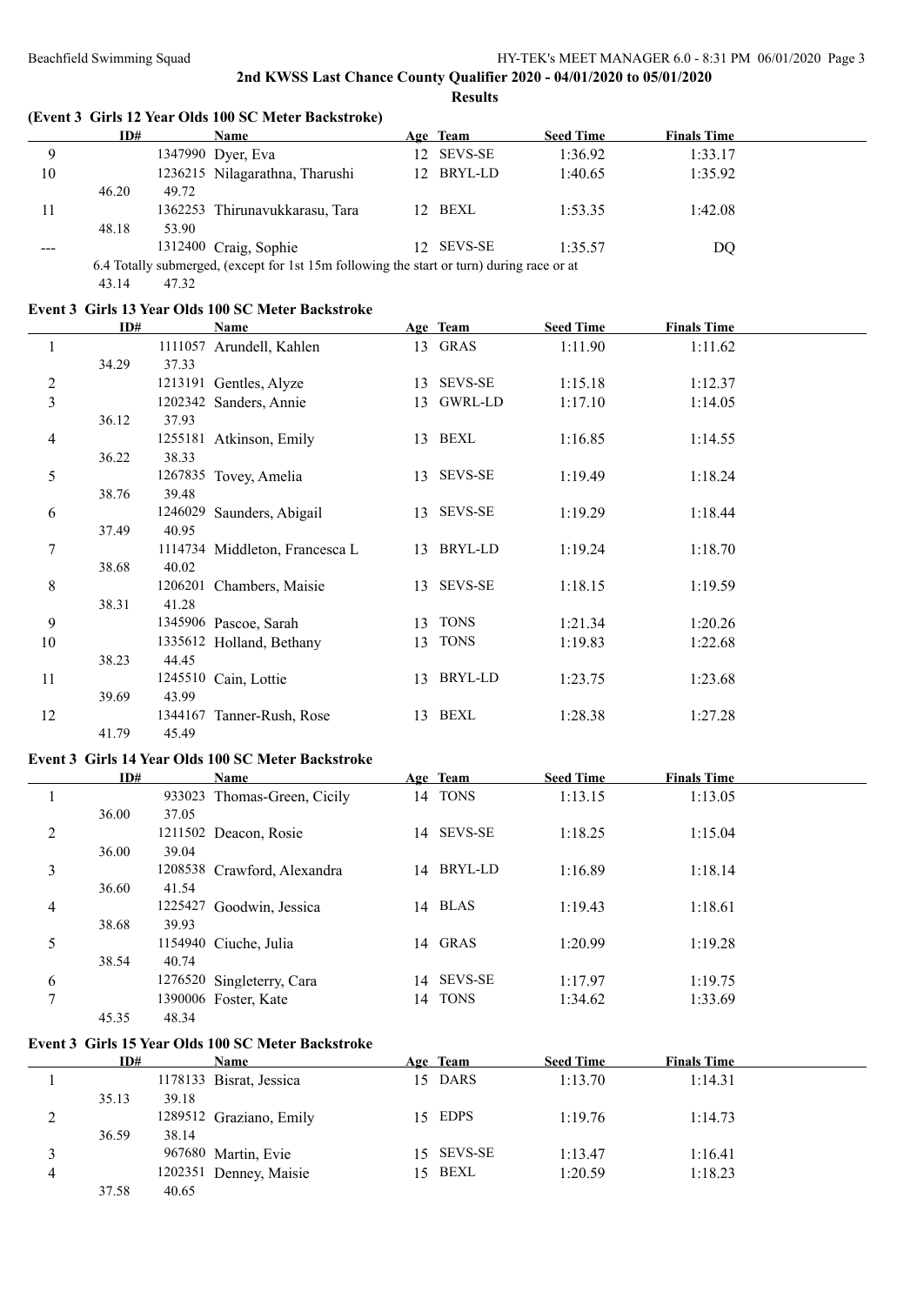44.75 49.88

#### Beachfield Swimming Squad HY-TEK's MEET MANAGER 6.0 - 8:31 PM 06/01/2020 Page 4

|                |       |         | (Event 3 Girls 15 Year Olds 100 SC Meter Backstroke)       |            |                  |                    |  |
|----------------|-------|---------|------------------------------------------------------------|------------|------------------|--------------------|--|
|                | ID#   |         | <b>Name</b>                                                | Age Team   | <b>Seed Time</b> | <b>Finals Time</b> |  |
| 5              | 38.06 | 40.45   | 1268596 Sharp, Megan                                       | 15 TONS    | 1:20.36          | 1:18.51            |  |
| 6              |       |         | 1268617 Baxter, Hannah                                     | 15 TONS    | 1:35.16          | 1:30.83            |  |
|                | ID#   |         | Event 3 Girls 16 Year Olds 100 SC Meter Backstroke<br>Name | Age Team   | <b>Seed Time</b> | <b>Finals Time</b> |  |
| 1              |       |         | 1161811 Durnford, Lily                                     | 16 BFDS    | 1:11.35          | 1:12.06            |  |
|                | 34.18 | 37.88   |                                                            |            |                  |                    |  |
| 2              | 34.51 | 38.32   | 1201386 Prideaux, Charlotte                                | 16 SEVS-SE | 1:10.82          | 1:12.83            |  |
| 3              | 39.33 | 42.42   | 1202303 Scanlan, Erin                                      | 16 GWRL-LD | 1:17.90          | 1:21.75            |  |
|                |       |         | Event 3 Girls 17-99 100 SC Meter Backstroke                |            |                  |                    |  |
|                | ID#   |         | Name                                                       | Age Team   | <b>Seed Time</b> | <b>Finals Time</b> |  |
| 1              | 33.09 | 36.05   | 1115864 Lauerman, Aoife                                    | 17 SEVS-SE | 1:11.34          | 1:09.14            |  |
|                |       |         | 1106163 Bowie, Hannah                                      | 17 MAIS    | 1:10.35          |                    |  |
| 2              |       |         |                                                            |            |                  | 1:11.82            |  |
| 3              | 37.45 | 38.66   | 1165485 Scott, Natasha                                     | 17 GRAS    | 1:14.76          | 1:16.11            |  |
| 4              |       |         | 1165177 Brown, Jessica                                     | 18 MAIS    | 1:13.59          | 1:17.40            |  |
|                | 37.06 | 40.34   |                                                            |            |                  |                    |  |
|                | ID#   |         | Event 4 Boys 10-11 100 SC Meter Breaststroke               |            |                  |                    |  |
|                |       |         | <b>Name</b>                                                | Age Team   | <b>Seed Time</b> | <b>Finals Time</b> |  |
| $\mathbf{1}$   |       |         | 1425225 Nalepa, Caspar                                     | 11 GWRL-LD | 1:51.20          | 1:40.42            |  |
| $\overline{c}$ | 49.00 | 51.42   | 1279739 Nsirim, Jason                                      | 11 GRAS    | 1:50.00          | 1:44.99            |  |
|                | 49.77 | 55.22   |                                                            |            |                  |                    |  |
| 3              |       |         | 1386333 Martin-Young, Freddie                              | 11 SEVS-SE | 1:52.24          | 1:46.95            |  |
|                | 50.20 | 56.75   |                                                            |            |                  |                    |  |
| 4              |       |         | 1391860 Gilbey, Alexander                                  | 11 BRYL-LD | 1:42.00          | 1:47.69            |  |
| 5              |       |         | 1341503 Williams, Charlie T                                | 11 BRYL-LD | 1:55.99          | 2:01.12            |  |
|                | 56.91 | 1:04.21 |                                                            |            |                  |                    |  |
|                |       |         | Event 4 Boys 12 Year Olds 100 SC Meter Breaststroke        |            |                  |                    |  |
|                | ID#   |         | Name                                                       | Age Team   | <b>Seed Time</b> | <b>Finals Time</b> |  |
|                | 44.46 | 50.41   | 1328797 Crombie, Jacob                                     | 12 SEVS-SE | 1:35.10          | 1:34.87            |  |
| 2              |       |         | 1430845 Boyce, Oliver                                      | 12 TONS    | 1:36.35          | 1:35.07            |  |
|                | 45.36 | 49.71   |                                                            |            |                  |                    |  |
| 3              |       |         | 1287596 Bird, Ethan G                                      | 12 BRYL-LD | 1:37.54          | 1:37.51            |  |
|                | 45.81 | 51.70   |                                                            |            |                  |                    |  |
| 4              |       |         | 1206197 Burke, Toby                                        | 12 SEVS-SE | 1:36.60          | 1:39.82            |  |
|                | 47.25 | 52.57   |                                                            |            |                  |                    |  |
| 5              |       |         | 1202296 Scanlan, Joshua                                    | 12 GWRL-LD | 1:47.34          | 1:44.30            |  |
|                | 49.93 | 54.37   |                                                            |            |                  |                    |  |
| ---            |       |         | 1344251 Szilagyi, David                                    | 12 BEXL    | 1:44.10          | DQ                 |  |
|                |       |         | 4.4 Starting before starting signal                        |            |                  |                    |  |
|                | 48.06 | 52.97   |                                                            |            |                  |                    |  |
|                | ID#   |         | Event 4 Boys 13 Year Olds 100 SC Meter Breaststroke        |            |                  |                    |  |
|                |       |         | <b>Name</b>                                                | Age Team   | <b>Seed Time</b> | <b>Finals Time</b> |  |
| $\mathbf{1}$   | 40.28 | 42.32   | 1376859 Inglis, Joshua                                     | 13 BEXL    | 1:26.47          | 1:22.60            |  |
| 2              |       |         | 1347988 Strebel, Joseph                                    | 13 SEVS-SE | 1:35.54          | 1:28.79            |  |
| 3              |       |         | 1201400 Vowell, Jonathan                                   | 13 SEVS-SE | 1:32.91          | 1:34.30            |  |
|                | 44.13 | 50.17   |                                                            |            |                  |                    |  |
| 4              |       |         | 1315692 Walker, Leo                                        | 13 GWRL-LD | 1:40.76          | 1:34.63            |  |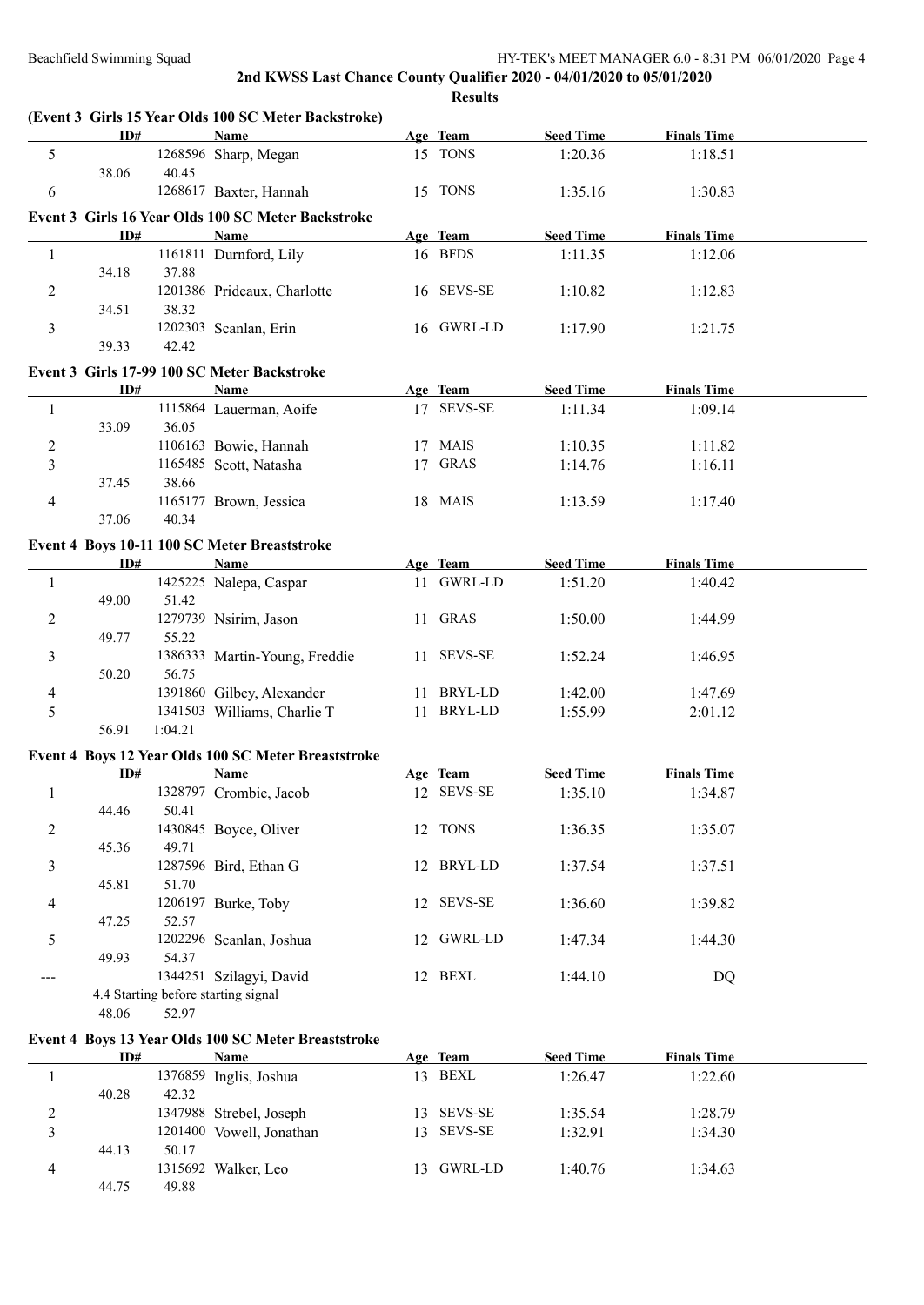#### **2nd KWSS Last Chance County Qualifier 2020 - 04/01/2020 to 05/01/2020 Results**

### **(Event 4 Boys 13 Year Olds 100 SC Meter Breaststroke)**

|   | ID#   |         | <b>Name</b>                                                                                |                 | Age Team       | <b>Seed Time</b> | <b>Finals Time</b> |  |
|---|-------|---------|--------------------------------------------------------------------------------------------|-----------------|----------------|------------------|--------------------|--|
|   |       |         | 1221499 Devey, Zachary                                                                     | 13.             | <b>TONS</b>    | 1:37.79          | 1:40.08            |  |
|   | 47.35 | 52.73   |                                                                                            |                 |                |                  |                    |  |
| 6 |       | 1279741 | Nsirim, Joshua                                                                             | $\vert 3 \vert$ | GRAS           | 1:42.05          | 1:42.33            |  |
|   | 47.51 | 54.82   |                                                                                            |                 |                |                  |                    |  |
|   |       |         | 1423919 Kader, Faahim                                                                      | $\overline{3}$  | <b>DARS</b>    | 2:14.28          | 1:53.35            |  |
|   | 52.82 | 1:00.53 |                                                                                            |                 |                |                  |                    |  |
|   |       |         | 1391859 Charlesworth, Gabriel                                                              | $\vert 3 \vert$ | BRYL-LD        | 1:38.47          | DQ                 |  |
|   |       |         | 7.4 Leg movements not on the same plane                                                    |                 |                |                  |                    |  |
|   |       |         | 1455249 Barden, Harry                                                                      | 13.             | <b>SEVS-SE</b> | 1:48.93          | DQ                 |  |
|   |       |         | 7.4 Head not breaking surface before hands turn inward at widest point in 2nd stroke after |                 |                |                  |                    |  |

### **Event 4 Boys 14 Year Olds 100 SC Meter Breaststroke**

|                          | ID#   |       | Name                                                | Age Team   | <b>Seed Time</b> | <b>Finals Time</b> |  |
|--------------------------|-------|-------|-----------------------------------------------------|------------|------------------|--------------------|--|
| $\mathbf{1}$             |       |       | 1325702 Jemmott, Kadeen                             | 14 BEXL    | 1:19.97          | 1:17.97            |  |
| $\overline{2}$           |       |       | 1285238 Dinev, Bryan                                | 14 BEXL    | 1:20.36          | 1:18.35            |  |
|                          | 36.97 | 41.38 |                                                     |            |                  |                    |  |
| 3                        |       |       | 1218143 Hamilton, Seamus                            | 14 SEVS-SE | 1:20.74          | 1:19.12            |  |
|                          | 37.11 | 42.01 |                                                     |            |                  |                    |  |
| 4                        |       |       | 1344169 Zouali, Adam                                | 14 BEXL    | 1:26.34          | 1:20.79            |  |
|                          | 38.48 | 42.31 |                                                     |            |                  |                    |  |
| 5                        |       |       | 1286079 Watson, Benjamin                            | 14 SEVS-SE | 1:25.38          | 1:21.01            |  |
|                          | 37.40 | 43.61 |                                                     |            |                  |                    |  |
| 6                        |       |       | 1227210 Howard, Zach                                | 14 SEVS-SE | 1:23.11          | 1:21.54            |  |
|                          | 37.78 | 43.76 |                                                     |            |                  |                    |  |
| 7                        |       |       | 845691 Martin, Ethan                                | 14 SEVS-SE | 1:24.48          | 1:21.66            |  |
|                          | 38.07 | 43.59 |                                                     |            |                  |                    |  |
| 8                        |       |       | 1345706 Adams, Jarred                               | 14 GRAS    | 1:20.39          | 1:21.91            |  |
|                          | 37.58 | 44.33 |                                                     |            |                  |                    |  |
| 9                        |       |       | 1430846 Boyce, Tom                                  | 14 TONS    | 1:25.97          | 1:26.10            |  |
| 10                       |       |       | 1328805 Crombie, Joshua                             | 14 SEVS-SE | 1:30.47          | 1:31.72            |  |
|                          | 42.73 | 48.99 |                                                     |            |                  |                    |  |
| 11                       |       |       | 1345704 Martin, Harrison                            | 14 GRAS    | 1:35.65          | 1:31.81            |  |
|                          | 42.13 | 49.68 |                                                     |            |                  |                    |  |
|                          |       |       | Event 4 Boys 15 Year Olds 100 SC Meter Breaststroke |            |                  |                    |  |
|                          | ID#   |       | <b>Name</b>                                         | Age Team   | <b>Seed Time</b> | <b>Finals Time</b> |  |
| $\mathbf{1}$             |       |       | 1174684 Chou, Nevan I                               | 15 BRYL-LD | 1:13.98          | 1:15.41            |  |
|                          | 34.50 | 40.91 |                                                     |            |                  |                    |  |
| $\overline{c}$           |       |       | 1119445 Enticknap, Noah                             | 15 SEVS-SE | 1:15.10          | 1:15.50            |  |
|                          | 35.83 | 39.67 |                                                     |            |                  |                    |  |
| 3                        |       |       | 1315691 Walker, Jacob                               | 15 GWRL-LD | 1:22.60          | 1:17.43            |  |
|                          | 37.05 | 40.38 |                                                     |            |                  |                    |  |
| $\overline{\mathcal{A}}$ |       |       | 1197665 Gentles, Thiago                             | 15 SEVS-SE | 1:20.80          | 1:18.96            |  |
|                          |       |       | Event 4 Boys 16 Year Olds 100 SC Meter Breaststroke |            |                  |                    |  |
|                          | ID#   |       | <b>Name</b>                                         | Age Team   | <b>Seed Time</b> | <b>Finals Time</b> |  |
| $\mathbf{1}$             |       |       | 1120742 Isaacs, Ollie                               | 16 TONS    | 1:09.07          | 1:09.87            |  |
|                          | 33.16 | 36.71 |                                                     |            |                  |                    |  |
| $\overline{c}$           |       |       | 967684 Bentley, Dillon                              | 16 SEVS-SE | 1:18.74          | 1:15.37            |  |
|                          | 34.73 | 40.64 |                                                     |            |                  |                    |  |
| 3                        |       |       | 968079 Morgan, Anthony                              | 16 GRAS    | 1:15.34          | 1:15.71            |  |
|                          | 35.19 | 40.52 |                                                     |            |                  |                    |  |
| 4                        |       |       | 1133641 Cheverst, Jack                              | 16 BLAS    | 1:20.75          | 1:21.79            |  |
|                          | 37.70 | 44.09 |                                                     |            |                  |                    |  |
|                          |       |       |                                                     |            |                  |                    |  |
|                          |       |       | Event 4 Boys 17-99 100 SC Meter Breaststroke        |            |                  |                    |  |
|                          | ID#   |       | <b>Name</b>                                         | Age Team   | <b>Seed Time</b> | <b>Finals Time</b> |  |
| 1                        |       |       | 729530 Harris, Brandon                              | 17 BFDS    | 1:07.92          | 1:07.78            |  |
|                          | 32.02 | 35.76 |                                                     |            |                  |                    |  |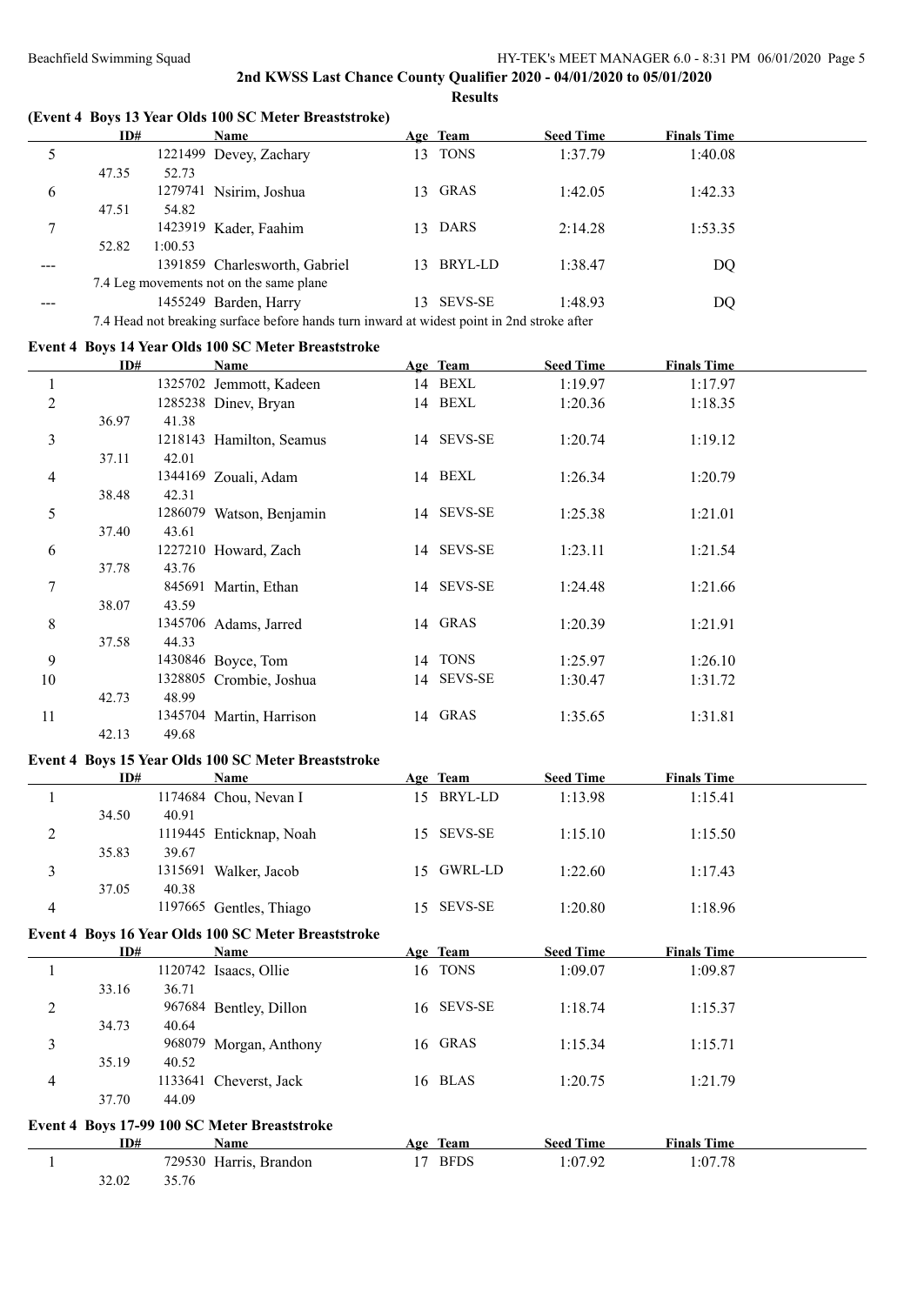**(Event 4 Boys 17-99 100 SC Meter Breaststroke) ID# Name Age Team Seed Time Finals Time** 2 781081 Moulton, Max 17 DARS 1:14.75 1:14.01 34.25 39.76 3 1335450 Marin, Stefan 18 BEXL 1:14.12 1:16.38 4 1136415 Collins, Harry 17 BEXL 1:22.36 1:17.78 36.64 41.14 5 852611 Morris, Charlie 17 BFDS 1:19.48 1:19.49 36.90 42.59 6 1207525 Murphy, Connor 17 BRYL-LD 1:20.37 1:23.34 39.83 43.51 **Event 5 Girls 10-11 50 SC Meter Breaststroke ID# Name Age Team Seed Time Finals Time** 1 1414146 Lawn, Josie B 10 BRYL-LD 41.94 42.38 2 1380861 Smith, Amalie 11 TONS 43.89 44.38 3 1438889 Myles, Imogen 11 SEVS-SE 47.90 45.12 4 1363057 Warner, Martha L 11 BRYL-LD 45.48 45.69 5 1423916 Deller, Lilly 11 DARS 48.84 46.00 6 1399329 Charlesworth, Elise E 11 BRYL-LD 45.74 46.56 7 1274484 Arundell, Bella 11 GRAS 45.00 46.90 8 1446574 Williams, Iris 11 GWRL-LD 53.00 47.51 9 1388500 Ashton, Amelia 10 SEVS-SE 52.53 49.07 10 1414998 Mann, Evie 11 SEVS-SE 55.05 49.40 11 1417209 Parton, Elodie 11 TONS 48.15 49.63 12 1236218 Bowling, Carys 11 BRYL-LD 50.37 49.92 13 1428871 Muszalska, Nicola 11 GRAS 53.60 50.43 14 1324253 Brorson, Kara 11 BRYL-LD 50.77 51.29 15 1378207 Martin, Paige 11 GRAS 49.90 51.65 16 1398410 Fosh, Abi 11 BEXL 51.73 51.87 17 1379182 Holliday, Rhiannon 11 DARS 53.45 52.14 18 1378526 Crawford, Isla 11 BRYL-LD 54.13 52.78 19 1437288 Adebajo, Grace 11 BRYL-LD 52.41 52.95 20 1323985 Cannon, Amelia 10 TONS 55.28 53.06 21 1438888 Underwood, Alexis 11 SEVS-SE 1:05.16 56.19 22 1487857 Doyle, Erin 11 TONS 58.89 1:00.95 23 1489021 Hollands, Ella 10 TONS 1:04.22 1:04.79 **Event 5 Girls 12 Year Olds 50 SC Meter Breaststroke ID# Name Age Team Seed Time Finals Time** 1 1349639 Rogers, Ellie 12 TONS 39.55 39.70 2 1345910 Kienlen, Willow 12 TONS 41.50 41.79 3 1156629 Chaza, Chenai 12 GRAS 41.80 42.41 4 1236215 Nilagarathna, Tharushi 12 BRYL-LD 41.84 42.85 5 1328807 Thompson, Amelie 12 SEVS-SE 45.70 43.95 6 1301387 Fornasier, Lilia 12 SEVS-SE 45.10 44.24 7 1364828 O'Sullivan, Caitlin 12 SEVS-SE 43.98 44.27 8 1179870 Bentley, Sophia 12 SEVS-SE 46.41 44.77 9 1255154 Sullivan, Imogen 12 BEXL 42.78 44.84 10 1169621 Amrane, Yasmine 12 BRYL-LD 44.68 45.45 11 1362252 Fosh, Jess 12 BEXL 46.61 46.40 12 1373832 Radovanovic, Kaya 12 GWRL-LD 48.49 46.78 13 1353442 Foden, Grace 12 BEXL 48.00 47.47 14 1324258 Gerwat, Leela 12 BRYL-LD 45.51 48.30 15 1362253 Thirunavukkarasu, Tara 12 BEXL 49.86 48.47 16 1398891 Waller, Ruby 12 SEVS-SE 51.45 49.13 17 1312400 Craig, Sophie 12 SEVS-SE 47.72 49.18 18 1400125 Feachem, Gabriella 12 TONS 54.47 51.81 19 1353428 Underwood, Erin 12 SEVS-SE 1:00.40 54.18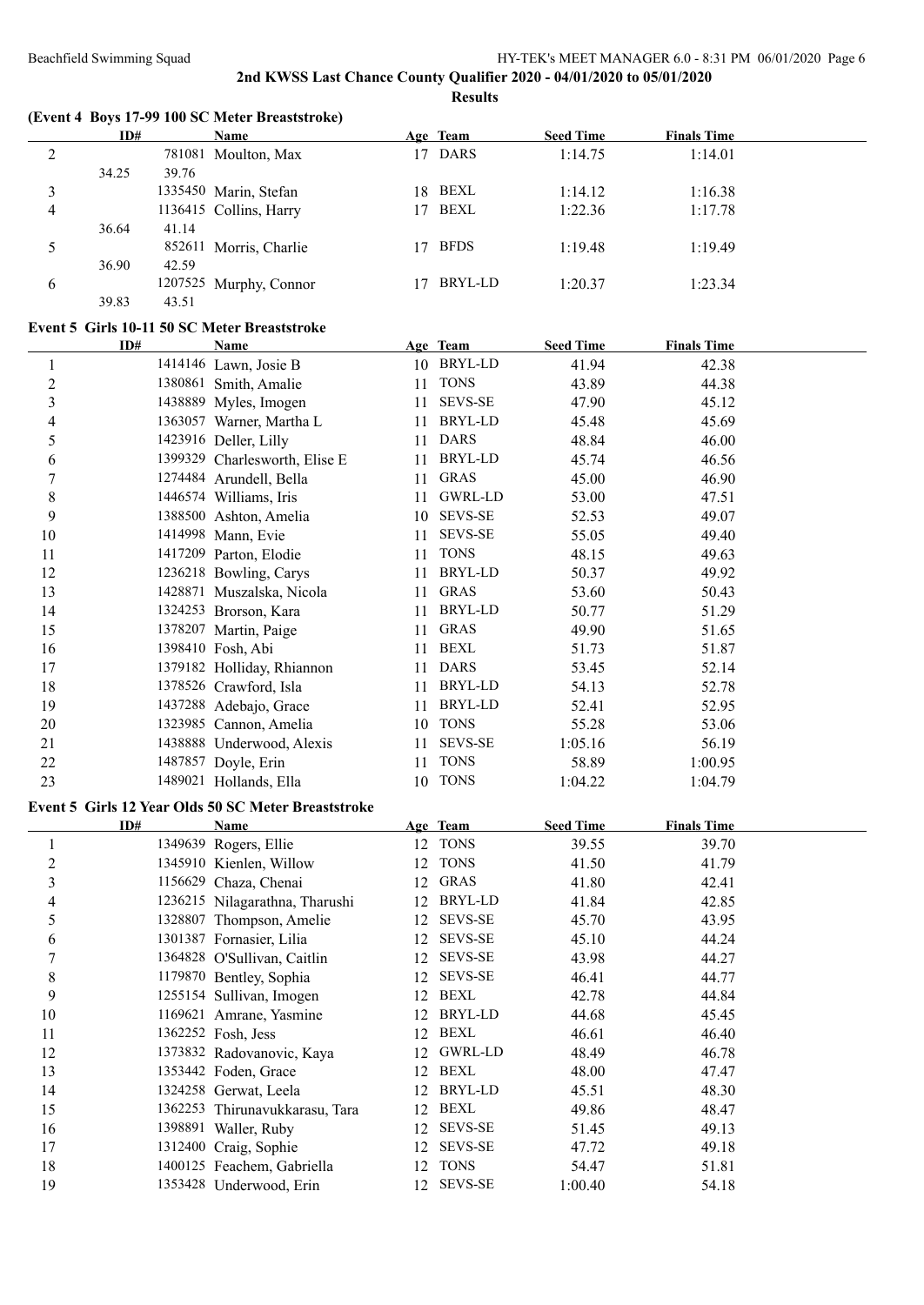|                | ID#                                          | <b>Name</b>                                           |    | Age Team       | <b>Seed Time</b> | <b>Finals Time</b> |
|----------------|----------------------------------------------|-------------------------------------------------------|----|----------------|------------------|--------------------|
|                |                                              | 1347990 Dyer, Eva                                     |    | 12 SEVS-SE     | 46.81            | <b>DQ</b>          |
|                |                                              | 7.6 Touch not simultaneous and/or hands not separated |    |                |                  |                    |
|                |                                              | Event 5 Girls 13 Year Olds 50 SC Meter Breaststroke   |    |                |                  |                    |
|                | ID#                                          | Name                                                  |    | Age Team       | <b>Seed Time</b> | <b>Finals Time</b> |
| 1              |                                              | 1345906 Pascoe, Sarah                                 |    | 13 TONS        | 37.78            | 39.85              |
| $\overline{2}$ |                                              | 1446963 Miller, Caitlin                               |    | 13 SEVS-SE     | 45.75            | 40.62              |
| 3              |                                              | 1246029 Saunders, Abigail                             | 13 | <b>SEVS-SE</b> | 41.60            | 41.53              |
| 4              |                                              | 1267835 Tovey, Amelia                                 | 13 | <b>SEVS-SE</b> | 40.73            | 41.70              |
| 5              |                                              | 1206201 Chambers, Maisie                              | 13 | <b>SEVS-SE</b> | 44.42            | 43.17              |
| 6              |                                              | 1344167 Tanner-Rush, Rose                             |    | 13 BEXL        | 44.97            | 44.40              |
| 7              |                                              | 1311713 Stone, Alice                                  |    | 13 SEVS-SE     | 46.08            | 45.23              |
|                |                                              | Event 5 Girls 14 Year Olds 50 SC Meter Breaststroke   |    |                |                  |                    |
|                | ID#                                          | Name                                                  |    | Age Team       | <b>Seed Time</b> | <b>Finals Time</b> |
| 1              |                                              | 1335458 Everett, Zoe                                  |    | 14 GWRL-LD     | 37.18            | 36.32              |
| $\overline{2}$ |                                              | 1342550 Doyle, Ella                                   |    | 14 GWRL-LD     | 40.66            | 38.09              |
| 3              |                                              | 1267833 Lauerman, Rosie                               |    | 14 SEVS-SE     | 39.22            | 38.56              |
| 4              |                                              | 1245837 Couzens, Phoebe                               | 14 | BEXL           | 40.25            | 39.15              |
| 5              |                                              | 1211502 Deacon, Rosie                                 | 14 | <b>SEVS-SE</b> | 39.60            | 39.32              |
| 6              |                                              | 1416096 Bill, Jessica                                 | 14 | <b>BEXL</b>    | 43.70            | 39.35              |
| $*7$           |                                              | 1276520 Singleterry, Cara                             | 14 | <b>SEVS-SE</b> | 40.56            | 40.06              |
| $*7$           |                                              | 1273751 Armstrong, Millie                             |    | <b>SEVS-SE</b> |                  | 40.06              |
|                |                                              |                                                       | 14 | <b>BFDS</b>    | 40.22            |                    |
| 9              |                                              | 1211846 Burke, Lilly-Rose                             | 14 |                | 42.67            | 41.83              |
| 10             |                                              | 1225427 Goodwin, Jessica                              | 14 | <b>BLAS</b>    | 41.96            | 42.35              |
| 11             |                                              | 1373833 Radovanovic, Lea                              |    | 14 GWRL-LD     | 41.69            | 42.83              |
| 12             |                                              | 1154940 Ciuche, Julia                                 | 14 | <b>GRAS</b>    | 42.58            | 43.02              |
| 13             |                                              | 1372258 Stanley, Esmee                                |    | 14 DARS        | 45.59            | 43.21              |
| 14             |                                              | 1175636 Terry, Carys                                  |    | 14 SEVS-SE     | 45.76            | 43.57              |
| 15             |                                              | 933023 Thomas-Green, Cicily                           |    | 14 TONS        | 42.81            | 43.88              |
| 16             |                                              | 1390006 Foster, Kate                                  |    | 14 TONS        | 45.75            | 44.35              |
| ---            |                                              | 1493522 Wheeler, Emily                                |    | 14 GRAS        | 1:00.79          | DQ                 |
|                |                                              | 7.6 Touch not simultaneous and/or hands not separated |    |                |                  |                    |
|                |                                              | Event 5 Girls 15 Year Olds 50 SC Meter Breaststroke   |    |                |                  |                    |
|                | ID#                                          | Name                                                  |    | Age Team       | <b>Seed Time</b> | <b>Finals Time</b> |
| 1              |                                              | 1289512 Graziano, Emily                               |    | 15 EDPS        | 37.00            | 36.58              |
| $\overline{c}$ |                                              | 1121909 Devey, Mia                                    |    | 15 TONS        | 36.46            | 37.05              |
| 3              |                                              | 1190613 Chambers, Koko                                | 15 | BRYL-LD        | 39.99            | 40.79              |
| 4              |                                              | 1150267 Burke, Bethany                                | 15 | <b>SEVS-SE</b> | 40.91            | 40.81              |
| 5              |                                              | 1268617 Baxter, Hannah                                | 15 | <b>TONS</b>    | 43.47            | 43.67              |
| 6              |                                              | 1268596 Sharp, Megan                                  |    | 15 TONS        | 44.52            | 44.56              |
|                |                                              | Event 5 Girls 16 Year Olds 50 SC Meter Breaststroke   |    |                |                  |                    |
|                | ID#                                          | Name                                                  |    | Age Team       | <b>Seed Time</b> | <b>Finals Time</b> |
| $\mathbf{1}$   |                                              | 945064 Evans, Olwen                                   |    | 16 BEXL        | 38.54            | 35.12              |
| $\overline{c}$ |                                              | 972290 Jones, Amelia G                                |    | 16 BRYL-LD     | 36.31            | 36.56              |
| 3              |                                              | 1161811 Durnford, Lily                                | 16 | <b>BFDS</b>    | 37.20            | 37.85              |
| 4              |                                              | 1176501 Vanderlanh-McKeown, Cleo                      | 16 | <b>SEVS-SE</b> | 40.62            | 39.49              |
| 5              |                                              | 772615 Dolman, Grace                                  | 16 | <b>BFDS</b>    | 39.37            | 39.50              |
| 6              |                                              | 1227607 Rousell, Holly                                | 16 | GRAS           | 41.81            | 42.02              |
| 7              |                                              | 1202303 Scanlan, Erin                                 | 16 | GWRL-LD        | 45.23            | 46.24              |
|                |                                              |                                                       |    |                |                  |                    |
|                | Event 5 Girls 17-99 50 SC Meter Breaststroke |                                                       |    |                |                  |                    |
|                | ID#                                          | Name                                                  |    | Age Team       | <b>Seed Time</b> | <b>Finals Time</b> |
| 1              |                                              | 943689 Tyler, Isabel                                  |    | 17 SEVS-SE     | 37.30            | 37.88              |
| $\overline{c}$ |                                              | 1106163 Bowie, Hannah                                 | 17 | <b>MAIS</b>    | 39.31            | 39.99              |
| 3              |                                              | 1437533 Lees, Emilie                                  |    | 19 GRAS        | 42.31            | 43.09              |
| 4              |                                              | 1165177 Brown, Jessica                                |    | 18 MAIS        | 39.67            | 45.41              |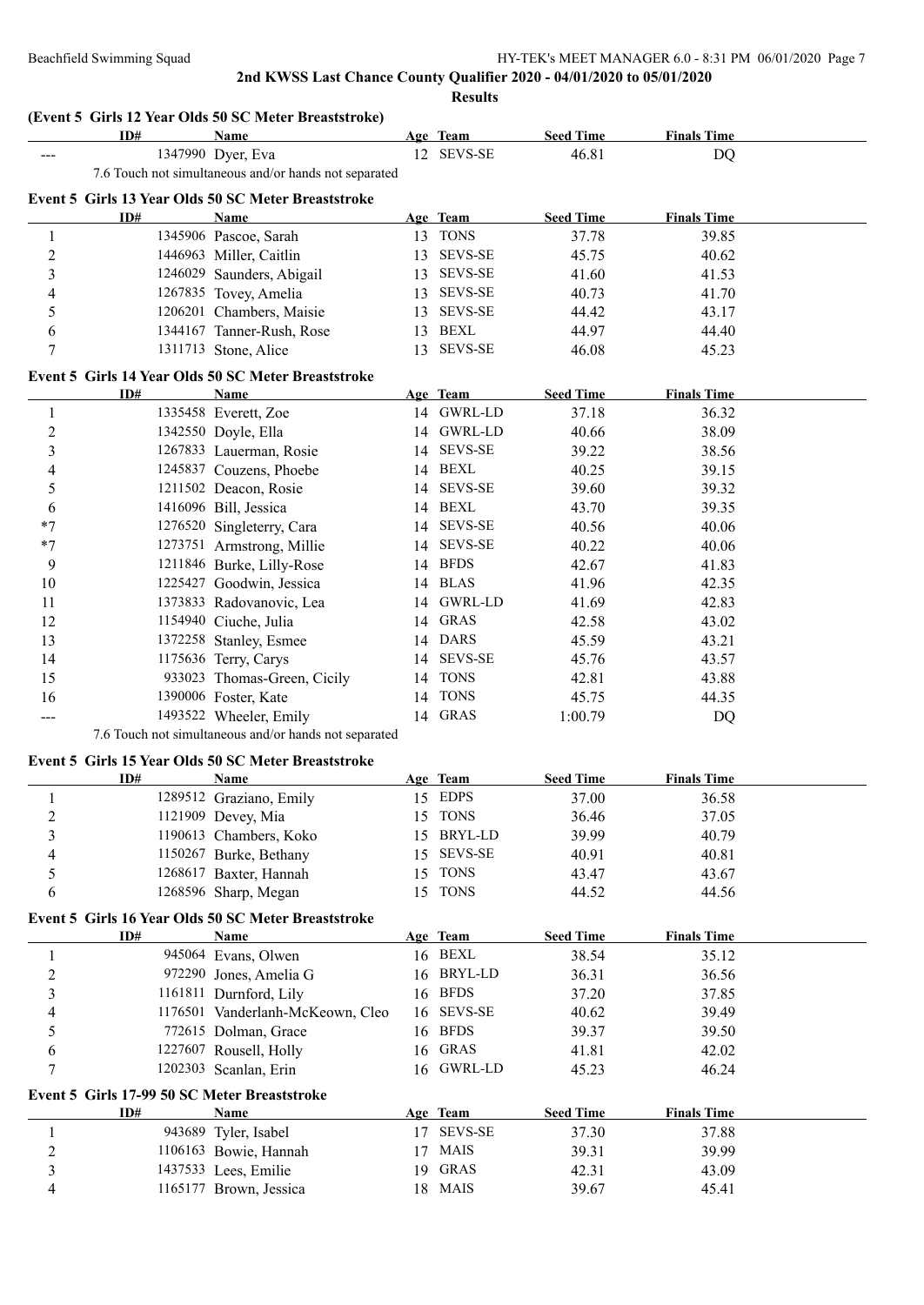|                  | ID# | Name                                                    |    | Age Team               | <b>Seed Time</b> | <b>Finals Time</b> |
|------------------|-----|---------------------------------------------------------|----|------------------------|------------------|--------------------|
| 1                |     | 1279739 Nsirim, Jason                                   |    | 11 GRAS                | 38.41            | 37.22              |
| $\boldsymbol{2}$ |     | 1418168 Chenu, Justin                                   |    | 10 BLAS                | 39.06            | 37.57              |
| 3                |     | 1332908 Brooks, Albert                                  |    | 11 BRYL-LD             | 39.38            | 38.40              |
| 4                |     | 1425225 Nalepa, Caspar                                  |    | 11 GWRL-LD             | 43.16            | 40.65              |
|                  |     | Event 6 Boys 12 Year Olds 50 SC Meter Butterfly         |    |                        |                  |                    |
|                  | ID# | <b>Name</b>                                             |    | Age Team               | <b>Seed Time</b> | <b>Finals Time</b> |
| 1                |     | 1255178 Belton, James                                   |    | 12 BRYL-LD             | 38.06            | 36.36              |
| $\boldsymbol{2}$ |     | 1324262 Landeman, Sonny                                 |    | 12 BRYL-LD             | 37.77            | 36.74              |
| 3                |     | 1416043 Chenu, Patrick                                  |    | 12 BLAS                | 39.12            | 37.65              |
| 4                |     | 1202296 Scanlan, Joshua                                 |    | 12 GWRL-LD             | 43.35            | 37.95              |
| 5                |     | 1206197 Burke, Toby                                     |    | 12 SEVS-SE             | 36.10            | 39.16              |
| 6                |     | 1328797 Crombie, Jacob                                  | 12 | <b>SEVS-SE</b>         | 37.53            | 39.65              |
| $\overline{7}$   |     | 1327024 Jayasinghe, Leo                                 |    | 12 BEXL                | 43.45            | 41.46              |
| 8                |     | 1287596 Bird, Ethan G                                   |    | 12 BRYL-LD             | 40.32            | 41.68              |
|                  |     |                                                         |    |                        |                  |                    |
|                  |     | Event 6 Boys 13 Year Olds 50 SC Meter Butterfly         |    |                        |                  |                    |
|                  | ID# | Name                                                    |    | Age Team               | <b>Seed Time</b> | <b>Finals Time</b> |
| 1                |     | 1233239 Cao, Kevin                                      |    | 13 GWRL-LD             | 35.13            | 31.20              |
| $\boldsymbol{2}$ |     | 1186063 Long, Thomas                                    |    | 13 GRAS                | 33.75            | 33.68              |
| 3                |     | 1191473 Williams, Seb J                                 |    | 13 BRYL-LD             | 34.42            | 34.22              |
| $*_{4}$          |     | 1376859 Inglis, Joshua                                  |    | 13 BEXL                | 37.01            | 34.53              |
| $*_{4}$          |     | 1376861 Gilham, Finley                                  |    | 13 BEXL                | 34.03            | 34.53              |
| 6                |     | 1245511 Dell'Accio, Roberto                             |    | 13 BRYL-LD             | 34.07            | 34.59              |
| 7                |     | 1214416 Cleaver, Luke                                   |    | 13 BRYL-LD             | 34.75            | 35.49              |
| 8                |     | 1261809 Warner, Ollie T                                 |    | 13 BRYL-LD             | 35.14            | 35.79              |
| 9                |     | 1201400 Vowell, Jonathan                                | 13 | <b>SEVS-SE</b>         | 35.57            | 36.31              |
| 10               |     | 1146785 Brice, Charlie                                  | 13 | <b>TONS</b>            | 34.79            | 36.43              |
| 11               |     | 1347988 Strebel, Joseph                                 | 13 | <b>SEVS-SE</b>         | 37.88            | 37.07              |
| 12               |     | 1276197 Wise, Jack                                      | 13 | DARS                   | 39.98            | 37.30              |
| 13               |     | 1283720 Isaacs, Harri                                   | 13 | <b>TONS</b>            | 41.25            | 37.70              |
| 14               |     | 1279741 Nsirim, Joshua                                  | 13 | <b>GRAS</b>            | 40.05            | 39.61              |
| 15               |     | 1423914 Bisht, Arnav                                    |    | 13 DARS                | 43.77            | 39.64              |
| 16               |     | 1221499 Devey, Zachary                                  | 13 | <b>TONS</b>            | 40.67            | 40.09              |
| 17               |     | 1455249 Barden, Harry                                   | 13 | <b>SEVS-SE</b>         | 43.54            | 40.25              |
| 18               |     | 1438885 Holness, Thomas                                 |    | 13 SEVS-SE             | 48.47            | 50.22              |
| 19               |     | 1423919 Kader, Faahim                                   |    | 13 DARS                | 57.17            | 55.66              |
|                  |     |                                                         |    |                        |                  |                    |
|                  | ID# | Event 6 Boys 14 Year Olds 50 SC Meter Butterfly<br>Name |    | Age Team               | <b>Seed Time</b> | <b>Finals Time</b> |
| 1                |     | 1230160 Lander, Samuel                                  |    | 14 BRYL-LD             | 30.60            | 30.21              |
| $\boldsymbol{2}$ |     | 1201387 Norris, Evan                                    |    | 14 TONS                | 31.26            | 30.60              |
| 3                |     | 1345706 Adams, Jarred                                   |    | 14 GRAS                | 31.10            | 30.97              |
| 4                |     | 1285238 Dinev, Bryan                                    |    | 14 BEXL                | 32.77            | 31.21              |
| 5                |     | 1344169 Zouali, Adam                                    |    | 14 BEXL                | 33.46            | 31.95              |
| 6                |     | 1253281 Martin-Young, Sam                               | 14 | <b>SEVS-SE</b>         | 32.70            | 32.09              |
| 7                |     | 1325702 Jemmott, Kadeen                                 |    | 14 BEXL                | 34.33            | 32.70              |
| $\,8\,$          |     | 1227210 Howard, Zach                                    | 14 | <b>SEVS-SE</b>         | 32.89            | 32.90              |
| 9                |     |                                                         |    | 14 TONS                |                  |                    |
|                  |     | 1430846 Boyce, Tom                                      |    |                        | 36.30            | 35.90              |
| 10               |     | 1345704 Martin, Harrison                                |    | 14 GRAS                | 38.02            | 36.58              |
| 11               |     | 1328805 Crombie, Joshua                                 | 14 | <b>SEVS-SE</b>         | 39.03            | 40.07              |
| 12               |     | 1211849 Burke, Jack                                     | 14 | <b>BFDS</b>            | 49.50            | 47.11              |
| ---              |     | 1233455 Cooper, Max                                     |    | 14 SEVS-SE             | 35.39            | DQ                 |
|                  |     | 8.4 At turn or finish, did not touch with both hands    |    |                        |                  |                    |
|                  |     |                                                         |    |                        |                  |                    |
|                  |     | Event 6 Boys 15 Year Olds 50 SC Meter Butterfly         |    |                        |                  |                    |
|                  | ID# | Name                                                    |    | Age Team<br>15 BRYL-LD | <b>Seed Time</b> | <b>Finals Time</b> |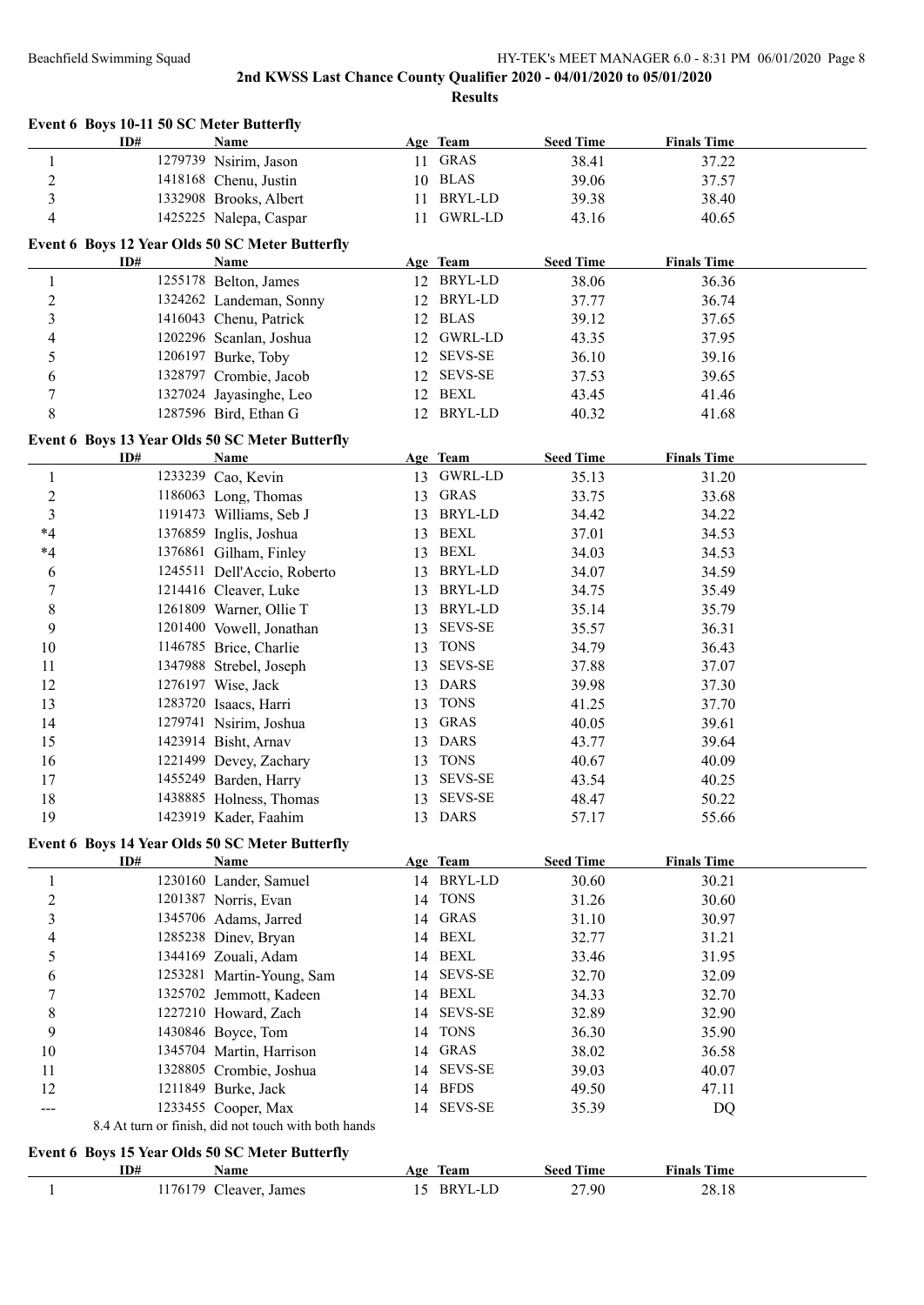|                         |       |       | (Event 6 Boys 15 Year Olds 50 SC Meter Butterfly)  |    |                |                  |                    |  |
|-------------------------|-------|-------|----------------------------------------------------|----|----------------|------------------|--------------------|--|
|                         | ID#   |       | Name                                               |    | Age Team       | <b>Seed Time</b> | <b>Finals Time</b> |  |
| $\overline{c}$          |       |       | 1377930 Kirdar, Tim                                |    | 15 BRYL-LD     | 28.05            | 29.24              |  |
| 3                       |       |       | 1119445 Enticknap, Noah                            | 15 | <b>SEVS-SE</b> | 30.32            | 30.55              |  |
| 4                       |       |       | 1176502 Hibbert, Caiden                            |    | 15 SEVS-SE     | 31.00            | 30.85              |  |
| 5                       |       |       | 1328795 Holness, Edward                            | 15 | <b>SEVS-SE</b> | 31.19            | 30.94              |  |
| 6                       |       |       | 1197665 Gentles, Thiago                            |    | 15 SEVS-SE     | 31.90            | 32.16              |  |
|                         |       |       | Event 6 Boys 16 Year Olds 50 SC Meter Butterfly    |    |                |                  |                    |  |
|                         | ID#   |       | <b>Name</b>                                        |    | Age Team       | <b>Seed Time</b> | <b>Finals Time</b> |  |
| $\mathbf{1}$            |       |       | 926114 Solly, Josh                                 |    | 16 BEXL        | 26.43            | 26.87              |  |
|                         |       |       | 1120742 Isaacs, Ollie                              |    | 16 TONS        | 27.82            | 27.80              |  |
| $\overline{c}$          |       |       |                                                    |    | 16 BLAS        |                  |                    |  |
| 3                       |       |       | 1360598 Gruev, Angel<br>967696 Kapatos, Frangiskos |    | 16 DARS        | 28.96            | 28.46              |  |
| 4                       |       |       |                                                    |    | 16 GWRL-LD     | 30.43            | 29.22              |  |
| 5                       |       |       | 1108668 Chapman, Nathan                            |    |                | 30.04            | 29.57              |  |
| 6                       |       |       | 1133641 Cheverst, Jack                             |    | 16 BLAS        | 30.89            | 29.58              |  |
| 7                       |       |       | 1263799 Morgan, Dominic                            |    | 16 EDPS        | 31.16            | 29.78              |  |
| 8                       |       |       | 1228051 Jayasinghe, Dillon                         |    | 16 BEXL        | 32.31            | 30.54              |  |
| 9                       |       |       | 1136411 Morse, Oliver                              |    | 16 BEXL        | 32.01            | 30.92              |  |
| 10                      |       |       | 1215701 Tunsley, Jamie                             |    | 16 BEXL        | 32.43            | 31.07              |  |
| 11                      |       |       | 923659 Long, James                                 |    | 16 GRAS        | 34.22            | 34.01              |  |
| ---                     |       |       | 967684 Bentley, Dillon                             | 16 | <b>SEVS-SE</b> | 30.30            | DQ                 |  |
|                         |       |       | 8.2 Arms not brought forward over the water        |    |                |                  |                    |  |
|                         |       |       | Event 6 Boys 17-99 50 SC Meter Butterfly           |    |                |                  |                    |  |
|                         | ID#   |       | <b>Name</b>                                        |    | Age Team       | <b>Seed Time</b> | <b>Finals Time</b> |  |
| 1                       |       |       | 888473 Wise, George                                |    | 17 DARS        | 27.71            | 27.02              |  |
| $\boldsymbol{2}$        |       |       | 848995 Angell, James                               |    | 18 DARS        | 27.88            | 27.36              |  |
| $\overline{\mathbf{3}}$ |       |       | 1200357 Brighton, Daniel                           |    | 18 BEXL        | 28.56            | 28.17              |  |
| 4                       |       |       | 1136415 Collins, Harry                             |    | 17 BEXL        | 29.37            | 28.78              |  |
| 5                       |       |       | 1187763 Macklin, Andrew                            | 17 | BEXL           | 30.88            | 30.06              |  |
| 6                       |       |       | 781081 Moulton, Max                                | 17 | <b>DARS</b>    | 30.08            | 30.52              |  |
| 7                       |       |       | 1207525 Murphy, Connor                             | 17 | <b>BRYL-LD</b> | 31.00            | 32.27              |  |
| 8                       |       |       | 852611 Morris, Charlie                             | 17 | <b>BFDS</b>    | 33.57            | 33.81              |  |
|                         |       |       | 1115845 Allen, Robert                              | 17 | <b>SEVS-SE</b> | 29.20            |                    |  |
| ---                     |       |       | 4.4 Starting before starting signal                |    |                |                  | DQ                 |  |
|                         |       |       |                                                    |    |                |                  |                    |  |
|                         |       |       | Event 7 Girls 10-11 200 SC Meter Freestyle         |    |                |                  |                    |  |
|                         | ID#   |       | Name                                               |    | Age Team       | <b>Seed Time</b> | <b>Finals Time</b> |  |
| $\mathbf{1}$            |       |       | 1331777 Ramsay, Calli                              |    | 11 GRAS        | 2:38.97          | 2:39.73            |  |
|                         | 35.52 | 41.51 | 42.14<br>40.56                                     |    |                |                  |                    |  |
| $\overline{c}$          |       |       | 1363057 Warner, Martha L                           |    | 11 BRYL-LD     | 2:39.63          | 2:40.39            |  |
|                         | 35.97 | 42.90 | 42.49<br>39.03                                     |    |                |                  |                    |  |
| 3                       |       |       | 1423916 Deller, Lilly                              |    | 11 DARS        | 3:20.62          | 2:44.17            |  |
|                         |       |       | 43.60<br>40.84                                     |    |                |                  |                    |  |
| 4                       |       |       | 1245512 Hughes, Mia                                |    | 11 BRYL-LD     | 2:45.57          | 2:49.35            |  |
|                         | 37.25 | 43.24 | 45.91<br>42.95                                     |    |                |                  |                    |  |
| 5                       |       |       | 1377931 Kirdar, Ela                                |    | 11 BRYL-LD     | 2:50.58          | 2:51.10            |  |
|                         | 37.20 | 44.84 | 47.61<br>41.45                                     |    |                |                  |                    |  |
| 6                       |       |       | 1428871 Muszalska, Nicola                          |    | 11 GRAS        | 3:02.03          | 3:00.67            |  |
|                         |       |       | 48.25<br>45.91                                     |    |                |                  |                    |  |
| 7                       |       |       | 1414998 Mann, Evie                                 |    | 11 SEVS-SE     | 3:12.10          | 3:05.39            |  |
|                         | 43.23 | 48.78 | 50.55<br>42.83                                     |    |                |                  |                    |  |
| 8                       |       |       | 1469372 Beament, Sophia R                          |    | 11 BRYL-LD     | 3:01.63          | 3:07.01            |  |
|                         | 41.21 | 49.29 | 50.43<br>46.08                                     |    |                |                  |                    |  |
| 9                       |       |       | 1378526 Crawford, Isla                             |    | 11 BRYL-LD     | 3:06.66          | 3:10.46            |  |
|                         | 44.43 |       | 45.65                                              |    |                |                  |                    |  |
| 10                      |       |       | 1379182 Holliday, Rhiannon                         |    | 11 DARS        | 3:50.71          | 3:13.93            |  |
|                         | 43.29 | 50.84 | 51.32<br>48.48                                     |    |                |                  |                    |  |
| 11                      |       |       | 1324253 Brorson, Kara                              |    | 11 BRYL-LD     | 3:20.71          | 3:32.15            |  |
|                         | 46.76 | 55.69 | 57.81<br>51.89                                     |    |                |                  |                    |  |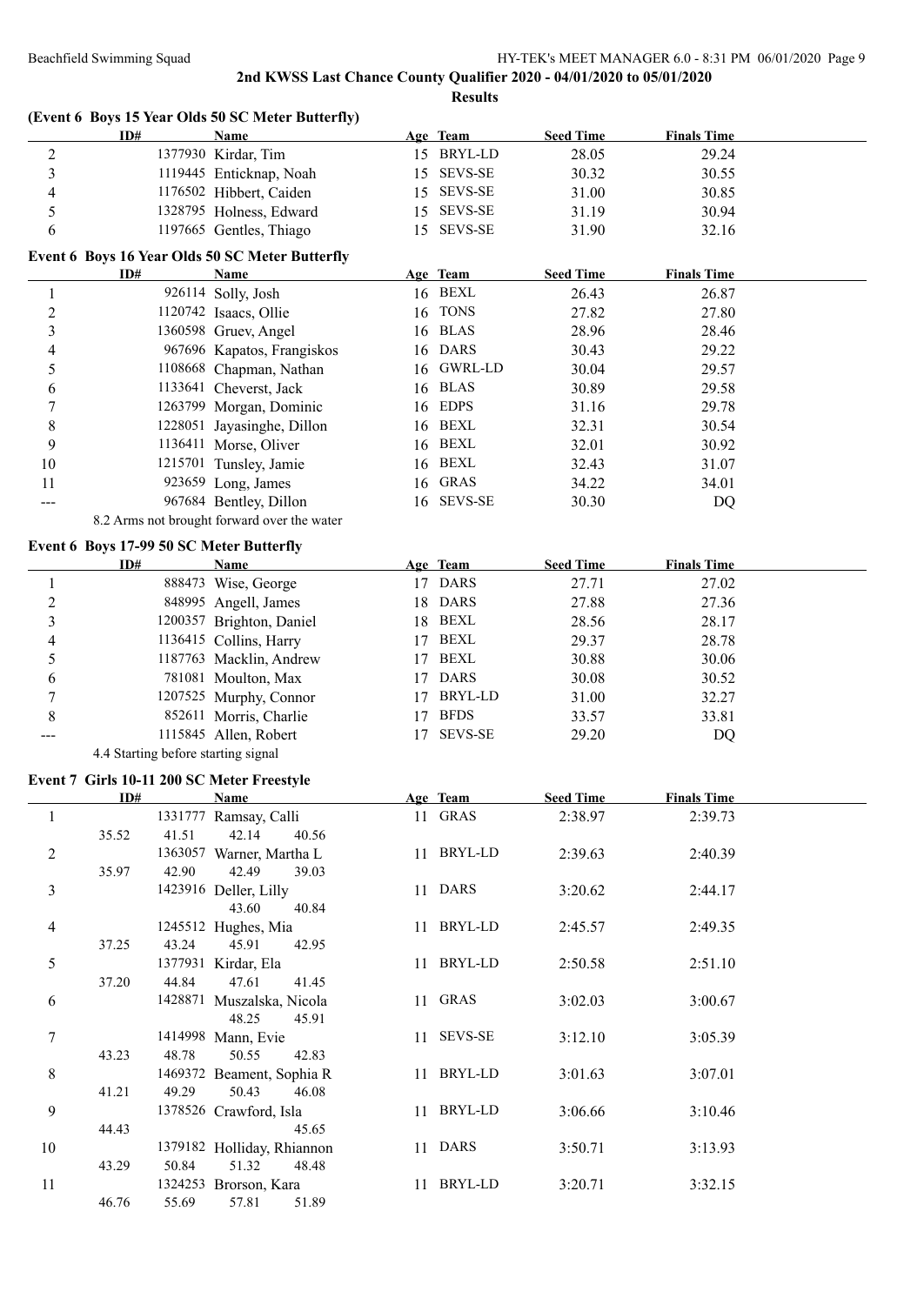|                | ID#   |       | Event 7 Girls 12 Year Olds 200 SC Meter Freestyle<br><b>Name</b> | Age Team            | <b>Seed Time</b> | <b>Finals Time</b> |  |
|----------------|-------|-------|------------------------------------------------------------------|---------------------|------------------|--------------------|--|
| 1              |       |       | 1156629 Chaza, Chenai                                            | 12 GRAS             | 2:30.19          | 2:32.89            |  |
|                | 34.97 | 40.03 | 40.41<br>37.48                                                   |                     |                  |                    |  |
| 2              |       |       | 1335459 Everett, Jessica                                         | 12 GWRL-LD          | 2:42.30          | 2:33.62            |  |
|                | 33.51 | 39.49 | 41.48<br>39.14                                                   |                     |                  |                    |  |
| 3              |       |       | 1364828 O'Sullivan, Caitlin                                      | 12 SEVS-SE          | 2:35.57          | 2:39.22            |  |
|                | 37.74 | 41.47 | 41.05<br>38.96                                                   |                     |                  |                    |  |
| 4              |       |       | 1353442 Foden, Grace                                             | 12 BEXL             | 2:44.63          | 2:49.04            |  |
|                |       |       |                                                                  |                     |                  |                    |  |
|                |       |       | Event 7 Girls 13 Year Olds 200 SC Meter Freestyle                |                     |                  |                    |  |
|                | ID#   |       | <b>Name</b>                                                      | Age Team<br>13 GRAS | <b>Seed Time</b> | <b>Finals Time</b> |  |
| $\mathbf{1}$   |       |       | 1111057 Arundell, Kahlen                                         |                     | 2:19.90          | 2:20.28            |  |
|                | 31.07 | 35.35 | 36.95<br>36.91                                                   |                     |                  |                    |  |
| $\overline{c}$ |       |       | 1202342 Sanders, Annie                                           | 13 GWRL-LD          | 2:25.60          | 2:23.58            |  |
|                | 33.10 | 36.63 | 38.08<br>35.77                                                   |                     |                  |                    |  |
| 3              |       |       | 1255181 Atkinson, Emily                                          | 13 BEXL             | 2:22.60          | 2:24.93            |  |
|                | 33.29 | 36.88 | 37.40<br>37.36                                                   |                     |                  |                    |  |
| 4              | 33.87 | 38.33 | 1267835 Tovey, Amelia<br>38.72<br>35.93                          | 13 SEVS-SE          | 2:24.18          | 2:26.85            |  |
|                |       |       | 1114734 Middleton, Francesca L                                   | 13 BRYL-LD          | 2:28.60          |                    |  |
| 5              |       |       | 38.75<br>36.84                                                   |                     |                  | 2:30.24            |  |
|                |       |       |                                                                  | 13 DARS             |                  |                    |  |
| 6              | 35.69 | 40.93 | 849000 Brightwell, Natasha<br>41.51<br>39.90                     |                     | 2:40.00          | 2:38.03            |  |
| 7              |       |       | 1311713 Stone, Alice                                             | 13 SEVS-SE          |                  | 2:38.27            |  |
|                | 36.41 | 41.98 | 1:19.88                                                          |                     | 2:38.88          |                    |  |
| 8              |       |       | 1446963 Miller, Caitlin                                          | 13 SEVS-SE          | 2:50.47          | 2:39.71            |  |
|                | 35.99 | 42.19 | 42.24<br>39.29                                                   |                     |                  |                    |  |
|                |       |       |                                                                  |                     |                  |                    |  |
|                |       |       | Event 7 Girls 14 Year Olds 200 SC Meter Freestyle                |                     |                  |                    |  |
|                | ID#   |       | <b>Name</b>                                                      | Age Team            | <b>Seed Time</b> | <b>Finals Time</b> |  |
| 1              |       |       | 1392179 Mcglinchey, Erica                                        | 14 GWRL-LD          | 2:19.28          | 2:15.34            |  |
|                | 31.07 | 34.13 | 35.07<br>35.07                                                   |                     |                  |                    |  |
| 2              |       |       | 1245837 Couzens, Phoebe                                          | 14 BEXL             | 2:25.51          | 2:19.50            |  |
|                | 31.99 | 35.41 | 36.61<br>35.49                                                   |                     |                  |                    |  |
| 3              |       |       | 1335458 Everett, Zoe                                             | 14 GWRL-LD          | 2:25.92          | 2:20.08            |  |
|                | 32.45 | 36.21 | 36.83<br>34.59                                                   |                     |                  |                    |  |
| 4              |       |       | 1273751 Armstrong, Millie                                        | 14 SEVS-SE          | 2:21.45          | 2:21.22            |  |
|                |       |       | 1:11.75                                                          |                     |                  |                    |  |
| 5              |       |       | 1255042 Das, Samriddhi                                           | 14 SEVS-SE          | 2:19.50          | 2:25.71            |  |
|                | 31.78 | 36.72 | 38.58<br>38.63                                                   |                     |                  |                    |  |
| 6              |       |       | 1255180 Pratt, Anjola                                            | 14 SEVS-SE          | 2:22.81          | 2:29.99            |  |
|                | 34.03 | 37.85 | 38.71<br>39.40                                                   |                     |                  |                    |  |
| 7              |       |       | 1211502 Deacon, Rosie                                            | 14 SEVS-SE          | 2:30.26          | 2:30.19            |  |
|                | 34.96 | 37.95 | 39.91<br>37.37                                                   |                     |                  |                    |  |
| 8              |       |       | 1372258 Stanley, Esmee                                           | 14 DARS             | 3:03.75          | 2:34.68            |  |
|                | 35.90 | 39.48 | 42.05<br>37.25                                                   |                     |                  |                    |  |
| 9              |       |       | 1175636 Terry, Carys                                             | 14 SEVS-SE          | 2:40.19          | 2:39.92            |  |
|                | 36.39 | 42.50 | 42.08<br>38.95                                                   |                     |                  |                    |  |
| $10\,$         |       |       | 1390006 Foster, Kate                                             | 14 TONS             | 2:51.60          | 2:59.76            |  |
|                | 39.68 | 45.24 | 46.39<br>48.45                                                   |                     |                  |                    |  |
|                |       |       | Event 7 Girls 15 Year Olds 200 SC Meter Freestyle                |                     |                  |                    |  |
|                | ID#   |       | Name                                                             | Age Team            | <b>Seed Time</b> | <b>Finals Time</b> |  |
| 1              |       |       | 941729 Ebbage, Caitlin                                           | 15 TONS             | 2:08.57          | 2:11.54            |  |
|                | 29.15 | 33.25 | 34.47<br>34.67                                                   |                     |                  |                    |  |
| 2              |       |       | 1244244 Geake, Holly                                             | 15 TONS             | 2:19.91          | 2:19.25            |  |
|                | 31.90 | 35.88 | 36.08<br>35.39                                                   |                     |                  |                    |  |
| 3              |       |       | 872574 Rayner, Hannah                                            | 15 GWRL-LD          | 2:18.84          | 2:19.37            |  |
|                | 32.12 | 35.39 | 36.02<br>35.84                                                   |                     |                  |                    |  |
| 4              |       |       | 1164776 Goodyear, Natasha                                        | 15 GRAS             | 2:18.07          | 2:21.42            |  |
|                | 32.03 | 35.44 | 37.41<br>36.54                                                   |                     |                  |                    |  |
|                |       |       |                                                                  |                     |                  |                    |  |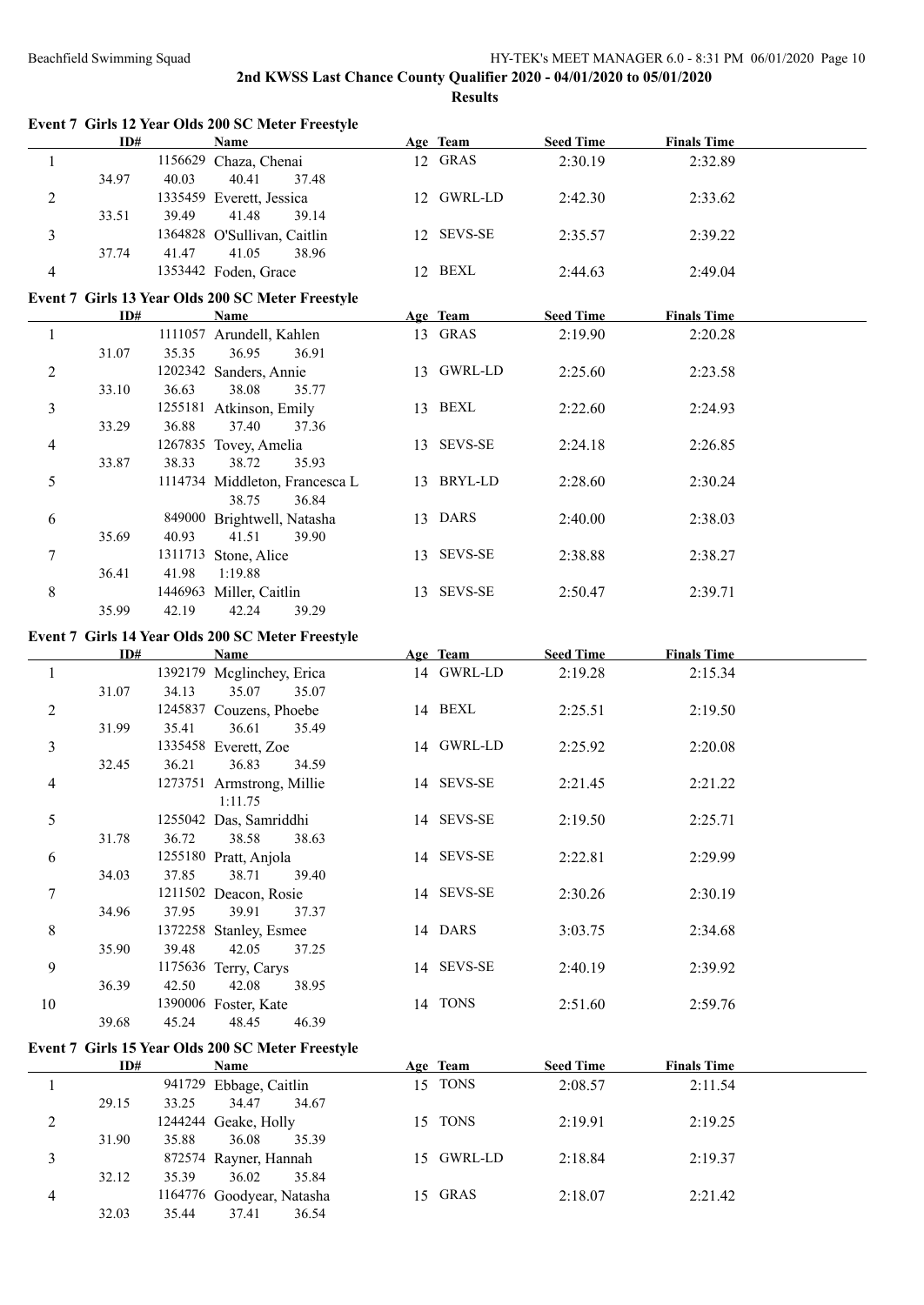|                   | ID#   |         | (Event 7 Girls 15 Year Olds 200 SC Meter Freestyle)<br><b>Name</b> | Age Team   | <b>Seed Time</b> | <b>Finals Time</b> |  |
|-------------------|-------|---------|--------------------------------------------------------------------|------------|------------------|--------------------|--|
| 5                 |       |         | 1293941 Fosh, Isabelle                                             | 15 BEXL    | 2:25.14          | 2:25.91            |  |
|                   | 33.15 | 37.87   | 38.61<br>36.28                                                     |            |                  |                    |  |
| 6                 |       |         | 942096 Middleton, Amelia J                                         | 15 BRYL-LD | 2:21.60          | 2:26.56            |  |
|                   | 32.93 | 37.23   | 38.06<br>38.34                                                     |            |                  |                    |  |
| 7                 |       |         | 956542 Dobb, Heidi                                                 | 15 BRYL-LD | 2:25.93          | 2:26.95            |  |
|                   | 32.65 | 37.04   | 38.06<br>39.20                                                     |            |                  |                    |  |
| $*8$              |       |         | 1150267 Burke, Bethany                                             | 15 SEVS-SE | 2:30.32          | 2:32.58            |  |
|                   | 34.41 | 38.45   | 40.01<br>39.71                                                     |            |                  |                    |  |
| $\boldsymbol{*}8$ |       |         | 1202351 Denney, Maisie                                             | 15 BEXL    | 2:31.13          | 2:32.58            |  |
|                   | 34.99 | 39.20   | 40.37<br>38.02                                                     |            |                  |                    |  |
|                   |       |         | Event 7 Girls 16 Year Olds 200 SC Meter Freestyle                  |            |                  |                    |  |
|                   | ID#   |         | Name                                                               | Age Team   | <b>Seed Time</b> | <b>Finals Time</b> |  |
| $\mathbf{1}$      |       |         | 772615 Dolman, Grace                                               | 16 BFDS    | 2:23.18          | 2:24.61            |  |
|                   | 32.57 | 36.75   | 38.44<br>36.85                                                     |            |                  |                    |  |
| $\overline{2}$    |       |         | 1201386 Prideaux, Charlotte                                        | 16 SEVS-SE | 2:25.03          | 2:28.81            |  |
|                   | 32.83 | 1:55.98 |                                                                    |            |                  |                    |  |
|                   |       |         | Event 8 Boys 10-11 200 SC Meter Backstroke                         |            |                  |                    |  |
|                   | ID#   |         | <b>Name</b>                                                        | Age Team   | <b>Seed Time</b> | <b>Finals Time</b> |  |
| $\mathbf{1}$      |       |         | 1386333 Martin-Young, Freddie                                      | 11 SEVS-SE | 3:16.44          | 3:15.01            |  |
| $\overline{2}$    |       |         | 1341503 Williams, Charlie T                                        | 11 BRYL-LD | 3:17.19          | 3:21.86            |  |
|                   | 47.18 | 52.24   | 53.09<br>49.35                                                     |            |                  |                    |  |
|                   |       |         | Event 8 Boys 12 Year Olds 200 SC Meter Backstroke                  |            |                  |                    |  |
|                   | ID#   |         | Name                                                               | Age Team   | <b>Seed Time</b> | <b>Finals Time</b> |  |
| 1                 |       |         | 1255178 Belton, James                                              | 12 BRYL-LD | 2:55.68          | 2:51.56            |  |
|                   | 40.84 | 43.18   | 44.89<br>42.65                                                     |            |                  |                    |  |
| $\overline{c}$    |       |         | 1324262 Landeman, Sonny                                            | 12 BRYL-LD | 2:56.51          | 2:56.85            |  |
|                   |       |         | Event 8 Boys 13 Year Olds 200 SC Meter Backstroke                  |            |                  |                    |  |
|                   | ID#   |         | <b>Name</b>                                                        | Age Team   | <b>Seed Time</b> | <b>Finals Time</b> |  |
| $\mathbf{1}$      |       |         | 1270947 Middleton, Alex D                                          | 13 BRYL-LD | 2:48.51          | 2:44.65            |  |
|                   | 39.11 | 42.59   | 42.52<br>40.43                                                     |            |                  |                    |  |
| $\mathbf{2}$      |       |         | 1214416 Cleaver, Luke                                              | 13 BRYL-LD | 2:45.40          | 2:45.24            |  |
|                   | 39.93 | 42.91   | 42.22<br>40.18                                                     |            |                  |                    |  |
| 3                 |       |         | 1339974 Brosch, Mitchel                                            | 13 EDPS    | 3:05.16          | 2:47.52            |  |
|                   | 39.87 | 43.38   | 43.35<br>40.92                                                     |            |                  |                    |  |
| $\overline{4}$    |       | 42.86   | 1201400 Vowell, Jonathan<br>44.05<br>42.00                         | 13 SEVS-SE | 2:47.19          | 2:48.64            |  |
| 5                 | 39.73 |         | 1340616 Thornton, Cameron                                          | 13 BEXL    | 2:59.88          | 2:51.18            |  |
|                   | 40.35 | 43.29   | 44.13<br>43.41                                                     |            |                  |                    |  |
| 6                 |       |         | 1146785 Brice, Charlie                                             | 13 TONS    | 2:54.88          | 2:53.91            |  |
|                   | 40.32 | 44.91   | 44.59<br>44.09                                                     |            |                  |                    |  |
| 7                 |       |         | 1191473 Williams, Seb J                                            | 13 BRYL-LD | 2:51.20          | 2:55.63            |  |
|                   | 42.04 | 45.81   | 46.60<br>41.18                                                     |            |                  |                    |  |
| 8                 |       |         | 1455249 Barden, Harry                                              | 13 SEVS-SE | 3:10.00          | 3:04.52            |  |
|                   | 43.96 | 48.22   | 47.52<br>44.82                                                     |            |                  |                    |  |
| 9                 |       |         | 1423914 Bisht, Arnav                                               | 13 DARS    | 3:12.40          | 3:05.01            |  |
|                   | 42.52 | 47.79   | 48.68<br>46.02                                                     |            |                  |                    |  |
|                   |       |         | 1423919 Kader, Faahim                                              | 13 DARS    | 3:56.54          | DQ                 |  |
|                   |       |         | 6.3 Left position on the back (other than to initiate a turn)      |            |                  |                    |  |
|                   | 49.52 | 56.36   | 1:00.54<br>57.83                                                   |            |                  |                    |  |
|                   |       |         | Event 8 Boys 14 Year Olds 200 SC Meter Backstroke                  |            |                  |                    |  |

| ID#   |       | Name                   |                          | Age Team   | <b>Seed Time</b> | <b>Finals Time</b> |  |
|-------|-------|------------------------|--------------------------|------------|------------------|--------------------|--|
|       |       | 1230160 Lander, Samuel |                          | 14 BRYL-LD | 2:33.70          | 2:24.23            |  |
| 33.74 | 36.71 | 37.82                  | 35.96                    |            |                  |                    |  |
|       |       |                        | 1286079 Watson, Benjamin | 14 SEVS-SE | 2:34.90          | 2:27.81            |  |
| 34.34 | 37.60 | 38.24                  | 37.63                    |            |                  |                    |  |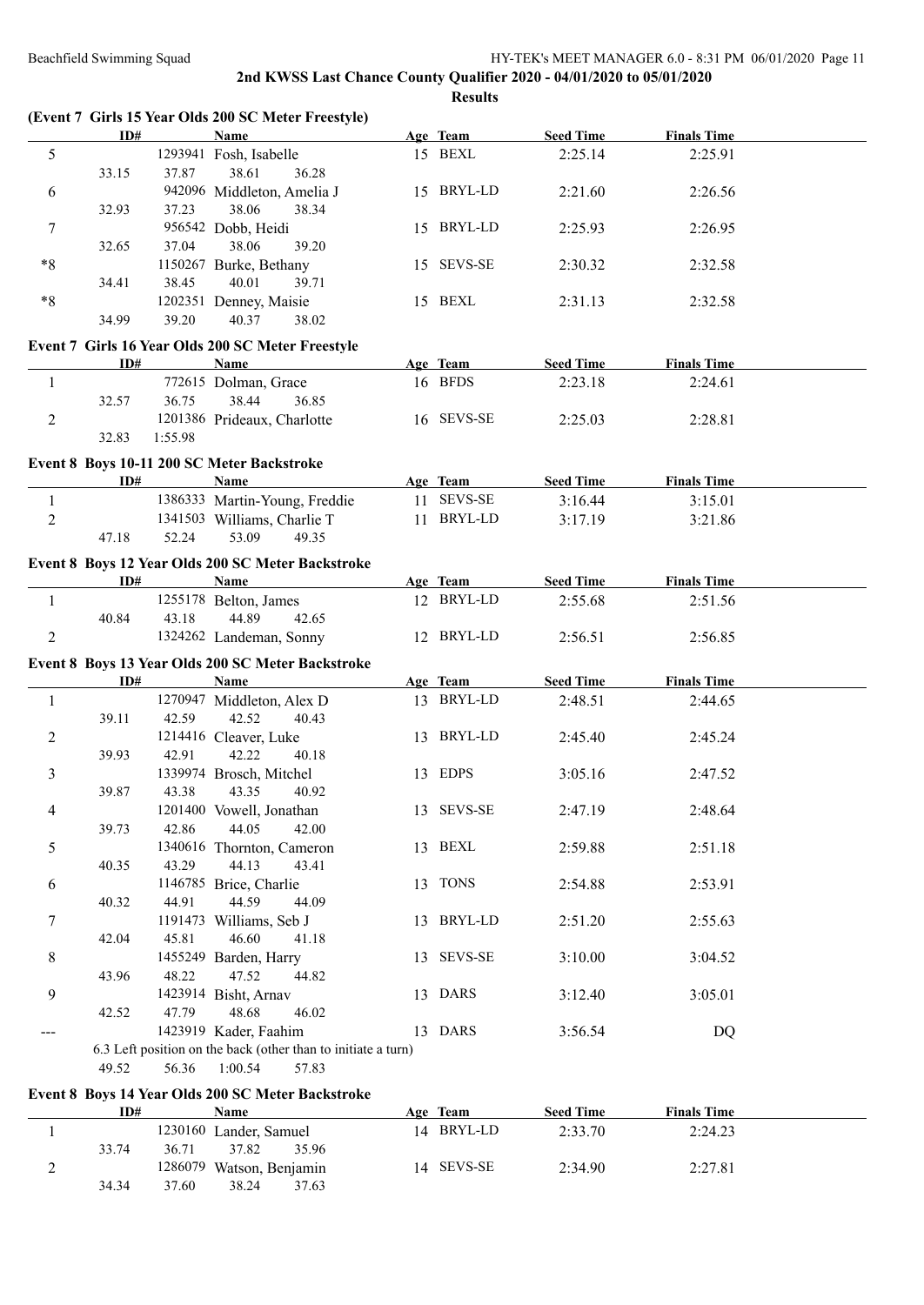|                | ID#   |       | Name                                                                 | Age Team   | <b>Seed Time</b> | <b>Finals Time</b> |  |
|----------------|-------|-------|----------------------------------------------------------------------|------------|------------------|--------------------|--|
| $\overline{3}$ |       |       | 1325702 Jemmott, Kadeen                                              | 14 BEXL    | 2:35.70          | 2:29.16            |  |
|                | 33.34 | 37.13 | 39.75<br>38.94                                                       |            |                  |                    |  |
|                |       |       | Event 8 Boys 15 Year Olds 200 SC Meter Backstroke                    |            |                  |                    |  |
|                | ID#   |       | <b>Name</b>                                                          | Age Team   | <b>Seed Time</b> | <b>Finals Time</b> |  |
| 1              |       |       | 1176179 Cleaver, James                                               | 15 BRYL-LD | 2:25.93          | 2:21.69            |  |
|                | 33.18 | 36.34 | 36.65<br>35.52                                                       |            |                  |                    |  |
| $\overline{2}$ |       |       | 1174684 Chou, Nevan I                                                | 15 BRYL-LD | 2:23.84          | 2:28.52            |  |
|                | 33.99 | 38.42 | 39.48<br>36.63                                                       |            |                  |                    |  |
| 3              |       |       | 1331757 Oliver, Daniel                                               | 15 GRAS    | 2:31.79          | 2:29.10            |  |
|                | 34.40 | 37.80 | 39.76<br>37.14                                                       |            |                  |                    |  |
| $\overline{4}$ |       |       | 1176502 Hibbert, Caiden                                              | 15 SEVS-SE | 2:28.45          | 2:29.52            |  |
|                | 35.22 | 37.88 | 38.72<br>37.70                                                       |            |                  |                    |  |
|                |       |       |                                                                      |            |                  |                    |  |
|                |       |       | Event 8 Boys 16 Year Olds 200 SC Meter Backstroke                    |            |                  |                    |  |
|                | ID#   |       | Name                                                                 | Age Team   | <b>Seed Time</b> | <b>Finals Time</b> |  |
| $\mathbf{1}$   |       |       | 1215701 Tunsley, Jamie                                               | 16 BEXL    | 2:23.78          | 2:17.96            |  |
|                | 31.72 | 34.61 | 36.25<br>35.38                                                       |            |                  |                    |  |
| $\overline{c}$ |       |       | 1263799 Morgan, Dominic                                              | 16 EDPS    | 2:31.27          | 2:25.82            |  |
| $\overline{3}$ |       |       | 923659 Long, James                                                   | 16 GRAS    | 2:29.83          | 2:34.31            |  |
|                | 36.61 | 39.05 | 40.27<br>38.38                                                       |            |                  |                    |  |
|                |       |       | Event 8 Boys 17-99 200 SC Meter Backstroke                           |            |                  |                    |  |
|                | ID#   |       | Name                                                                 | Age Team   | <b>Seed Time</b> | <b>Finals Time</b> |  |
| 1              |       |       | 729530 Harris, Brandon                                               | 17 BFDS    | 2:08.29          | 2:10.93            |  |
|                | 30.18 | 33.18 | 34.06<br>33.51                                                       |            |                  |                    |  |
| 2              |       |       | 1115845 Allen, Robert                                                | 17 SEVS-SE | 2:19.41          | 2:19.16            |  |
|                |       |       |                                                                      |            |                  |                    |  |
|                |       |       | Event 9 Boys 12 Year Olds 200 SC Meter IM                            |            |                  |                    |  |
|                | ID#   |       | Name                                                                 | Age Team   | <b>Seed Time</b> | <b>Finals Time</b> |  |
| 1              |       |       | 1315214 Thompson, Caleb                                              | 12 BRYL-LD | 2:51.59          | 2:43.96            |  |
|                | 37.88 | 41.71 | 48.03<br>36.34                                                       |            |                  |                    |  |
| $\overline{2}$ |       |       | 1287596 Bird, Ethan G                                                | 12 BRYL-LD | 3:05.13          | 3:04.21            |  |
|                | 41.72 | 48.19 | 54.17<br>40.13                                                       |            |                  |                    |  |
| 3              |       |       | 1206197 Burke, Toby                                                  | 12 SEVS-SE | 3:03.10          | 3:05.48            |  |
| ---            |       |       | 1327024 Javasinghe, Leo                                              | 12 BEXL    | 3:20.27          | DQ                 |  |
|                |       |       | 6.3 Left position on the back (other than to initiate a turn) - back |            |                  |                    |  |
|                | 46.13 | 48.26 | 56.47<br>41.60                                                       |            |                  |                    |  |
|                |       |       | Event 9 Boys 13 Year Olds 200 SC Meter IM                            |            |                  |                    |  |
|                | ID#   |       | <b>Name</b>                                                          | Age Team   | <b>Seed Time</b> | <b>Finals Time</b> |  |
| 1              |       |       | 1233239 Cao, Kevin                                                   | 13 GWRL-LD | 2:42.28          | 2:33.84            |  |
|                | 33.21 | 41.37 | 45.50<br>33.76                                                       |            |                  |                    |  |
| 2              |       |       | 1261809 Warner, Ollie T                                              | 13 BRYL-LD | 2:43.80          | 2:43.91            |  |
| 3              |       |       | 1191473 Williams, Seb J                                              | 13 BRYL-LD | 2:57.78          | 2:52.75            |  |
|                | 35.53 | 44.41 | 54.90<br>37.91                                                       |            |                  |                    |  |
| 4              |       |       | 1214416 Cleaver, Luke                                                | 13 BRYL-LD | 2:43.13          | 2:57.05            |  |
|                | 39.50 |       | 38.07                                                                |            |                  |                    |  |
| 5              |       |       | 1340616 Thornton, Cameron                                            | 13 BEXL    | 3:08.74          | 3:04.74            |  |
| 6              |       |       | 1455249 Barden, Harry                                                | 13 SEVS-SE | 3:20.00          | 3:08.98            |  |
|                | 42.55 | 47.91 | 58.16<br>40.36                                                       |            |                  |                    |  |
| ---            |       |       | 1282552 Bryl, Lucas                                                  | 13 BRYL-LD | 2:43.44          | DQ                 |  |
|                |       |       | 6.3 Left position on the back (other than to initiate a turn) - back |            |                  |                    |  |
|                | 34.36 | 41.92 | 44.91<br>39.83                                                       |            |                  |                    |  |
|                |       |       |                                                                      |            |                  |                    |  |
|                |       |       | Event 9 Boys 14 Year Olds 200 SC Meter IM                            |            |                  |                    |  |

|   | ID#   |       | Name                    |       | Age Team   | <b>Seed Time</b> | <b>Finals Time</b> |  |
|---|-------|-------|-------------------------|-------|------------|------------------|--------------------|--|
|   |       |       | 1230160 Lander, Samuel  |       | 14 BRYL-LD | 2:35.53          | 2:28.83            |  |
|   | 33.36 | 36.38 | 48.27                   | 30.82 |            |                  |                    |  |
| ∸ |       |       | 1271388 Thompson, Jared |       | 14 BRYL-LD | 2:36.48          | 2:30.02            |  |
|   | 33.27 | 38.90 | 44.12                   | 33.73 |            |                  |                    |  |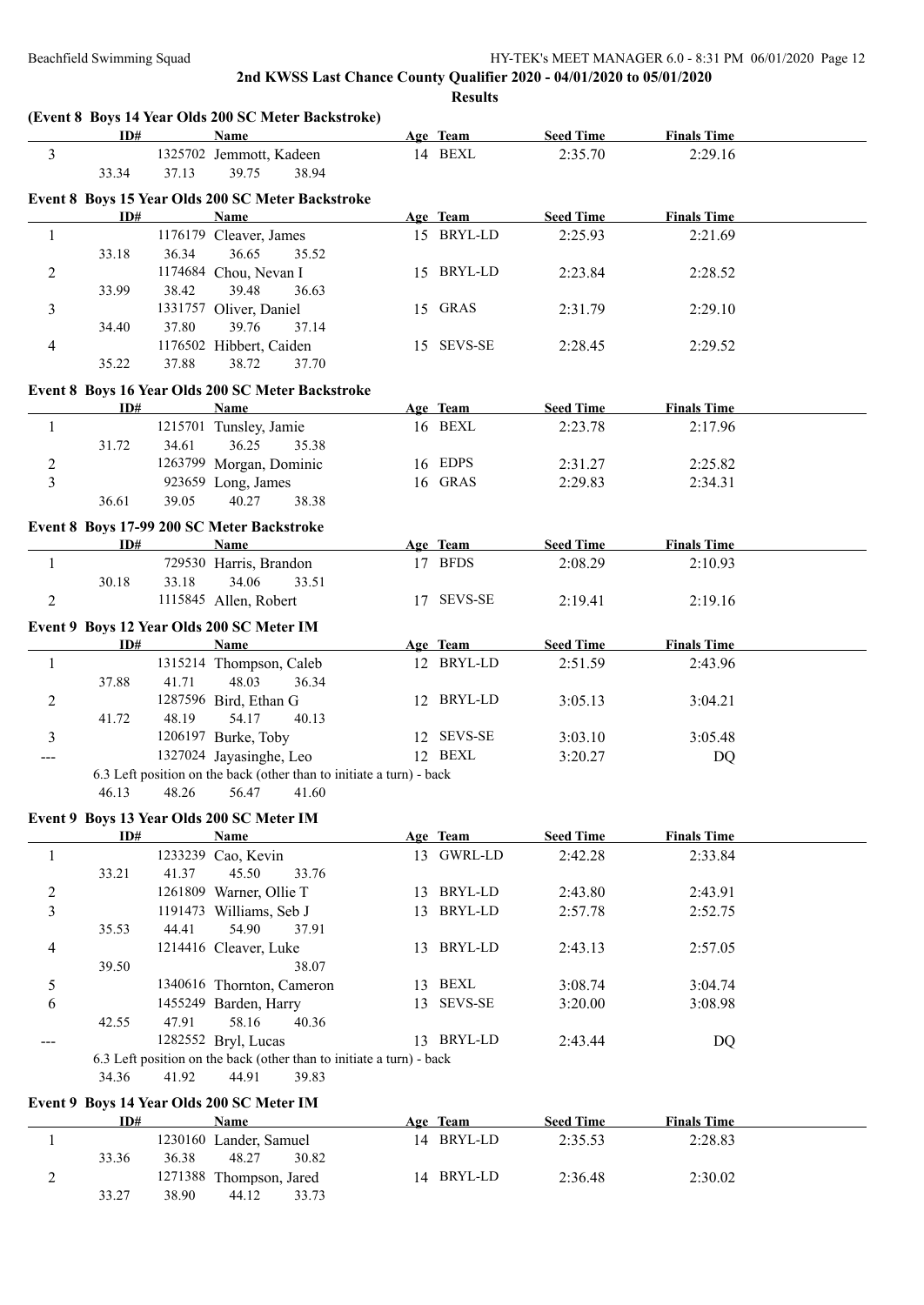#### **2nd KWSS Last Chance County Qualifier 2020 - 04/01/2020 to 05/01/2020 Results**

|                |                                    |       |                                                                                           | results             |                             |                               |  |
|----------------|------------------------------------|-------|-------------------------------------------------------------------------------------------|---------------------|-----------------------------|-------------------------------|--|
|                |                                    |       | (Event 9 Boys 14 Year Olds 200 SC Meter IM)                                               |                     |                             |                               |  |
|                | ID#                                |       | Name                                                                                      | Age Team            | <b>Seed Time</b>            | <b>Finals Time</b>            |  |
| 3              |                                    |       | 1325702 Jemmott, Kadeen                                                                   | 14 BEXL             | 2:38.38                     | 2:31.97                       |  |
|                | 32.98                              | 38.06 | 45.85<br>35.08                                                                            |                     |                             |                               |  |
| 4              |                                    |       | 1253281 Martin-Young, Sam                                                                 | 14 SEVS-SE          | 2:42.26                     | 2:32.19                       |  |
|                | 34.24                              | 40.86 | 41.87<br>35.22                                                                            |                     |                             |                               |  |
| 5              |                                    |       | 1227210 Howard, Zach                                                                      | 14 SEVS-SE          | 2:36.89                     | 2:34.85                       |  |
|                | 33.30                              |       | 36.12                                                                                     |                     |                             |                               |  |
| 6              |                                    |       | 1345706 Adams, Jarred                                                                     | 14 GRAS             | 2:34.02                     | 2:36.13                       |  |
| 7              |                                    |       | 1233455 Cooper, Max                                                                       | 14 SEVS-SE          | 2:49.05                     | 2:50.31                       |  |
|                | 34.98                              | 45.06 | 52.40<br>37.87                                                                            |                     |                             |                               |  |
| ---            |                                    |       | 1286079 Watson, Benjamin                                                                  | 14 SEVS-SE          | 2:42.48                     | <b>DQ</b>                     |  |
|                |                                    |       | 7.2 Body not on breast during swim or when leaving wall after a turn (ex when executing a |                     |                             |                               |  |
|                | 32.93                              | 38.15 | 44.08<br>35.88                                                                            |                     |                             |                               |  |
|                |                                    |       | Event 9 Boys 15 Year Olds 200 SC Meter IM                                                 |                     |                             |                               |  |
|                | ID#                                |       | <b>Name</b>                                                                               | Age Team            | <b>Seed Time</b>            | <b>Finals Time</b>            |  |
| $\mathbf{1}$   |                                    |       | 1176179 Cleaver, James                                                                    | 15 BRYL-LD          | 2:21.46                     | 2:24.05                       |  |
| $\overline{2}$ |                                    |       | 1174684 Chou, Nevan I                                                                     | 15 BRYL-LD          | 2:28.44                     | 2:29.07                       |  |
|                | 32.01                              | 39.06 | 45.39<br>32.61                                                                            |                     |                             |                               |  |
| $\mathfrak{Z}$ |                                    |       | 1197665 Gentles, Thiago                                                                   | 15 SEVS-SE          | 2:36.85                     | 2:31.78                       |  |
|                | 33.25                              | 42.01 | 33.09<br>43.43                                                                            |                     |                             |                               |  |
|                |                                    |       |                                                                                           |                     |                             |                               |  |
|                | ID#                                |       | Event 9 Boys 16 Year Olds 200 SC Meter IM                                                 |                     |                             |                               |  |
| $\mathbf{1}$   |                                    |       | Name                                                                                      | Age Team<br>16 BEXL | <b>Seed Time</b><br>2:19.95 | <b>Finals Time</b><br>2:16.02 |  |
|                |                                    | 34.29 | 926114 Solly, Josh<br>43.47                                                               |                     |                             |                               |  |
|                | 27.93                              |       | 30.33                                                                                     | 16 TONS             |                             |                               |  |
| $\overline{c}$ |                                    |       | 1120742 Isaacs, Ollie                                                                     |                     | 2:18.90                     | 2:16.62                       |  |
|                | 28.98                              |       | 32.62                                                                                     |                     | 2:23.61                     |                               |  |
| 3              | 30.28                              | 37.50 | 1108668 Chapman, Nathan<br>42.86<br>32.86                                                 | 16 GWRL-LD          |                             | 2:23.50                       |  |
|                |                                    |       |                                                                                           | 16 BLAS             |                             |                               |  |
| 4              | 30.79                              | 39.37 | 1360598 Gruev, Angel<br>46.24<br>32.18                                                    |                     | 2:27.20                     | 2:28.58                       |  |
| 5              |                                    |       | 1136411 Morse, Oliver                                                                     | 16 BEXL             | 2:41.13                     | 2:33.39                       |  |
|                |                                    |       |                                                                                           |                     |                             |                               |  |
|                |                                    |       |                                                                                           |                     |                             |                               |  |
|                | Event 9 Boys 17-99 200 SC Meter IM |       |                                                                                           |                     |                             |                               |  |
|                | ID#                                |       | Name                                                                                      | Age Team            | <b>Seed Time</b>            | <b>Finals Time</b>            |  |
| $\mathbf{1}$   |                                    |       | 729530 Harris, Brandon                                                                    | 17 BFDS             | 2:09.17                     | 2:22.41                       |  |
|                | 29.60                              | 35.08 | 41.29<br>36.44                                                                            |                     |                             |                               |  |
| $\overline{2}$ |                                    |       | 1115845 Allen, Robert                                                                     | 17 SEVS-SE          | 2:25.37                     | 2:25.42                       |  |
|                | 30.50                              | 37.00 | 42.78<br>35.14                                                                            |                     |                             |                               |  |
| 3              |                                    |       | 916218 Baker, Brett                                                                       | 18 BEXL             | 2:30.52                     | 2:29.32                       |  |

#### **Event 10 Girls 10-11 100 SC Meter Freestyle**

|                          | ID#            | Name                           |    | Age Team    | <b>Seed Time</b> | <b>Finals Time</b> |  |
|--------------------------|----------------|--------------------------------|----|-------------|------------------|--------------------|--|
|                          |                | 1331777 Ramsay, Calli          |    | 11 GRAS     | 1:14.40          | 1:12.03            |  |
|                          | 34.54<br>37.49 |                                |    |             |                  |                    |  |
| $\overline{c}$           |                | 1274484 Arundell, Bella        | 11 | GRAS        | 1:14.20          | 1:12.43            |  |
|                          | 34.66<br>37.77 |                                |    |             |                  |                    |  |
| 3                        |                | 1423916 Deller, Lilly          | 11 | DARS        | 1:16.81          | 1:12.81            |  |
|                          | 35.38<br>37.43 |                                |    |             |                  |                    |  |
| $\overline{\mathcal{A}}$ | 1380861        | Smith, Amalie                  | 11 | <b>TONS</b> | 1:16.46          | 1:15.57            |  |
| 5                        |                | 1253934 Naylor, Chloe-Ann      | 11 | <b>BFDS</b> | 1:21.85          | 1:16.55            |  |
|                          | 34.73<br>41.82 |                                |    |             |                  |                    |  |
| 6                        |                | 1416171 Roffe, Isla            | 11 | <b>BEXL</b> | 1:30.87          | 1:19.47            |  |
| $\overline{7}$           |                | 1372710 Christopherson, Sienna | 11 | <b>EDPS</b> | 1:22.46          | 1:19.53            |  |
|                          | 42.29<br>37.24 |                                |    |             |                  |                    |  |
| 8                        | 1377931        | Kirdar, Ela                    | 11 | BRYL-LD     | 1:18.85          | 1:19.98            |  |
|                          | 37.13<br>42.85 |                                |    |             |                  |                    |  |
| 9                        |                | 1245512 Hughes, Mia            | 11 | BRYL-LD     | 1:17.95          | 1:20.14            |  |
|                          | 37.07<br>43.07 |                                |    |             |                  |                    |  |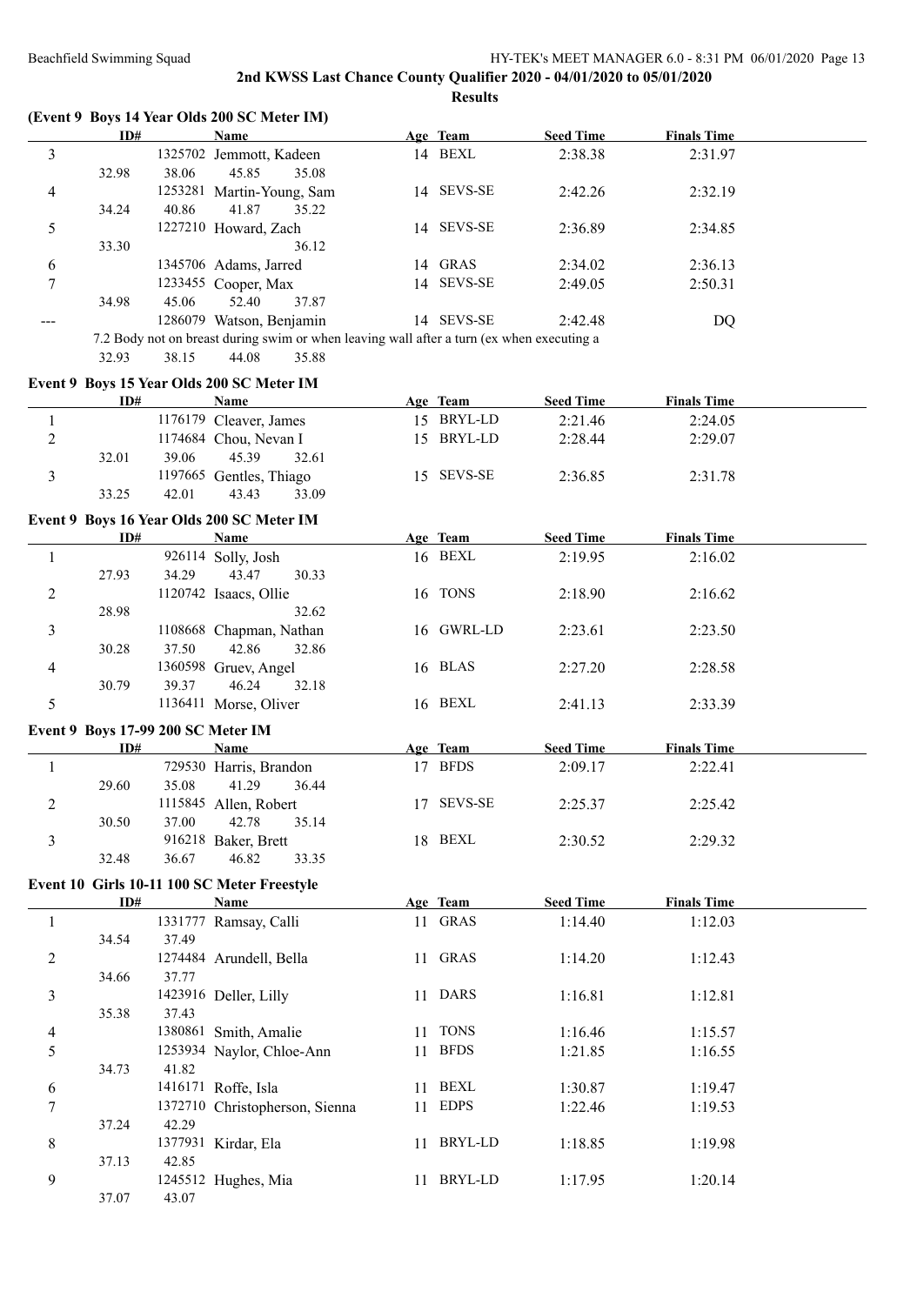**(Event 10 Girls 10-11 100 SC Meter Freestyle)**

|                          | ID#   |       | <b>Name</b>                                        |    | Age Team       | <b>Seed Time</b> | <b>Finals Time</b> |  |
|--------------------------|-------|-------|----------------------------------------------------|----|----------------|------------------|--------------------|--|
| $*10$                    |       |       | 1398410 Fosh, Abi                                  |    | 11 BEXL        | 1:26.89          | 1:22.13            |  |
| $\boldsymbol{*}10$       |       |       | 1263663 Chambers, Zuri                             |    | 11 BRYL-LD     | 1:30.22          | 1:22.13            |  |
| 12                       |       |       | 1412006 Turner, Isla                               |    | 10 GWRL-LD     | 1:28.52          | 1:22.23            |  |
| 13                       |       |       | 1438889 Myles, Imogen                              | 11 | <b>SEVS-SE</b> | 1:22.74          | 1:22.88            |  |
| 14                       |       |       | 1428871 Muszalska, Nicola                          |    | 11 GRAS        | 1:24.48          | 1:23.10            |  |
|                          | 39.48 | 43.62 |                                                    |    |                |                  |                    |  |
| 15                       |       |       | 1446574 Williams, Iris                             |    | 11 GWRL-LD     | 1:31.63          | 1:24.75            |  |
|                          | 39.99 | 44.76 |                                                    |    |                |                  |                    |  |
| 16                       |       |       | 1469372 Beament, Sophia R                          |    | 11 BRYL-LD     | 1:23.78          | 1:24.77            |  |
|                          | 39.97 | 44.80 |                                                    |    |                |                  |                    |  |
| 17                       |       |       | 1355451 Hewitt, Betsy                              |    | 11 GWRL-LD     | 1:30.17          | 1:26.01            |  |
| 18                       |       |       | 1388500 Ashton, Amelia                             |    | 10 SEVS-SE     | 1:31.22          | 1:27.29            |  |
|                          | 41.85 | 45.44 |                                                    |    |                |                  |                    |  |
| 19                       |       |       | 1399329 Charlesworth, Elise E                      |    | 11 BRYL-LD     | 1:27.09          | 1:27.56            |  |
| 20                       |       |       | 1437288 Adebajo, Grace                             |    | 11 BRYL-LD     | 1:37.12          | 1:28.02            |  |
|                          | 42.37 | 45.65 |                                                    |    |                |                  |                    |  |
| 21                       |       |       | 1414998 Mann, Evie                                 |    | 11 SEVS-SE     | 1:26.30          | 1:28.55            |  |
| $22\,$                   |       |       | 1379182 Holliday, Rhiannon                         |    | 11 DARS        | 1:29.06          | 1:29.63            |  |
| 23                       |       |       | 1360603 Abbott, Amelia                             |    | 10 GRAS        | 1:31.02          | 1:31.20            |  |
| 24                       |       |       | 1236218 Bowling, Carys                             |    | 11 BRYL-LD     | 1:39.60          | 1:37.61            |  |
|                          | 44.85 | 52.76 |                                                    |    |                |                  |                    |  |
| 25                       |       |       | 1323985 Cannon, Amelia                             |    | 10 TONS        | 1:39.99          | 1:44.25            |  |
|                          | 49.17 | 55.08 |                                                    |    |                |                  |                    |  |
| 26                       |       |       | 1487857 Doyle, Erin                                |    | 11 TONS        | 1:30.05          | 1:44.71            |  |
|                          |       |       |                                                    |    |                |                  |                    |  |
|                          |       |       | Event 10 Girls 12 Year Olds 100 SC Meter Freestyle |    |                |                  |                    |  |
|                          | ID#   |       | <b>Name</b>                                        |    | Age Team       | <b>Seed Time</b> | <b>Finals Time</b> |  |
| $\mathbf{1}$             |       |       | 1156629 Chaza, Chenai                              |    | 12 GRAS        | 1:08.57          | 1:08.55            |  |
| $\boldsymbol{2}$         |       |       | 1282559 Sprague, Saskia                            |    | 12 BRYL-LD     | 1:09.52          | 1:09.51            |  |
|                          | 32.92 | 36.59 |                                                    |    |                |                  |                    |  |
| 3                        |       |       | 1364828 O'Sullivan, Caitlin                        |    | 12 SEVS-SE     | 1:13.99          | 1:11.17            |  |
|                          | 34.21 | 36.96 |                                                    |    |                |                  |                    |  |
| $\overline{\mathcal{A}}$ |       |       | 1301387 Fornasier, Lilia                           |    | 12 SEVS-SE     | 1:11.87          | 1:11.60            |  |
|                          | 34.61 | 36.99 |                                                    |    |                |                  |                    |  |
| 5                        |       |       | 1415053 Armstrong, Evie                            |    | 12 SEVS-SE     | 1:13.53          | 1:12.22            |  |
|                          | 34.40 | 37.82 |                                                    |    |                |                  |                    |  |
| 6                        |       |       | 1255154 Sullivan, Imogen                           |    | 12 BEXL        | 1:14.97          | 1:12.82            |  |
| 7                        |       |       | 1362252 Fosh, Jess                                 |    | 12 BEXL        | 1:17.55          | 1:15.44            |  |
|                          | 36.29 | 39.15 |                                                    |    |                |                  |                    |  |
| 8                        |       |       | 1349639 Rogers, Ellie                              |    | 12 TONS        | 1:18.81          | 1:16.02            |  |
| 9                        |       |       | 1179870 Bentley, Sophia                            | 12 | <b>SEVS-SE</b> | 1:19.03          | 1:16.09            |  |
| 10                       |       |       | 1324258 Gerwat, Leela                              |    | 12 BRYL-LD     | 1:14.94          | 1:16.52            |  |
|                          | 35.70 | 40.82 |                                                    |    |                |                  |                    |  |
| 11                       |       | 43.82 | 1169621 Amrane, Yasmine                            |    | 12 BRYL-LD     | 1:21.13          | 1:21.67            |  |
|                          | 37.85 |       |                                                    |    |                |                  |                    |  |
| 12                       |       |       | 1353428 Underwood, Erin                            |    | 12 SEVS-SE     | 1:25.12          | 1:21.77            |  |
| 13                       |       |       | 1398891 Waller, Ruby                               | 12 | <b>SEVS-SE</b> | 1:24.61          | 1:23.59            |  |
| 14                       |       |       | 1312400 Craig, Sophie                              | 12 | <b>SEVS-SE</b> | 1:21.85          | 1:23.77            |  |
|                          | 39.50 | 44.27 |                                                    |    |                |                  |                    |  |
| 15                       |       |       | 1362253 Thirunavukkarasu, Tara                     |    | 12 BEXL        | 1:36.38          | 1:28.01            |  |
| 16                       |       |       | 1400125 Feachem, Gabriella                         |    | 12 TONS        | 1:33.78          | 1:28.46            |  |
|                          | 41.59 | 46.87 |                                                    |    |                |                  |                    |  |
| ---                      |       |       | 1353442 Foden, Grace                               |    | 12 BEXL        | 1:17.38          | DQ                 |  |
|                          |       |       | 4.4 Starting before starting signal                |    |                |                  |                    |  |
|                          |       |       | Event 10 Girls 13 Year Olds 100 SC Meter Freestyle |    |                |                  |                    |  |
|                          | ID#   |       | Name                                               |    | Age Team       | <b>Seed Time</b> | <b>Finals Time</b> |  |
| $\mathbf{1}$             |       |       | 1111057 Arundell, Kahlen                           |    | 13 GRAS        | 1:02.79          | 1:03.82            |  |
|                          |       |       |                                                    |    |                |                  |                    |  |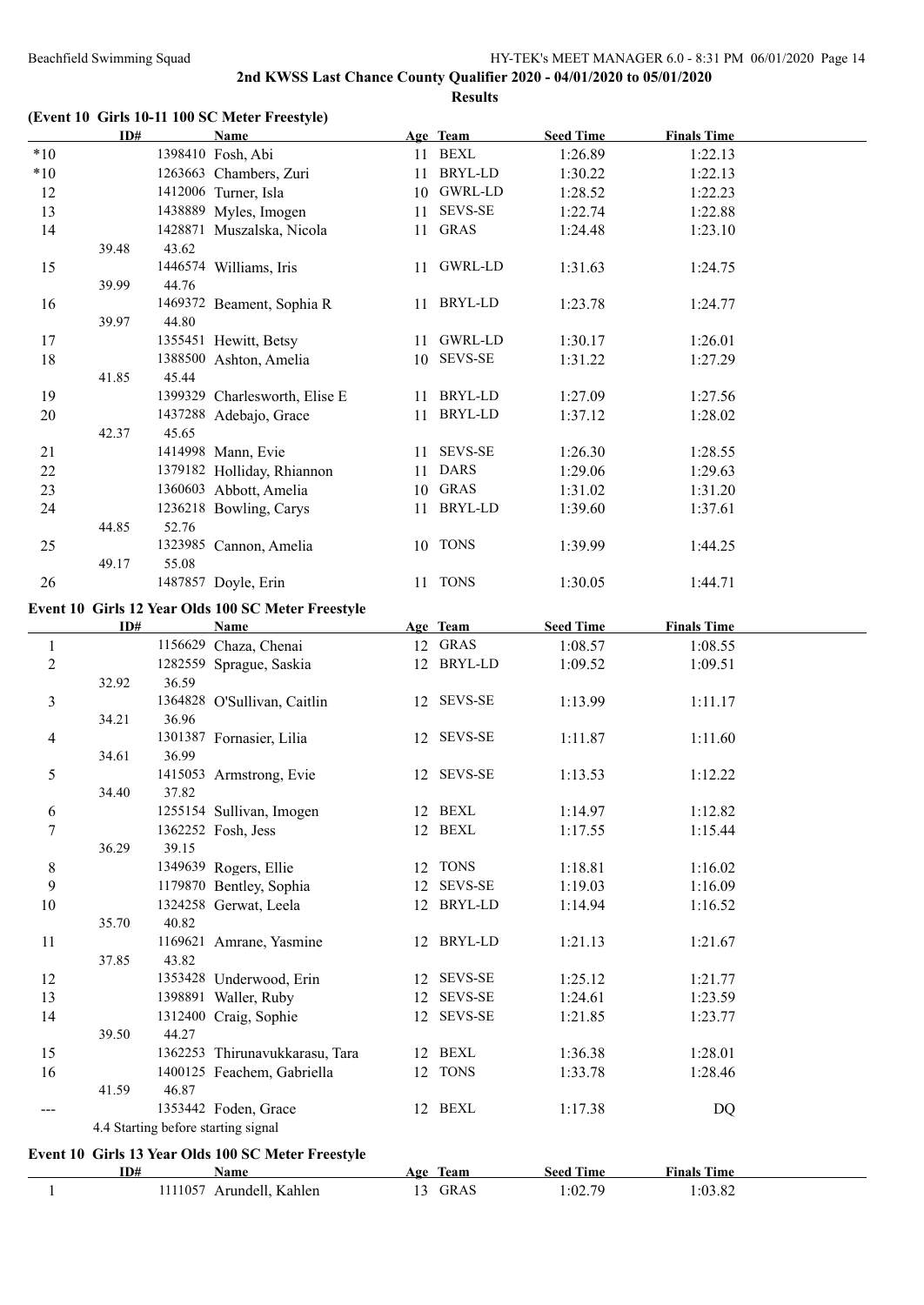### **(Event 10 Girls 13 Year Olds 100 SC Meter Freestyle)**

|                | ID#   |         | Name                           |    | Age Team       | <b>Seed Time</b> | <b>Finals Time</b> |  |
|----------------|-------|---------|--------------------------------|----|----------------|------------------|--------------------|--|
| $\overline{2}$ |       |         | 1262200 Serafini, Emily        |    | 13 BRYL-LD     | 1:05.42          | 1:05.50            |  |
|                | 31.37 | 34.13   |                                |    |                |                  |                    |  |
| $\overline{3}$ |       |         | 1267835 Tovey, Amelia          |    | 13 SEVS-SE     | 1:06.62          | 1:06.21            |  |
|                | 32.05 | 34.16   |                                |    |                |                  |                    |  |
| 4              |       |         | 1380419 Gray, Fern             | 13 | <b>SEVS-SE</b> | 1:07.83          | 1:06.74            |  |
| 5              |       |         | 1255181 Atkinson, Emily        | 13 | BEXL           | 1:07.78          | 1:08.13            |  |
|                | 32.68 | 35.45   |                                |    |                |                  |                    |  |
| 6              |       |         | 1114734 Middleton, Francesca L | 13 | BRYL-LD        | 1:09.60          | 1:08.74            |  |
|                | 33.68 | 35.06   |                                |    |                |                  |                    |  |
| 7              |       |         | 1245517 Howard, Lisa           | 13 | BRYL-LD        | 1:14.98          | 1:09.65            |  |
|                | 32.17 | 37.48   |                                |    |                |                  |                    |  |
| 8              |       | 1434385 | Tarling, Cora                  | 13 | BEXL           | 1:13.78          | 1:11.27            |  |
|                | 33.40 | 37.87   |                                |    |                |                  |                    |  |
| 9              |       |         | 1446963 Miller, Caitlin        |    | 13 SEVS-SE     | 1:18.31          | 1:12.84            |  |
|                | 34.22 | 38.62   |                                |    |                |                  |                    |  |
| 10             |       |         | 1345906 Pascoe, Sarah          | 13 | <b>TONS</b>    | 1:10.16          | 1:12.88            |  |
| 11             |       |         | 1215709 Morse, Isabella        | 13 | BEXL           | 1:17.65          | 1:13.36            |  |
| 12             |       |         | 1311713 Stone, Alice           | 13 | <b>SEVS-SE</b> | 1:14.28          | 1:13.76            |  |
| 13             |       |         | 1245510 Cain, Lottie           | 13 | BRYL-LD        | 1:13.18          | 1:13.98            |  |
| 14             |       |         | 849000 Brightwell, Natasha     | 13 | <b>DARS</b>    | 1:18.00          | 1:17.56            |  |
|                | 36.94 | 40.62   |                                |    |                |                  |                    |  |

#### **Event 10 Girls 14 Year Olds 100 SC Meter Freestyle**

|                         | ID#   |       | Name                        | Age Team   | <b>Seed Time</b> | <b>Finals Time</b> |  |
|-------------------------|-------|-------|-----------------------------|------------|------------------|--------------------|--|
| $\mathbf{1}$            |       |       | 1392179 Mcglinchey, Erica   | 14 GWRL-LD | 1:04.98          | 1:02.45            |  |
| $\sqrt{2}$              |       |       | 1176519 Murphy, Isla        | 14 SEVS-SE | 1:04.13          | 1:04.46            |  |
| $\overline{\mathbf{3}}$ |       |       | 1281369 Roberts, Martha     | 14 SEVS-SE | 1:06.17          | 1:04.82            |  |
|                         | 30.99 | 33.83 |                             |            |                  |                    |  |
| 4                       |       |       | 1335458 Everett, Zoe        | 14 GWRL-LD | 1:06.90          | 1:05.22            |  |
|                         | 31.58 | 33.64 |                             |            |                  |                    |  |
| 5                       |       |       | 1273751 Armstrong, Millie   | 14 SEVS-SE | 1:05.51          | 1:05.47            |  |
| 6                       |       |       | 1416096 Bill, Jessica       | 14 BEXL    | 1:12.69          | 1:05.98            |  |
|                         | 31.20 | 34.78 |                             |            |                  |                    |  |
| 7                       |       |       | 1255180 Pratt, Anjola       | 14 SEVS-SE | 1:04.68          | 1:06.31            |  |
|                         | 32.53 | 33.78 |                             |            |                  |                    |  |
| 8                       |       |       | 1245837 Couzens, Phoebe     | 14 BEXL    | 1:08.97          | 1:06.48            |  |
|                         | 31.76 | 34.72 |                             |            |                  |                    |  |
| 9                       |       |       | 1155865 Brown, Emily        | 14 SEVS-SE | 1:04.14          | 1:06.69            |  |
|                         | 32.18 | 34.51 |                             |            |                  |                    |  |
| 10                      |       |       | 1267833 Lauerman, Rosie     | 14 SEVS-SE | 1:07.78          | 1:07.29            |  |
| 11                      |       |       | 1211502 Deacon, Rosie       | 14 SEVS-SE | 1:08.77          | 1:07.50            |  |
| 12                      |       |       | 1372258 Stanley, Esmee      | 14 DARS    | 1:21.15          | 1:07.61            |  |
|                         | 32.84 | 34.77 |                             |            |                  |                    |  |
| 13                      |       |       | 1276520 Singleterry, Cara   | 14 SEVS-SE | 1:09.42          | 1:08.63            |  |
|                         | 33.04 | 35.59 |                             |            |                  |                    |  |
| 14                      |       |       | 1225427 Goodwin, Jessica    | 14 BLAS    | 1:06.48          | 1:08.68            |  |
| 15                      |       |       | 1208538 Crawford, Alexandra | 14 BRYL-LD | 1:10.00          | 1:11.38            |  |
|                         | 33.91 | 37.47 |                             |            |                  |                    |  |
| 16                      |       |       | 1424069 Kolte, Sakshi N     | 14 BRYL-LD | 1:11.15          | 1:12.29            |  |
|                         | 33.86 | 38.43 |                             |            |                  |                    |  |
| 17                      |       |       | 1342550 Doyle, Ella         | 14 GWRL-LD | 1:16.52          | 1:13.26            |  |
|                         | 33.99 | 39.27 |                             |            |                  |                    |  |
| 18                      |       |       | 1175636 Terry, Carys        | 14 SEVS-SE | 1:14.60          | 1:14.66            |  |
|                         | 36.11 | 38.55 |                             | 14 GRAS    |                  |                    |  |
| 19                      |       |       | 1493522 Wheeler, Emily      |            | 1:54.16          | 1:28.01            |  |
|                         | 41.20 | 46.81 |                             |            |                  |                    |  |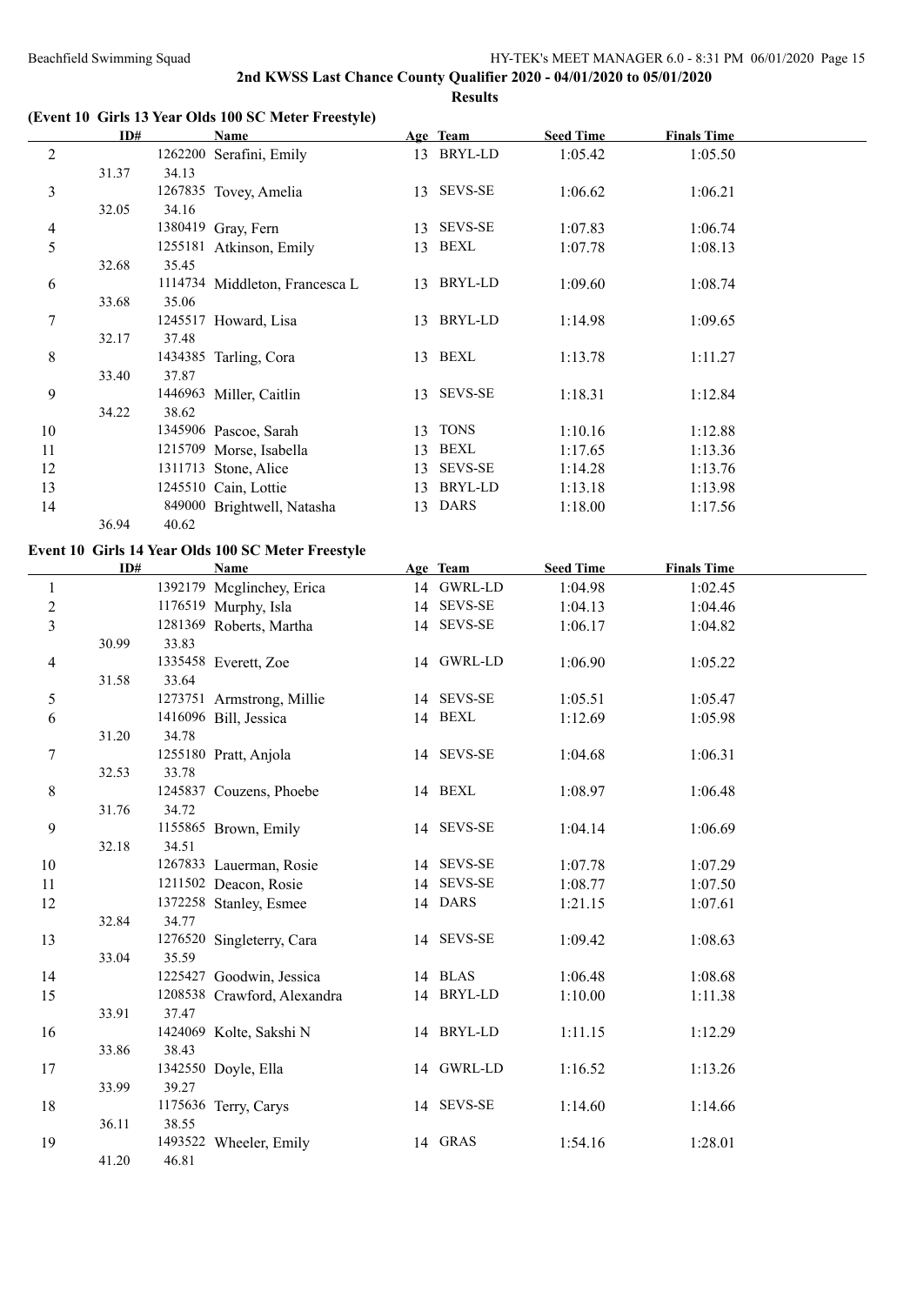**Event 10 Girls 15 Year Olds 100 SC Meter Freestyle** 

|                | ID#   |         | Name                        |    | Age Team    | <b>Seed Time</b> | <b>Finals Time</b> |  |
|----------------|-------|---------|-----------------------------|----|-------------|------------------|--------------------|--|
| 1              |       | 1176487 | Watson, Elspeth             |    | 15 SEVS-SE  | 1:02.66          | 1:02.70            |  |
|                | 30.55 | 32.15   |                             |    |             |                  |                    |  |
| $\overline{c}$ |       |         | 1178133 Bisrat, Jessica     |    | 15 DARS     | 1:03.88          | 1:04.37            |  |
|                | 30.84 | 33.53   |                             |    |             |                  |                    |  |
| 3              |       |         | 1307386 Holland, Maddy      |    | 15 TONS     | 1:03.50          | 1:04.40            |  |
|                | 30.89 | 33.51   |                             |    |             |                  |                    |  |
| 4              |       |         | 1164776 Goodyear, Natasha   |    | 15 GRAS     | 1:04.28          | 1:04.51            |  |
|                | 30.84 | 33.67   |                             |    |             |                  |                    |  |
| 5              |       |         | 1228050 Sullivan, Madeleine |    | 15 BEXL     | 1:04.61          | 1:05.12            |  |
|                | 30.56 | 34.56   |                             |    |             |                  |                    |  |
| 6              |       |         | 872574 Rayner, Hannah       |    | 15 GWRL-LD  | 1:05.61          | 1:05.37            |  |
| 7              |       |         | 1293941 Fosh, Isabelle      |    | 15 BEXL     | 1:06.17          | 1:06.34            |  |
|                | 31.90 | 34.44   |                             |    |             |                  |                    |  |
| 8              |       |         | 942096 Middleton, Amelia J  |    | 15 BRYL-LD  | 1:05.69          | 1:06.66            |  |
|                | 31.93 | 34.73   |                             |    |             |                  |                    |  |
| 9              |       |         | 1121909 Devey, Mia          |    | 15 TONS     | 1:05.57          | 1:06.67            |  |
|                | 32.16 | 34.51   |                             |    |             |                  |                    |  |
| 10             |       |         | 1190613 Chambers, Koko      |    | 15 BRYL-LD  | 1:08.04          | 1:07.79            |  |
|                | 32.35 | 35.44   |                             |    |             |                  |                    |  |
| 11             |       |         | 956542 Dobb, Heidi          |    | 15 BRYL-LD  | 1:06.65          | 1:08.65            |  |
| 12             |       |         | 1289512 Graziano, Emily     | 15 | <b>EDPS</b> | 1:13.73          | 1:08.97            |  |
|                | 32.97 | 36.00   |                             |    |             |                  |                    |  |
| 13             |       |         | 1150267 Burke, Bethany      |    | 15 SEVS-SE  | 1:08.69          | 1:09.32            |  |
|                | 32.78 | 36.54   |                             |    |             |                  |                    |  |
| 14             |       |         | 1202351 Denney, Maisie      |    | 15 BEXL     | 1:10.16          | 1:12.32            |  |
|                | 34.33 | 37.99   |                             |    |             |                  |                    |  |
| 15             |       |         | 1268617 Baxter, Hannah      |    | 15 TONS     | 1:16.72          | 1:16.76            |  |
|                | 35.80 | 40.96   |                             |    |             |                  |                    |  |
|                |       |         | . <b>.</b>                  |    |             |                  |                    |  |

#### **Event 10 Girls 16 Year Olds 100 SC Meter Freestyle**

|                          | ID#   |         | Name                        |    | Age Team       | <b>Seed Time</b> | <b>Finals Time</b> |
|--------------------------|-------|---------|-----------------------------|----|----------------|------------------|--------------------|
|                          |       |         | 956544 Corver, Alicia       |    | 16 BRYL-LD     | 1:01.70          | 1:01.19            |
|                          | 29.77 | 31.42   |                             |    |                |                  |                    |
| $\overline{2}$           |       |         | 945064 Evans, Olwen         | 16 | BEXL           | 1:07.06          | 1:03.70            |
|                          | 30.00 | 33.70   |                             |    |                |                  |                    |
| 3                        |       | 1161811 | Durnford, Lily              | 16 | <b>BFDS</b>    | 1:03.62          | 1:05.01            |
|                          | 31.24 | 33.77   |                             |    |                |                  |                    |
| $\overline{\mathcal{A}}$ |       |         | 1201386 Prideaux, Charlotte | 16 | <b>SEVS-SE</b> | 1:05.19          | 1:06.60            |
|                          | 31.41 | 35.19   |                             |    |                |                  |                    |
| 5                        |       |         | 772615 Dolman, Grace        | 16 | <b>BFDS</b>    | 1:04.98          | 1:06.71            |
|                          | 32.37 | 34.34   |                             |    |                |                  |                    |
| 6                        |       | 972290  | Jones, Amelia G             | 16 | BRYL-LD        | 1:07.63          | 1:06.86            |
|                          | 32.10 | 34.76   |                             |    |                |                  |                    |
| 7                        |       |         | 1202303 Scanlan, Erin       |    | 16 GWRL-LD     | 1:10.22          | 1:12.60            |
|                          | 35.27 | 37.33   |                             |    |                |                  |                    |

### **Event 10 Girls 17-99 100 SC Meter Freestyle**

|                | ID#   |         | <b>Name</b>             |     | Age Team    | <b>Seed Time</b> | <b>Finals Time</b> |  |
|----------------|-------|---------|-------------------------|-----|-------------|------------------|--------------------|--|
|                |       |         | 1115864 Lauerman, Aoife | 17  | SEVS-SE     | 1:04.08          | 1:03.23            |  |
|                | 30.65 | 32.58   |                         |     |             |                  |                    |  |
| $\overline{2}$ |       |         | 852610 Durrant, Matilda | 18  | <b>BFDS</b> | 1:02.28          | 1:03.90            |  |
| 3              |       |         | 1165486 McKean, Georgia | 17  | GRAS        | 1:04.56          | 1:06.11            |  |
|                | 31.16 | 34.95   |                         |     |             |                  |                    |  |
| 4              |       |         | 1106163 Bowie, Hannah   | 17  | MAIS        | 1:04.07          | 1:06.39            |  |
| 5              |       |         | 1165485 Scott, Natasha  | 17  | GRAS        | 1:08.50          | 1:08.57            |  |
|                | 32.85 | 35.72   |                         |     |             |                  |                    |  |
| 6              |       | 1165177 | Brown, Jessica          | 18. | MAIS        | 1:08.23          | 1:13.21            |  |
|                | 34.34 | 38.87   |                         |     |             |                  |                    |  |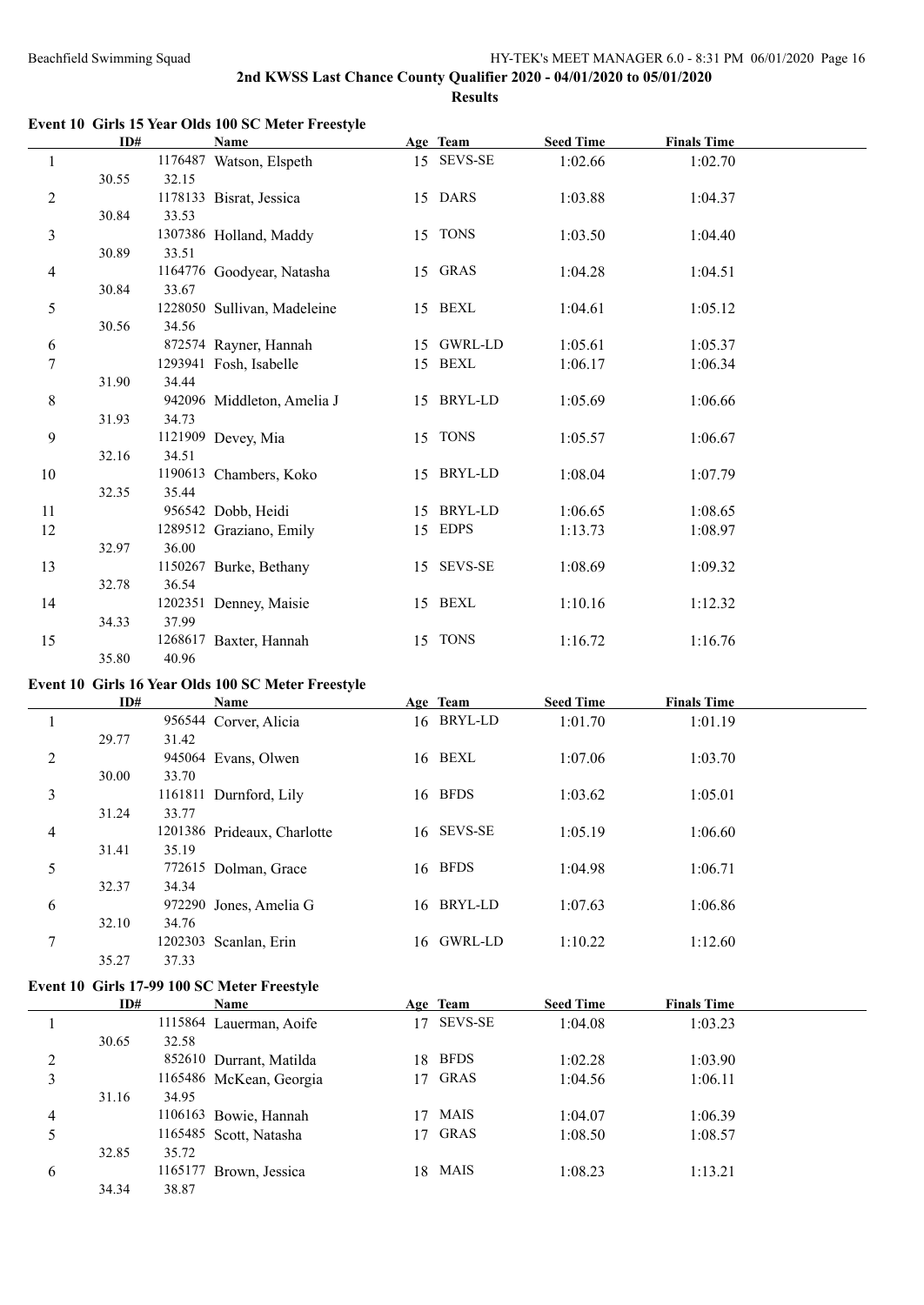|                | ID#   |       | Event 11 Boys 10-11 100 SC Meter Butterfly<br><b>Name</b> | Age Team   | <b>Seed Time</b> | <b>Finals Time</b> |  |
|----------------|-------|-------|-----------------------------------------------------------|------------|------------------|--------------------|--|
| 1              |       |       | 1332908 Brooks, Albert                                    | 11 BRYL-LD | 1:46.00          | 1:29.68            |  |
|                | 39.95 | 49.73 |                                                           |            |                  |                    |  |
| $\overline{2}$ |       |       | 1425225 Nalepa, Caspar                                    | 11 GWRL-LD | 1:54.38          | 1:34.20            |  |
|                | 43.39 | 50.81 |                                                           |            |                  |                    |  |
|                |       |       |                                                           |            |                  |                    |  |
|                |       |       | Event 11 Boys 12 Year Olds 100 SC Meter Butterfly         |            |                  |                    |  |
|                | ID#   |       | <b>Name</b>                                               | Age Team   | <b>Seed Time</b> | <b>Finals Time</b> |  |
| $\mathbf{1}$   |       |       | 1206197 Burke, Toby                                       | 12 SEVS-SE | 1:33.60          | 1:32.89            |  |
|                | 42.06 | 50.83 |                                                           |            |                  |                    |  |
| 2              |       |       | 1356130 Geear, Danny                                      | 12 DARS    | 1:41.66          | 1:37.29            |  |
|                | 41.57 | 55.72 |                                                           |            |                  |                    |  |
| ---            |       |       | 1328797 Crombie, Jacob                                    | 12 SEVS-SE | 1:27.27          | DQ                 |  |
|                |       |       | 8.3 Alternating movement of legs or feet                  |            |                  |                    |  |
|                |       |       | Event 11 Boys 13 Year Olds 100 SC Meter Butterfly         |            |                  |                    |  |
|                | ID#   |       | <b>Name</b>                                               | Age Team   | <b>Seed Time</b> | <b>Finals Time</b> |  |
| $\mathbf{1}$   |       |       | 1269408 Alli, Demi                                        | 13 SEVS-SE | 1:09.95          | 1:10.16            |  |
|                | 32.27 | 37.89 |                                                           |            |                  |                    |  |
| 2              |       |       | 1349642 Cowley Antelo, Ruben                              | 13 TONS    | 1:11.31          | 1:13.40            |  |
| 3              |       |       | 1186063 Long, Thomas                                      | 13 GRAS    | 1:14.63          | 1:16.16            |  |
|                | 35.11 | 41.05 |                                                           |            |                  |                    |  |
| 4              |       |       | 1191473 Williams, Seb J                                   | 13 BRYL-LD | 1:17.66          | 1:19.25            |  |
|                | 36.53 | 42.72 |                                                           |            |                  |                    |  |
| 5              |       |       | 1334745 Nathan, Brandon                                   | 13 DARS    | 1:42.97          | 1:21.64            |  |
| 6              |       |       | 1245511 Dell'Accio, Roberto                               | 13 BRYL-LD | 1:20.79          | 1:23.87            |  |
|                | 37.63 | 46.24 |                                                           |            |                  |                    |  |
| 7              |       |       | 1276197 Wise, Jack                                        | 13 DARS    | 1:39.97          | 1:31.59            |  |
|                | 45.12 | 46.47 |                                                           |            |                  |                    |  |
| ---            |       |       | 1423914 Bisht, Arnav                                      | 13 DARS    | 2:06.34          | DQ                 |  |
|                |       |       | 8.3 Movements of the legs not simultaneous                |            |                  |                    |  |
|                | 41.85 | 54.38 |                                                           |            |                  |                    |  |
|                |       |       |                                                           |            |                  |                    |  |
|                |       |       | Event 11 Boys 14 Year Olds 100 SC Meter Butterfly         |            |                  |                    |  |
|                | ID#   |       | <b>Name</b>                                               | Age Team   | <b>Seed Time</b> | <b>Finals Time</b> |  |
| 1              |       |       | 1201387 Norris, Evan                                      | 14 TONS    | 1:07.72          | 1:09.01            |  |
|                | 32.67 | 36.34 |                                                           |            |                  |                    |  |
| 2              |       |       | 1285238 Dinev, Bryan                                      | 14 BEXL    | 1:11.98          | 1:09.53            |  |
|                | 33.76 | 35.77 |                                                           |            |                  |                    |  |
| 3              |       |       | 1345706 Adams, Jarred                                     | 14 GRAS    | 1:18.19          | 1:10.77            |  |
|                | 34.38 |       |                                                           |            |                  |                    |  |
| 4              |       | 36.39 |                                                           |            |                  |                    |  |
|                |       |       | 1286079 Watson, Benjamin                                  | 14 SEVS-SE | 1:16.75          | 1:13.55            |  |
| 5              |       |       | 1233455 Cooper, Max                                       | 14 SEVS-SE | 1:19.10          | 1:15.16            |  |
|                | 35.15 | 40.01 |                                                           |            |                  |                    |  |
| 6              |       |       | 1328805 Crombie, Joshua                                   | 14 SEVS-SE | 1:31.83          | 1:38.50            |  |
|                | 45.27 | 53.23 |                                                           |            |                  |                    |  |
|                |       |       |                                                           |            |                  |                    |  |
|                |       |       | Event 11 Boys 15 Year Olds 100 SC Meter Butterfly         |            |                  |                    |  |
|                | ID#   |       | <b>Name</b>                                               | Age Team   | <b>Seed Time</b> | <b>Finals Time</b> |  |
| 1              |       |       | 1377930 Kirdar, Tim                                       | 15 BRYL-LD | 1:06.31          | 1:08.64            |  |
|                | 32.08 | 36.56 |                                                           |            |                  |                    |  |
| 2              |       |       | 1328795 Holness, Edward                                   | 15 SEVS-SE | 1:08.20          | 1:11.80            |  |
|                | 32.83 | 38.97 |                                                           |            |                  |                    |  |
| 3              |       |       | 1174684 Chou, Nevan I                                     | 15 BRYL-LD | 1:10.14          | 1:14.53            |  |
|                | 34.43 | 40.10 |                                                           |            |                  |                    |  |
|                |       |       | Event 11 Boys 16 Year Olds 100 SC Meter Butterfly         |            |                  |                    |  |
|                | ID#   |       | <b>Name</b>                                               | Age Team   | <b>Seed Time</b> | <b>Finals Time</b> |  |
| 1              |       |       |                                                           |            |                  |                    |  |
|                |       |       | 926114 Solly, Josh                                        | 16 BEXL    | 1:01.77          | 1:00.27            |  |
| 2              | 27.93 | 32.34 | 1108668 Chapman, Nathan                                   | 16 GWRL-LD | 1:06.00          | 1:02.56            |  |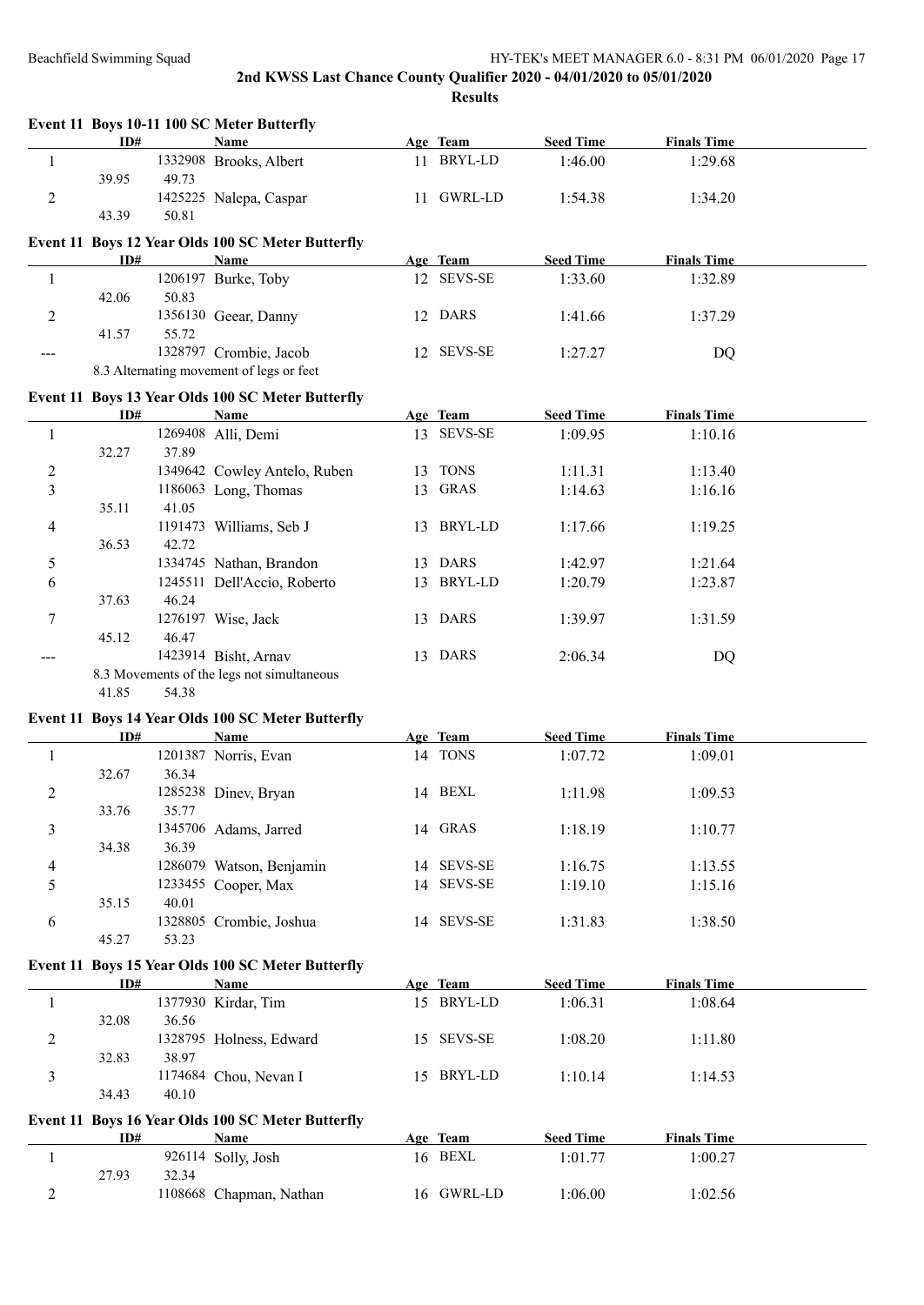| 3<br>16 BLAS<br>1133641 Cheverst, Jack<br>1:10.33<br>1:06.74<br>31.09<br>35.65<br>967696 Kapatos, Frangiskos<br>16 DARS<br>1:09.00<br>1:06.93<br>4<br>16 SEVS-SE<br>967684 Bentley, Dillon<br>5<br>1:10.45<br>1:08.34<br>36.64<br>31.70<br>16 BEXL<br>1228051 Jayasinghe, Dillon<br>1:10.07<br>6<br>1:11.77<br>37.80<br>32.27<br>1215701 Tunsley, Jamie<br>16 BEXL<br>1:10.41<br>7<br>1:10.20<br>37.75<br>32.45<br>16 GWRL-LD<br>1260768 Fisher, Lewis<br>1:16.13<br>8<br>1:11.87<br>33.22<br>38.65<br>9<br>16 BLAS<br>1360598 Gruev, Angel<br>1:08.60<br>1:13.77<br>32.51<br>41.26<br>Event 11 Boys 17-99 100 SC Meter Butterfly<br>ID#<br><b>Name</b><br>Age Team<br><b>Seed Time</b><br><b>Finals Time</b><br>17 DARS<br>888473 Wise, George<br>1:04.37<br>1:01.22<br>1<br>32.46<br>28.76<br>848995 Angell, James<br>2<br>18 DARS<br>1:02.48<br>1:03.63<br>29.00<br>34.63<br>1136415 Collins, Harry<br>17 BEXL<br>3<br>1:08.44<br>1:07.66<br>35.75<br>31.91<br>916218 Baker, Brett<br>18 BEXL<br>4<br>1:12.49<br>1:10.57<br>32.65<br>37.92<br>5<br>852611 Morris, Charlie<br>17 BFDS<br>1:19.33<br>1:15.12<br>34.46<br>40.66<br>Event 12 Girls 10-11 50 SC Meter Backstroke<br>ID#<br>Age Team<br><b>Seed Time</b><br><b>Finals Time</b><br><b>Name</b><br>11 DARS<br>1423916 Deller, Lilly<br>$\mathbf{1}$<br>42.36<br>38.70<br>$\overline{c}$<br>11 GRAS<br>1331777 Ramsay, Calli<br>39.80<br>39.84<br>3<br>1245512 Hughes, Mia<br>11 BRYL-LD<br>40.42<br>40.52<br>11 GRAS<br>1274484 Arundell, Bella<br>39.22<br>40.78<br>4<br>11 BRYL-LD<br>5<br>1377931 Kirdar, Ela<br>41.55<br>41.22<br>1469372 Beament, Sophia R<br>11 BRYL-LD<br>42.69<br>6<br>41.65<br>$\overline{7}$<br>1437288 Adebajo, Grace<br>11 BRYL-LD<br>42.84<br>41.85<br>8<br>11 SEVS-SE<br>1414998 Mann, Evie<br>43.00<br>42.34<br>9<br>1412006 Turner, Isla<br>10 GWRL-LD<br>47.23<br>42.97<br><b>SEVS-SE</b><br>10<br>1438889 Myles, Imogen<br>43.97<br>43.98<br>11<br><b>TONS</b><br>11<br>1417209 Parton, Elodie<br>45.75<br>44.00<br>11<br><b>BRYL-LD</b><br>12<br>1263663 Chambers, Zuri<br>43.94<br>44.14<br>11<br><b>GWRL-LD</b><br>47.13<br>13<br>1446574 Williams, Iris<br>44.38<br>11<br><b>GRAS</b><br>14<br>1428871 Muszalska, Nicola<br>44.89<br>44.70<br>11<br><b>BEXL</b><br>1398410 Fosh, Abi<br>15<br>45.90<br>44.72<br>11<br>16<br>1379182 Holliday, Rhiannon<br><b>DARS</b><br>46.99<br>45.00<br>11<br>17<br><b>GWRL-LD</b><br>47.16<br>45.09<br>1355451 Hewitt, Betsy<br>11<br>18<br><b>GRAS</b><br>1378207 Martin, Paige<br>47.20<br>46.32<br>11<br>19<br>1360603 Abbott, Amelia<br><b>GRAS</b><br>46.74<br>47.59<br>10<br>1384829 Cepukaviciute, Patricia<br><b>BFDS</b><br>20<br>49.81<br>48.74<br>10<br>1487857 Doyle, Erin<br><b>TONS</b><br>21<br>51.96<br>50.99<br>11<br>1438888 Underwood, Alexis<br><b>SEVS-SE</b><br>52.72<br>DQ<br>11<br>---<br>4.4 Starting before starting signal<br>10 TONS<br>1489021 Hollands, Ella<br>51.13<br>DQ<br>$---$<br>6.3 Left position on the back (other than to initiate a turn)<br>Event 12 Girls 12 Year Olds 50 SC Meter Backstroke | ID# | (Event 11 Boys 16 Year Olds 100 SC Meter Butterfly)<br><b>Name</b> | Age Team | <b>Seed Time</b> | <b>Finals Time</b> |  |
|--------------------------------------------------------------------------------------------------------------------------------------------------------------------------------------------------------------------------------------------------------------------------------------------------------------------------------------------------------------------------------------------------------------------------------------------------------------------------------------------------------------------------------------------------------------------------------------------------------------------------------------------------------------------------------------------------------------------------------------------------------------------------------------------------------------------------------------------------------------------------------------------------------------------------------------------------------------------------------------------------------------------------------------------------------------------------------------------------------------------------------------------------------------------------------------------------------------------------------------------------------------------------------------------------------------------------------------------------------------------------------------------------------------------------------------------------------------------------------------------------------------------------------------------------------------------------------------------------------------------------------------------------------------------------------------------------------------------------------------------------------------------------------------------------------------------------------------------------------------------------------------------------------------------------------------------------------------------------------------------------------------------------------------------------------------------------------------------------------------------------------------------------------------------------------------------------------------------------------------------------------------------------------------------------------------------------------------------------------------------------------------------------------------------------------------------------------------------------------------------------------------------------------------------------------------------------------------------------------------------------------------------------------------------------------------------------------------------------------------------------------------------------------------------------------------------------------------------------------------------------------------------------------------------------------------------------------------------------------------------------------------------------------------------------------------------------------|-----|--------------------------------------------------------------------|----------|------------------|--------------------|--|
|                                                                                                                                                                                                                                                                                                                                                                                                                                                                                                                                                                                                                                                                                                                                                                                                                                                                                                                                                                                                                                                                                                                                                                                                                                                                                                                                                                                                                                                                                                                                                                                                                                                                                                                                                                                                                                                                                                                                                                                                                                                                                                                                                                                                                                                                                                                                                                                                                                                                                                                                                                                                                                                                                                                                                                                                                                                                                                                                                                                                                                                                                |     |                                                                    |          |                  |                    |  |
|                                                                                                                                                                                                                                                                                                                                                                                                                                                                                                                                                                                                                                                                                                                                                                                                                                                                                                                                                                                                                                                                                                                                                                                                                                                                                                                                                                                                                                                                                                                                                                                                                                                                                                                                                                                                                                                                                                                                                                                                                                                                                                                                                                                                                                                                                                                                                                                                                                                                                                                                                                                                                                                                                                                                                                                                                                                                                                                                                                                                                                                                                |     |                                                                    |          |                  |                    |  |
|                                                                                                                                                                                                                                                                                                                                                                                                                                                                                                                                                                                                                                                                                                                                                                                                                                                                                                                                                                                                                                                                                                                                                                                                                                                                                                                                                                                                                                                                                                                                                                                                                                                                                                                                                                                                                                                                                                                                                                                                                                                                                                                                                                                                                                                                                                                                                                                                                                                                                                                                                                                                                                                                                                                                                                                                                                                                                                                                                                                                                                                                                |     |                                                                    |          |                  |                    |  |
|                                                                                                                                                                                                                                                                                                                                                                                                                                                                                                                                                                                                                                                                                                                                                                                                                                                                                                                                                                                                                                                                                                                                                                                                                                                                                                                                                                                                                                                                                                                                                                                                                                                                                                                                                                                                                                                                                                                                                                                                                                                                                                                                                                                                                                                                                                                                                                                                                                                                                                                                                                                                                                                                                                                                                                                                                                                                                                                                                                                                                                                                                |     |                                                                    |          |                  |                    |  |
|                                                                                                                                                                                                                                                                                                                                                                                                                                                                                                                                                                                                                                                                                                                                                                                                                                                                                                                                                                                                                                                                                                                                                                                                                                                                                                                                                                                                                                                                                                                                                                                                                                                                                                                                                                                                                                                                                                                                                                                                                                                                                                                                                                                                                                                                                                                                                                                                                                                                                                                                                                                                                                                                                                                                                                                                                                                                                                                                                                                                                                                                                |     |                                                                    |          |                  |                    |  |
|                                                                                                                                                                                                                                                                                                                                                                                                                                                                                                                                                                                                                                                                                                                                                                                                                                                                                                                                                                                                                                                                                                                                                                                                                                                                                                                                                                                                                                                                                                                                                                                                                                                                                                                                                                                                                                                                                                                                                                                                                                                                                                                                                                                                                                                                                                                                                                                                                                                                                                                                                                                                                                                                                                                                                                                                                                                                                                                                                                                                                                                                                |     |                                                                    |          |                  |                    |  |
|                                                                                                                                                                                                                                                                                                                                                                                                                                                                                                                                                                                                                                                                                                                                                                                                                                                                                                                                                                                                                                                                                                                                                                                                                                                                                                                                                                                                                                                                                                                                                                                                                                                                                                                                                                                                                                                                                                                                                                                                                                                                                                                                                                                                                                                                                                                                                                                                                                                                                                                                                                                                                                                                                                                                                                                                                                                                                                                                                                                                                                                                                |     |                                                                    |          |                  |                    |  |
|                                                                                                                                                                                                                                                                                                                                                                                                                                                                                                                                                                                                                                                                                                                                                                                                                                                                                                                                                                                                                                                                                                                                                                                                                                                                                                                                                                                                                                                                                                                                                                                                                                                                                                                                                                                                                                                                                                                                                                                                                                                                                                                                                                                                                                                                                                                                                                                                                                                                                                                                                                                                                                                                                                                                                                                                                                                                                                                                                                                                                                                                                |     |                                                                    |          |                  |                    |  |
|                                                                                                                                                                                                                                                                                                                                                                                                                                                                                                                                                                                                                                                                                                                                                                                                                                                                                                                                                                                                                                                                                                                                                                                                                                                                                                                                                                                                                                                                                                                                                                                                                                                                                                                                                                                                                                                                                                                                                                                                                                                                                                                                                                                                                                                                                                                                                                                                                                                                                                                                                                                                                                                                                                                                                                                                                                                                                                                                                                                                                                                                                |     |                                                                    |          |                  |                    |  |
|                                                                                                                                                                                                                                                                                                                                                                                                                                                                                                                                                                                                                                                                                                                                                                                                                                                                                                                                                                                                                                                                                                                                                                                                                                                                                                                                                                                                                                                                                                                                                                                                                                                                                                                                                                                                                                                                                                                                                                                                                                                                                                                                                                                                                                                                                                                                                                                                                                                                                                                                                                                                                                                                                                                                                                                                                                                                                                                                                                                                                                                                                |     |                                                                    |          |                  |                    |  |
|                                                                                                                                                                                                                                                                                                                                                                                                                                                                                                                                                                                                                                                                                                                                                                                                                                                                                                                                                                                                                                                                                                                                                                                                                                                                                                                                                                                                                                                                                                                                                                                                                                                                                                                                                                                                                                                                                                                                                                                                                                                                                                                                                                                                                                                                                                                                                                                                                                                                                                                                                                                                                                                                                                                                                                                                                                                                                                                                                                                                                                                                                |     |                                                                    |          |                  |                    |  |
|                                                                                                                                                                                                                                                                                                                                                                                                                                                                                                                                                                                                                                                                                                                                                                                                                                                                                                                                                                                                                                                                                                                                                                                                                                                                                                                                                                                                                                                                                                                                                                                                                                                                                                                                                                                                                                                                                                                                                                                                                                                                                                                                                                                                                                                                                                                                                                                                                                                                                                                                                                                                                                                                                                                                                                                                                                                                                                                                                                                                                                                                                |     |                                                                    |          |                  |                    |  |
|                                                                                                                                                                                                                                                                                                                                                                                                                                                                                                                                                                                                                                                                                                                                                                                                                                                                                                                                                                                                                                                                                                                                                                                                                                                                                                                                                                                                                                                                                                                                                                                                                                                                                                                                                                                                                                                                                                                                                                                                                                                                                                                                                                                                                                                                                                                                                                                                                                                                                                                                                                                                                                                                                                                                                                                                                                                                                                                                                                                                                                                                                |     |                                                                    |          |                  |                    |  |
|                                                                                                                                                                                                                                                                                                                                                                                                                                                                                                                                                                                                                                                                                                                                                                                                                                                                                                                                                                                                                                                                                                                                                                                                                                                                                                                                                                                                                                                                                                                                                                                                                                                                                                                                                                                                                                                                                                                                                                                                                                                                                                                                                                                                                                                                                                                                                                                                                                                                                                                                                                                                                                                                                                                                                                                                                                                                                                                                                                                                                                                                                |     |                                                                    |          |                  |                    |  |
|                                                                                                                                                                                                                                                                                                                                                                                                                                                                                                                                                                                                                                                                                                                                                                                                                                                                                                                                                                                                                                                                                                                                                                                                                                                                                                                                                                                                                                                                                                                                                                                                                                                                                                                                                                                                                                                                                                                                                                                                                                                                                                                                                                                                                                                                                                                                                                                                                                                                                                                                                                                                                                                                                                                                                                                                                                                                                                                                                                                                                                                                                |     |                                                                    |          |                  |                    |  |
|                                                                                                                                                                                                                                                                                                                                                                                                                                                                                                                                                                                                                                                                                                                                                                                                                                                                                                                                                                                                                                                                                                                                                                                                                                                                                                                                                                                                                                                                                                                                                                                                                                                                                                                                                                                                                                                                                                                                                                                                                                                                                                                                                                                                                                                                                                                                                                                                                                                                                                                                                                                                                                                                                                                                                                                                                                                                                                                                                                                                                                                                                |     |                                                                    |          |                  |                    |  |
|                                                                                                                                                                                                                                                                                                                                                                                                                                                                                                                                                                                                                                                                                                                                                                                                                                                                                                                                                                                                                                                                                                                                                                                                                                                                                                                                                                                                                                                                                                                                                                                                                                                                                                                                                                                                                                                                                                                                                                                                                                                                                                                                                                                                                                                                                                                                                                                                                                                                                                                                                                                                                                                                                                                                                                                                                                                                                                                                                                                                                                                                                |     |                                                                    |          |                  |                    |  |
|                                                                                                                                                                                                                                                                                                                                                                                                                                                                                                                                                                                                                                                                                                                                                                                                                                                                                                                                                                                                                                                                                                                                                                                                                                                                                                                                                                                                                                                                                                                                                                                                                                                                                                                                                                                                                                                                                                                                                                                                                                                                                                                                                                                                                                                                                                                                                                                                                                                                                                                                                                                                                                                                                                                                                                                                                                                                                                                                                                                                                                                                                |     |                                                                    |          |                  |                    |  |
|                                                                                                                                                                                                                                                                                                                                                                                                                                                                                                                                                                                                                                                                                                                                                                                                                                                                                                                                                                                                                                                                                                                                                                                                                                                                                                                                                                                                                                                                                                                                                                                                                                                                                                                                                                                                                                                                                                                                                                                                                                                                                                                                                                                                                                                                                                                                                                                                                                                                                                                                                                                                                                                                                                                                                                                                                                                                                                                                                                                                                                                                                |     |                                                                    |          |                  |                    |  |
|                                                                                                                                                                                                                                                                                                                                                                                                                                                                                                                                                                                                                                                                                                                                                                                                                                                                                                                                                                                                                                                                                                                                                                                                                                                                                                                                                                                                                                                                                                                                                                                                                                                                                                                                                                                                                                                                                                                                                                                                                                                                                                                                                                                                                                                                                                                                                                                                                                                                                                                                                                                                                                                                                                                                                                                                                                                                                                                                                                                                                                                                                |     |                                                                    |          |                  |                    |  |
|                                                                                                                                                                                                                                                                                                                                                                                                                                                                                                                                                                                                                                                                                                                                                                                                                                                                                                                                                                                                                                                                                                                                                                                                                                                                                                                                                                                                                                                                                                                                                                                                                                                                                                                                                                                                                                                                                                                                                                                                                                                                                                                                                                                                                                                                                                                                                                                                                                                                                                                                                                                                                                                                                                                                                                                                                                                                                                                                                                                                                                                                                |     |                                                                    |          |                  |                    |  |
|                                                                                                                                                                                                                                                                                                                                                                                                                                                                                                                                                                                                                                                                                                                                                                                                                                                                                                                                                                                                                                                                                                                                                                                                                                                                                                                                                                                                                                                                                                                                                                                                                                                                                                                                                                                                                                                                                                                                                                                                                                                                                                                                                                                                                                                                                                                                                                                                                                                                                                                                                                                                                                                                                                                                                                                                                                                                                                                                                                                                                                                                                |     |                                                                    |          |                  |                    |  |
|                                                                                                                                                                                                                                                                                                                                                                                                                                                                                                                                                                                                                                                                                                                                                                                                                                                                                                                                                                                                                                                                                                                                                                                                                                                                                                                                                                                                                                                                                                                                                                                                                                                                                                                                                                                                                                                                                                                                                                                                                                                                                                                                                                                                                                                                                                                                                                                                                                                                                                                                                                                                                                                                                                                                                                                                                                                                                                                                                                                                                                                                                |     |                                                                    |          |                  |                    |  |
|                                                                                                                                                                                                                                                                                                                                                                                                                                                                                                                                                                                                                                                                                                                                                                                                                                                                                                                                                                                                                                                                                                                                                                                                                                                                                                                                                                                                                                                                                                                                                                                                                                                                                                                                                                                                                                                                                                                                                                                                                                                                                                                                                                                                                                                                                                                                                                                                                                                                                                                                                                                                                                                                                                                                                                                                                                                                                                                                                                                                                                                                                |     |                                                                    |          |                  |                    |  |
|                                                                                                                                                                                                                                                                                                                                                                                                                                                                                                                                                                                                                                                                                                                                                                                                                                                                                                                                                                                                                                                                                                                                                                                                                                                                                                                                                                                                                                                                                                                                                                                                                                                                                                                                                                                                                                                                                                                                                                                                                                                                                                                                                                                                                                                                                                                                                                                                                                                                                                                                                                                                                                                                                                                                                                                                                                                                                                                                                                                                                                                                                |     |                                                                    |          |                  |                    |  |
|                                                                                                                                                                                                                                                                                                                                                                                                                                                                                                                                                                                                                                                                                                                                                                                                                                                                                                                                                                                                                                                                                                                                                                                                                                                                                                                                                                                                                                                                                                                                                                                                                                                                                                                                                                                                                                                                                                                                                                                                                                                                                                                                                                                                                                                                                                                                                                                                                                                                                                                                                                                                                                                                                                                                                                                                                                                                                                                                                                                                                                                                                |     |                                                                    |          |                  |                    |  |
|                                                                                                                                                                                                                                                                                                                                                                                                                                                                                                                                                                                                                                                                                                                                                                                                                                                                                                                                                                                                                                                                                                                                                                                                                                                                                                                                                                                                                                                                                                                                                                                                                                                                                                                                                                                                                                                                                                                                                                                                                                                                                                                                                                                                                                                                                                                                                                                                                                                                                                                                                                                                                                                                                                                                                                                                                                                                                                                                                                                                                                                                                |     |                                                                    |          |                  |                    |  |
|                                                                                                                                                                                                                                                                                                                                                                                                                                                                                                                                                                                                                                                                                                                                                                                                                                                                                                                                                                                                                                                                                                                                                                                                                                                                                                                                                                                                                                                                                                                                                                                                                                                                                                                                                                                                                                                                                                                                                                                                                                                                                                                                                                                                                                                                                                                                                                                                                                                                                                                                                                                                                                                                                                                                                                                                                                                                                                                                                                                                                                                                                |     |                                                                    |          |                  |                    |  |
|                                                                                                                                                                                                                                                                                                                                                                                                                                                                                                                                                                                                                                                                                                                                                                                                                                                                                                                                                                                                                                                                                                                                                                                                                                                                                                                                                                                                                                                                                                                                                                                                                                                                                                                                                                                                                                                                                                                                                                                                                                                                                                                                                                                                                                                                                                                                                                                                                                                                                                                                                                                                                                                                                                                                                                                                                                                                                                                                                                                                                                                                                |     |                                                                    |          |                  |                    |  |
|                                                                                                                                                                                                                                                                                                                                                                                                                                                                                                                                                                                                                                                                                                                                                                                                                                                                                                                                                                                                                                                                                                                                                                                                                                                                                                                                                                                                                                                                                                                                                                                                                                                                                                                                                                                                                                                                                                                                                                                                                                                                                                                                                                                                                                                                                                                                                                                                                                                                                                                                                                                                                                                                                                                                                                                                                                                                                                                                                                                                                                                                                |     |                                                                    |          |                  |                    |  |
|                                                                                                                                                                                                                                                                                                                                                                                                                                                                                                                                                                                                                                                                                                                                                                                                                                                                                                                                                                                                                                                                                                                                                                                                                                                                                                                                                                                                                                                                                                                                                                                                                                                                                                                                                                                                                                                                                                                                                                                                                                                                                                                                                                                                                                                                                                                                                                                                                                                                                                                                                                                                                                                                                                                                                                                                                                                                                                                                                                                                                                                                                |     |                                                                    |          |                  |                    |  |
|                                                                                                                                                                                                                                                                                                                                                                                                                                                                                                                                                                                                                                                                                                                                                                                                                                                                                                                                                                                                                                                                                                                                                                                                                                                                                                                                                                                                                                                                                                                                                                                                                                                                                                                                                                                                                                                                                                                                                                                                                                                                                                                                                                                                                                                                                                                                                                                                                                                                                                                                                                                                                                                                                                                                                                                                                                                                                                                                                                                                                                                                                |     |                                                                    |          |                  |                    |  |
|                                                                                                                                                                                                                                                                                                                                                                                                                                                                                                                                                                                                                                                                                                                                                                                                                                                                                                                                                                                                                                                                                                                                                                                                                                                                                                                                                                                                                                                                                                                                                                                                                                                                                                                                                                                                                                                                                                                                                                                                                                                                                                                                                                                                                                                                                                                                                                                                                                                                                                                                                                                                                                                                                                                                                                                                                                                                                                                                                                                                                                                                                |     |                                                                    |          |                  |                    |  |
|                                                                                                                                                                                                                                                                                                                                                                                                                                                                                                                                                                                                                                                                                                                                                                                                                                                                                                                                                                                                                                                                                                                                                                                                                                                                                                                                                                                                                                                                                                                                                                                                                                                                                                                                                                                                                                                                                                                                                                                                                                                                                                                                                                                                                                                                                                                                                                                                                                                                                                                                                                                                                                                                                                                                                                                                                                                                                                                                                                                                                                                                                |     |                                                                    |          |                  |                    |  |
|                                                                                                                                                                                                                                                                                                                                                                                                                                                                                                                                                                                                                                                                                                                                                                                                                                                                                                                                                                                                                                                                                                                                                                                                                                                                                                                                                                                                                                                                                                                                                                                                                                                                                                                                                                                                                                                                                                                                                                                                                                                                                                                                                                                                                                                                                                                                                                                                                                                                                                                                                                                                                                                                                                                                                                                                                                                                                                                                                                                                                                                                                |     |                                                                    |          |                  |                    |  |
|                                                                                                                                                                                                                                                                                                                                                                                                                                                                                                                                                                                                                                                                                                                                                                                                                                                                                                                                                                                                                                                                                                                                                                                                                                                                                                                                                                                                                                                                                                                                                                                                                                                                                                                                                                                                                                                                                                                                                                                                                                                                                                                                                                                                                                                                                                                                                                                                                                                                                                                                                                                                                                                                                                                                                                                                                                                                                                                                                                                                                                                                                |     |                                                                    |          |                  |                    |  |
|                                                                                                                                                                                                                                                                                                                                                                                                                                                                                                                                                                                                                                                                                                                                                                                                                                                                                                                                                                                                                                                                                                                                                                                                                                                                                                                                                                                                                                                                                                                                                                                                                                                                                                                                                                                                                                                                                                                                                                                                                                                                                                                                                                                                                                                                                                                                                                                                                                                                                                                                                                                                                                                                                                                                                                                                                                                                                                                                                                                                                                                                                |     |                                                                    |          |                  |                    |  |
|                                                                                                                                                                                                                                                                                                                                                                                                                                                                                                                                                                                                                                                                                                                                                                                                                                                                                                                                                                                                                                                                                                                                                                                                                                                                                                                                                                                                                                                                                                                                                                                                                                                                                                                                                                                                                                                                                                                                                                                                                                                                                                                                                                                                                                                                                                                                                                                                                                                                                                                                                                                                                                                                                                                                                                                                                                                                                                                                                                                                                                                                                |     |                                                                    |          |                  |                    |  |
|                                                                                                                                                                                                                                                                                                                                                                                                                                                                                                                                                                                                                                                                                                                                                                                                                                                                                                                                                                                                                                                                                                                                                                                                                                                                                                                                                                                                                                                                                                                                                                                                                                                                                                                                                                                                                                                                                                                                                                                                                                                                                                                                                                                                                                                                                                                                                                                                                                                                                                                                                                                                                                                                                                                                                                                                                                                                                                                                                                                                                                                                                |     |                                                                    |          |                  |                    |  |
|                                                                                                                                                                                                                                                                                                                                                                                                                                                                                                                                                                                                                                                                                                                                                                                                                                                                                                                                                                                                                                                                                                                                                                                                                                                                                                                                                                                                                                                                                                                                                                                                                                                                                                                                                                                                                                                                                                                                                                                                                                                                                                                                                                                                                                                                                                                                                                                                                                                                                                                                                                                                                                                                                                                                                                                                                                                                                                                                                                                                                                                                                |     |                                                                    |          |                  |                    |  |
|                                                                                                                                                                                                                                                                                                                                                                                                                                                                                                                                                                                                                                                                                                                                                                                                                                                                                                                                                                                                                                                                                                                                                                                                                                                                                                                                                                                                                                                                                                                                                                                                                                                                                                                                                                                                                                                                                                                                                                                                                                                                                                                                                                                                                                                                                                                                                                                                                                                                                                                                                                                                                                                                                                                                                                                                                                                                                                                                                                                                                                                                                |     |                                                                    |          |                  |                    |  |
|                                                                                                                                                                                                                                                                                                                                                                                                                                                                                                                                                                                                                                                                                                                                                                                                                                                                                                                                                                                                                                                                                                                                                                                                                                                                                                                                                                                                                                                                                                                                                                                                                                                                                                                                                                                                                                                                                                                                                                                                                                                                                                                                                                                                                                                                                                                                                                                                                                                                                                                                                                                                                                                                                                                                                                                                                                                                                                                                                                                                                                                                                |     |                                                                    |          |                  |                    |  |
|                                                                                                                                                                                                                                                                                                                                                                                                                                                                                                                                                                                                                                                                                                                                                                                                                                                                                                                                                                                                                                                                                                                                                                                                                                                                                                                                                                                                                                                                                                                                                                                                                                                                                                                                                                                                                                                                                                                                                                                                                                                                                                                                                                                                                                                                                                                                                                                                                                                                                                                                                                                                                                                                                                                                                                                                                                                                                                                                                                                                                                                                                |     |                                                                    |          |                  |                    |  |
|                                                                                                                                                                                                                                                                                                                                                                                                                                                                                                                                                                                                                                                                                                                                                                                                                                                                                                                                                                                                                                                                                                                                                                                                                                                                                                                                                                                                                                                                                                                                                                                                                                                                                                                                                                                                                                                                                                                                                                                                                                                                                                                                                                                                                                                                                                                                                                                                                                                                                                                                                                                                                                                                                                                                                                                                                                                                                                                                                                                                                                                                                |     |                                                                    |          |                  |                    |  |
|                                                                                                                                                                                                                                                                                                                                                                                                                                                                                                                                                                                                                                                                                                                                                                                                                                                                                                                                                                                                                                                                                                                                                                                                                                                                                                                                                                                                                                                                                                                                                                                                                                                                                                                                                                                                                                                                                                                                                                                                                                                                                                                                                                                                                                                                                                                                                                                                                                                                                                                                                                                                                                                                                                                                                                                                                                                                                                                                                                                                                                                                                |     |                                                                    |          |                  |                    |  |
|                                                                                                                                                                                                                                                                                                                                                                                                                                                                                                                                                                                                                                                                                                                                                                                                                                                                                                                                                                                                                                                                                                                                                                                                                                                                                                                                                                                                                                                                                                                                                                                                                                                                                                                                                                                                                                                                                                                                                                                                                                                                                                                                                                                                                                                                                                                                                                                                                                                                                                                                                                                                                                                                                                                                                                                                                                                                                                                                                                                                                                                                                |     |                                                                    |          |                  |                    |  |
|                                                                                                                                                                                                                                                                                                                                                                                                                                                                                                                                                                                                                                                                                                                                                                                                                                                                                                                                                                                                                                                                                                                                                                                                                                                                                                                                                                                                                                                                                                                                                                                                                                                                                                                                                                                                                                                                                                                                                                                                                                                                                                                                                                                                                                                                                                                                                                                                                                                                                                                                                                                                                                                                                                                                                                                                                                                                                                                                                                                                                                                                                |     |                                                                    |          |                  |                    |  |
|                                                                                                                                                                                                                                                                                                                                                                                                                                                                                                                                                                                                                                                                                                                                                                                                                                                                                                                                                                                                                                                                                                                                                                                                                                                                                                                                                                                                                                                                                                                                                                                                                                                                                                                                                                                                                                                                                                                                                                                                                                                                                                                                                                                                                                                                                                                                                                                                                                                                                                                                                                                                                                                                                                                                                                                                                                                                                                                                                                                                                                                                                |     |                                                                    |          |                  |                    |  |
|                                                                                                                                                                                                                                                                                                                                                                                                                                                                                                                                                                                                                                                                                                                                                                                                                                                                                                                                                                                                                                                                                                                                                                                                                                                                                                                                                                                                                                                                                                                                                                                                                                                                                                                                                                                                                                                                                                                                                                                                                                                                                                                                                                                                                                                                                                                                                                                                                                                                                                                                                                                                                                                                                                                                                                                                                                                                                                                                                                                                                                                                                |     |                                                                    |          |                  |                    |  |
|                                                                                                                                                                                                                                                                                                                                                                                                                                                                                                                                                                                                                                                                                                                                                                                                                                                                                                                                                                                                                                                                                                                                                                                                                                                                                                                                                                                                                                                                                                                                                                                                                                                                                                                                                                                                                                                                                                                                                                                                                                                                                                                                                                                                                                                                                                                                                                                                                                                                                                                                                                                                                                                                                                                                                                                                                                                                                                                                                                                                                                                                                |     |                                                                    |          |                  |                    |  |
|                                                                                                                                                                                                                                                                                                                                                                                                                                                                                                                                                                                                                                                                                                                                                                                                                                                                                                                                                                                                                                                                                                                                                                                                                                                                                                                                                                                                                                                                                                                                                                                                                                                                                                                                                                                                                                                                                                                                                                                                                                                                                                                                                                                                                                                                                                                                                                                                                                                                                                                                                                                                                                                                                                                                                                                                                                                                                                                                                                                                                                                                                |     |                                                                    |          |                  |                    |  |
|                                                                                                                                                                                                                                                                                                                                                                                                                                                                                                                                                                                                                                                                                                                                                                                                                                                                                                                                                                                                                                                                                                                                                                                                                                                                                                                                                                                                                                                                                                                                                                                                                                                                                                                                                                                                                                                                                                                                                                                                                                                                                                                                                                                                                                                                                                                                                                                                                                                                                                                                                                                                                                                                                                                                                                                                                                                                                                                                                                                                                                                                                |     |                                                                    |          |                  |                    |  |
|                                                                                                                                                                                                                                                                                                                                                                                                                                                                                                                                                                                                                                                                                                                                                                                                                                                                                                                                                                                                                                                                                                                                                                                                                                                                                                                                                                                                                                                                                                                                                                                                                                                                                                                                                                                                                                                                                                                                                                                                                                                                                                                                                                                                                                                                                                                                                                                                                                                                                                                                                                                                                                                                                                                                                                                                                                                                                                                                                                                                                                                                                |     |                                                                    |          |                  |                    |  |

| ID# | Name                    | Age | Team    | Seed Time | <b>Finals Time</b> |
|-----|-------------------------|-----|---------|-----------|--------------------|
|     | 1156629 Chaza, Chenai   |     | GRAS    | 35.49     | 36.43              |
|     | 1282559 Sprague, Saskia |     | BRYL-LD | 37.78     | 36.62              |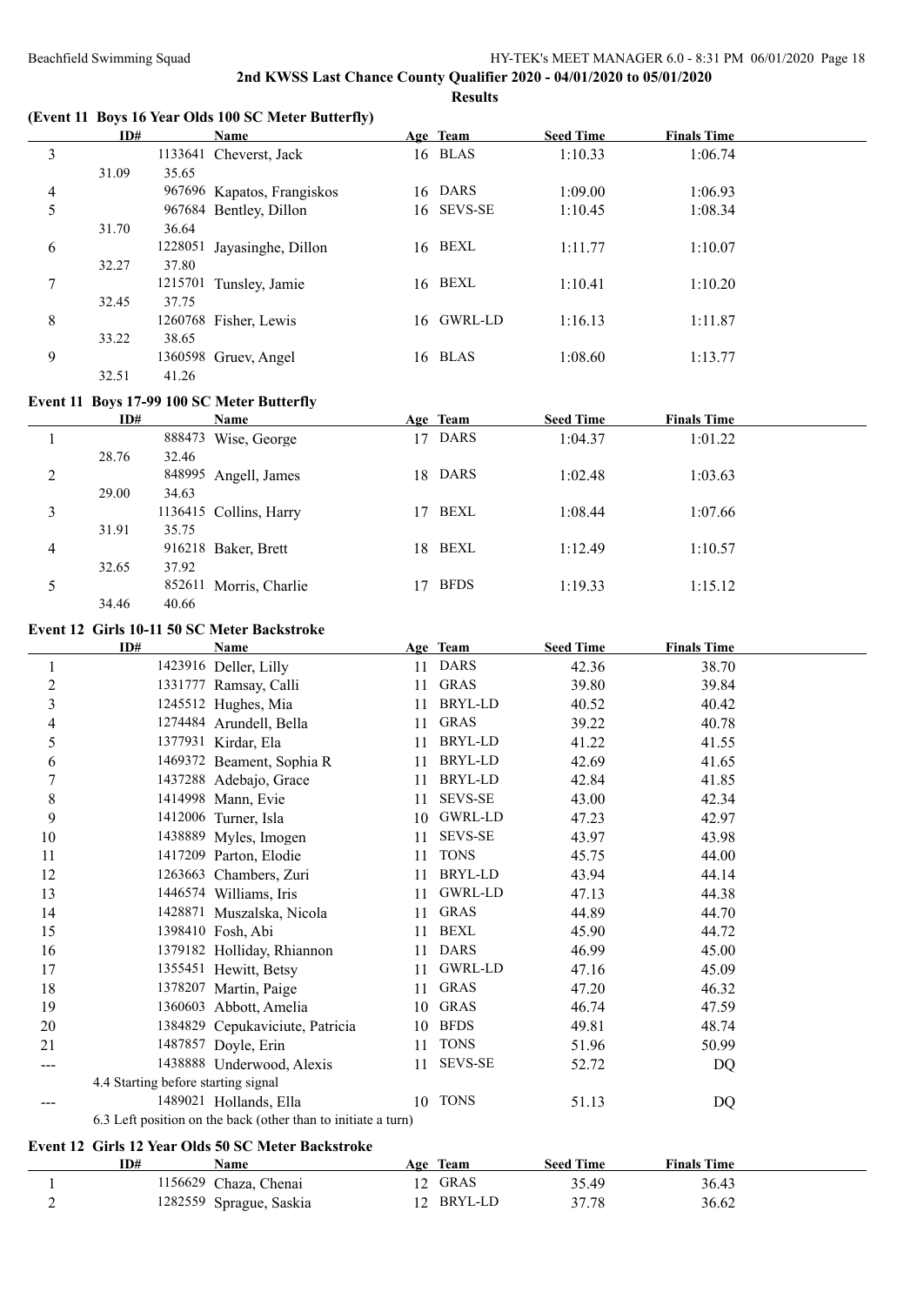## **2nd KWSS Last Chance County Qualifier 2020 - 04/01/2020 to 05/01/2020**

**Results**

#### **(Event 12 Girls 12 Year Olds 50 SC Meter Backstroke)**

|    | ID#                                 | Name                                                          |    | Age Team       | <b>Seed Time</b> | <b>Finals Time</b> |  |
|----|-------------------------------------|---------------------------------------------------------------|----|----------------|------------------|--------------------|--|
| 3  |                                     | 1353442 Foden, Grace                                          | 12 | BEXL           | 37.88            | 36.72              |  |
| 4  |                                     | 1415053 Armstrong, Evie                                       | 12 | <b>SEVS-SE</b> | 36.85            | 36.76              |  |
| 5  |                                     | 1301387 Fornasier, Lilia                                      | 12 | <b>SEVS-SE</b> | 37.80            | 37.45              |  |
| 6  |                                     | 1349639 Rogers, Ellie                                         | 12 | <b>TONS</b>    | 39.19            | 40.08              |  |
|    |                                     | 1179870 Bentley, Sophia                                       | 12 | <b>SEVS-SE</b> | 42.25            | 40.41              |  |
| 8  |                                     | 1362252 Fosh, Jess                                            | 12 | BEXL           | 41.83            | 40.63              |  |
| 9  |                                     | 1312400 Craig, Sophie                                         | 12 | <b>SEVS-SE</b> | 41.75            | 40.83              |  |
| 10 |                                     | 1315621 Denney, Polly                                         | 12 | BEXL           | 42.81            | 41.50              |  |
| 11 |                                     | 1324258 Gerwat, Leela                                         | 12 | BRYL-LD        | 41.87            | 42.41              |  |
| 12 |                                     | 1443576 Borooah, Rea                                          | 12 | BEXL           | 43.69            | 43.11              |  |
| 13 |                                     | 1353428 Underwood, Erin                                       | 12 | <b>SEVS-SE</b> | 42.29            | 43.50              |  |
| 14 |                                     | 1398891 Waller, Ruby                                          | 12 | <b>SEVS-SE</b> | 43.68            | 43.95              |  |
| 15 |                                     | 1236215 Nilagarathna, Tharushi                                | 12 | BRYL-LD        | 42.60            | 44.14              |  |
|    |                                     | 1362253 Thirunavukkarasu, Tara                                | 12 | BEXL           | 45.96            | DQ                 |  |
|    | 4.4 Starting before starting signal |                                                               |    |                |                  |                    |  |
|    |                                     | 1400125 Feachem, Gabriella                                    | 12 | <b>TONS</b>    | 57.05            | DQ                 |  |
|    |                                     | 6.3 Left position on the back (other than to initiate a turn) |    |                |                  |                    |  |
|    |                                     | 1483468 Churchill, Rebecca                                    | 12 | <b>BEXL</b>    | 46.75            | DQ                 |  |
|    |                                     | 6.3 Left position on the back (other than to initiate a turn) |    |                |                  |                    |  |

#### **Event 12 Girls 13 Year Olds 50 SC Meter Backstroke**

|    | ID# | Name                      |    | Age Team       | <b>Seed Time</b> | <b>Finals Time</b> |  |
|----|-----|---------------------------|----|----------------|------------------|--------------------|--|
|    |     | 1111057 Arundell, Kahlen  | 13 | GRAS           | 33.30            | 34.11              |  |
|    |     | 1262200 Serafini, Emily   | 13 | BRYL-LD        | 34.41            | 34.38              |  |
|    |     | 1345906 Pascoe, Sarah     | 13 | <b>TONS</b>    | 35.77            | 35.57              |  |
| 4  |     | 1255181 Atkinson, Emily   | 13 | BEXL           | 35.55            | 36.18              |  |
|    |     | 1152319 Mitchell, Kara    | 13 | <b>BFDS</b>    | 36.21            | 36.45              |  |
| 6  |     | 1267835 Tovey, Amelia     | 13 | <b>SEVS-SE</b> | 37.12            | 36.81              |  |
|    |     | 1335612 Holland, Bethany  | 13 | <b>TONS</b>    | 36.29            | 36.88              |  |
| 8  |     | 1206201 Chambers, Maisie  | 13 | <b>SEVS-SE</b> | 36.60            | 37.15              |  |
| 9  |     | 1245517 Howard, Lisa      | 13 | BRYL-LD        | 38.88            | 37.88              |  |
| 10 |     | 1434385 Tarling, Cora     | 13 | BEXL           | 39.68            | 37.98              |  |
| 11 |     | 1215709 Morse, Isabella   | 13 | BEXL           | 40.57            | 38.70              |  |
| 12 |     | 1245510 Cain, Lottie      | 13 | BRYL-LD        | 38.55            | 39.44              |  |
| 13 |     | 1344167 Tanner-Rush, Rose | 13 | BEXL           | 40.90            | 40.11              |  |
|    |     | 1446963 Miller, Caitlin   | 13 | <b>SEVS-SE</b> | 41.90            | DQ                 |  |

6.3 Left position on the back (other than to initiate a turn)

### **Event 12 Girls 14 Year Olds 50 SC Meter Backstroke**

|    | ID# | Name                        |    | Age Team       | <b>Seed Time</b> | <b>Finals Time</b> |
|----|-----|-----------------------------|----|----------------|------------------|--------------------|
|    |     | 1273751 Armstrong, Millie   | 14 | <b>SEVS-SE</b> | 32.56            | 33.14              |
| 2  |     | 1176519 Murphy, Isla        | 14 | <b>SEVS-SE</b> | 32.90            | 33.28              |
| 3  |     | 933023 Thomas-Green, Cicily | 14 | <b>TONS</b>    | 34.14            | 34.39              |
| 4  |     | 1376568 Kirkby, Phoebe      | 14 | <b>TONS</b>    | 35.14            | 34.58              |
| 5  |     | 1267833 Lauerman, Rosie     |    | 14 SEVS-SE     | 35.56            | 35.46              |
| 6  |     | 1211502 Deacon, Rosie       | 14 | <b>SEVS-SE</b> | 34.88            | 35.51              |
| 7  |     | 1208538 Crawford, Alexandra |    | 14 BRYL-LD     | 35.02            | 35.75              |
| 8  |     | 1276520 Singleterry, Cara   | 14 | <b>SEVS-SE</b> | 35.99            | 35.79              |
| 9  |     | 1335458 Everett, Zoe        |    | 14 GWRL-LD     | 36.26            | 35.86              |
| 10 |     | 1416096 Bill, Jessica       | 14 | BEXL           | 38.53            | 35.89              |
| 11 |     | 1372258 Stanley, Esmee      | 14 | DARS           | 40.99            | 36.10              |
| 12 |     | 1225427 Goodwin, Jessica    |    | 14 BLAS        | 37.58            | 38.00              |
| 13 |     | 1255180 Pratt, Anjola       | 14 | SEVS-SE        | 37.80            | 38.26              |
| 14 |     | 1211846 Burke, Lilly-Rose   | 14 | <b>BFDS</b>    | 40.00            | 38.58              |
| 15 |     | 1175636 Terry, Carys        | 14 | <b>SEVS-SE</b> | 39.51            | 39.34              |
| 16 |     | 1424069 Kolte, Sakshi N     | 14 | BRYL-LD        | 41.60            | 42.50              |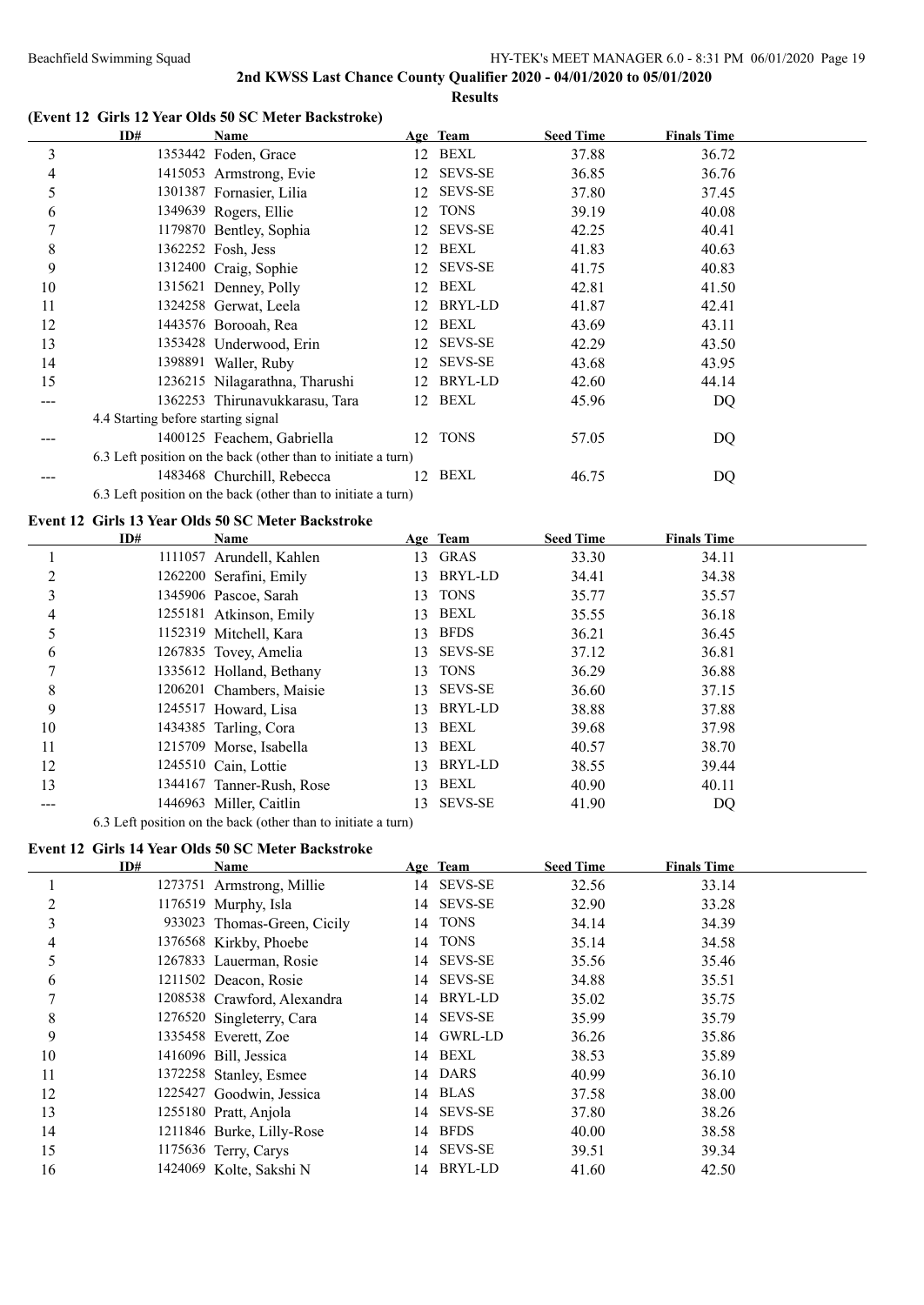|                                |                                             | Event 12 Girls 15 Year Olds 50 SC Meter Backstroke         |                 |                     |                           |                             |
|--------------------------------|---------------------------------------------|------------------------------------------------------------|-----------------|---------------------|---------------------------|-----------------------------|
|                                | ID#                                         | Name<br>1307386 Holland, Maddy                             |                 | Age Team<br>15 TONS | <b>Seed Time</b><br>33.12 | <b>Finals Time</b><br>33.13 |
| $\mathbf{1}$<br>$\overline{c}$ |                                             | 1176487 Watson, Elspeth                                    | 15              | <b>SEVS-SE</b>      | 33.80                     | 33.95                       |
| 3                              |                                             | 1178133 Bisrat, Jessica                                    |                 | 15 DARS             | 33.57                     | 34.38                       |
| $\overline{\mathcal{A}}$       |                                             | 1228050 Sullivan, Madeleine                                |                 | 15 BEXL             | 34.00                     | 34.60                       |
| 5                              |                                             | 1293941 Fosh, Isabelle                                     |                 | 15 BEXL             | 36.10                     | 35.41                       |
| 6                              |                                             | 1121909 Devey, Mia                                         | 15              | <b>TONS</b>         | 34.83                     | 35.53                       |
| $\sqrt{ }$                     |                                             | 967680 Martin, Evie                                        | 15              | <b>SEVS-SE</b>      | 33.94                     | 36.17                       |
| 8                              |                                             | 1289512 Graziano, Emily                                    |                 | 15 EDPS             | 37.07                     | 36.53                       |
| 9                              |                                             | 1354385 Griffin, Abigail                                   | 15              | <b>BRYL-LD</b>      | 36.42                     | 37.42                       |
| 10                             |                                             | 1202351 Denney, Maisie                                     | 15              | <b>BEXL</b>         | 37.36                     | 37.59                       |
| 11                             |                                             | 1268596 Sharp, Megan                                       | 15              | <b>TONS</b>         | 37.16                     | 37.74                       |
| 12                             |                                             | 1150267 Burke, Bethany                                     | 15              | <b>SEVS-SE</b>      | 38.37                     | 38.67                       |
| 13                             |                                             | 1268617 Baxter, Hannah                                     |                 | 15 TONS             | 40.46                     | 42.02                       |
|                                |                                             |                                                            |                 |                     |                           |                             |
|                                | ID#                                         | Event 12 Girls 16 Year Olds 50 SC Meter Backstroke<br>Name |                 | Age Team            | <b>Seed Time</b>          | <b>Finals Time</b>          |
|                                |                                             | 1201386 Prideaux, Charlotte                                |                 | 16 SEVS-SE          | 33.70                     | 33.82                       |
| $\mathbf{1}$<br>$\overline{c}$ |                                             | 1161811 Durnford, Lily                                     |                 | 16 BFDS             | 33.35                     | 34.09                       |
| 3                              |                                             | 1185746 Diboll, Mya                                        |                 | 16 BFDS             | 34.80                     |                             |
|                                |                                             |                                                            |                 | 16 BRYL-LD          |                           | 35.48                       |
| 4<br>5                         |                                             | 972290 Jones, Amelia G                                     |                 | 16 GWRL-LD          | 35.31                     | 35.88                       |
|                                |                                             | 1202303 Scanlan, Erin                                      |                 |                     | 37.71                     | 38.83                       |
|                                | Event 12 Girls 17-99 50 SC Meter Backstroke |                                                            |                 |                     |                           |                             |
|                                | ID#                                         | Name                                                       |                 | Age Team            | <b>Seed Time</b>          | <b>Finals Time</b>          |
| $\mathbf{1}$                   |                                             | 1115864 Lauerman, Aoife                                    | 17 <sup>7</sup> | <b>SEVS-SE</b>      | 32.42                     | 32.40                       |
| $\overline{c}$                 |                                             | 1106163 Bowie, Hannah                                      | 17              | <b>MAIS</b>         | 32.70                     | 33.51                       |
| 3                              |                                             | 1165177 Brown, Jessica                                     | 18              | <b>MAIS</b>         | 34.62                     | 35.34                       |
| 4                              |                                             | 1165485 Scott, Natasha                                     | 17 <sup>7</sup> | <b>GRAS</b>         | 35.18                     | 35.45                       |
|                                | Event 13 Boys 10-11 50 SC Meter Freestyle   |                                                            |                 |                     |                           |                             |
|                                | ID#                                         | Name                                                       |                 | Age Team            | <b>Seed Time</b>          | <b>Finals Time</b>          |
| $\mathbf{1}$                   |                                             | 1225423 Goodwin, George                                    |                 | 11 BLAS             | 31.49                     | 31.13                       |
| $\overline{c}$                 |                                             | 1279739 Nsirim, Jason                                      | 11              | <b>GRAS</b>         | 34.03                     | 31.62                       |
| $\overline{\mathbf{3}}$        |                                             | 1332908 Brooks, Albert                                     | 11              | BRYL-LD             | 33.88                     | 35.53                       |
| 4                              |                                             | 1425225 Nalepa, Caspar                                     | 11              | <b>GWRL-LD</b>      | 37.87                     | 36.32                       |
| 5                              |                                             | 1386333 Martin-Young, Freddie                              | 11              | <b>SEVS-SE</b>      | 38.69                     | 37.97                       |
| 6                              |                                             | 1341503 Williams, Charlie T                                |                 | 11 BRYL-LD          | 38.77                     | 39.94                       |
|                                |                                             | Event 13 Boys 12 Year Olds 50 SC Meter Freestyle           |                 |                     |                           |                             |
|                                | ID#                                         | <b>Name</b>                                                |                 | Age Team            | <b>Seed Time</b>          | <b>Finals Time</b>          |
| $\mathbf{1}$                   |                                             | 1255178 Belton, James                                      |                 | 12 BRYL-LD          | 34.16                     | 32.27                       |
| $\overline{c}$                 |                                             | 1202296 Scanlan, Joshua                                    | 12              | <b>GWRL-LD</b>      | 35.31                     | 33.07                       |
| $\overline{\mathbf{3}}$        |                                             | 1287596 Bird, Ethan G                                      |                 | 12 BRYL-LD          | 33.52                     | 33.95                       |
| 4                              |                                             | 1206197 Burke, Toby                                        | 12              | <b>SEVS-SE</b>      | 33.50                     | 34.83                       |
| 5                              |                                             | 1328797 Crombie, Jacob                                     | 12              | <b>SEVS-SE</b>      | 33.43                     | 34.96                       |
| 6                              |                                             | 1356130 Geear, Danny                                       |                 | 12 DARS             | 35.47                     | 35.90                       |
| $\boldsymbol{7}$               |                                             | 1430845 Boyce, Oliver                                      | 12              | <b>TONS</b>         | 35.42                     | 36.38                       |
| 8                              |                                             | 1327024 Jayasinghe, Leo                                    |                 | 12 BEXL             | 37.28                     | 36.39                       |
|                                |                                             | Event 13 Boys 13 Year Olds 50 SC Meter Freestyle           |                 |                     |                           |                             |
|                                | ID#                                         | <b>Name</b>                                                |                 | Age Team            | <b>Seed Time</b>          | <b>Finals Time</b>          |
| $\mathbf{1}$                   |                                             | 1233239 Cao, Kevin                                         | 13              | <b>GWRL-LD</b>      | 29.79                     | 28.00                       |
| $\overline{c}$                 |                                             | 1349642 Cowley Antelo, Ruben                               | 13              | <b>TONS</b>         | 28.68                     | 28.47                       |
| $\overline{\mathbf{3}}$        |                                             | 1282552 Bryl, Lucas                                        | 13              | BRYL-LD             | 30.43                     | 29.96                       |
| 4                              |                                             | 1186063 Long, Thomas                                       | 13              | <b>GRAS</b>         | 29.92                     | 29.99                       |
| 5                              |                                             | 1376859 Inglis, Joshua                                     | 13              | <b>BEXL</b>         | 31.02                     | 30.16                       |
| 6                              |                                             | 1146785 Brice, Charlie                                     | 13              | <b>TONS</b>         | 30.75                     | 30.80                       |
| $\boldsymbol{7}$               |                                             | 1347988 Strebel, Joseph                                    | 13              | <b>SEVS-SE</b>      | 32.50                     | 31.08                       |
|                                |                                             |                                                            |                 |                     |                           |                             |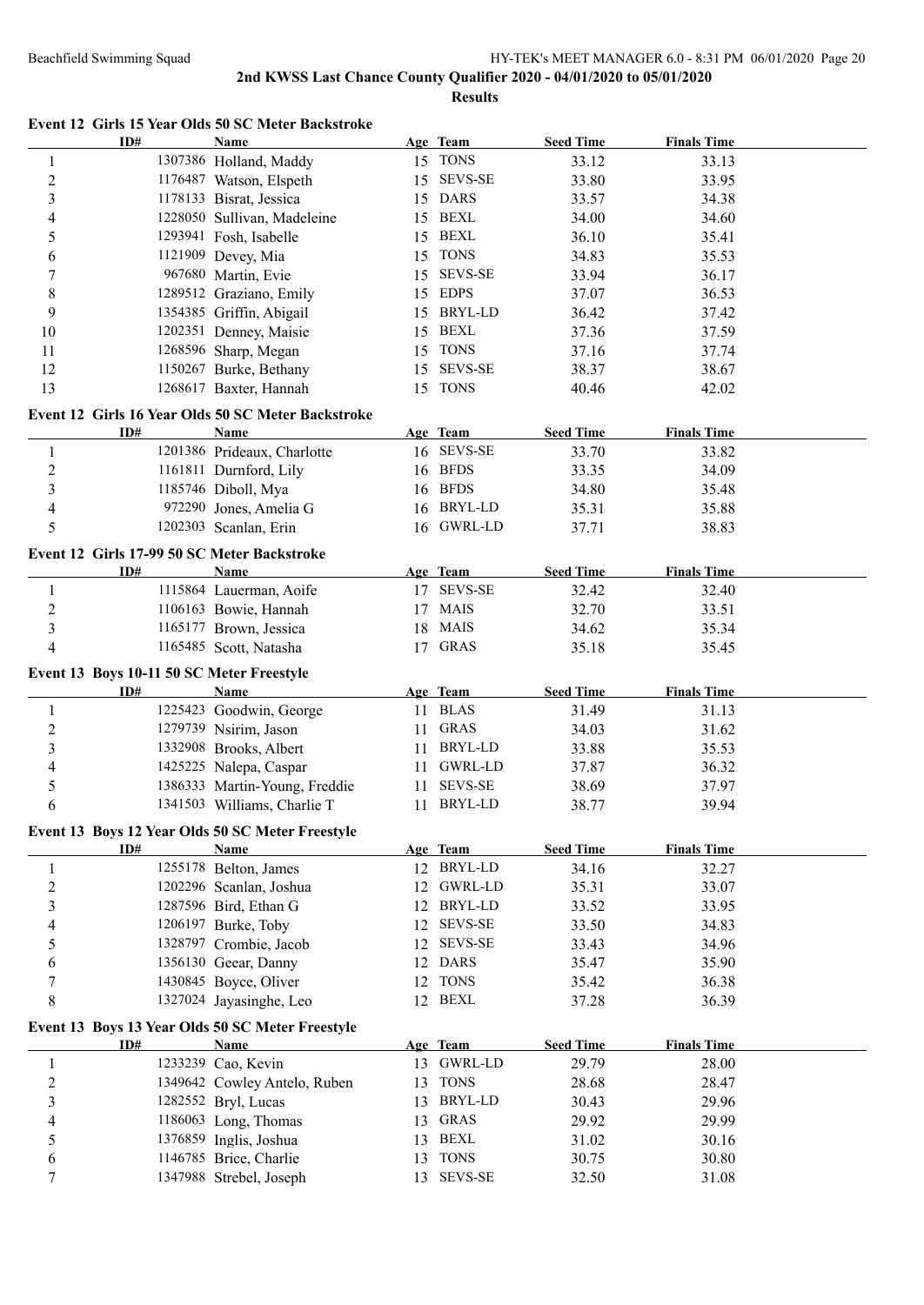# **2nd KWSS Last Chance County Qualifier 2020 - 04/01/2020 to 05/01/2020**

**Results**

| (Event 13 Boys 13 Year Olds 50 SC Meter Freestyle) |     |                                                  |    |                |                  |                    |  |  |  |  |
|----------------------------------------------------|-----|--------------------------------------------------|----|----------------|------------------|--------------------|--|--|--|--|
|                                                    | ID# | Name                                             |    | Age Team       | <b>Seed Time</b> | <b>Finals Time</b> |  |  |  |  |
| 8                                                  |     | 1279741 Nsirim, Joshua                           |    | 13 GRAS        | 33.12            | 31.31              |  |  |  |  |
| 9                                                  |     | 1339974 Brosch, Mitchel                          | 13 | <b>EDPS</b>    | 33.70            | 31.54              |  |  |  |  |
| 10                                                 |     | 1214416 Cleaver, Luke                            | 13 | BRYL-LD        | 31.40            | 31.77              |  |  |  |  |
| 11                                                 |     | 1270947 Middleton, Alex D                        | 13 | BRYL-LD        | 33.14            | 32.28              |  |  |  |  |
| 12                                                 |     | 1245511 Dell'Accio, Roberto                      | 13 | BRYL-LD        | 32.96            | 32.34              |  |  |  |  |
| 13                                                 |     | 1315692 Walker, Leo                              | 13 | GWRL-LD        | 32.61            | 32.68              |  |  |  |  |
| 14                                                 |     | 1455249 Barden, Harry                            | 13 | <b>SEVS-SE</b> | 34.65            | 32.73              |  |  |  |  |
| 15                                                 |     | 1423914 Bisht, Arnav                             | 13 | <b>DARS</b>    | 34.56            | 33.39              |  |  |  |  |
| 16                                                 |     | 1283720 Isaacs, Harri                            | 13 | <b>TONS</b>    | 34.05            | 33.72              |  |  |  |  |
| 17                                                 |     | 1334745 Nathan, Brandon                          | 13 | DARS           | 41.36            | 34.37              |  |  |  |  |
| 18                                                 |     | 1221499 Devey, Zachary                           | 13 | <b>TONS</b>    | 35.07            | 35.08              |  |  |  |  |
| 19                                                 |     | 1276197 Wise, Jack                               | 13 | <b>DARS</b>    | 37.28            | 36.26              |  |  |  |  |
| 20                                                 |     | 1438885 Holness, Thomas                          | 13 | <b>SEVS-SE</b> | 35.00            | 37.72              |  |  |  |  |
| 21                                                 |     | 1423919 Kader, Faahim                            |    | 13 DARS        | 40.45            | 39.86              |  |  |  |  |
|                                                    |     | Event 13 Boys 14 Year Olds 50 SC Meter Freestyle |    |                |                  |                    |  |  |  |  |
|                                                    | ID# | <b>Name</b>                                      |    | Age Team       | <b>Seed Time</b> | <b>Finals Time</b> |  |  |  |  |
| $\mathbf{1}$                                       |     | 1230160 Lander, Samuel                           |    | 14 BRYL-LD     | 27.29            | 27.68              |  |  |  |  |
| $\mathbf{2}$                                       |     | 1285238 Dinev, Bryan                             |    | 14 BEXL        | 28.58            | 27.76              |  |  |  |  |
| $\mathfrak{Z}$                                     |     | 1345706 Adams, Jarred                            |    | 14 GRAS        | 27.96            | 27.81              |  |  |  |  |
| 4                                                  |     | 1325702 Jemmott, Kadeen                          |    | 14 BEXL        | 29.46            | 28.15              |  |  |  |  |
| 5                                                  |     | 1218143 Hamilton, Seamus                         |    | 14 SEVS-SE     | 28.94            | 28.19              |  |  |  |  |
| 6                                                  |     | 981478 Corver, Alexander                         |    | 14 BRYL-LD     | 28.40            | 28.45              |  |  |  |  |
| 7                                                  |     | 1344169 Zouali, Adam                             | 14 | BEXL           | 29.63            | 28.81              |  |  |  |  |
| 8                                                  |     | 1201387 Norris, Evan                             |    | 14 TONS        | 28.36            | 29.28              |  |  |  |  |
| 9                                                  |     | 1227210 Howard, Zach                             | 14 | <b>SEVS-SE</b> | 29.24            | 29.51              |  |  |  |  |
| 10                                                 |     | 1286079 Watson, Benjamin                         | 14 | <b>SEVS-SE</b> | 29.80            | 29.64              |  |  |  |  |
| 11                                                 |     | 1253281 Martin-Young, Sam                        | 14 | <b>SEVS-SE</b> | 30.79            | 30.44              |  |  |  |  |
| 12                                                 |     |                                                  | 14 | <b>GRAS</b>    | 30.48            | 30.47              |  |  |  |  |
| 13                                                 |     | 1345704 Martin, Harrison                         |    | 14 TONS        |                  |                    |  |  |  |  |
|                                                    |     | 1430846 Boyce, Tom                               |    | 14 SEVS-SE     | 31.63            | 30.52<br>30.70     |  |  |  |  |
| 14<br>15                                           |     | 845691 Martin, Ethan                             |    | 14 SEVS-SE     | 31.18<br>31.61   | 32.08              |  |  |  |  |
| 16                                                 |     | 1233455 Cooper, Max<br>1328805 Crombie, Joshua   |    | 14 SEVS-SE     | 33.65            | 34.35              |  |  |  |  |
| 17                                                 |     | 1211849 Burke, Jack                              |    | 14 BFDS        |                  |                    |  |  |  |  |
|                                                    |     |                                                  |    |                | 39.79            | 36.75              |  |  |  |  |
|                                                    |     | Event 13 Boys 15 Year Olds 50 SC Meter Freestyle |    |                |                  |                    |  |  |  |  |
|                                                    | ID# | <b>Name</b>                                      |    | Age Team       | <b>Seed Time</b> | <b>Finals Time</b> |  |  |  |  |
| $\mathbf{1}$                                       |     | 1176179 Cleaver, James                           |    | 15 BRYL-LD     | 26.04            | 26.28              |  |  |  |  |
| $\overline{c}$                                     |     | 1377930 Kirdar, Tim                              | 15 | BRYL-LD        | 26.70            | 26.88              |  |  |  |  |
| 3                                                  |     | 1197665 Gentles, Thiago                          | 15 | <b>SEVS-SE</b> | 27.60            | 27.59              |  |  |  |  |
| 4                                                  |     | 1195550 Tutt, Alessio                            | 15 | BRYL-LD        | 29.09            | 27.95              |  |  |  |  |
| 5                                                  |     | 1315691 Walker, Jacob                            | 15 | <b>GWRL-LD</b> | 29.49            | 27.96              |  |  |  |  |
| 6                                                  |     | 1328795 Holness, Edward                          | 15 | <b>SEVS-SE</b> | 29.30            | 29.28              |  |  |  |  |
|                                                    |     | Event 13 Boys 16 Year Olds 50 SC Meter Freestyle |    |                |                  |                    |  |  |  |  |
|                                                    | ID# | <b>Name</b>                                      |    | Age Team       | <b>Seed Time</b> | <b>Finals Time</b> |  |  |  |  |
| $\mathbf{1}$                                       |     | 926114 Solly, Josh                               |    | 16 BEXL        | 25.29            | 24.59              |  |  |  |  |
| $\mathbf{2}$                                       |     | 1360598 Gruev, Angel                             |    | 16 BLAS        | 24.51            | 25.29              |  |  |  |  |
| $\mathfrak{Z}$                                     |     | 1120742 Isaacs, Ollie                            | 16 | <b>TONS</b>    | 25.74            | 25.75              |  |  |  |  |
| $\overline{4}$                                     |     | 968079 Morgan, Anthony                           | 16 | <b>GRAS</b>    | 26.90            | 26.21              |  |  |  |  |
| 5                                                  |     | 1263799 Morgan, Dominic                          | 16 | <b>EDPS</b>    | 27.15            | 26.36              |  |  |  |  |
| 6                                                  |     | 967684 Bentley, Dillon                           | 16 | <b>SEVS-SE</b> | 27.31            | 26.91              |  |  |  |  |
| 7                                                  |     | 967023 Henbest, Toby                             | 16 | <b>TONS</b>    | 28.03            | 27.60              |  |  |  |  |
| 8                                                  |     | 1133641 Cheverst, Jack                           | 16 | <b>BLAS</b>    | 28.35            | 27.62              |  |  |  |  |
| 9                                                  |     | 1215701 Tunsley, Jamie                           | 16 | <b>BEXL</b>    | 29.00            | 28.58              |  |  |  |  |
| 10                                                 |     | 923659 Long, James                               | 16 | <b>GRAS</b>    | 29.43            | 28.73              |  |  |  |  |
| 11                                                 |     | 1136411 Morse, Oliver                            | 16 | <b>BEXL</b>    | 30.90            | 28.93              |  |  |  |  |
| 12                                                 |     | 1228051 Jayasinghe, Dillon                       | 16 | <b>BEXL</b>    | 30.26            | 29.57              |  |  |  |  |
|                                                    |     |                                                  |    |                |                  |                    |  |  |  |  |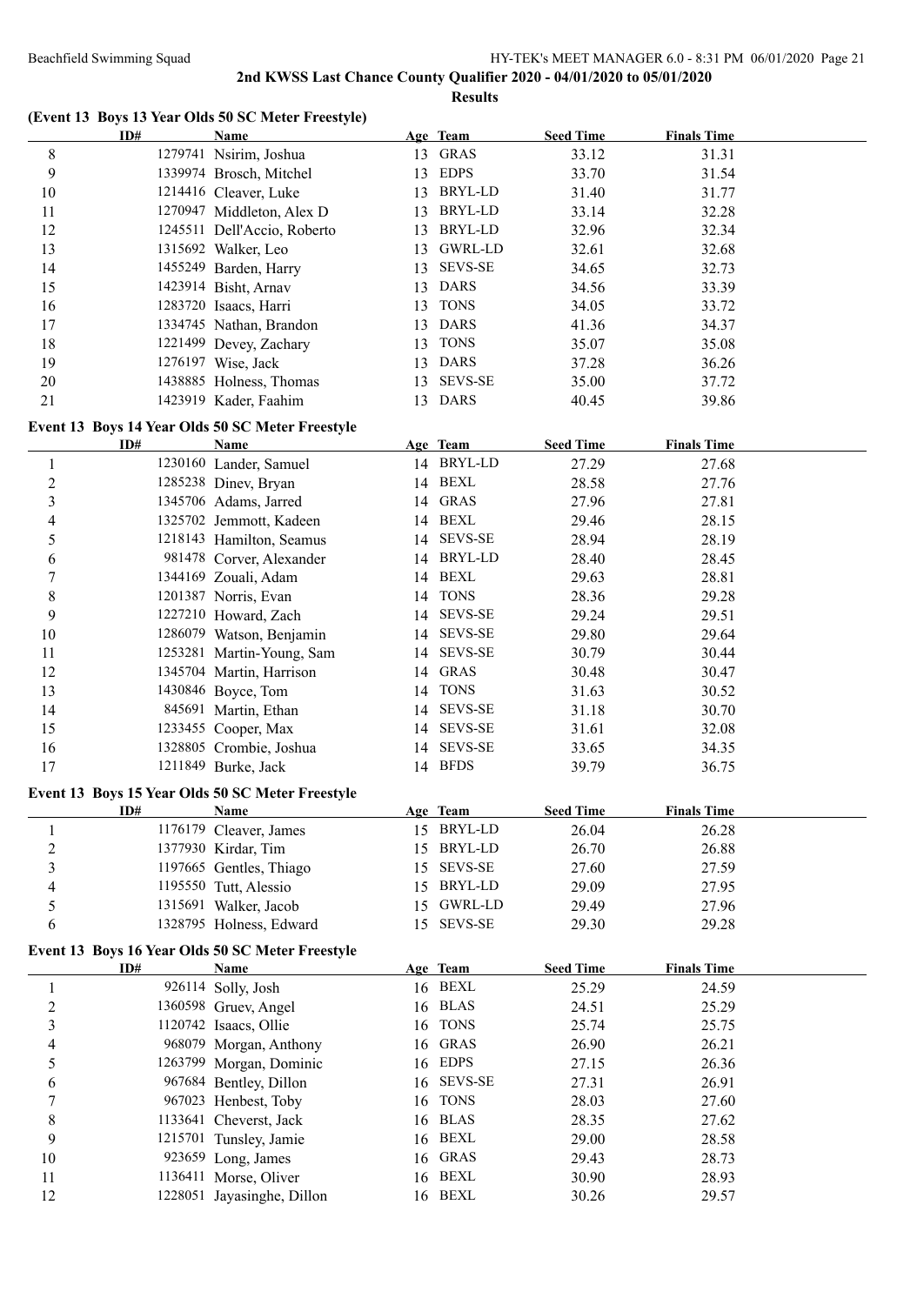### **2nd KWSS Last Chance County Qualifier 2020 - 04/01/2020 to 05/01/2020 Results**

### **(Event 13 Boys 16 Year Olds 50 SC Meter Freestyle)**

|                                           | ID#   |        | (EVER IS DOVE IO ICAL ORE 50 SC MERT FRESHME)<br><b>Name</b>                     |    | Age Team               | <b>Seed Time</b> | <b>Finals Time</b> |  |
|-------------------------------------------|-------|--------|----------------------------------------------------------------------------------|----|------------------------|------------------|--------------------|--|
| 13                                        |       |        | 1260768 Fisher, Lewis                                                            |    | 16 GWRL-LD             | 31.99            | 29.98              |  |
|                                           |       |        |                                                                                  |    |                        |                  |                    |  |
|                                           | ID#   |        | Event 13 Boys 17-99 50 SC Meter Freestyle<br>Name                                |    | Age Team               | <b>Seed Time</b> | <b>Finals Time</b> |  |
| $\mathbf{1}$                              |       |        | 848995 Angell, James                                                             |    | 18 DARS                | 24.81            | 24.71              |  |
| $\mathbf{2}$                              |       |        | 729530 Harris, Brandon                                                           |    | 17 BFDS                | 25.15            | 25.13              |  |
| 3                                         |       |        | 888473 Wise, George                                                              |    | 17 DARS                | 26.04            | 25.67              |  |
| $\overline{4}$                            |       |        | 822400 Durrant, Oliver                                                           |    | 20 BFDS                | 25.36            | 25.71              |  |
| $*5$                                      |       |        | 1200357 Brighton, Daniel                                                         |    | 18 BEXL                | 26.37            | 26.11              |  |
| $*5$                                      |       |        | 1136415 Collins, Harry                                                           |    | 17 BEXL                | 27.01            | 26.11              |  |
| 7                                         |       |        | 1187763 Macklin, Andrew                                                          | 17 | <b>BEXL</b>            | 27.82            | 26.90              |  |
| 8                                         |       |        | 1115845 Allen, Robert                                                            | 17 | <b>SEVS-SE</b>         | 27.49            | 27.45              |  |
| 9                                         |       |        | 1207525 Murphy, Connor                                                           | 17 | BRYL-LD                | 27.44            | 27.55              |  |
| 10                                        |       |        | 781081 Moulton, Max                                                              | 17 | <b>DARS</b>            | 27.36            | 27.66              |  |
| 11                                        |       |        | 916218 Baker, Brett                                                              |    | 18 BEXL                | 28.43            | 28.17              |  |
| 12                                        |       |        | 852611 Morris, Charlie                                                           |    | 17 BFDS                | 29.94            | 30.04              |  |
|                                           |       |        |                                                                                  |    |                        |                  |                    |  |
|                                           |       |        | Event 14 Girls 10-11 200 SC Meter Butterfly                                      |    |                        |                  |                    |  |
|                                           | ID#   |        | Name                                                                             |    | Age Team               | <b>Seed Time</b> | <b>Finals Time</b> |  |
| $\mathbf{1}$                              |       |        | 1377931 Kirdar, Ela                                                              |    | 11 BRYL-LD             | 4:09.91          | 3:38.26            |  |
|                                           | 43.55 | 57.49  | 1:01.59<br>55.63                                                                 |    |                        |                  |                    |  |
| $\overline{2}$                            |       |        | 1378526 Crawford, Isla                                                           |    | 11 BRYL-LD             | 3:20.00          | 3:45.20            |  |
|                                           | 47.07 |        | 55.73                                                                            |    |                        |                  |                    |  |
|                                           |       |        | Event 14 Girls 12 Year Olds 200 SC Meter Butterfly                               |    |                        |                  |                    |  |
|                                           | ID#   |        | Name                                                                             |    | Age Team               | <b>Seed Time</b> | <b>Finals Time</b> |  |
|                                           |       |        | 1335459 Everett, Jessica                                                         |    | 12 GWRL-LD             | 3:38.45          | DQ                 |  |
|                                           |       |        | 8.3 Alternating movement of legs or feet                                         |    |                        |                  |                    |  |
|                                           |       |        | 1:36.83                                                                          |    |                        |                  |                    |  |
|                                           |       |        | Event 14 Girls 13 Year Olds 200 SC Meter Butterfly                               |    |                        |                  |                    |  |
|                                           | ID#   |        | <b>Name</b>                                                                      |    | Age Team               | <b>Seed Time</b> | <b>Finals Time</b> |  |
| $\mathbf{1}$                              |       |        | 1213191 Gentles, Alyze                                                           |    | 13 SEVS-SE             | 2:59.30          | 2:50.56            |  |
|                                           | 36.86 | 44.05  | 46.52<br>43.13                                                                   |    |                        |                  |                    |  |
| $\overline{c}$                            |       |        | 1114734 Middleton, Francesca L                                                   |    | 13 BRYL-LD             | 2:48.50          | 2:54.96            |  |
|                                           | 37.64 | 46.12  | 46.87<br>44.33                                                                   |    |                        |                  |                    |  |
| 3                                         |       |        | 1380419 Gray, Fern                                                               |    | 13 SEVS-SE             | 2:58.97          | 2:57.43            |  |
|                                           |       |        | Event 14 Girls 14 Year Olds 200 SC Meter Butterfly                               |    |                        |                  |                    |  |
|                                           | ID#   |        | <b>Name</b>                                                                      |    | Age Team               | <b>Seed Time</b> | <b>Finals Time</b> |  |
| 1                                         |       |        | 980651 Cottrell, Annabella                                                       |    | 14 GWRL-LD             | 2:45.90          | 2:37.96            |  |
|                                           | 33.73 | 39.57  | 43.92<br>40.74                                                                   |    |                        |                  |                    |  |
| 2                                         |       |        | 1253917 Moerman, Kayla                                                           |    | 14 BFDS                | 2:55.12          | 2:50.07            |  |
|                                           | 36.45 | 42.57  | 46.02<br>45.03                                                                   |    |                        |                  |                    |  |
|                                           |       |        | Event 14 Girls 15 Year Olds 200 SC Meter Butterfly                               |    |                        |                  |                    |  |
|                                           | ID#   |        | <b>Name</b>                                                                      |    | Age Team               | <b>Seed Time</b> | <b>Finals Time</b> |  |
| -1                                        |       | 941729 | Ebbage, Caitlin                                                                  |    | 15 TONS                | 2:28.81          | 2:27.05            |  |
|                                           | 32.03 | 36.96  | 39.19<br>38.87                                                                   |    |                        |                  |                    |  |
|                                           |       |        |                                                                                  |    |                        |                  |                    |  |
|                                           |       |        | Event 14 Girls 16 Year Olds 200 SC Meter Butterfly                               |    |                        |                  |                    |  |
|                                           | ID#   |        | Name                                                                             |    | Age Team<br>16 BRYL-LD | <b>Seed Time</b> | <b>Finals Time</b> |  |
| $\mathbf{1}$                              | 32.34 | 37.86  | 956544 Corver, Alicia<br>38.66<br>38.99                                          |    |                        | 2:23.60          | 2:27.85            |  |
|                                           |       |        | 772615 Dolman, Grace                                                             |    | 16 BFDS                | 2:39.99          | 2:46.84            |  |
| $\overline{c}$<br>$\overline{\mathbf{3}}$ |       |        | 1185746 Diboll, Mya                                                              |    | 16 BFDS                | 2:37.62          | 2:49.93            |  |
|                                           | 35.04 | 41.16  | 45.58<br>48.15                                                                   |    |                        |                  |                    |  |
|                                           |       |        | 1187773 Sumner, Beth                                                             |    | 16 BEXL                | 2:56.64          | DQ                 |  |
|                                           |       |        | 8.5 Head did not break the surface at or before 15m mark following start or turn |    |                        |                  |                    |  |
|                                           |       |        |                                                                                  |    |                        |                  |                    |  |

35.66 42.35 47.86 45.81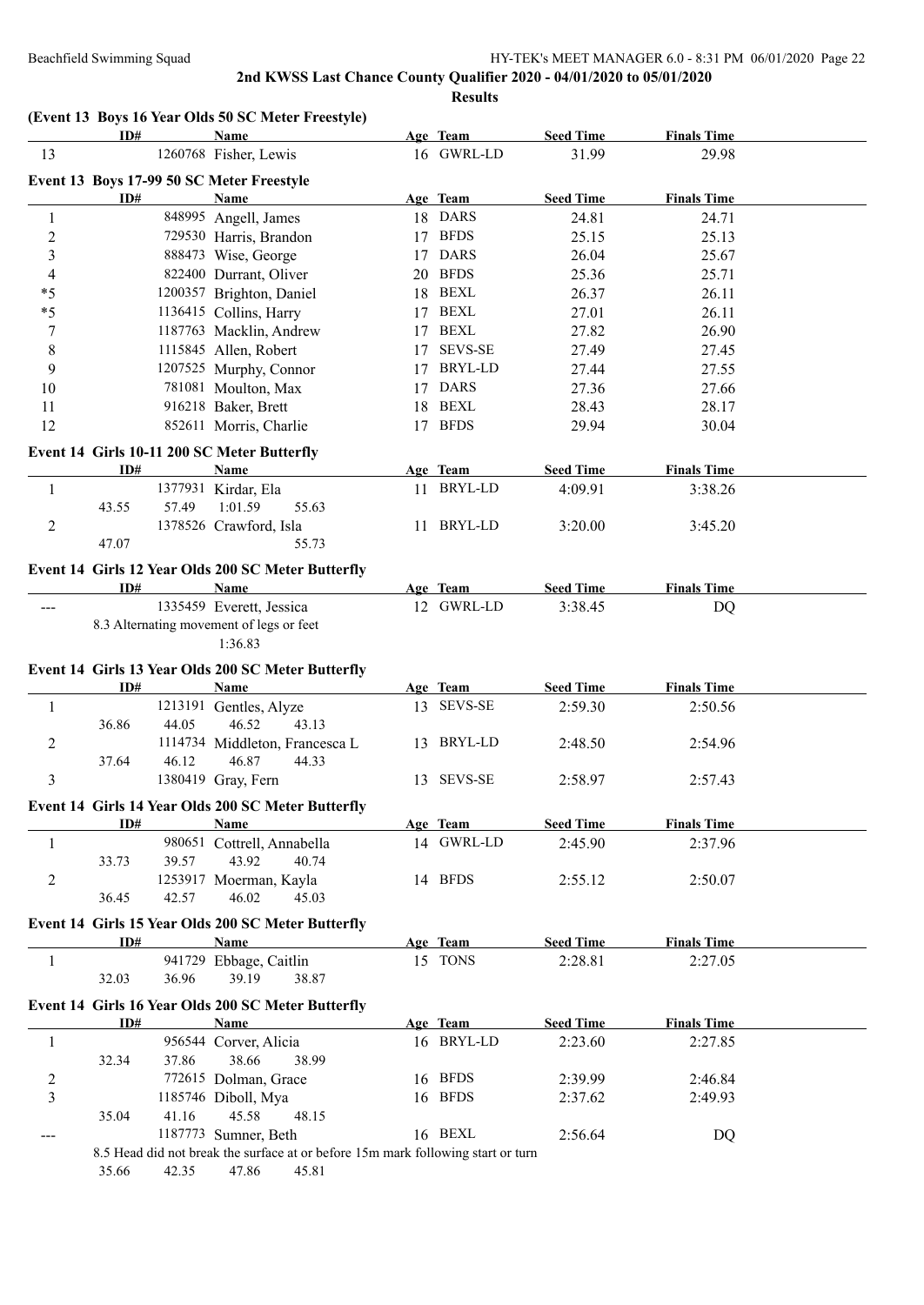### **2nd KWSS Last Chance County Qualifier 2020 - 04/01/2020 to 05/01/2020 Results**

|                | ID#   |         | Event 14 Girls 17-99 200 SC Meter Butterfly<br>Name                                        | Age Team   | <b>Seed Time</b> | <b>Finals Time</b> |  |
|----------------|-------|---------|--------------------------------------------------------------------------------------------|------------|------------------|--------------------|--|
| -1             |       |         | 1165486 McKean, Georgia                                                                    | 17 GRAS    | 2:40.35          | 2:41.62            |  |
|                | 35.62 | 40.69   | 41.93<br>43.38                                                                             |            |                  |                    |  |
|                |       |         | Event 15 Boys 10-11 200 SC Meter Breaststroke                                              |            |                  |                    |  |
|                | ID#   |         | <b>Name</b>                                                                                | Age Team   | <b>Seed Time</b> | <b>Finals Time</b> |  |
| 1              |       |         | 1225423 Goodwin, George                                                                    | 11 BLAS    | 4:02.81          | 3:32.54            |  |
|                | 47.43 | 53.84   | 56.71<br>54.56                                                                             |            |                  |                    |  |
| $\overline{2}$ |       |         | 1425225 Nalepa, Caspar                                                                     | 11 GWRL-LD | 3:46.25          | 3:38.67            |  |
|                | 50.09 | 56.88   | 57.86<br>53.84                                                                             |            |                  |                    |  |
|                |       |         | Event 15 Boys 12 Year Olds 200 SC Meter Breaststroke                                       |            |                  |                    |  |
|                | ID#   |         | <b>Name</b>                                                                                | Age Team   | <b>Seed Time</b> | <b>Finals Time</b> |  |
| 1              |       |         | 1328797 Crombie, Jacob                                                                     | 12 SEVS-SE | 3:20.30          | 3:28.37            |  |
|                | 46.55 | 55.43   | 54.81<br>51.58                                                                             |            |                  |                    |  |
| $\overline{2}$ |       |         | 1287596 Bird, Ethan G                                                                      | 12 BRYL-LD | 3:29.24          | 3:29.04            |  |
|                | 46.75 | 54.34   | 55.56<br>52.39                                                                             |            |                  |                    |  |
| $\overline{3}$ |       |         | 1430845 Boyce, Oliver                                                                      | 12 TONS    | 3:36.76          | 3:29.93            |  |
|                | 46.55 | 55.26   | 56.35<br>51.77                                                                             |            |                  |                    |  |
|                |       |         |                                                                                            |            |                  |                    |  |
|                | ID#   |         | Event 15 Boys 13 Year Olds 200 SC Meter Breaststroke                                       | Age Team   | <b>Seed Time</b> | <b>Finals Time</b> |  |
|                |       |         | <b>Name</b><br>1269408 Alli, Demi                                                          | 13 SEVS-SE | 2:54.38          | 2:48.88            |  |
| 1              | 37.35 | 43.84   | 44.01<br>43.68                                                                             |            |                  |                    |  |
| 2              |       |         | 1261809 Warner, Ollie T                                                                    | 13 BRYL-LD | 3:00.20          | 2:59.00            |  |
|                | 41.24 | 46.43   | 46.48<br>44.85                                                                             |            |                  |                    |  |
| 3              |       |         | 1282552 Bryl, Lucas                                                                        | 13 BRYL-LD | 3:06.17          | 3:04.38            |  |
|                | 40.54 | 47.09   | 49.47<br>47.28                                                                             |            |                  |                    |  |
| 4              |       |         | 1347988 Strebel, Joseph                                                                    | 13 SEVS-SE | 3:25.02          | 3:16.75            |  |
|                | 43.93 | 50.57   | 52.92<br>49.33                                                                             |            |                  |                    |  |
| 5              |       |         | 1391859 Charlesworth, Gabriel                                                              | 13 BRYL-LD | 3:26.12          | 3:35.55            |  |
|                |       |         | 55.57<br>53.63                                                                             |            |                  |                    |  |
| 6              |       |         | 1423919 Kader, Faahim                                                                      | 13 DARS    | 4:40.44          | 4:10.50            |  |
|                | 55.75 | 1:05.08 | 1:06.25<br>1:03.42                                                                         |            |                  |                    |  |
| ---            |       |         | 1455249 Barden, Harry                                                                      | 13 SEVS-SE | 3:30.00          | DQ                 |  |
|                |       |         | 7.4 Head not breaking surface before hands turn inward at widest point in 2nd stroke after |            |                  |                    |  |
|                | 52.93 | 56.84   | 57.31<br>57.96                                                                             |            |                  |                    |  |
|                |       |         | Event 15 Boys 14 Year Olds 200 SC Meter Breaststroke                                       |            |                  |                    |  |
|                | ID#   |         | Name                                                                                       | Age Team   | <b>Seed Time</b> | <b>Finals Time</b> |  |
| 1              |       |         | 845691 Martin, Ethan                                                                       | 14 SEVS-SE | 3:04.77          | 2:59.52            |  |
|                | 40.52 | 46.61   | 48.26<br>44.13                                                                             |            |                  |                    |  |
| 2              |       |         | 1227210 Howard, Zach                                                                       | 14 SEVS-SE | 3:03.10          | 3:04.60            |  |
|                | 42.67 | 48.63   | 48.44<br>44.86                                                                             |            |                  |                    |  |
| 3              |       |         | 1345704 Martin, Harrison                                                                   | 14 GRAS    | 3:23.01          | 3:20.62            |  |
| $\overline{4}$ |       |         | 1328805 Crombie, Joshua                                                                    | 14 SEVS-SE | 3:14.36          | 3:28.68            |  |
|                | 46.32 | 55.68   | 1:46.68                                                                                    |            |                  |                    |  |
|                |       |         | 1325702 Jemmott, Kadeen                                                                    | 14 BEXL    | 2:56.74          | DQ                 |  |
|                |       |         | 7.1 After the start or after each turn single fly kick not performed before the 1st breast |            |                  |                    |  |
|                | 38.27 | 45.44   | 45.81<br>46.27                                                                             |            |                  |                    |  |
|                |       |         | Event 15 Boys 15 Year Olds 200 SC Meter Breaststroke                                       |            |                  |                    |  |
|                | ID#   |         | <b>Name</b>                                                                                | Age Team   | <b>Seed Time</b> | <b>Finals Time</b> |  |
| 1              |       |         | 1315691 Walker, Jacob                                                                      | 15 GWRL-LD | 2:59.07          | 2:46.79            |  |
|                | 38.04 |         | 41.86                                                                                      |            |                  |                    |  |
| 2              |       |         | 1195550 Tutt, Alessio                                                                      | 15 BRYL-LD | 3:01.11          | 3:03.13            |  |
|                |       |         |                                                                                            |            |                  |                    |  |

### **Event 15 Boys 16 Year Olds 200 SC Meter Breaststroke**

| ID# | Name                       | Age | Team        | <b>Seed Time</b> | <b>Finals Time</b> |
|-----|----------------------------|-----|-------------|------------------|--------------------|
|     | 967696 Kapatos, Frangiskos | 16  | <b>DARS</b> | 2:39.00          | 2:39.30            |
|     | 41.33                      |     |             |                  |                    |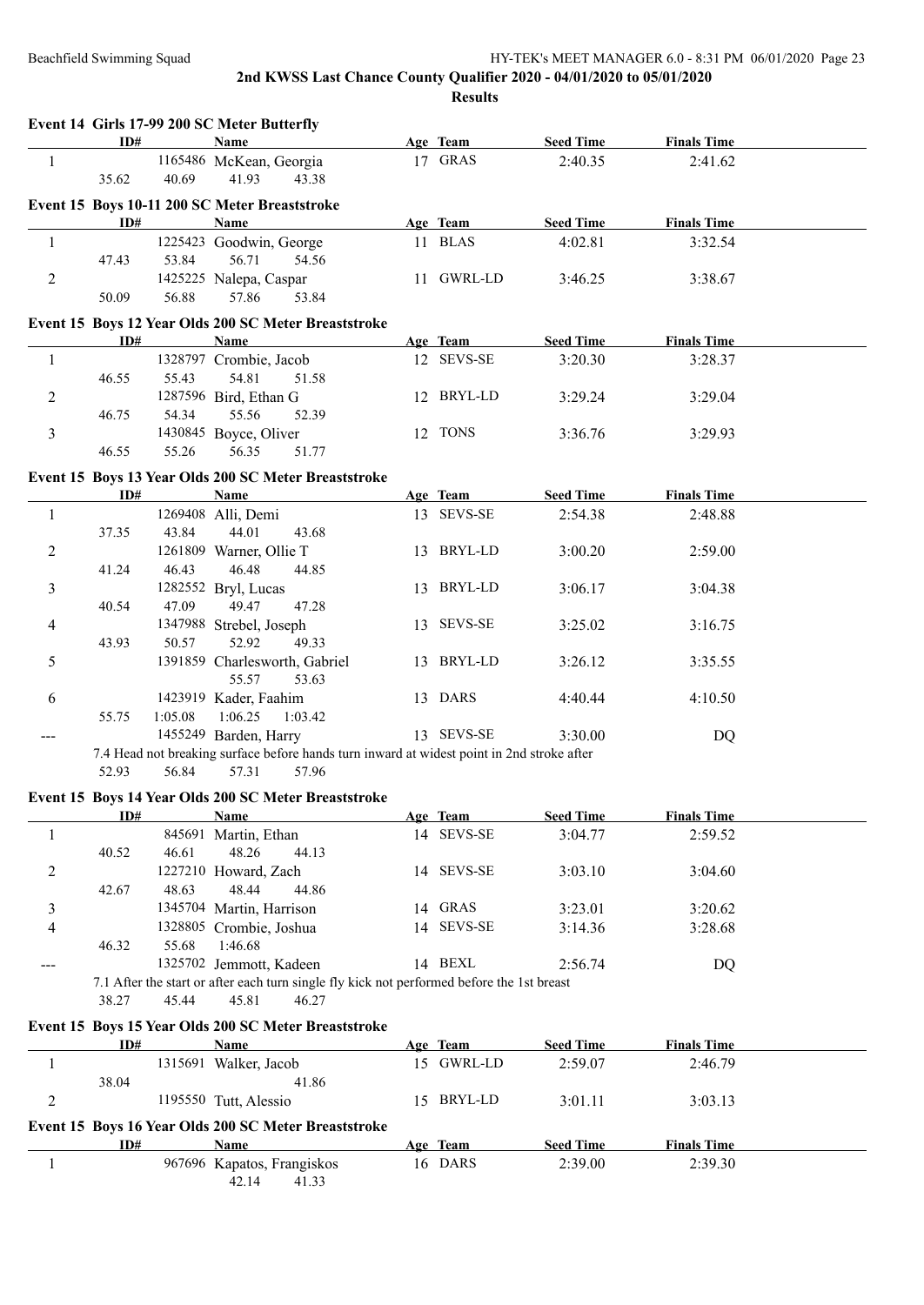|                          | ID#   |       | (Event 15 Boys 16 Year Olds 200 SC Meter Breaststroke)<br><b>Name</b> |       | Age Team   |       | <b>Seed Time</b> | <b>Finals Time</b> |  |
|--------------------------|-------|-------|-----------------------------------------------------------------------|-------|------------|-------|------------------|--------------------|--|
| $\overline{2}$           |       |       | 967023 Henbest, Toby                                                  |       | 16 TONS    |       | 2:49.01          | 2:51.36            |  |
|                          |       |       |                                                                       |       |            |       |                  |                    |  |
|                          |       |       | Event 15 Boys 17-99 200 SC Meter Breaststroke                         |       |            |       |                  |                    |  |
|                          | ID#   |       | Name                                                                  |       | Age Team   |       | <b>Seed Time</b> | <b>Finals Time</b> |  |
| $\mathbf{1}$             |       |       | 781081 Moulton, Max                                                   |       | 17 DARS    |       | 2:41.73          | 2:43.71            |  |
|                          | 35.66 | 41.69 | 43.11<br>43.25                                                        |       |            |       |                  |                    |  |
|                          |       |       | Event 16 Girls 12 Year Olds 400 SC Meter IM                           |       |            |       |                  |                    |  |
|                          | ID#   |       | Name                                                                  |       | Age Team   |       | <b>Seed Time</b> | <b>Finals Time</b> |  |
| 1                        |       |       | 1335459 Everett, Jessica                                              |       | 12 GWRL-LD |       | 6:59.60          | 6:07.78            |  |
|                          | 39.72 | 49.07 | 45.79<br>47.07                                                        |       |            | 42.18 | 39.38            |                    |  |
|                          |       |       | Event 16 Girls 13 Year Olds 400 SC Meter IM                           |       |            |       |                  |                    |  |
|                          | ID#   |       | Name                                                                  |       | Age Team   |       | <b>Seed Time</b> | <b>Finals Time</b> |  |
| 1                        |       |       | 1213191 Gentles, Alyze                                                |       | 13 SEVS-SE |       | 5:43.45          | 5:29.56            |  |
|                          | 36.09 | 41.23 | 41.65<br>41.62                                                        | 48.00 | 47.05      | 37.82 | 36.10            |                    |  |
|                          |       |       | Event 16 Girls 14 Year Olds 400 SC Meter IM                           |       |            |       |                  |                    |  |
|                          | ID#   |       | Name                                                                  |       | Age Team   |       | <b>Seed Time</b> | <b>Finals Time</b> |  |
| $\mathbf{1}$             |       |       | 1253917 Moerman, Kayla                                                |       | 14 BFDS    |       | 6:23.05          | 5:47.33            |  |
|                          | 35.80 | 43.07 | 43.82<br>43.53                                                        | 50.01 | 50.83      | 40.86 | 39.41            |                    |  |
|                          |       |       | Event 16 Girls 15 Year Olds 400 SC Meter IM                           |       |            |       |                  |                    |  |
|                          | ID#   |       | <b>Name</b>                                                           |       | Age Team   |       | <b>Seed Time</b> | <b>Finals Time</b> |  |
| $\mathbf{1}$             |       |       | 941729 Ebbage, Caitlin                                                |       | 15 TONS    |       | 4:58.24          | 5:12.16            |  |
|                          | 31.70 | 37.80 | 38.70<br>39.32                                                        | 44.01 | 45.96      | 37.67 | 37.00            |                    |  |
|                          |       |       |                                                                       |       |            |       |                  |                    |  |
|                          |       |       | Event 16 Girls 16 Year Olds 400 SC Meter IM                           |       |            |       |                  |                    |  |
|                          | ID#   |       | Name                                                                  |       | Age Team   |       | <b>Seed Time</b> | <b>Finals Time</b> |  |
| 1                        |       |       | 956544 Corver, Alicia                                                 |       | 16 BRYL-LD |       | 5:14.69          | 5:20.94            |  |
|                          | 32.80 | 38.34 | 42.17<br>40.17                                                        | 46.88 | 48.02      | 37.36 | 35.20            |                    |  |
| $\overline{c}$           |       |       | 1185746 Diboll, Mya                                                   |       | 16 BFDS    |       | 5:34.39          | 5:45.40            |  |
|                          | 34.89 | 41.31 | 44.93<br>43.79                                                        | 48.17 | 49.32      | 43.17 | 39.82            |                    |  |
|                          |       |       | Event 17 Boys 13 Year Olds 400 SC Meter Freestyle                     |       |            |       |                  |                    |  |
|                          | ID#   |       | Name                                                                  |       | Age Team   |       | <b>Seed Time</b> | <b>Finals Time</b> |  |
| $\mathbf{1}$             |       |       | 1233239 Cao, Kevin                                                    |       | 13 GWRL-LD |       | 5:00.47          | 4:46.93            |  |
|                          | 31.33 | 35.20 | 36.75<br>37.27                                                        | 37.02 | 37.55      | 36.98 | 34.83            |                    |  |
| $\overline{c}$           |       |       | 1186063 Long, Thomas                                                  |       | 13 GRAS    |       | 4:50.99          | 4:58.58            |  |
|                          | 32.07 | 36.24 |                                                                       | 38.56 | 1:55.65    |       |                  |                    |  |
| 3                        |       |       | 1176187 Haycocks, Oli                                                 |       | 13 BRYL-LD |       | 5:11.70          | 5:09.31            |  |
|                          | 33.86 | 38.58 | 39.64<br>39.16                                                        | 39.85 | 39.58      | 40.30 | 38.34            |                    |  |
| $\overline{\mathcal{A}}$ |       |       | 1455249 Barden, Harry                                                 |       | 13 SEVS-SE |       | 6:04.16          | 5:44.84            |  |
|                          | 35.64 | 43.71 | 45.01<br>45.46                                                        | 45.09 | 45.72      | 44.05 | 40.16            |                    |  |
|                          |       |       | Event 17 Boys 14 Year Olds 400 SC Meter Freestyle                     |       |            |       |                  |                    |  |
|                          | ID#   |       | <b>Name</b>                                                           |       | Age Team   |       | <b>Seed Time</b> | <b>Finals Time</b> |  |
| 1                        |       |       | 1230160 Lander, Samuel                                                |       | 14 BRYL-LD |       | 4:30.31          | 4:31.47            |  |
|                          | 29.51 | 32.58 | 34.65<br>35.26                                                        | 34.98 | 35.40      | 35.30 | 33.79            |                    |  |
|                          |       |       | Event 17 Boys 15 Year Olds 400 SC Meter Freestyle                     |       |            |       |                  |                    |  |
|                          | ID#   |       | Name                                                                  |       | Age Team   |       | <b>Seed Time</b> | <b>Finals Time</b> |  |
| 1                        |       |       | 1331757 Oliver, Daniel                                                |       | 15 GRAS    |       | 4:35.07          | 4:35.30            |  |
|                          | 30.57 | 34.80 | 35.32<br>35.69                                                        | 34.94 | 35.78      | 35.02 | 33.18            |                    |  |
|                          |       |       |                                                                       |       |            |       |                  |                    |  |
|                          | ID#   |       | Event 17 Boys 16 Year Olds 400 SC Meter Freestyle<br><b>Name</b>      |       | Age Team   |       | <b>Seed Time</b> | <b>Finals Time</b> |  |
| $\mathbf{1}$             |       |       | 926114 Solly, Josh                                                    |       | 16 BEXL    |       | 4:24.44          | 4:14.39            |  |
|                          | 26.99 | 31.21 | 31.98<br>33.32                                                        | 33.79 | 33.78      | 33.05 | 30.27            |                    |  |
| $\overline{2}$           |       |       | 1108668 Chapman, Nathan                                               |       | 16 GWRL-LD |       | 4:30.79          | 4:26.81            |  |
|                          | 29.35 | 33.09 | 33.93<br>34.30                                                        | 34.53 | 33.44      | 34.25 | 33.92            |                    |  |
|                          |       |       |                                                                       |       |            |       |                  |                    |  |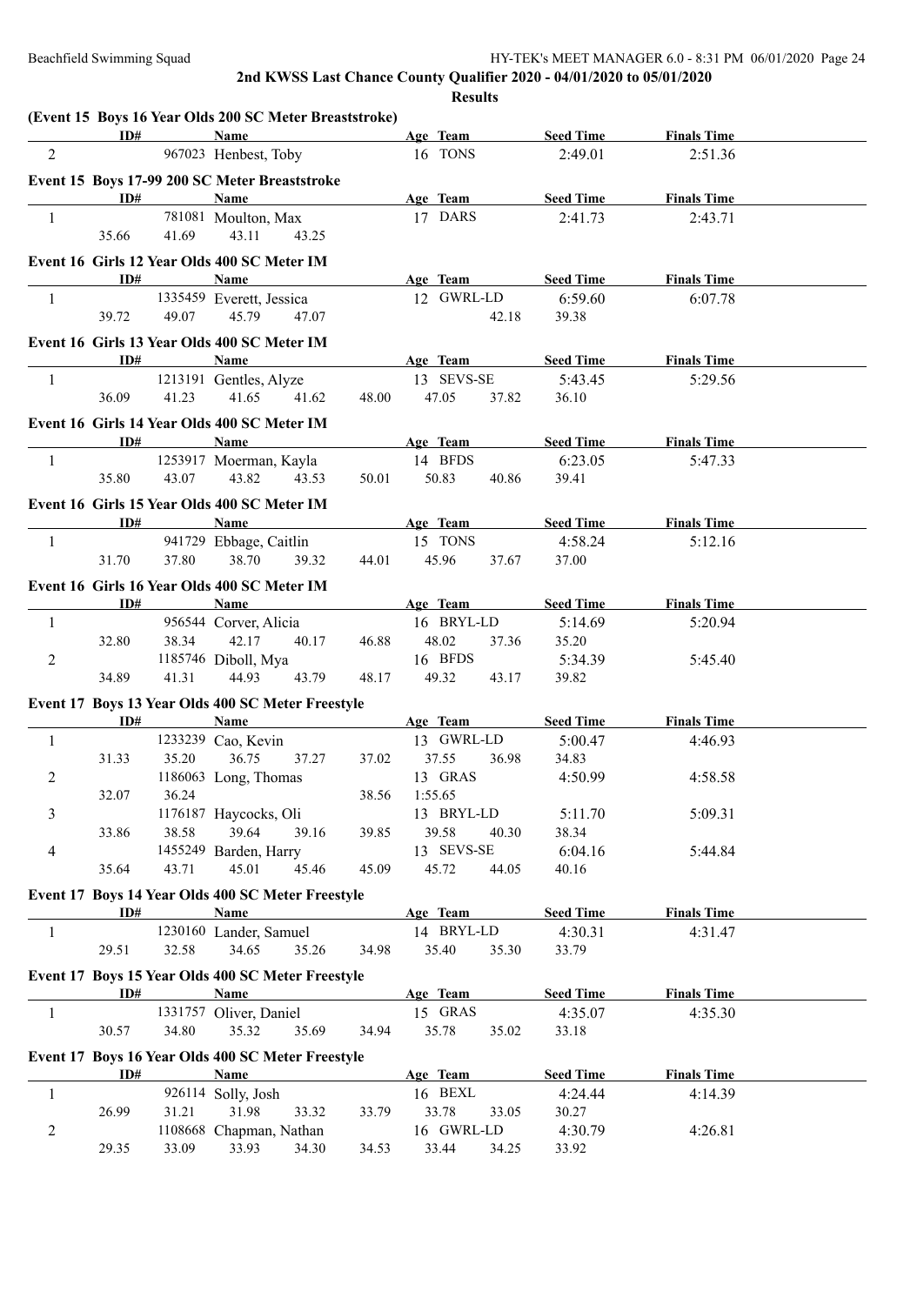|                          | ID#   |         | (Event 17 Boys 16 Year Olds 400 SC Meter Freestyle)<br><b>Name</b> | Age Team       | <b>Seed Time</b> | <b>Finals Time</b> |  |
|--------------------------|-------|---------|--------------------------------------------------------------------|----------------|------------------|--------------------|--|
| $\overline{3}$           |       |         | 923659 Long, James                                                 | 16 GRAS        | 4:53.01          | 4:55.36            |  |
|                          | 32.79 | 36.19   | 38.02<br>38.44<br>38.73                                            | 38.00<br>37.82 | 35.37            |                    |  |
|                          |       |         | Event 17 Boys 17-99 400 SC Meter Freestyle                         |                |                  |                    |  |
|                          | ID#   |         | Name                                                               | Age Team       | <b>Seed Time</b> | <b>Finals Time</b> |  |
| 1                        |       |         | 1200357 Brighton, Daniel                                           | 18 BEXL        | 4:26.15          | 4:18.55            |  |
|                          | 28.19 | 31.52   | 32.64<br>33.41<br>33.49                                            | 33.79<br>33.46 | 32.05            |                    |  |
| $\overline{c}$           |       |         | 916218 Baker, Brett                                                | 18 BEXL        | 4:29.38          | 4:30.41            |  |
|                          | 29.36 | 32.76   | 33.91<br>34.71<br>34.52                                            | 34.79<br>35.18 | 35.18            |                    |  |
| 3                        |       |         | 933262 Runting, Thomas                                             | 19 GRAS        | 4:25.97          | 4:42.92            |  |
|                          |       |         | Event 18 Girls 10-11 100 SC Meter Breaststroke                     |                |                  |                    |  |
|                          | ID#   |         | <b>Name</b>                                                        | Age Team       | <b>Seed Time</b> | <b>Finals Time</b> |  |
| 1                        |       |         | 1331777 Ramsay, Calli                                              | 11 GRAS        | 1:41.50          | 1:36.63            |  |
|                          | 44.87 | 51.76   |                                                                    |                |                  |                    |  |
| 2                        |       |         | 1438889 Myles, Imogen                                              | 11 SEVS-SE     | 1:44.47          | 1:38.17            |  |
|                          | 47.53 | 50.64   |                                                                    |                |                  |                    |  |
| 3                        |       |         | 1380861 Smith, Amalie                                              | 11 TONS        | 1:43.48          | 1:39.98            |  |
|                          | 44.57 | 55.41   |                                                                    |                |                  |                    |  |
| 4                        | 47.54 | 54.12   | 1245512 Hughes, Mia                                                | 11 BRYL-LD     | 1:48.65          | 1:41.66            |  |
| 5                        |       |         | 1388500 Ashton, Amelia                                             | 10 SEVS-SE     | 1:53.62          | 1:43.31            |  |
|                          | 49.69 | 53.62   |                                                                    |                |                  |                    |  |
| 6                        |       |         | 1399329 Charlesworth, Elise E                                      | 11 BRYL-LD     | 1:42.99          | 1:43.53            |  |
|                          | 47.76 | 55.77   |                                                                    |                |                  |                    |  |
| 7                        |       |         | 1428871 Muszalska, Nicola                                          | 11 GRAS        | 1:50.75          | 1:47.35            |  |
|                          | 51.47 | 55.88   |                                                                    |                |                  |                    |  |
| 8                        |       |         | 1398410 Fosh, Abi                                                  | 11 BEXL        | 1:49.47          | 1:48.08            |  |
|                          | 52.40 | 55.68   |                                                                    |                |                  |                    |  |
| 9                        |       |         | 1378207 Martin, Paige                                              | 11 GRAS        | 1:49.30          | 1:48.54            |  |
|                          | 51.20 | 57.34   |                                                                    |                |                  |                    |  |
| 10                       |       |         | 1417209 Parton, Elodie                                             | 11 TONS        | 1:47.13          | 1:49.40            |  |
|                          | 50.62 | 58.78   |                                                                    |                |                  |                    |  |
| 11                       |       |         | 1236218 Bowling, Carys                                             | 11 BRYL-LD     | 1:57.81          | 1:49.83            |  |
|                          | 50.84 | 58.99   |                                                                    |                |                  |                    |  |
| 12                       |       |         | 1469372 Beament, Sophia R                                          | 11 BRYL-LD     | 1:55.28          | 1:50.81            |  |
|                          | 54.17 | 56.64   |                                                                    |                |                  |                    |  |
| 13                       |       | 59.03   | 1324253 Brorson, Kara                                              | 11 BRYL-LD     | 1:53.36          | 1:51.34            |  |
| 14                       | 52.31 |         | 1323985 Cannon, Amelia                                             | 10 TONS        | 1:58.78          | 2:00.48            |  |
|                          | 55.78 | 1:04.70 |                                                                    |                |                  |                    |  |
|                          |       |         |                                                                    |                |                  |                    |  |
|                          | ID#   |         | Event 18 Girls 12 Year Olds 100 SC Meter Breaststroke              | Age Team       | <b>Seed Time</b> | <b>Finals Time</b> |  |
| $\mathbf{1}$             |       |         | <b>Name</b><br>1349639 Rogers, Ellie                               | 12 TONS        | 1:34.44          | 1:31.17            |  |
|                          | 41.02 | 50.15   |                                                                    |                |                  |                    |  |
| 2                        |       |         | 1156629 Chaza, Chenai                                              | 12 GRAS        | 1:33.00          | 1:32.31            |  |
|                          | 42.67 | 49.64   |                                                                    |                |                  |                    |  |
| 3                        |       |         | 1328807 Thompson, Amelie                                           | 12 SEVS-SE     | 1:41.67          | 1:35.39            |  |
| $\overline{\mathcal{L}}$ |       |         | 1236215 Nilagarathna, Tharushi                                     | 12 BRYL-LD     | 1:34.20          | 1:35.93            |  |
|                          | 47.04 | 48.89   |                                                                    |                |                  |                    |  |
| 5                        |       |         | 1398385 Salamanca, Maria F                                         | 12 BRYL-LD     | 1:34.61          | 1:36.01            |  |
| 6                        |       |         | 1255154 Sullivan, Imogen                                           | 12 BEXL        | 1:36.72          | 1:37.60            |  |
|                          | 45.29 | 52.31   |                                                                    |                |                  |                    |  |
| 7                        |       |         | 1179870 Bentley, Sophia                                            | 12 SEVS-SE     | 1:45.37          | 1:39.00            |  |
|                          | 47.35 | 51.65   |                                                                    |                |                  |                    |  |
| 8                        |       |         | 1211858 Pieri, Olivia                                              | 12 BFDS        | 1:40.81          | 1:39.55            |  |
|                          | 47.01 | 52.54   |                                                                    |                |                  |                    |  |
| 9                        |       |         | 1169621 Amrane, Yasmine                                            | 12 BRYL-LD     | 1:37.10          | 1:39.71            |  |
|                          | 47.98 | 51.73   |                                                                    |                |                  |                    |  |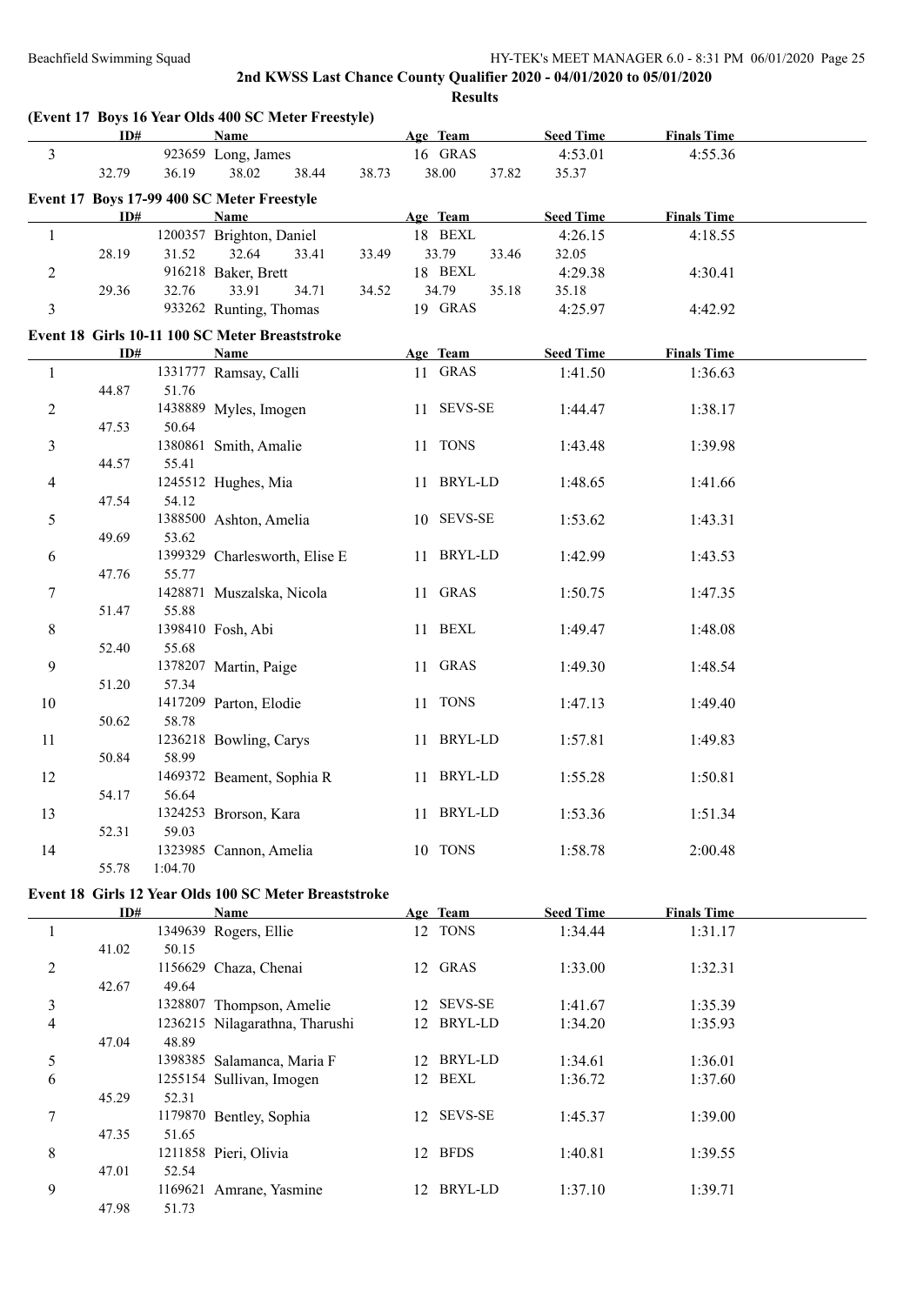### **(Event 18 Girls 12 Year Olds 100 SC Meter Breaststroke)**

|    | ID#   |         | Name                           |     | Age Team       | <b>Seed Time</b> | <b>Finals Time</b> |  |
|----|-------|---------|--------------------------------|-----|----------------|------------------|--------------------|--|
| 10 |       |         | 1362252 Fosh, Jess             | 12. | BEXL           | 1:42.00          | 1:40.11            |  |
|    | 48.23 | 51.88   |                                |     |                |                  |                    |  |
| 11 |       |         | 1347990 Dyer, Eva              | 12. | <b>SEVS-SE</b> | 1:43.41          | 1:41.68            |  |
| 12 |       |         | 1483468 Churchill, Rebecca     | 12. | BEXL           | 1:41.03          | 1:42.22            |  |
|    | 47.81 | 54.41   |                                |     |                |                  |                    |  |
| 13 |       | 1398891 | Waller, Ruby                   | 12. | <b>SEVS-SE</b> | 1:49.63          | 1:45.88            |  |
|    | 49.87 | 56.01   |                                |     |                |                  |                    |  |
| 14 |       |         | 1312400 Craig, Sophie          | 12  | <b>SEVS-SE</b> | 1:46.62          | 1:46.10            |  |
|    | 50.96 | 55.14   |                                |     |                |                  |                    |  |
| 15 |       |         | 1362253 Thirunavukkarasu, Tara | 12. | BEXL           | 1:51.40          | 1:46.78            |  |
|    | 50.44 | 56.34   |                                |     |                |                  |                    |  |
| 16 |       |         | 1400125 Feachem, Gabriella     | 12. | <b>TONS</b>    | 1:57.33          | 2:00.88            |  |
|    | 57.10 | 1:03.78 |                                |     |                |                  |                    |  |

#### **Event 18 Girls 13 Year Olds 100 SC Meter Breaststroke**

|   | ID#   |         | Name                           |    | Age Team       | <b>Seed Time</b> | <b>Finals Time</b> |  |
|---|-------|---------|--------------------------------|----|----------------|------------------|--------------------|--|
|   |       |         | 1380419 Gray, Fern             | 13 | <b>SEVS-SE</b> | 1:30.50          | 1:25.09            |  |
|   | 40.14 | 44.95   |                                |    |                |                  |                    |  |
| 2 |       |         | 1267835 Tovey, Amelia          | 13 | <b>SEVS-SE</b> | 1:27.27          | 1:27.26            |  |
|   | 41.18 | 46.08   |                                |    |                |                  |                    |  |
| 3 |       |         | 1114734 Middleton, Francesca L | 13 | BRYL-LD        | 1:31.14          | 1:31.28            |  |
|   | 43.51 | 47.77   |                                |    |                |                  |                    |  |
| 4 |       |         | 1245510 Cain, Lottie           | 13 | BRYL-LD        | 1:32.58          | 1:31.67            |  |
|   | 43.28 | 48.39   |                                |    |                |                  |                    |  |
| 5 |       |         | 1311713 Stone, Alice           | 13 | <b>SEVS-SE</b> | 1:35.00          | 1:33.79            |  |
|   | 44.25 | 49.54   |                                |    |                |                  |                    |  |
| 6 |       |         | 1446963 Miller, Caitlin        | 13 | <b>SEVS-SE</b> | 1:42.54          | 1:33.91            |  |
| 7 |       |         | 1344167 Tanner-Rush, Rose      | 13 | BEXL           | 1:39.28          | 1:39.70            |  |
|   | 46.76 | 52.94   |                                |    |                |                  |                    |  |
| 8 |       |         | 1262671 Rolfe, Sophie          | 13 | <b>BFDS</b>    | 1:55.89          | 1:52.73            |  |
|   | 51.46 | 1:01.27 |                                |    |                |                  |                    |  |

#### **Event 18 Girls 14 Year Olds 100 SC Meter Breaststroke**

|                | ID#   |         | Name                       | Age Team   | <b>Seed Time</b> | <b>Finals Time</b> |  |
|----------------|-------|---------|----------------------------|------------|------------------|--------------------|--|
| 1              |       |         | 1335458 Everett, Zoe       | 14 GWRL-LD | 1:20.34          | 1:19.12            |  |
|                | 37.38 | 41.74   |                            |            |                  |                    |  |
| $\overline{2}$ |       |         | 1281369 Roberts, Martha    | 14 SEVS-SE | 1:20.20          | 1:20.80            |  |
|                | 38.68 | 42.12   |                            |            |                  |                    |  |
| 3              |       |         | 1255180 Pratt, Anjola      | 14 SEVS-SE | 1:21.72          | 1:22.08            |  |
|                | 40.07 | 42.01   |                            |            |                  |                    |  |
| $\overline{4}$ |       |         | 980651 Cottrell, Annabella | 14 GWRL-LD | 1:32.40          | 1:22.72            |  |
| 5              | 40.32 | 42.40   | 1267833 Lauerman, Rosie    | 14 SEVS-SE | 1:24.97          | 1:22.84            |  |
|                | 38.49 | 44.35   |                            |            |                  |                    |  |
| 6              |       |         | 1342550 Doyle, Ella        | 14 GWRL-LD | 1:28.93          | 1:24.14            |  |
|                | 38.64 | 45.50   |                            |            |                  |                    |  |
| 7              |       |         | 1155865 Brown, Emily       | 14 SEVS-SE | 1:19.60          | 1:25.05            |  |
|                | 39.94 | 45.11   |                            |            |                  |                    |  |
| 8              |       |         | 1245837 Couzens, Phoebe    | 14 BEXL    | 1:28.93          | 1:26.91            |  |
|                | 40.09 | 46.82   |                            |            |                  |                    |  |
| 9              |       |         | 1276520 Singleterry, Cara  | 14 SEVS-SE | 1:29.31          | 1:28.20            |  |
|                | 41.27 | 46.93   |                            |            |                  |                    |  |
| 10             |       |         | 1211846 Burke, Lilly-Rose  | 14 BFDS    | 1:35.31          | 1:32.06            |  |
|                | 42.92 | 49.14   |                            |            |                  |                    |  |
| 11             |       | 1225427 | Goodwin, Jessica           | 14 BLAS    | 1:32.48          | 1:32.11            |  |
| 12             | 43.63 | 48.48   | 1332988 Mauduit, Juliette  | 14 GWRL-LD | 1:38.33          | 1:32.93            |  |
|                | 43.89 | 49.04   |                            |            |                  |                    |  |
| 13             |       |         | 1493522 Wheeler, Emily     | 14 GRAS    | 2:06.76          | 1:49.99            |  |
|                | 52.65 | 57.34   |                            |            |                  |                    |  |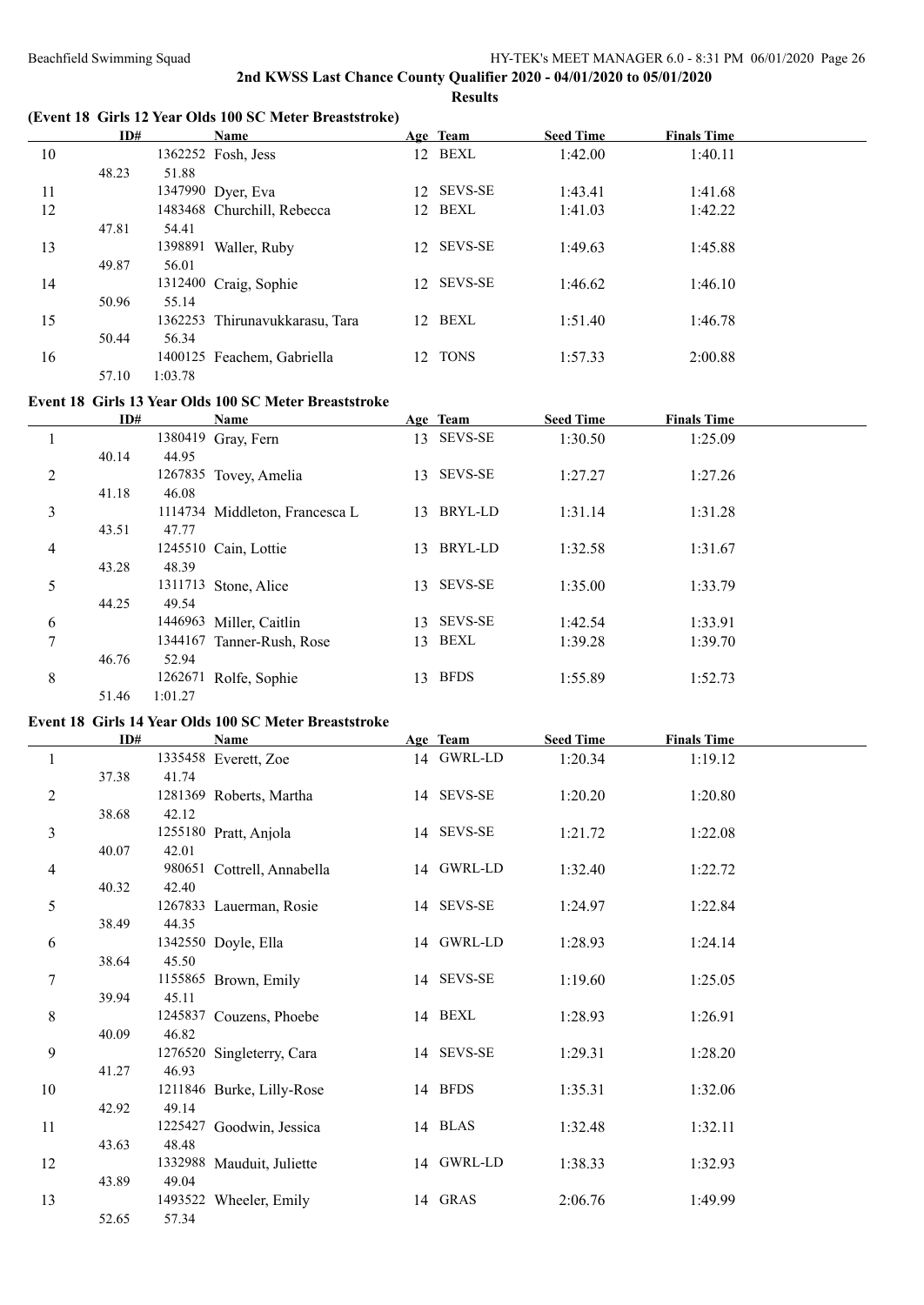|                | ID#   |       | Event 18 Girls 15 Year Olds 100 SC Meter Breaststroke         |            | <b>Seed Time</b> |                    |  |
|----------------|-------|-------|---------------------------------------------------------------|------------|------------------|--------------------|--|
|                |       |       | <b>Name</b>                                                   | Age Team   |                  | <b>Finals Time</b> |  |
| 1              |       |       | 1291517 Nisbet, Erin                                          | 15 TONS    | 1:14.21          | 1:15.54            |  |
|                | 34.44 | 41.10 |                                                               |            |                  |                    |  |
| 2              |       |       | 1244244 Geake, Holly                                          | 15 TONS    | 1:18.87          | 1:17.35            |  |
|                | 36.14 | 41.21 |                                                               |            |                  |                    |  |
| 3              |       |       | 1289512 Graziano, Emily                                       | 15 EDPS    | 1:21.86          | 1:21.02            |  |
|                | 38.35 | 42.67 |                                                               |            |                  |                    |  |
| 4              |       |       | 1121909 Devey, Mia                                            | 15 TONS    | 1:21.50          | 1:22.21            |  |
|                | 38.99 | 43.22 |                                                               |            |                  |                    |  |
| 5              |       |       | 1228050 Sullivan, Madeleine                                   | 15 BEXL    | 1:21.75          | 1:25.72            |  |
|                | 39.57 | 46.15 |                                                               |            |                  |                    |  |
|                |       |       |                                                               |            |                  |                    |  |
|                |       |       | Event 18 Girls 16 Year Olds 100 SC Meter Breaststroke         |            |                  |                    |  |
|                | ID#   |       | Name                                                          | Age Team   | <b>Seed Time</b> | <b>Finals Time</b> |  |
| $\mathbf{1}$   |       |       | 972290 Jones, Amelia G                                        | 16 BRYL-LD | 1:22.25          | 1:20.62            |  |
|                | 37.73 | 42.89 |                                                               |            |                  |                    |  |
| $\overline{c}$ |       |       | 1161811 Durnford, Lily                                        | 16 BFDS    | 1:20.23          | 1:21.97            |  |
|                | 38.12 | 43.85 |                                                               |            |                  |                    |  |
| 3              |       |       | 1282560 Di Pace, Arianna                                      | 16 BRYL-LD | 1:26.89          | 1:28.68            |  |
|                | 41.10 | 47.58 |                                                               |            |                  |                    |  |
| 4              |       |       | 1176501 Vanderlanh-McKeown, Cleo                              | 16 SEVS-SE | 1:27.82          | 1:29.62            |  |
|                | 42.92 | 46.70 |                                                               |            |                  |                    |  |
|                |       |       | Event 18 Girls 17-99 100 SC Meter Breaststroke                |            |                  |                    |  |
|                | ID#   |       | Name                                                          | Age Team   | <b>Seed Time</b> | <b>Finals Time</b> |  |
| 1              |       |       | 967408 Ray, Millie                                            | 19 GRAS    | 1:18.12          | 1:20.55            |  |
|                |       |       |                                                               |            |                  |                    |  |
|                | 37.92 | 42.63 |                                                               |            |                  |                    |  |
| 2              |       |       | 1107374 Smallwood, Athina                                     | 19 GRAS    | 1:19.50          | 1:21.46            |  |
|                | 39.52 | 41.94 |                                                               |            |                  |                    |  |
| 3              |       |       | 943689 Tyler, Isabel                                          | 17 SEVS-SE | 1:23.30          | 1:25.11            |  |
|                | 39.82 | 45.29 |                                                               |            |                  |                    |  |
|                |       |       | Event 19 Boys 10-11 100 SC Meter Backstroke                   |            |                  |                    |  |
|                | ID#   |       | <b>Name</b>                                                   | Age Team   | <b>Seed Time</b> | <b>Finals Time</b> |  |
| 1              |       |       | 1386333 Martin-Young, Freddie                                 | 11 SEVS-SE | 1:37.00          | 1:30.85            |  |
|                | 44.03 | 46.82 |                                                               |            |                  |                    |  |
| 2              |       |       | 1341503 Williams, Charlie T                                   | 11 BRYL-LD | 1:30.45          | 1:35.34            |  |
|                | 46.45 | 48.89 |                                                               |            |                  |                    |  |
| 3              |       |       | 1372697 Wynn, Connor                                          | 11 EDPS    | 1:37.62          | 1:37.80            |  |
|                |       | 49.80 |                                                               |            |                  |                    |  |
|                | 48.00 |       |                                                               | 10 BEXL    |                  |                    |  |
| ---            |       |       | 1447699 Gilham, Riley                                         |            | 1:40.21          | DQ                 |  |
|                |       |       | 6.3 Left position on the back (other than to initiate a turn) |            |                  |                    |  |
|                |       |       | Event 19 Boys 12 Year Olds 100 SC Meter Backstroke            |            |                  |                    |  |
|                | ID#   |       | Name                                                          | Age Team   | <b>Seed Time</b> | <b>Finals Time</b> |  |
| $\mathbf{1}$   |       |       | 1328797 Crombie, Jacob                                        | 12 SEVS-SE | 1:23.51          | 1:24.59            |  |
|                | 41.44 | 43.15 |                                                               |            |                  |                    |  |
| 2              |       |       | 1287596 Bird, Ethan G                                         | 12 BRYL-LD | 1:30.60          | 1:28.48            |  |
|                | 42.40 | 46.08 |                                                               |            |                  |                    |  |
| 3              |       |       | 1327024 Jayasinghe, Leo                                       | 12 BEXL    | 1:33.03          | 1:28.96            |  |
|                | 43.57 | 45.39 |                                                               |            |                  |                    |  |
|                |       |       |                                                               |            |                  |                    |  |
|                |       |       | Event 19 Boys 13 Year Olds 100 SC Meter Backstroke            |            |                  |                    |  |
|                | ID#   |       | <b>Name</b>                                                   | Age Team   | <b>Seed Time</b> | <b>Finals Time</b> |  |
| 1              |       |       | 1282552 Bryl, Lucas                                           | 13 BRYL-LD | 1:11.08          | 1:11.58            |  |
|                | 34.81 | 36.77 |                                                               |            |                  |                    |  |
| 2              |       |       | 1186063 Long, Thomas                                          | 13 GRAS    | 1:13.93          | 1:14.80            |  |
|                | 36.18 | 38.62 |                                                               |            |                  |                    |  |
| 3              |       |       | 1376861 Gilham, Finley                                        | 13 BEXL    | 1:21.36          | 1:16.56            |  |
|                | 37.18 | 39.38 |                                                               |            |                  |                    |  |
|                |       |       |                                                               |            |                  |                    |  |
|                |       |       |                                                               |            |                  |                    |  |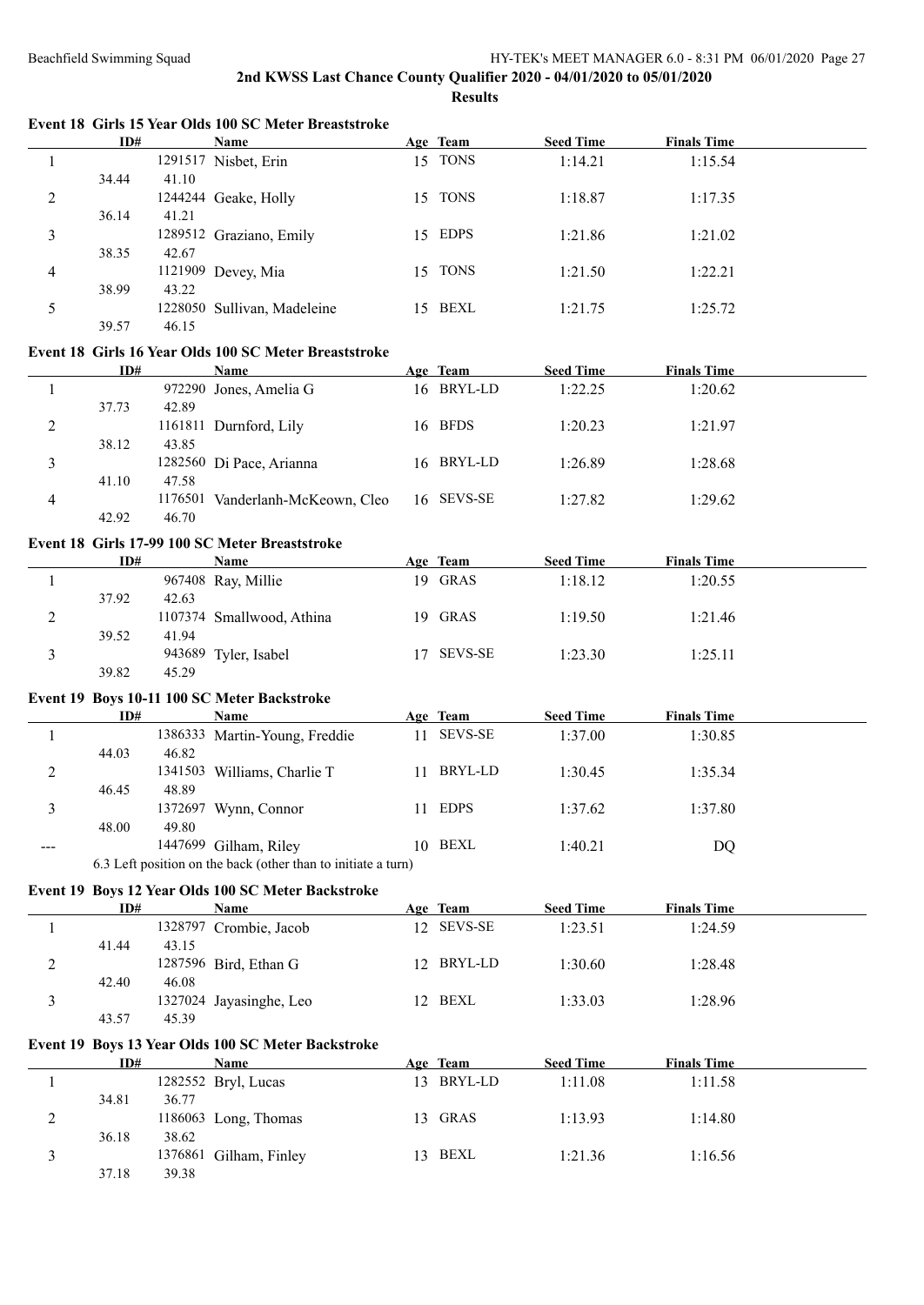### **(Event 19 Boys 13 Year Olds 100 SC Meter Backstroke)**

|                | ID#   |         | Name                                                          |    | Age Team       | <b>Seed Time</b> | <b>Finals Time</b> |  |
|----------------|-------|---------|---------------------------------------------------------------|----|----------------|------------------|--------------------|--|
| 4              |       |         | 1214416 Cleaver, Luke                                         |    | 13 BRYL-LD     | 1:16.04          | 1:16.90            |  |
|                | 38.38 | 38.52   |                                                               |    |                |                  |                    |  |
| 5              |       |         | 1146785 Brice, Charlie                                        |    | 13 TONS        | 1:19.15          | 1:17.24            |  |
|                | 37.42 | 39.82   |                                                               |    |                |                  |                    |  |
| 6              |       |         | 1315692 Walker, Leo                                           |    | 13 GWRL-LD     | 1:28.16          | 1:17.43            |  |
| $\overline{7}$ |       |         | 1201400 Vowell, Jonathan                                      | 13 | <b>SEVS-SE</b> | 1:19.17          | 1:17.88            |  |
|                | 37.57 | 40.31   |                                                               |    |                |                  |                    |  |
| $\,8\,$        |       | 1270947 | Middleton, Alex D                                             | 13 | BRYL-LD        | 1:21.59          | 1:18.62            |  |
| 9              |       |         | 1339974 Brosch, Mitchel                                       | 13 | <b>EDPS</b>    | 1:20.33          | 1:18.71            |  |
|                | 37.94 | 40.77   |                                                               |    |                |                  |                    |  |
| 10             |       |         | 1176187 Haycocks, Oli                                         |    | 13 BRYL-LD     | 1:20.49          | 1:21.21            |  |
|                | 39.29 | 41.92   |                                                               |    |                |                  |                    |  |
| 11             |       | 1191473 | Williams, Seb J                                               | 13 | BRYL-LD        | 1:21.70          | 1:21.28            |  |
|                | 40.17 | 41.11   |                                                               |    |                |                  |                    |  |
| 12             |       |         | 1340616 Thornton, Cameron                                     | 13 | BEXL           | 1:24.38          | 1:21.49            |  |
|                | 40.08 | 41.41   |                                                               |    |                |                  |                    |  |
| 13             |       |         | 1245511 Dell'Accio, Roberto                                   | 13 | BRYL-LD        | 1:24.56          | 1:22.94            |  |
|                | 39.19 | 43.75   |                                                               |    |                |                  |                    |  |
| 14             |       |         | 1276197 Wise, Jack                                            |    | 13 DARS        | 1:40.94          | 1:35.29            |  |
|                | 45.25 | 50.04   |                                                               |    |                |                  |                    |  |
|                |       |         | 1423919 Kader, Faahim                                         |    | 13 DARS        | 2:08.68          | DQ                 |  |
|                |       |         | 6.3 Left position on the back (other than to initiate a turn) |    |                |                  |                    |  |
|                | 48.32 | 54.17   |                                                               |    |                |                  |                    |  |

### **Event 19 Boys 14 Year Olds 100 SC Meter Backstroke**

|   | ID#   |       | Name                    | Age Team   | <b>Seed Time</b> | <b>Finals Time</b> |  |
|---|-------|-------|-------------------------|------------|------------------|--------------------|--|
|   |       |       | 1325702 Jemmott, Kadeen | 14 BEXL    | 1:12.28          | 1:08.07            |  |
|   | 32.55 | 35.52 |                         |            |                  |                    |  |
|   |       |       | 1227210 Howard, Zach    | 14 SEVS-SE | 1:13.04          | 1:09.30            |  |
|   |       |       | 1345706 Adams, Jarred   | 14 GRAS    | 1:15.13          | 1:13.76            |  |
|   | 34.99 | 38.77 |                         |            |                  |                    |  |
| 4 |       |       | 845691 Martin, Ethan    | 14 SEVS-SE | 1:19.13          | 1:18.78            |  |
|   |       |       | 1328805 Crombie, Joshua | 14 SEVS-SE | 1:27.39          | 1:31.44            |  |
|   | 43.54 | 47.90 |                         |            |                  |                    |  |

#### **Event 19 Boys 15 Year Olds 100 SC Meter Backstroke**

|   | ID#            | Name                   | Age Team   | <b>Seed Time</b> | <b>Finals Time</b> |  |
|---|----------------|------------------------|------------|------------------|--------------------|--|
|   |                | 1176179 Cleaver, James | 15 BRYL-LD | 1:04.77          | 1:04.84            |  |
| ∠ |                | 1195550 Tutt, Alessio  | 15 BRYL-LD | 1:10.89          | 1:10.07            |  |
|   | 34.47          | 35.60                  |            |                  |                    |  |
|   |                | 1331757 Oliver, Daniel | 15 GRAS    | 1:11.19          | 1:11.90            |  |
|   | 34.99<br>36.91 |                        |            |                  |                    |  |

#### **Event 19 Boys 16 Year Olds 100 SC Meter Backstroke**

|   | ID#   |        | <b>Name</b>             | Age Team   | <b>Seed Time</b> | <b>Finals Time</b> |  |
|---|-------|--------|-------------------------|------------|------------------|--------------------|--|
|   |       |        | 926114 Solly, Josh      | 16 BEXL    | 1:05.18          | 1:01.56            |  |
|   | 29.54 | 32.02  |                         |            |                  |                    |  |
| 2 |       |        | 1215701 Tunsley, Jamie  | 16 BEXL    | 1:06.97          | 1:04.16            |  |
|   | 31.45 | 32.71  |                         |            |                  |                    |  |
| 3 |       |        | 1263799 Morgan, Dominic | 16 EDPS    | 1:07.53          | 1:07.01            |  |
|   | 31.77 | 35.24  |                         |            |                  |                    |  |
| 4 |       |        | 1136411 Morse, Oliver   | 16 BEXL    | 1:13.56          | 1:08.01            |  |
|   | 33.30 | 34.71  |                         |            |                  |                    |  |
| 5 |       |        | 967684 Bentley, Dillon  | 16 SEVS-SE | 1:10.94          | 1:10.39            |  |
|   | 34.74 | 35.65  |                         |            |                  |                    |  |
| 6 |       | 967023 | Henbest, Toby           | 16 TONS    | 1:14.78          | 1:11.18            |  |
|   | 33.31 | 37.87  |                         |            |                  |                    |  |
| ⇁ |       |        | 923659 Long, James      | 16 GRAS    | 1:10.30          | 1:11.47            |  |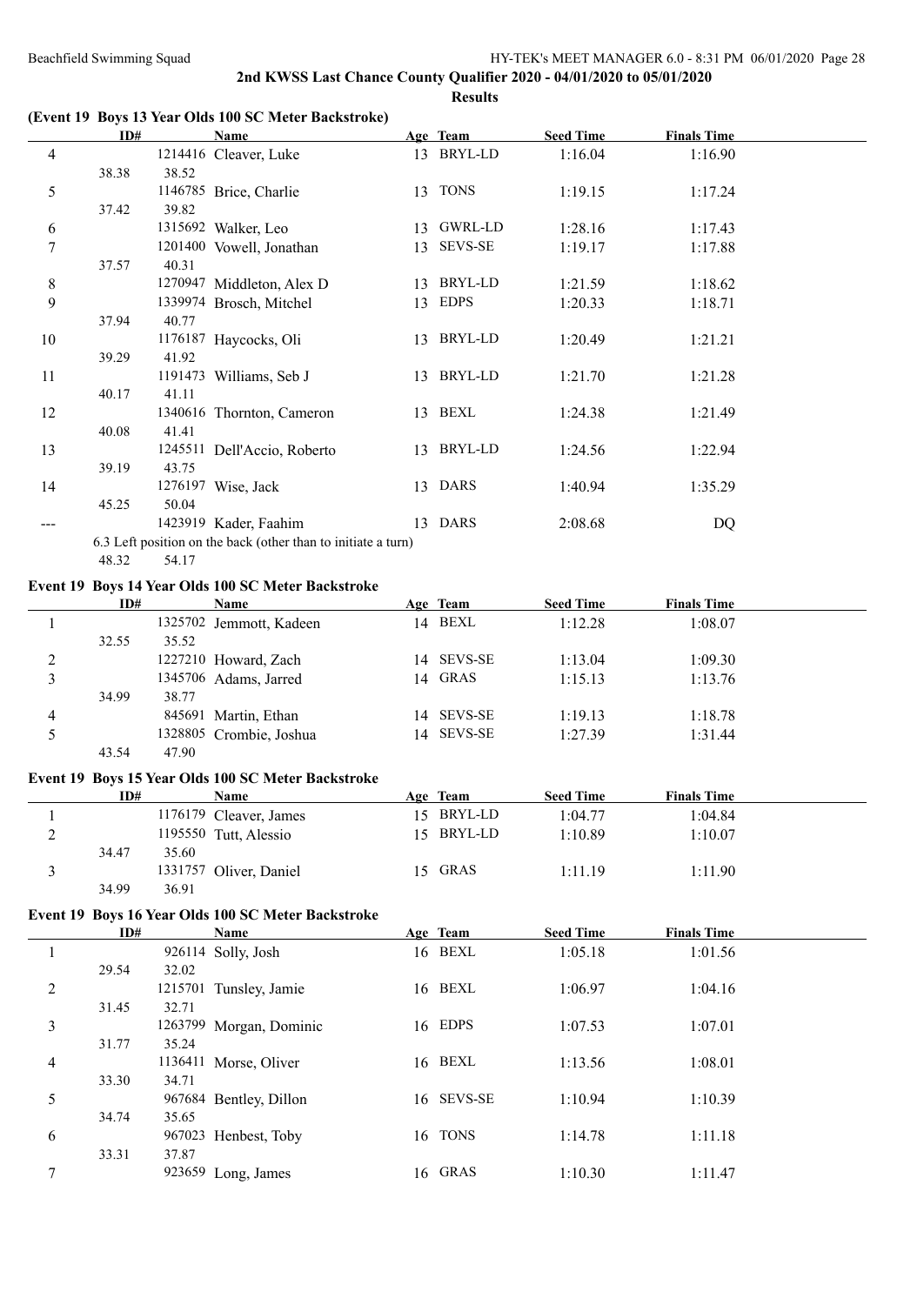|                  | ID#   |       | Event 19 Boys 17-99 100 SC Meter Backstroke<br>Name |    | Age Team                  | <b>Seed Time</b> | <b>Finals Time</b> |  |
|------------------|-------|-------|-----------------------------------------------------|----|---------------------------|------------------|--------------------|--|
| 1                |       |       | 888473 Wise, George                                 |    | 17 DARS                   | 1:03.09          | 1:03.06            |  |
|                  | 30.83 | 32.23 |                                                     |    |                           |                  |                    |  |
| 2                |       |       | 1115845 Allen, Robert                               |    | 17 SEVS-SE                | 1:04.79          | 1:04.61            |  |
|                  | 31.50 | 33.11 |                                                     |    |                           |                  |                    |  |
| 3                |       |       | 916218 Baker, Brett                                 |    | 18 BEXL                   | 1:08.72          | 1:09.32            |  |
|                  | 33.41 | 35.91 |                                                     |    |                           |                  |                    |  |
|                  |       |       | Event 20 Girls 10-11 50 SC Meter Butterfly          |    |                           |                  |                    |  |
|                  | ID#   |       | Name                                                |    | Age Team                  | <b>Seed Time</b> | <b>Finals Time</b> |  |
| $\mathbf{1}$     |       |       | 1423916 Deller, Lilly                               |    | 11 DARS                   | 39.13            | 36.53              |  |
| $\boldsymbol{2}$ |       |       | 1380861 Smith, Amalie                               |    | 11 TONS                   | 34.05            | 36.65              |  |
| 3                |       |       | 1274484 Arundell, Bella                             |    | 11 GRAS                   | 36.76            | 36.91              |  |
| 4                |       |       | 1331777 Ramsay, Calli                               |    | 11 GRAS                   | 36.80            | 37.13              |  |
| 5                |       |       | 1245512 Hughes, Mia                                 |    | 11 BRYL-LD                | 38.30            | 38.26              |  |
| 6                |       |       | 1414146 Lawn, Josie B                               |    | 10 BRYL-LD                | 42.62            | 40.03              |  |
| 7                |       |       | 1253934 Naylor, Chloe-Ann                           | 11 | <b>BFDS</b>               | 44.24            | 40.33              |  |
| 8                |       |       | 1372710 Christopherson, Sienna                      |    | 11 EDPS                   | 39.73            | 41.12              |  |
| 9                |       |       | 1377931 Kirdar, Ela                                 |    | 11 BRYL-LD                | 42.09            | 41.57              |  |
| 10               |       |       | 1428871 Muszalska, Nicola                           |    | 11 GRAS                   | 41.87            | 42.10              |  |
| 11               |       |       | 1350683 Greer, Ella                                 |    | 11 GWRL-LD                | 40.42            | 42.57              |  |
| 12               |       |       | 1398410 Fosh, Abi                                   |    | 11 BEXL                   | 46.10            | 43.13              |  |
| 13               |       |       | 1414998 Mann, Evie                                  |    | 11 SEVS-SE                | 46.21            | 43.82              |  |
| 14               |       |       | 1416171 Roffe, Isla                                 |    | 11 BEXL                   | 47.34            | 45.56              |  |
| 15               |       |       | 1236218 Bowling, Carys                              |    | 11 BRYL-LD                | 46.09            | 45.85              |  |
| 16               |       |       | 1438889 Myles, Imogen                               |    | <b>SEVS-SE</b>            | 55.06            |                    |  |
|                  |       |       |                                                     | 11 | <b>BRYL-LD</b>            |                  | 49.04              |  |
| 17               |       |       | 1324253 Brorson, Kara                               | 11 |                           | 52.57            | 51.60              |  |
| 18               |       |       | 1489021 Hollands, Ella                              |    | 10 TONS                   | 1:00.31          | 52.04              |  |
|                  |       |       | Event 20 Girls 12 Year Olds 50 SC Meter Butterfly   |    |                           |                  |                    |  |
|                  | ID#   |       | <b>Name</b>                                         |    | Age Team                  | <b>Seed Time</b> | <b>Finals Time</b> |  |
| 1                |       |       | 1301387 Fornasier, Lilia                            |    | 12 SEVS-SE                | 36.34            | 35.15              |  |
| $\overline{c}$   |       |       | 1335459 Everett, Jessica                            |    | 12 GWRL-LD                | 38.34            | 35.41              |  |
| $\mathfrak{Z}$   |       |       | 1364828 O'Sullivan, Caitlin                         |    | 12 SEVS-SE                | 35.39            | 35.66              |  |
| 4                |       |       | 1156629 Chaza, Chenai                               |    | 12 GRAS                   | 35.76            | 36.53              |  |
| 5                |       |       | 1372268 Castleton, Isabelle                         |    | 12 DARS                   | 41.96            | 36.65              |  |
| 6                |       |       | 1255154 Sullivan, Imogen                            |    | 12 BEXL                   | 39.15            | 37.76              |  |
| $*7$             |       |       | 1324258 Gerwat, Leela                               |    | 12 BRYL-LD                | 38.75            | 37.84              |  |
| $*7$             |       |       | 1179870 Bentley, Sophia                             | 12 | <b>SEVS-SE</b>            | 42.50            | 37.84              |  |
| 9                |       |       | 1458197 Manning, Kailey                             | 12 | <b>DARS</b>               | 44.44            | 38.09              |  |
| 10               |       |       | 1398385 Salamanca, Maria F                          | 12 | BRYL-LD                   | 36.50            | 38.21              |  |
| 11               |       |       | 1362252 Fosh, Jess                                  |    | 12 BEXL                   | 40.80            | 38.38              |  |
| 12               |       |       | 1211858 Pieri, Olivia                               | 12 | <b>BFDS</b>               | 40.36            | 40.67              |  |
| 13               |       |       | 1328807 Thompson, Amelie                            |    | 12 SEVS-SE                | 42.90            | 42.78              |  |
| 14               |       |       | 1398891 Waller, Ruby                                | 12 | <b>SEVS-SE</b>            | 44.80            | 43.14              |  |
| 15               |       |       | 1362253 Thirunavukkarasu, Tara                      |    | 12 BEXL                   | 52.02            | 48.65              |  |
|                  |       |       | 1483468 Churchill, Rebecca                          |    | 12 BEXL                   | 47.82            | DQ                 |  |
|                  |       |       | 4.4 Starting before starting signal                 |    |                           |                  |                    |  |
|                  |       |       | Event 20 Girls 13 Year Olds 50 SC Meter Butterfly   |    |                           |                  |                    |  |
|                  |       |       | <b>Name</b>                                         |    | Age Team                  | <b>Seed Time</b> | <b>Finals Time</b> |  |
|                  |       |       |                                                     |    | 13 BRYL-LD                | 32.40            | 32.22              |  |
|                  | ID#   |       |                                                     |    |                           |                  |                    |  |
| 1                |       |       | 1262200 Serafini, Emily                             |    |                           |                  |                    |  |
| $\mathfrak{2}$   |       |       | 1335612 Holland, Bethany                            | 13 | <b>TONS</b>               | 35.01            | 34.71              |  |
| 3                |       |       | 1114734 Middleton, Francesca L                      | 13 | BRYL-LD                   | 34.20            | 35.82              |  |
| 4                |       |       | 1345906 Pascoe, Sarah                               | 13 | <b>TONS</b>               | 35.56            | 36.28              |  |
| 5                |       |       | 1215709 Morse, Isabella                             | 13 | BEXL                      | 39.11            | 37.30              |  |
| 6                |       |       | 1152319 Mitchell, Kara                              |    | 13 BFDS                   | 37.16            | 37.91              |  |
| 7<br>8           |       |       | 1311713 Stone, Alice<br>1262671 Rolfe, Sophie       | 13 | <b>SEVS-SE</b><br>13 BFDS | 35.46<br>41.30   | 38.76<br>42.06     |  |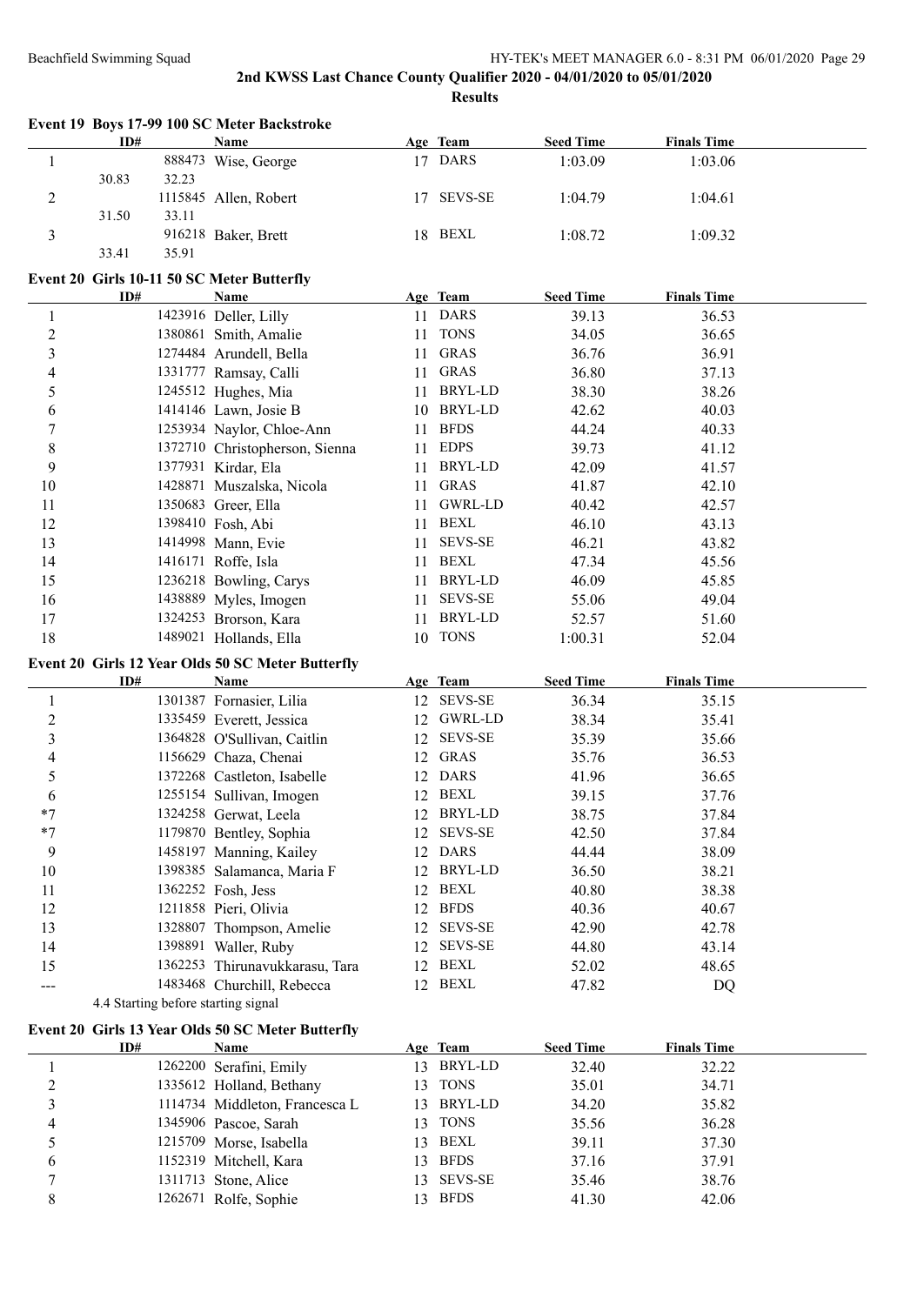**Results**

|                         | ID#                                        | <b>Name</b>                                         |    | Age Team            | <b>Seed Time</b> | <b>Finals Time</b> |  |
|-------------------------|--------------------------------------------|-----------------------------------------------------|----|---------------------|------------------|--------------------|--|
| 1                       |                                            | 1416096 Bill, Jessica                               |    | 14 BEXL             | 35.21            | 32.89              |  |
| $\overline{c}$          |                                            | 1155865 Brown, Emily                                |    | 14 SEVS-SE          | 31.82            | 32.99              |  |
| $\overline{\mathbf{3}}$ |                                            | 1253917 Moerman, Kayla                              |    | 14 BFDS             | 32.79            | 33.16              |  |
| 4                       |                                            | 1335458 Everett, Zoe                                |    | 14 GWRL-LD          | 36.14            | 33.36              |  |
| 5                       |                                            | 1392179 Mcglinchey, Erica                           |    | 14 GWRL-LD          | 33.41            | 33.48              |  |
| 6                       |                                            | 1176519 Murphy, Isla                                | 14 | <b>SEVS-SE</b>      | 32.92            | 33.57              |  |
| 7                       |                                            | 1376568 Kirkby, Phoebe                              | 14 | <b>TONS</b>         | 33.91            | 33.79              |  |
| 8                       |                                            | 1267833 Lauerman, Rosie                             | 14 | <b>SEVS-SE</b>      | 34.76            | 33.81              |  |
| 9                       |                                            | 1225427 Goodwin, Jessica                            | 14 | <b>BLAS</b>         | 34.50            | 34.62              |  |
| 10                      |                                            | 1440201 Wootton, Megan                              |    | 14 BEXL             | 37.93            | 35.36              |  |
| 11                      |                                            | 1276520 Singleterry, Cara                           | 14 | <b>SEVS-SE</b>      | 37.12            | 36.04              |  |
| $*12$                   |                                            | 1332988 Mauduit, Juliette                           |    | 14 GWRL-LD          | 37.90            | 36.06              |  |
| $*12$                   |                                            | 1211846 Burke, Lilly-Rose                           | 14 | <b>BFDS</b>         | 36.02            | 36.06              |  |
| 14                      |                                            | 1342874 Sigeti, Isobel                              |    | 14 GWRL-LD          | 38.61            | 39.80              |  |
| 15                      |                                            | 1493522 Wheeler, Emily                              |    | 14 GRAS             | 53.27            | 50.13              |  |
|                         |                                            |                                                     |    |                     |                  |                    |  |
|                         |                                            | Event 20 Girls 15 Year Olds 50 SC Meter Butterfly   |    |                     |                  |                    |  |
|                         | ID#                                        | <b>Name</b>                                         |    | Age Team            | <b>Seed Time</b> | <b>Finals Time</b> |  |
| $\mathbf{1}$            |                                            | 1291517 Nisbet, Erin                                |    | 15 TONS             | 30.32            | 30.62              |  |
| $\boldsymbol{2}$        |                                            | 1178133 Bisrat, Jessica                             | 15 | DARS                | 32.02            | 31.11              |  |
| $\overline{\mathbf{3}}$ |                                            | 1307386 Holland, Maddy                              |    | 15 TONS             | 34.00            | 32.15              |  |
| 4                       |                                            | 1228050 Sullivan, Madeleine                         |    | 15 BEXL             | 32.47            | 32.94              |  |
| 5                       |                                            | 942096 Middleton, Amelia J                          | 15 | BRYL-LD             | 34.18            | 34.31              |  |
| 6                       |                                            | 1121909 Devey, Mia                                  |    | 15 TONS             | 34.10            | 34.35              |  |
| 7                       |                                            | 1202351 Denney, Maisie                              |    | 15 BEXL             | 34.50            | 34.38              |  |
| 8                       |                                            | 1268596 Sharp, Megan                                |    | 15 TONS             | 35.53            | 35.52              |  |
| 9                       |                                            | 958192 Hambling, Phoebe                             |    | 15 GWRL-LD          | 35.54            | 35.86              |  |
| 10                      |                                            | 1380868 Warman, Alice                               |    | 15 TONS             | 35.91            | 36.32              |  |
|                         |                                            | Event 20 Girls 16 Year Olds 50 SC Meter Butterfly   |    |                     |                  |                    |  |
|                         | ID#                                        | <b>Name</b>                                         |    | Age Team            | <b>Seed Time</b> | <b>Finals Time</b> |  |
| 1                       |                                            | 1161811 Durnford, Lily                              |    | 16 BFDS             | 32.73            | 32.82              |  |
| $\overline{c}$          |                                            | 1187773 Sumner, Beth                                |    | 16 BEXL             | 32.83            | 32.84              |  |
| 3                       |                                            | 968270 Dormieux, Lottie                             |    | 16 SEVS-SE          | 32.99            | 33.31              |  |
| 4                       |                                            | 943690 Vowell, Katie                                | 16 | <b>SEVS-SE</b>      | 31.30            | 33.33              |  |
| 5                       |                                            | 1185746 Diboll, Mya                                 | 16 | <b>BFDS</b>         | 32.43            | 34.37              |  |
| 6                       |                                            | 972290 Jones, Amelia G                              |    | 16 BRYL-LD          | 33.60            | 34.43              |  |
|                         |                                            |                                                     |    |                     |                  |                    |  |
|                         | Event 20 Girls 17-99 50 SC Meter Butterfly |                                                     |    |                     |                  |                    |  |
|                         | ID#                                        | Name<br>310433 Mitchell, Jodie                      |    | Age Team<br>22 BFDS | <b>Seed Time</b> | <b>Finals Time</b> |  |
| 1                       |                                            |                                                     |    |                     | 30.38            | 31.01              |  |
| $\overline{c}$          |                                            | 1115864 Lauerman, Aoife                             | 17 | <b>SEVS-SE</b>      | 30.90            | 31.02              |  |
| 3                       |                                            | 1165486 McKean, Georgia                             | 17 | <b>GRAS</b>         | 31.97            | 32.94              |  |
| 4                       |                                            | 1107374 Smallwood, Athina                           | 19 | <b>GRAS</b>         | 33.41            | 33.93              |  |
| 5                       |                                            | 1165177 Brown, Jessica                              |    | 18 MAIS             | 33.94            | 34.60              |  |
|                         |                                            | Event 21 Boys 10-11 50 SC Meter Breaststroke        |    |                     |                  |                    |  |
|                         | ID#                                        | <b>Name</b>                                         |    | Age Team            | <b>Seed Time</b> | <b>Finals Time</b> |  |
| $\mathbf{1}$            |                                            | 1225423 Goodwin, George                             | 11 | <b>BLAS</b>         | 49.18            | 43.87              |  |
| $\overline{c}$          |                                            | 1332908 Brooks, Albert                              | 11 | <b>BRYL-LD</b>      | 46.68            | 47.82              |  |
| $\overline{\mathbf{3}}$ |                                            | 1386333 Martin-Young, Freddie                       | 11 | <b>SEVS-SE</b>      | 51.13            | 49.55              |  |
| 4                       |                                            | 1423912 Meksenas, Daniel                            | 11 | <b>DARS</b>         | 52.84            | 49.79              |  |
| 5                       |                                            | 1341503 Williams, Charlie T                         | 11 | BRYL-LD             | 52.50            | 57.70              |  |
|                         |                                            | 1418168 Chenu, Justin                               | 10 | <b>BLAS</b>         | 48.91            | DQ                 |  |
|                         |                                            | 7.6 Did not touch at turn or finish with both hands |    |                     |                  |                    |  |
| ---                     |                                            | 1298164 Page, Charlie                               |    | 11 BFDS             | 56.43            | DQ                 |  |
|                         |                                            |                                                     |    |                     |                  |                    |  |

7.4 Head not breaking surface before hands turn inward at widest point in 2nd stroke after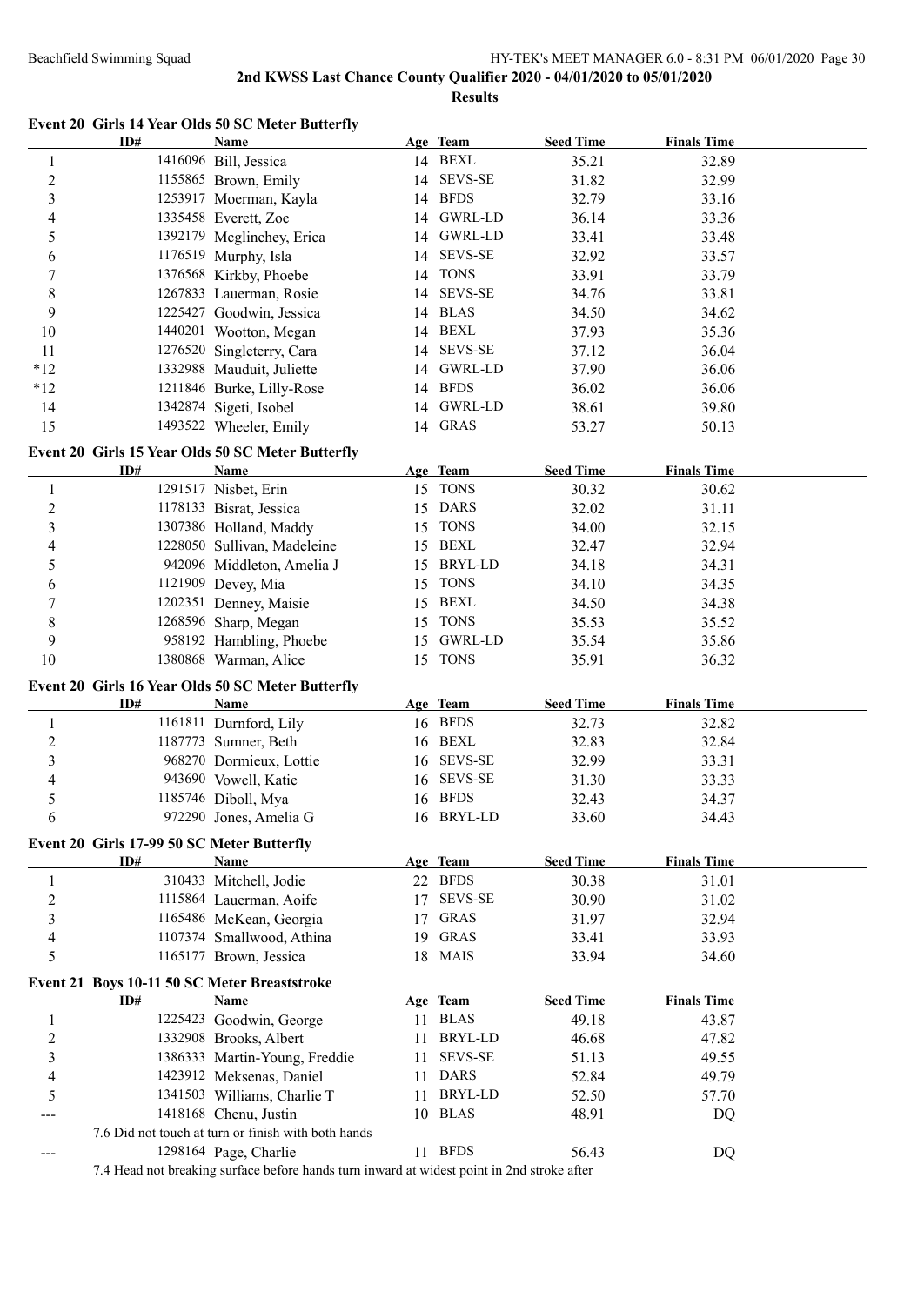|                  | ID# | Event 21 Boys 12 Year Olds 50 SC Meter Breaststroke<br><b>Name</b> |    | Age Team       | <b>Seed Time</b> | <b>Finals Time</b> |  |
|------------------|-----|--------------------------------------------------------------------|----|----------------|------------------|--------------------|--|
| $\mathbf{1}$     |     | 1430845 Boyce, Oliver                                              |    | 12 TONS        | 42.83            | 41.37              |  |
| $\sqrt{2}$       |     | 1328797 Crombie, Jacob                                             |    | 12 SEVS-SE     | 42.14            | 42.10              |  |
| 3                |     | 1344251 Szilagyi, David                                            |    | 12 BEXL        | 47.32            | 44.37              |  |
| 4                |     | 1287596 Bird, Ethan G                                              |    | 12 BRYL-LD     | 45.57            | 46.24              |  |
| 5                |     | 1327024 Jayasinghe, Leo                                            |    | 12 BEXL        | 50.79            | 48.11              |  |
| 6                |     | 1416043 Chenu, Patrick                                             |    | 12 BLAS        | 49.40            | 49.27              |  |
| 7                |     | 1356130 Geear, Danny                                               |    | 12 DARS        | 48.95            | 49.45              |  |
|                  |     |                                                                    |    |                |                  |                    |  |
|                  |     | Event 21 Boys 13 Year Olds 50 SC Meter Breaststroke                |    |                |                  |                    |  |
|                  | ID# | <b>Name</b>                                                        |    | Age Team       | <b>Seed Time</b> | <b>Finals Time</b> |  |
| $\mathbf{1}$     |     | 1376859 Inglis, Joshua                                             |    | 13 BEXL        | 38.10            | 36.39              |  |
| $\overline{c}$   |     | 1282552 Bryl, Lucas                                                |    | 13 BRYL-LD     | 36.36            | 36.78              |  |
| $\mathfrak{Z}$   |     | 1233239 Cao, Kevin                                                 |    | 13 GWRL-LD     | 42.19            | 38.60              |  |
| 4                |     | 1376861 Gilham, Finley                                             |    | 13 BEXL        | 42.81            | 39.63              |  |
| 5                |     | 1347988 Strebel, Joseph                                            |    | 13 SEVS-SE     | 42.20            | 39.81              |  |
| 6                |     | 1176187 Haycocks, Oli                                              |    | 13 BRYL-LD     | 43.22            | 41.58              |  |
| 7                |     | 1201400 Vowell, Jonathan                                           | 13 | <b>SEVS-SE</b> | 43.25            | 42.28              |  |
| 8                |     | 1245511 Dell'Accio, Roberto                                        |    | 13 BRYL-LD     | 43.17            | 42.74              |  |
| 9                |     | 1315692 Walker, Leo                                                |    | 13 GWRL-LD     | 45.32            | 43.65              |  |
| 10               |     | 1391859 Charlesworth, Gabriel                                      |    | 13 BRYL-LD     | 44.72            | 45.26              |  |
| 11               |     | 1221499 Devey, Zachary                                             |    | 13 TONS        | 44.03            | 45.87              |  |
| 12               |     | 1455249 Barden, Harry                                              | 13 | <b>SEVS-SE</b> | 48.51            | 47.80              |  |
| 13               |     | 1423919 Kader, Faahim                                              |    | 13 DARS        | 55.31            | 54.29              |  |
|                  |     | Event 21 Boys 14 Year Olds 50 SC Meter Breaststroke                |    |                |                  |                    |  |
|                  | ID# | <b>Name</b>                                                        |    | Age Team       | <b>Seed Time</b> | <b>Finals Time</b> |  |
| $\mathbf{1}$     |     | 1253281 Martin-Young, Sam                                          |    | 14 SEVS-SE     | 35.84            | 34.17              |  |
| $\overline{c}$   |     | 1325702 Jemmott, Kadeen                                            |    | 14 BEXL        | 37.12            | 35.49              |  |
| 3                |     | 1345706 Adams, Jarred                                              |    | 14 GRAS        | 36.49            | 35.90              |  |
| $\overline{4}$   |     | 1227210 Howard, Zach                                               |    | 14 SEVS-SE     | 36.04            | 37.00              |  |
| 5                |     | 845691 Martin, Ethan                                               |    | 14 SEVS-SE     | 38.79            | 37.90              |  |
| 6                |     | 1344169 Zouali, Adam                                               |    | 14 BEXL        | 39.20            | 38.47              |  |
| 7                |     | 1430846 Boyce, Tom                                                 |    | 14 TONS        | 40.87            | 38.84              |  |
| $\,8\,$          |     | 1328805 Crombie, Joshua                                            | 14 | <b>SEVS-SE</b> | 40.30            | 39.24              |  |
| 9                |     | 1345704 Martin, Harrison                                           |    | 14 GRAS        | 42.55            | 41.43              |  |
|                  |     |                                                                    |    |                |                  |                    |  |
|                  |     | Event 21 Boys 15 Year Olds 50 SC Meter Breaststroke                |    |                |                  |                    |  |
|                  | ID# | <b>Name</b>                                                        |    | Age Team       | <b>Seed Time</b> | <b>Finals Time</b> |  |
| 1                |     | 1174684 Chou, Nevan I                                              |    | 15 BRYL-LD     | 32.82            | 33.60              |  |
| $\overline{c}$   |     | 1315691 Walker, Jacob                                              | 15 | GWRL-LD        | 37.50            | 34.28              |  |
| 3                |     | 1197665 Gentles, Thiago                                            | 15 | <b>SEVS-SE</b> | 36.10            | 35.37              |  |
| $\overline{4}$   |     | 1211857 Pieri, James                                               | 15 | <b>BFDS</b>    | 45.19            | 45.43              |  |
|                  |     | Event 21 Boys 16 Year Olds 50 SC Meter Breaststroke                |    |                |                  |                    |  |
|                  | ID# | <b>Name</b>                                                        |    | Age Team       | <b>Seed Time</b> | <b>Finals Time</b> |  |
| 1                |     | 1120742 Isaacs, Ollie                                              |    | 16 TONS        | 32.73            | 32.51              |  |
| $\boldsymbol{2}$ |     | 967023 Henbest, Toby                                               |    | 16 TONS        | 32.16            | 33.29              |  |
| 3                |     | 968079 Morgan, Anthony                                             | 16 | <b>GRAS</b>    | 35.45            | 33.43              |  |
| $\overline{4}$   |     | 967684 Bentley, Dillon                                             | 16 | <b>SEVS-SE</b> | 34.29            | 34.12              |  |
|                  |     |                                                                    |    |                |                  |                    |  |
|                  | ID# | Event 21 Boys 17-99 50 SC Meter Breaststroke<br>Name               |    | Age Team       | <b>Seed Time</b> | <b>Finals Time</b> |  |
|                  |     |                                                                    |    | 17 BFDS        |                  |                    |  |
| $\mathbf{1}$     |     | 729530 Harris, Brandon                                             |    |                | 30.76            | 31.09              |  |
| $\boldsymbol{2}$ |     | 848995 Angell, James                                               | 18 | <b>DARS</b>    | 32.76            | 32.83              |  |
| 3                |     | 1115845 Allen, Robert                                              | 17 | <b>SEVS-SE</b> | 34.40            | 33.59              |  |
| 4                |     | 206243 Bradley, Philip                                             | 52 | <b>GRAS</b>    | 33.36            | 34.09              |  |
| 5                |     | 852611 Morris, Charlie                                             |    | 17 BFDS        | 35.17            | 34.77              |  |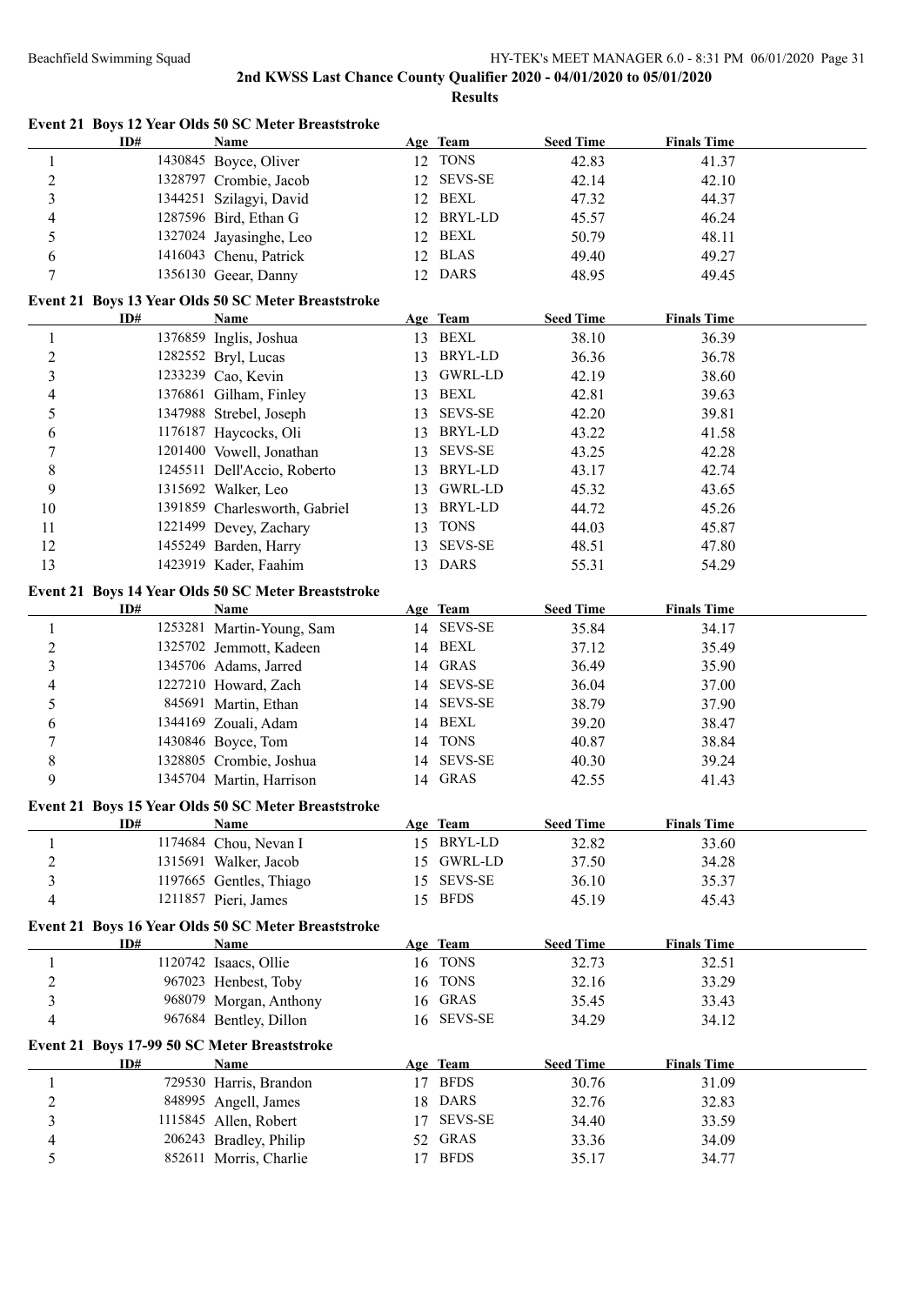#### **2nd KWSS Last Chance County Qualifier 2020 - 04/01/2020 to 05/01/2020 Results**

#### **Event 22 Girls 10-11 200 SC Meter Backstroke**

|   | ID#   |         | Name                      |     | Age Team    | <b>Seed Time</b> | <b>Finals Time</b> |  |
|---|-------|---------|---------------------------|-----|-------------|------------------|--------------------|--|
|   |       |         | 1274484 Arundell, Bella   | 11. | GRAS        | 2:56.70          | 2:57.99            |  |
|   | 41.58 | 45.13   | 46.22<br>45.06            |     |             |                  |                    |  |
| 2 |       |         | 1253934 Naylor, Chloe-Ann | 11. | <b>BFDS</b> | 3:04.35          | 2:58.40            |  |
|   | 42.62 | 45.25   | 47.21<br>43.32            |     |             |                  |                    |  |
|   |       | 1469372 | Beament, Sophia R         | 11  | BRYL-LD     | 3:28.50          | 3:14.05            |  |
|   | 45.79 | 49.32   | 51.39<br>47.55            |     |             |                  |                    |  |
| 4 |       |         | 1388500 Ashton, Amelia    | 10. | SEVS-SE     | 3:32.19          | 3:23.72            |  |
|   |       |         | 1324253 Brorson, Kara     | 11. | BRYL-LD     | 3:47.56          | 3:40.06            |  |
|   | 51.63 | 57.60   | 54.39<br>56.44            |     |             |                  |                    |  |

#### **Event 22 Girls 12 Year Olds 200 SC Meter Backstroke**

|   | ID#   |       | Name                        |       | Age Team   | <b>Seed Time</b> | <b>Finals Time</b> |  |
|---|-------|-------|-----------------------------|-------|------------|------------------|--------------------|--|
|   |       |       | 1156629 Chaza, Chenai       |       | 12 GRAS    | 2:45.63          | 2:43.17            |  |
|   | 38.77 | 42.04 | 42.47                       | 39.89 |            |                  |                    |  |
| 2 |       |       | 1415053 Armstrong, Evie     |       | 12 SEVS-SE | 2:57.33          | 2:44.67            |  |
| 3 |       |       | 1301387 Fornasier, Lilia    |       | 12 SEVS-SE | 2:48.84          | 2:49.14            |  |
|   | 39.97 | 44.09 | 43.62                       | 41.46 |            |                  |                    |  |
| 4 |       |       | 1315621 Denney, Polly       |       | 12 BEXL    | 3:11.34          | 2:59.08            |  |
|   | 43.21 | 46.10 | 45.27                       | 44.50 |            |                  |                    |  |
| 5 |       |       | 1323978 Wynne Thomas, Eliza |       | 12 TONS    | 3:05.25          | 3:02.85            |  |
|   | 42.48 | 47.73 | 48.77                       | 43.87 |            |                  |                    |  |
| 6 |       |       | 1353428 Underwood, Erin     |       | 12 SEVS-SE | 3:19.91          | 3:08.90            |  |
|   | 44.39 | 48.92 | 48.55                       | 47.04 |            |                  |                    |  |

### **Event 22 Girls 13 Year Olds 200 SC Meter Backstroke**

|   | ID#            | Name                     |     | Age Team       | <b>Seed Time</b> | <b>Finals Time</b> |  |
|---|----------------|--------------------------|-----|----------------|------------------|--------------------|--|
|   |                | 1111057 Arundell, Kahlen |     | 13 GRAS        | 2:35.00          | 2:30.04            |  |
|   | 34.36<br>38.03 | 38.27<br>39.38           |     |                |                  |                    |  |
| 2 |                | 1262200 Serafini, Emily  | 13  | BRYL-LD        | 2:39.11          | 2:36.82            |  |
|   | 36.98<br>40.73 | 1:19.11                  |     |                |                  |                    |  |
|   |                | 1380419 Gray, Fern       | 13  | <b>SEVS-SE</b> | 2:43.08          | 2:38.11            |  |
|   | 36.84<br>40.45 | 39.85<br>40.97           |     |                |                  |                    |  |
| 4 |                | 1255181 Atkinson, Emily  | 13. | BEXL           | 2:43.05          | 2:41.21            |  |
|   | 37.05<br>41.54 | 41.35<br>41.27           |     |                |                  |                    |  |

#### **Event 22 Girls 14 Year Olds 200 SC Meter Backstroke**

|   | ID#   |         | Name                        | Age Team   | <b>Seed Time</b> | <b>Finals Time</b> |  |
|---|-------|---------|-----------------------------|------------|------------------|--------------------|--|
|   |       |         | 1176484 McMillan, Daisy     | 14 SEVS-SE | 2:35.24          | 2:30.89            |  |
|   | 34.38 | 38.23   | 39.06<br>39.22              |            |                  |                    |  |
| 2 |       |         | 1176519 Murphy, Isla        | 14 SEVS-SE | 2:33.09          | 2:32.28            |  |
|   | 35.86 | 38.97   | 37.39<br>40.06              |            |                  |                    |  |
| 3 |       | 980651  | Cottrell, Annabella         | 14 GWRL-LD | 2:44.64          | 2:32.56            |  |
|   | 34.49 | 38.73   | 40.08<br>39.26              |            |                  |                    |  |
| 4 |       |         | 1208538 Crawford, Alexandra | 14 BRYL-LD | 2:40.66          | 2:44.05            |  |
|   | 39.31 | 42.22   | 42.01<br>40.51              |            |                  |                    |  |
| 5 |       | 1253917 | Moerman, Kayla              | 14 BFDS    | 2:48.25          | 2:45.37            |  |
|   | 39.58 | 41.56   | 42.39<br>41.84              |            |                  |                    |  |
| 6 |       |         | 1372258 Stanley, Esmee      | 14 DARS    | 3:55.84          | 2:51.28            |  |
|   | 38.82 | 44.40   | 48.52<br>39.54              |            |                  |                    |  |

#### **Event 22 Girls 15 Year Olds 200 SC Meter Backstroke**

|         | ID#                                 | Name                                 |     | Age Team    | <b>Seed Time</b> | <b>Finals Time</b> |  |
|---------|-------------------------------------|--------------------------------------|-----|-------------|------------------|--------------------|--|
|         |                                     | 1164776 Goodyear, Natasha            |     | 15 GRAS     | 2:35.13          | 2:38.08            |  |
|         | 36.33<br>39.60                      | 41.39<br>40.76                       |     |             |                  |                    |  |
| 2       | 1293941                             | Fosh, Isabelle                       |     | 15 BEXL     | 2:43.79          | 2:41.01            |  |
|         | 38.23<br>41.53                      | 41.20<br>40.05                       |     |             |                  |                    |  |
|         |                                     | 958192 Hambling, Phoebe              |     | 15 GWRL-LD  | 2:43.95          | 2:48.81            |  |
| $- - -$ |                                     | 1307386 Holland, Maddy               | 15. | <b>TONS</b> | 2:33.81          | DQ                 |  |
|         | 4.4 Starting before starting signal |                                      |     |             |                  |                    |  |
|         | $\sim$ 00                           | $20 f$ $\overline{5}$ $1120$<br>200B |     |             |                  |                    |  |

36.82 39.67 41.29 38.87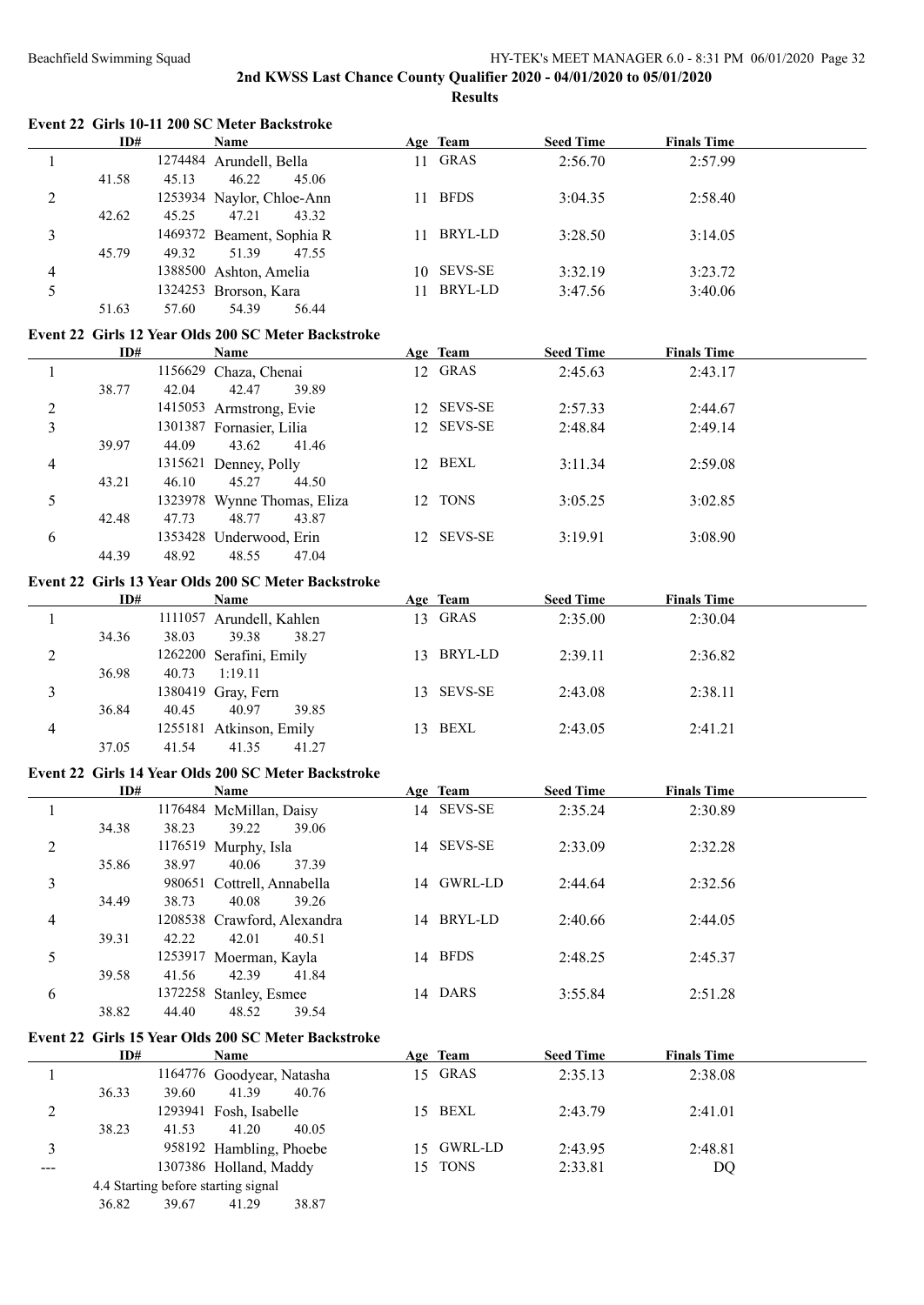|                | ID#   |       | Name                                              | Age Team   | <b>Seed Time</b> | <b>Finals Time</b> |  |
|----------------|-------|-------|---------------------------------------------------|------------|------------------|--------------------|--|
| 1              |       |       | 956544 Corver, Alicia                             | 16 BRYL-LD | 2:27.83          | 2:30.47            |  |
|                | 35.60 | 38.09 | 38.90<br>37.88                                    |            |                  |                    |  |
| 2              |       |       | 1201386 Prideaux, Charlotte                       | 16 SEVS-SE | 2:32.06          | 2:40.78            |  |
|                |       |       | Event 22 Girls 17-99 200 SC Meter Backstroke      |            |                  |                    |  |
|                | ID#   |       | Name                                              | Age Team   | <b>Seed Time</b> | <b>Finals Time</b> |  |
|                |       |       |                                                   | 18 MAIS    |                  |                    |  |
| -1             |       |       | 1165177 Brown, Jessica                            |            | 2:42.30          | 2:46.92            |  |
|                | 38.74 | 42.22 | 43.70<br>42.26                                    |            |                  |                    |  |
|                |       |       | Event 23 Boys 10-11 200 SC Meter Freestyle        |            |                  |                    |  |
|                | ID#   |       | <b>Name</b>                                       | Age Team   | <b>Seed Time</b> | <b>Finals Time</b> |  |
| 1              |       |       | 1225423 Goodwin, George                           | 11 BLAS    | 2:32.80          | 2:28.72            |  |
|                | 33.53 | 38.54 | 38.80<br>37.85                                    |            |                  |                    |  |
| 2              |       |       | 1423912 Meksenas, Daniel                          | 11 DARS    | 3:03.83          | 3:00.71            |  |
|                | 38.53 | 46.48 | 47.90<br>47.80                                    |            |                  |                    |  |
| 3              |       |       | 1372697 Wynn, Connor                              | 11 EDPS    | 3:04.90          | 3:05.82            |  |
|                | 45.08 | 46.97 | 48.35<br>45.42                                    |            |                  |                    |  |
|                |       |       | Event 23 Boys 12 Year Olds 200 SC Meter Freestyle |            |                  |                    |  |
|                | ID#   |       | Name                                              | Age Team   | <b>Seed Time</b> | <b>Finals Time</b> |  |
| 1              |       |       | 1255178 Belton, James                             | 12 BRYL-LD | 2:41.02          | 2:37.01            |  |
|                | 35.00 | 40.69 | 41.45<br>39.87                                    |            |                  |                    |  |
| 2              |       |       | 1356129 Postlethwaite, Max                        | 12 DARS    | 2:41.97          | 2:38.26            |  |
|                | 35.40 | 40.61 | 42.50<br>39.75                                    |            |                  |                    |  |
| 3              |       |       | 1287596 Bird, Ethan G                             | 12 BRYL-LD | 2:40.59          | 2:41.80            |  |
|                | 35.89 | 41.49 | 42.39<br>42.03                                    |            |                  |                    |  |
| $\overline{4}$ |       |       | 1263662 Di Pace, Christian                        | 12 BRYL-LD | 2:42.76          | 2:42.21            |  |
|                | 36.81 | 41.57 | 43.46<br>40.37                                    |            |                  |                    |  |
| 5              |       |       | 1344251 Szilagyi, David                           | 12 BEXL    | 2:51.58          | 2:49.03            |  |
|                | 38.60 | 44.36 | 44.48<br>41.59                                    |            |                  |                    |  |
|                |       |       |                                                   |            |                  |                    |  |
|                |       |       | Event 23 Boys 13 Year Olds 200 SC Meter Freestyle |            |                  |                    |  |
|                | ID#   |       | Name                                              | Age Team   | <b>Seed Time</b> | <b>Finals Time</b> |  |
| $\mathbf{1}$   |       |       | 1186063 Long, Thomas                              | 13 GRAS    | 2:18.05          | 2:21.53            |  |
|                | 32.20 | 36.50 | 37.21<br>35.62                                    |            |                  |                    |  |
| $\overline{c}$ |       |       | 1270947 Middleton, Alex D                         | 13 BRYL-LD | 2:27.80          | 2:23.27            |  |
|                |       |       | 35.21                                             |            |                  |                    |  |
| 3              |       |       | 1349642 Cowley Antelo, Ruben                      | 13 TONS    | 2:23.01          | 2:23.83            |  |
|                | 32.15 | 36.31 | 37.82<br>37.55                                    |            |                  |                    |  |
| 4              |       |       | 1214416 Cleaver, Luke                             | 13 BRYL-LD | 2:26.80          | 2:24.61            |  |
|                | 32.77 | 37.47 | 38.21<br>36.16                                    |            |                  |                    |  |
| 5              |       |       | 1347988 Strebel, Joseph                           | 13 SEVS-SE | 2:40.41          | 2:35.77            |  |
| 6              |       |       | 1455249 Barden, Harry                             | 13 SEVS-SE | 2:55.00          | 2:43.23            |  |
|                |       |       | 1:24.18                                           |            |                  |                    |  |
| 7              |       |       | 1391859 Charlesworth, Gabriel                     | 13 BRYL-LD | 2:37.79          | 2:45.44            |  |
|                | 37.38 | 44.07 | 43.03<br>40.96                                    |            |                  |                    |  |
| 8              |       |       | 1423919 Kader, Faahim                             | 13 DARS    | 3:43.32          | 3:26.37            |  |
|                |       |       | 1:49.83                                           |            |                  |                    |  |
|                |       |       | Event 23 Boys 14 Year Olds 200 SC Meter Freestyle |            |                  |                    |  |
|                | ID#   |       | <b>Name</b>                                       | Age Team   | <b>Seed Time</b> | <b>Finals Time</b> |  |
| 1              |       |       | 1230160 Lander, Samuel                            | 14 BRYL-LD | 2:08.67          | 2:06.73            |  |
|                | 29.22 | 32.56 | 33.62<br>31.33                                    |            |                  |                    |  |
| 2              |       |       | 981478 Corver, Alexander                          | 14 BRYL-LD | 2:13.16          | 2:14.77            |  |
|                | 30.54 | 33.74 | 35.03<br>35.46                                    |            |                  |                    |  |
|                |       |       | 1325702 Jemmott, Kadeen                           | 14 BEXL    | 2:17.27          | 2:15.89            |  |
| 3              |       |       |                                                   |            |                  |                    |  |
|                |       |       | 34.85                                             |            |                  |                    |  |
| $\overline{4}$ | 29.77 | 34.23 | 37.04<br>1344169 Zouali, Adam                     | 14 BEXL    | 2:17.38          | 2:16.82            |  |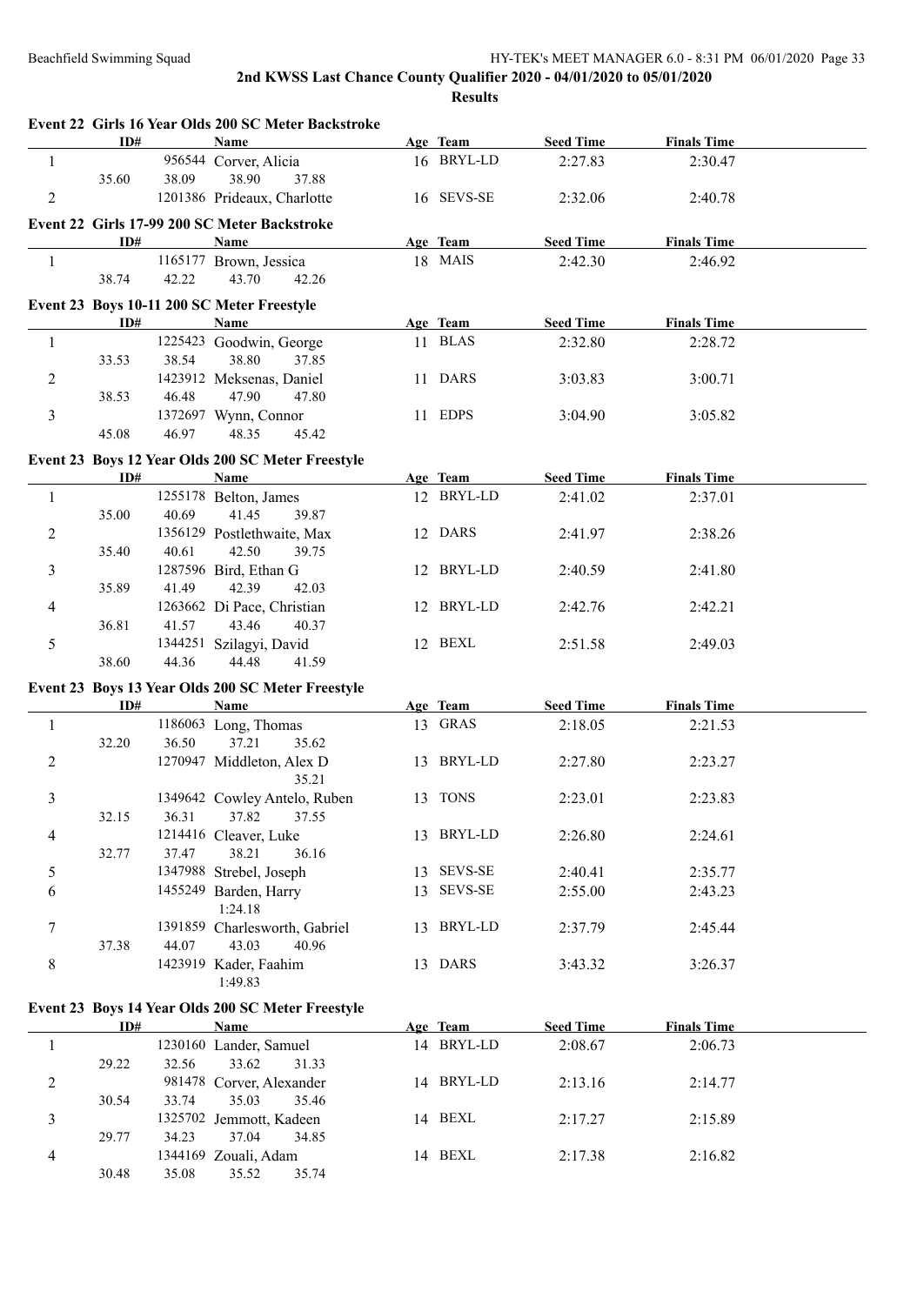#### **2nd KWSS Last Chance County Qualifier 2020 - 04/01/2020 to 05/01/2020 Results**

|   |       |         |                          |                                                     |    | results        |                  |                    |
|---|-------|---------|--------------------------|-----------------------------------------------------|----|----------------|------------------|--------------------|
|   | ID#   |         | <b>Name</b>              | (Event 23 Boys 14 Year Olds 200 SC Meter Freestyle) |    | Age Team       | <b>Seed Time</b> | <b>Finals Time</b> |
| 5 |       |         | 1218143 Hamilton, Seamus |                                                     |    | 14 SEVS-SE     | 2:19.48          | 2:16.99            |
|   | 29.76 | 35.00   | 36.61                    | 35.62                                               |    |                |                  |                    |
| 6 |       |         | 1227210 Howard, Zach     |                                                     | 14 | <b>SEVS-SE</b> | 2:18.49          | 2:18.65            |
|   | 32.50 | 1:46.15 |                          |                                                     |    |                |                  |                    |
| 7 |       | 1253281 | Martin-Young, Sam        |                                                     |    | 14 SEVS-SE     | 2:29.17          | 2:23.26            |
|   | 32.92 | 37.19   | 37.43                    | 35.72                                               |    |                |                  |                    |
| 8 |       |         | 1345704 Martin, Harrison |                                                     |    | 14 GRAS        | 2:20.08          | 2:25.32            |
|   | 33.39 | 37.08   | 39.16                    | 35.69                                               |    |                |                  |                    |
| 9 |       |         | 1430846 Boyce, Tom       |                                                     |    | 14 TONS        | 2:38.11          | 2:30.99            |
|   | 33.12 | 37.78   | 39.59                    | 40.50                                               |    |                |                  |                    |
|   |       |         |                          | Event 23 Boys 15 Year Olds 200 SC Meter Freestyle   |    |                |                  |                    |
|   | ID#   |         | <b>Name</b>              |                                                     |    | Age Team       | <b>Seed Time</b> | <b>Finals Time</b> |
|   |       | 1176179 | Cleaver, James           |                                                     | 15 | BRYL-LD        | 2:07.10          | 2:04.05            |
|   | 28.71 | 32.10   | 31.90                    | 31.34                                               |    |                |                  |                    |

|   |       |       | 1176179 Cleaver, James  |       |     | 15 BRYL-LD  | 2:07.10 | 2:04.05 |
|---|-------|-------|-------------------------|-------|-----|-------------|---------|---------|
|   | 28.71 | 32.10 | 31.90                   | 31.34 |     |             |         |         |
| 2 |       |       | 1174684 Chou, Nevan I   |       |     | 15 BRYL-LD  | 2:09.14 | 2:06.76 |
| 3 |       |       | 1195550 Tutt, Alessio   |       |     | 15 BRYL-LD  | 2:07.56 | 2:09.92 |
|   | 29.43 | 32.70 | 33.96                   | 33.83 |     |             |         |         |
| 4 |       |       | 1331757 Oliver, Daniel  |       |     | 15 GRAS     | 2:11.14 | 2:10.69 |
|   | 29.87 | 33.40 | 34.52                   | 32.90 |     |             |         |         |
| 5 |       |       | 1377930 Kirdar, Tim     |       |     | 15 BRYL-LD  | 2:16.58 | 2:11.59 |
|   | 29.36 | 33.42 | 35.41                   | 33.40 |     |             |         |         |
| 6 |       |       | 1197665 Gentles, Thiago |       |     | 15 SEVS-SE  | 2:13.98 | 2:12.45 |
| 7 |       |       | 1211857 Pieri, James    |       | 15. | <b>BFDS</b> | 2:59.34 | 2:52.39 |
|   | 39.52 | 43.73 | 45.52                   | 43.62 |     |             |         |         |

#### **Event 23 Boys 16 Year Olds 200 SC Meter Freestyle**

|   | ID#   |       | Name                   |                         | Age Team   | <b>Seed Time</b> | <b>Finals Time</b> |  |
|---|-------|-------|------------------------|-------------------------|------------|------------------|--------------------|--|
|   |       |       |                        | 1108668 Chapman, Nathan | 16 GWRL-LD | 2:09.38          | 2:06.18            |  |
|   | 29.03 | 32.12 | 33.15                  | 31.88                   |            |                  |                    |  |
| 2 |       |       |                        | 1263799 Morgan, Dominic | 16 EDPS    | 2:13.59          | 2:09.99            |  |
|   | 28.67 | 32.96 | 34.72                  | 33.64                   |            |                  |                    |  |
| 3 |       |       | 1215701 Tunsley, Jamie |                         | 16 BEXL    | 2:11.74          | 2:10.14            |  |
|   | 29.94 | 33.25 | 33.40                  | 33.55                   |            |                  |                    |  |
| 4 |       |       | 923659 Long, James     |                         | 16 GRAS    | 2:22.94          | 2:21.58            |  |
|   | 32.73 | 36.09 | 37.88                  | 34.88                   |            |                  |                    |  |

#### **Event 23 Boys 17-99 200 SC Meter Freestyle**

|   | ID#   |        | Name                     |       |     | Age Team    | <b>Seed Time</b> | <b>Finals Time</b> |  |
|---|-------|--------|--------------------------|-------|-----|-------------|------------------|--------------------|--|
|   |       |        | 729530 Harris, Brandon   |       | 17  | <b>BFDS</b> | 1:59.33          | 2:00.90            |  |
|   | 28.05 | 30.24  | 31.93                    | 30.68 |     |             |                  |                    |  |
| 2 |       |        | 1200357 Brighton, Daniel |       | 18. | BEXL        | 2:04.56          | 2:01.73            |  |
| 3 |       |        | 916218 Baker, Brett      |       |     | 18 BEXL     | 2:06.34          | 2:05.26            |  |
|   | 28.68 | 31.20  | 32.59                    | 32.79 |     |             |                  |                    |  |
| 4 |       |        | 933262 Runting, Thomas   |       |     | 19 GRAS     | 2:05.57          | 2:09.23            |  |
|   | 28.59 | 32.13  | 33.82                    | 34.69 |     |             |                  |                    |  |
| 5 |       |        | 206243 Bradley, Philip   |       |     | 52 GRAS     | 2:18.00          | 2:18.53            |  |
|   | 32.86 | 35.47  | 35.99                    | 34.21 |     |             |                  |                    |  |
| 6 |       | 852611 | Morris, Charlie          |       | 17  | <b>BFDS</b> | 2:30.38          | 2:24.92            |  |
|   | 33.64 | 37.43  | 38.62                    | 35.23 |     |             |                  |                    |  |
|   |       |        |                          |       |     |             |                  |                    |  |

#### **Event 24 Girls 10-11 200 SC Meter IM**

|   | ID#   | <b>Name</b>             |       | Age Team | <b>Seed Time</b> | <b>Finals Time</b> |
|---|-------|-------------------------|-------|----------|------------------|--------------------|
|   |       | 1331777 Ramsay, Calli   | 11    | GRAS     | 3:02.63          | 2:57.05            |
|   | 38.42 | 46.93<br>52.33          | 39.37 |          |                  |                    |
| ∠ |       | 1423916 Deller, Lilly   |       | 11 DARS  | 3:37.17          | 2:57.60            |
|   | 38.42 |                         | 37.94 |          |                  |                    |
|   |       | 1274484 Arundell, Bella | 11.   | GRAS     | 2:57.50          | 2:59.62            |
|   | 37.58 | 44.98<br>55.43          | 41.63 |          |                  |                    |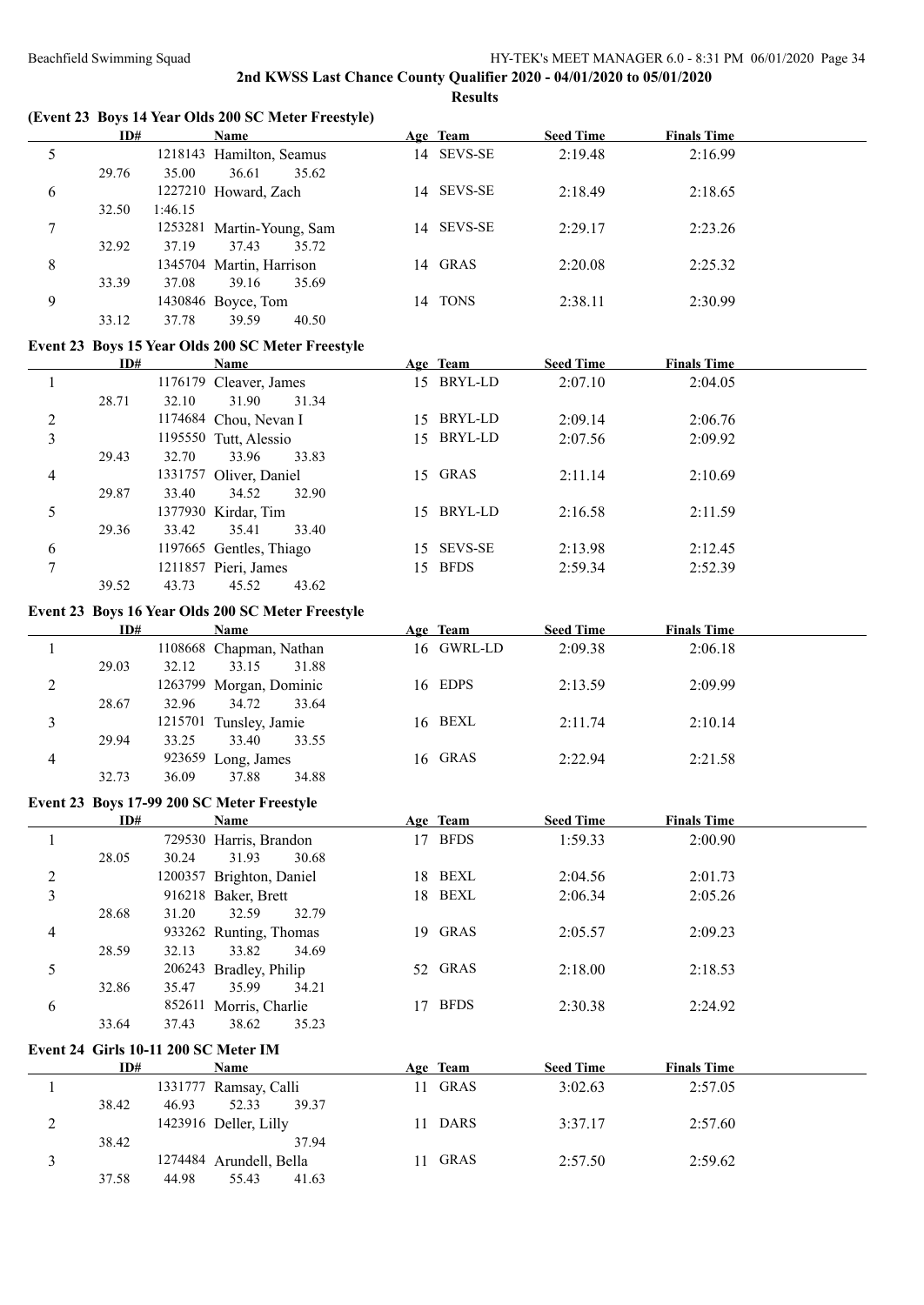**(Event 24 Girls 10-11 200 SC Meter IM)**

|                          | ID#   |         | $1.24$ GH IS TV-11 200 SC METER TIME                                                  | Age Team   | Seed Time        | <b>Finals Time</b> |  |
|--------------------------|-------|---------|---------------------------------------------------------------------------------------|------------|------------------|--------------------|--|
|                          |       |         | <b>Name</b>                                                                           |            |                  |                    |  |
| $\overline{4}$           |       |         | 1363057 Warner, Martha L                                                              | 11 BRYL-LD | 3:04.87          | 3:02.12            |  |
|                          | 41.37 | 44.71   | 57.97<br>38.07                                                                        |            |                  |                    |  |
| 5                        |       |         | 1398410 Fosh, Abi                                                                     | 11 BEXL    | 3:26.28          | 3:07.86            |  |
|                          | 43.07 | 2:24.79 |                                                                                       |            |                  |                    |  |
| 6                        |       |         | 1245512 Hughes, Mia                                                                   | 11 BRYL-LD | 3:06.37          | 3:08.63            |  |
|                          | 42.43 |         | 41.11                                                                                 |            |                  |                    |  |
| $\tau$                   |       |         | 1414146 Lawn, Josie B                                                                 | 10 BRYL-LD | 3:21.00          | 3:14.50            |  |
|                          | 44.93 | 2:29.57 |                                                                                       |            |                  |                    |  |
| 8                        |       |         | 1377931 Kirdar, Ela                                                                   | 11 BRYL-LD | 3:15.69          | 3:17.01            |  |
|                          | 44.09 | 51.60   | 59.49<br>41.83                                                                        |            |                  |                    |  |
| 9                        |       |         | 1438889 Myles, Imogen                                                                 | 11 SEVS-SE | 3:34.55          | 3:18.88            |  |
|                          | 49.72 | 48.68   | 1:40.48                                                                               |            |                  |                    |  |
| 10                       |       |         | 1469372 Beament, Sophia R                                                             | 11 BRYL-LD | 3:25.57          | 3:18.95            |  |
|                          | 42.68 | 48.87   | 1:01.55<br>45.85                                                                      |            |                  |                    |  |
| 11                       |       |         | 1414998 Mann, Evie                                                                    | 11 SEVS-SE | 3:39.63          | 3:20.33            |  |
|                          |       |         | 1:05.12<br>42.46                                                                      |            |                  |                    |  |
|                          | 44.22 | 48.53   |                                                                                       |            |                  |                    |  |
| 12                       |       |         | 1379182 Holliday, Rhiannon                                                            | 11 DARS    | 4:15.09          | 3:23.74            |  |
|                          | 47.10 | 50.37   | 1:01.64<br>44.63                                                                      |            |                  |                    |  |
| 13                       |       |         | 1416171 Roffe, Isla                                                                   | 11 BEXL    | 3:29.89          | 3:24.44            |  |
|                          | 48.20 | 51.61   | 1:01.44<br>43.19                                                                      |            |                  |                    |  |
|                          |       |         | Event 24 Girls 12 Year Olds 200 SC Meter IM                                           |            |                  |                    |  |
|                          | ID#   |         | Name                                                                                  | Age Team   | <b>Seed Time</b> | <b>Finals Time</b> |  |
| $\mathbf{1}$             |       |         | 1296117 Godfrey, Ruth                                                                 | 12 SEVS-SE | 2:53.59          | 2:45.69            |  |
|                          | 34.63 | 41.26   | 52.09<br>37.71                                                                        |            |                  |                    |  |
| $\overline{c}$           |       |         | 1156629 Chaza, Chenai                                                                 | 12 GRAS    | 2:53.36          | 2:50.77            |  |
|                          | 40.09 |         | 36.07                                                                                 |            |                  |                    |  |
| 3                        |       |         | 1301387 Fornasier, Lilia                                                              | 12 SEVS-SE | 2:54.71          | 2:51.67            |  |
|                          | 37.26 |         | 38.42                                                                                 |            |                  |                    |  |
|                          |       |         | 1364828 O'Sullivan, Caitlin                                                           | 12 SEVS-SE |                  |                    |  |
| $\overline{\mathcal{A}}$ |       |         |                                                                                       |            | 2:57.95          | 2:52.65            |  |
|                          | 38.64 |         | 37.29                                                                                 |            |                  |                    |  |
| 5                        |       |         | 1415053 Armstrong, Evie                                                               | 12 SEVS-SE | 3:02.82          | 2:54.10            |  |
|                          | 37.60 | 42.02   | 55.56<br>38.92                                                                        |            |                  |                    |  |
| 6                        |       |         | 1255154 Sullivan, Imogen                                                              | 12 BEXL    | 2:59.48          | 3:00.24            |  |
|                          | 40.20 | 46.03   | 53.55<br>40.46                                                                        |            |                  |                    |  |
| $\tau$                   |       |         | 1398385 Salamanca, Maria F                                                            | 12 BRYL-LD | 3:05.09          | 3:00.47            |  |
|                          | 39.91 | 47.04   | 52.68<br>40.84                                                                        |            |                  |                    |  |
| 8                        |       |         | 1323978 Wynne Thomas, Eliza                                                           | 12 TONS    | 3:20.69          | 3:06.79            |  |
|                          | 40.28 | 46.64   | 59.72<br>40.15                                                                        |            |                  |                    |  |
| 9                        |       |         | 1179870 Bentley, Sophia                                                               | 12 SEVS-SE | 3:17.24          | 3:07.07            |  |
|                          | 41.85 | 48.02   | 56.23<br>40.97                                                                        |            |                  |                    |  |
| 10                       |       |         | 1169621 Amrane, Yasmine                                                               | 12 BRYL-LD | 3:07.88          | 3:12.25            |  |
|                          | 45.01 | 44.87   | 1:42.37                                                                               |            |                  |                    |  |
| ---                      |       |         | 1483468 Churchill, Rebecca                                                            | 12 BEXL    | 3:35.60          | <b>DQ</b>          |  |
|                          |       |         | 6.5 More than one single or double simultaneous arm pull used to initiate turn - back |            |                  |                    |  |
|                          | 42.46 | 51.80   | 45.40<br>57.62                                                                        |            |                  |                    |  |
|                          |       |         |                                                                                       |            |                  |                    |  |

### **Event 24 Girls 13 Year Olds 200 SC Meter IM**

|   | ID#   |         | Name                   |       |     | Age Team       | <b>Seed Time</b> | <b>Finals Time</b> |  |
|---|-------|---------|------------------------|-------|-----|----------------|------------------|--------------------|--|
|   |       |         | 1213191 Gentles, Alyze |       |     | 13 SEVS-SE     | 2:39.19          | 2:33.26            |  |
|   | 34.58 | 39.53   | 44.69                  | 34.46 |     |                |                  |                    |  |
| 2 |       | 1111057 | Arundell, Kahlen       |       | 13. | GRAS           | 2:44.00          | 2:37.68            |  |
|   | 33.89 | 38.53   | 48.80                  | 36.46 |     |                |                  |                    |  |
| 3 |       |         | 1267835 Tovey, Amelia  |       | 13. | <b>SEVS-SE</b> | 2:45.89          | 2:39.33            |  |
|   | 34.85 | 40.78   | 49.25                  | 34.45 |     |                |                  |                    |  |
| 4 |       |         | 1202342 Sanders, Annie |       | 13. | GWRL-LD        | 2:56.42          | 2:41.30            |  |
|   |       |         | 47.97                  | 35.03 |     |                |                  |                    |  |
|   |       |         | 1380419 Gray, Fern     |       | 13  | <b>SEVS-SE</b> | 2:46.71          | 2:41.95            |  |
|   | 36.70 | 39.56   | 50.00                  | 35.69 |     |                |                  |                    |  |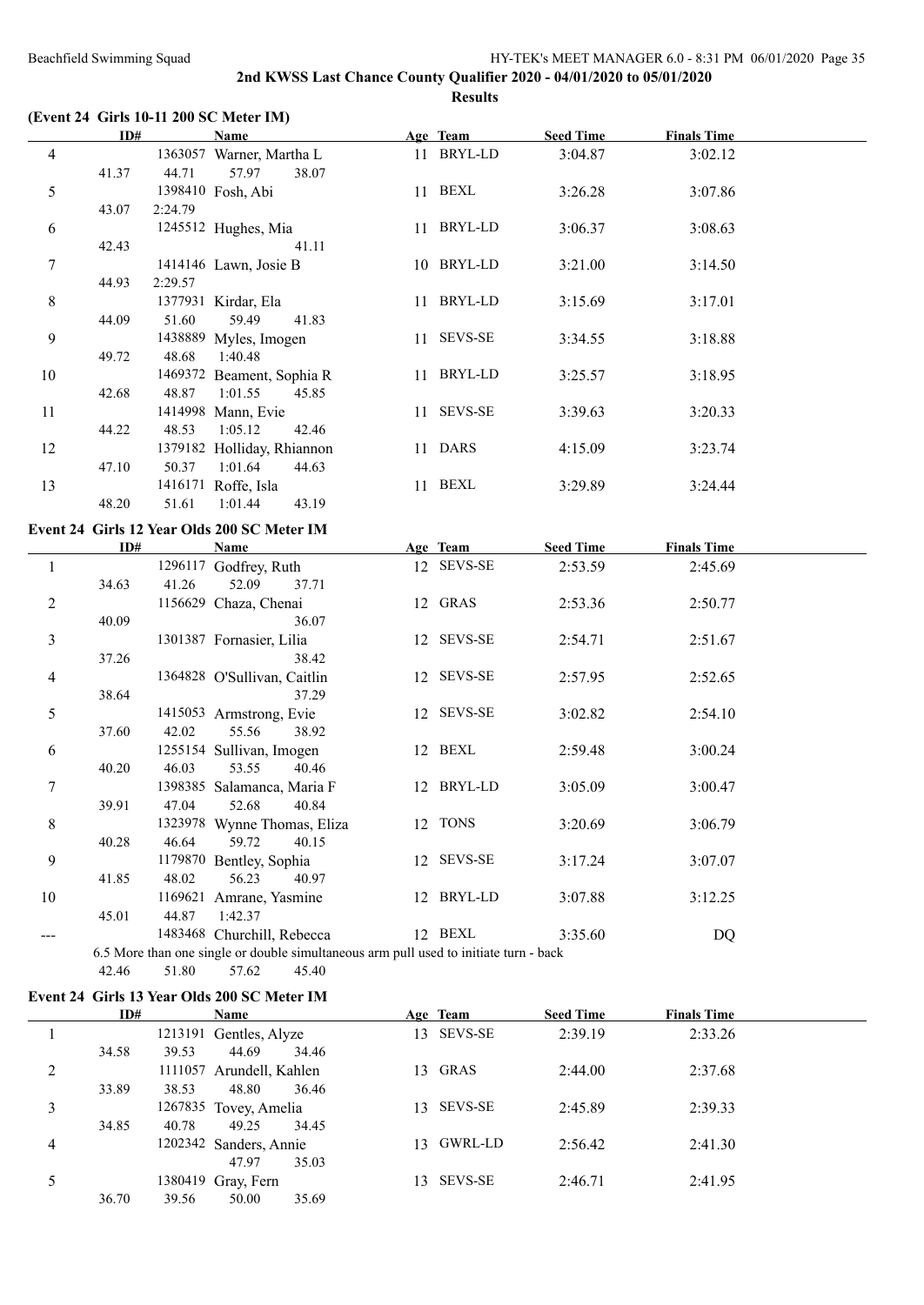|                | ID#   |       | (Event 24 Girls 13 Year Olds 200 SC Meter IM)<br><b>Name</b> | Age Team   | <b>Seed Time</b> | <b>Finals Time</b> |  |
|----------------|-------|-------|--------------------------------------------------------------|------------|------------------|--------------------|--|
| 6              |       |       | 1114734 Middleton, Francesca L                               | 13 BRYL-LD | 2:51.50          | 2:49.35            |  |
|                | 39.34 |       | 37.08                                                        |            |                  |                    |  |
| 7              |       |       | 1345906 Pascoe, Sarah                                        | 13 TONS    | 2:50.48          | 2:56.83            |  |
|                | 39.86 | 44.88 | 52.46<br>39.63                                               |            |                  |                    |  |
| 8              |       |       | 1311713 Stone, Alice                                         | 13 SEVS-SE | 3:00.05          | 3:01.06            |  |
|                | 40.54 |       | 40.21                                                        |            |                  |                    |  |
| 9              |       |       | 1344167 Tanner-Rush, Rose                                    | 13 BEXL    | 3:07.76          | 3:09.42            |  |
|                | 44.27 | 45.12 | 56.17<br>43.86                                               |            |                  |                    |  |
|                |       |       |                                                              |            |                  |                    |  |
|                |       |       | Event 24 Girls 14 Year Olds 200 SC Meter IM                  |            |                  |                    |  |
|                | ID#   |       | <b>Name</b>                                                  | Age Team   | <b>Seed Time</b> | <b>Finals Time</b> |  |
| 1              |       |       | 1138562 Derry, Lilly-Marie                                   | 14 SEVS-SE | 2:32.60          | 2:30.45            |  |
|                | 33.96 | 35.92 | 44.62<br>35.95                                               |            |                  |                    |  |
| $\overline{2}$ |       |       | 1273751 Armstrong, Millie                                    | 14 SEVS-SE | 2:37.40          | 2:34.59            |  |
|                | 32.97 | 38.10 | 49.35<br>34.17                                               |            |                  |                    |  |
| 3              |       |       | 980651 Cottrell, Annabella                                   | 14 GWRL-LD | 2:48.33          | 2:35.94            |  |
|                | 31.48 | 39.06 | 48.85<br>36.55                                               |            |                  |                    |  |
| 4              |       |       | 1255042 Das, Samriddhi                                       | 14 SEVS-SE | 2:39.28          | 2:37.79            |  |
|                | 33.33 | 41.23 | 47.21<br>36.02                                               |            |                  |                    |  |
| 5              |       |       | 1335458 Everett, Zoe                                         | 14 GWRL-LD | 2:39.56          | 2:39.55            |  |
|                | 35.38 | 42.54 | 44.24<br>37.39                                               |            |                  |                    |  |
| 6              |       |       | 1416096 Bill, Jessica                                        | 14 BEXL    | 2:49.24          | 2:42.53            |  |
|                | 33.51 | 43.27 | 48.18<br>37.57                                               |            |                  |                    |  |
| 7              |       |       | 1245837 Couzens, Phoebe                                      | 14 BEXL    | 2:47.74          | 2:43.06            |  |
|                | 38.13 | 40.97 | 1:23.96                                                      |            |                  |                    |  |
| 8              |       |       | 1253917 Moerman, Kayla                                       | 14 BFDS    | 2:42.30          | 2:43.61            |  |
|                | 34.58 | 42.66 | 49.23<br>37.14                                               |            |                  |                    |  |
| 9              |       |       | 1225427 Goodwin, Jessica                                     | 14 BLAS    | 2:44.78          | 2:45.92            |  |
|                | 36.27 | 41.23 | 50.71<br>37.71                                               |            |                  |                    |  |
| 10             |       |       | 1208538 Crawford, Alexandra                                  | 14 BRYL-LD | 2:53.03          | 2:56.62            |  |
|                | 40.77 | 43.27 | 53.27<br>39.31                                               |            |                  |                    |  |
| 11             |       |       | 1175636 Terry, Carys                                         | 14 SEVS-SE | 3:00.31          | 2:58.02            |  |
|                | 41.82 | 47.23 | 50.10<br>38.87                                               |            |                  |                    |  |
|                |       |       |                                                              |            |                  |                    |  |
|                |       |       | Event 24 Girls 15 Year Olds 200 SC Meter IM                  |            |                  |                    |  |
|                | ID#   |       | Name                                                         | Age Team   | <b>Seed Time</b> | <b>Finals Time</b> |  |
| $\mathbf{1}$   |       |       | 1244244 Geake, Holly                                         | 15 TONS    | 2:35.06          | 2:34.60            |  |
|                | 36.18 |       | 35.15                                                        |            |                  |                    |  |
| 2              |       |       | 1164776 Goodyear, Natasha                                    | 15 GRAS    | 2:38.35          | 2:37.71            |  |
|                | 34.60 |       | 36.19                                                        |            |                  |                    |  |
| 3              |       |       | 1307386 Holland, Maddy                                       | 15 TONS    | 2:35.89          | 2:40.33            |  |
|                | 33.87 | 41.45 | 47.30<br>37.71                                               |            |                  |                    |  |
| 4              |       |       | 1289512 Graziano, Emily                                      | 15 EDPS    | 2:55.70          | 2:41.46            |  |
|                | 35.03 | 40.74 | 45.49<br>40.20                                               |            |                  |                    |  |
|                |       |       | Event 24 Girls 16 Year Olds 200 SC Meter IM                  |            |                  |                    |  |
|                | ID#   |       | <b>Name</b>                                                  | Age Team   | <b>Seed Time</b> | <b>Finals Time</b> |  |
| 1              |       |       | 772615 Dolman, Grace                                         | 16 BFDS    | 2:35.00          | 2:38.03            |  |
|                | 33.99 | 39.65 | 48.16<br>36.23                                               |            |                  |                    |  |
|                |       |       |                                                              |            |                  |                    |  |
|                |       |       | Event 24 Girls 17-99 200 SC Meter IM                         |            |                  |                    |  |
|                | ID#   |       | Name                                                         | Age Team   | <b>Seed Time</b> | <b>Finals Time</b> |  |
| $\mathbf{1}$   |       |       | 967408 Ray, Millie                                           | 19 GRAS    | 2:34.12          | 2:36.44            |  |
|                |       | 41.28 | 42.82<br>38.32                                               |            |                  |                    |  |
|                | 34.02 |       |                                                              |            |                  |                    |  |
| 2              |       |       | 1165486 McKean, Georgia                                      | 17 GRAS    | 2:38.31          | 2:42.59            |  |
|                | 34.29 | 42.24 | 47.79<br>38.27                                               |            |                  |                    |  |
| 3              | 37.75 | 41.36 | 1165177 Brown, Jessica                                       | 18 MAIS    | 2:45.29          | 2:53.03            |  |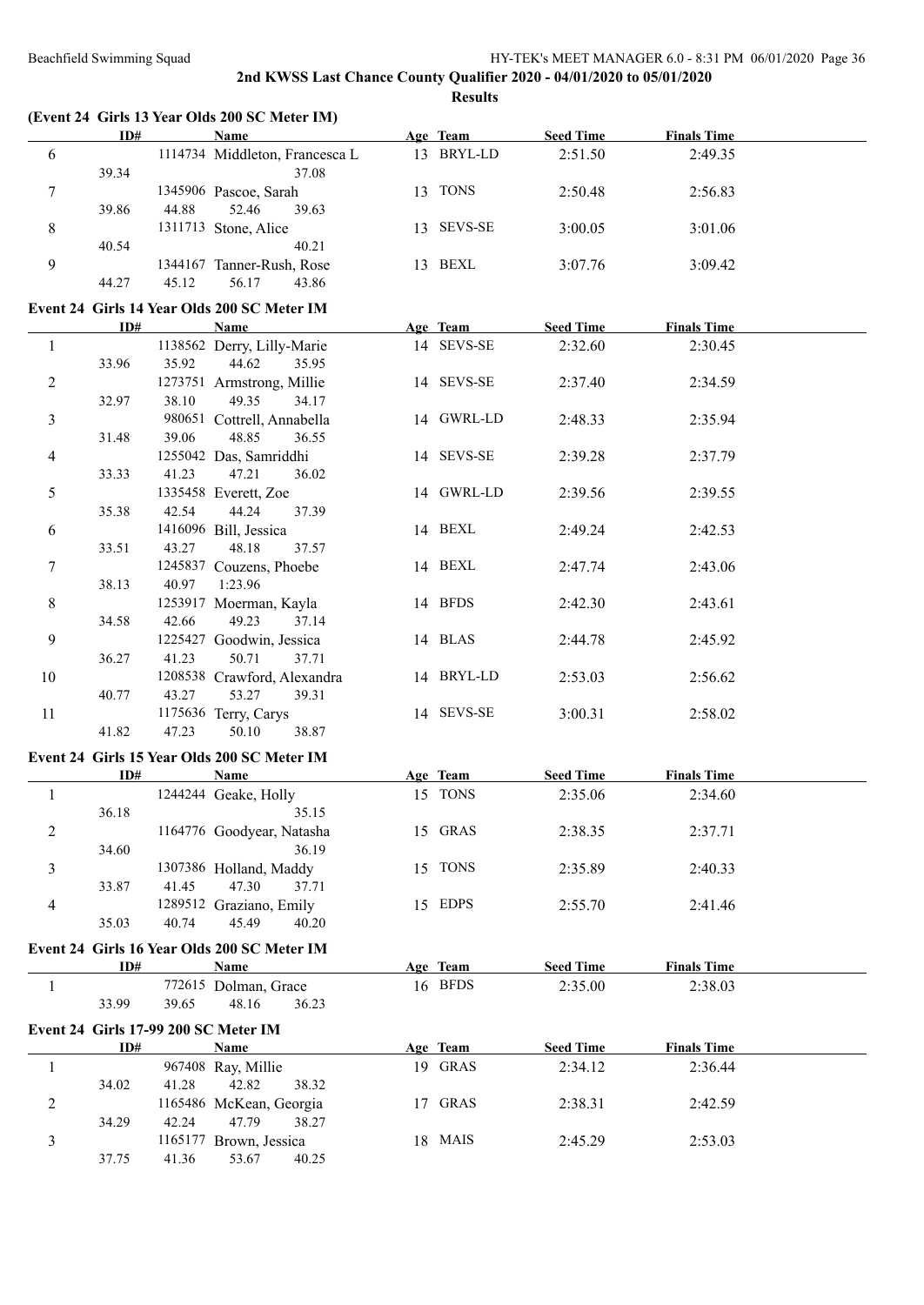#### **2nd KWSS Last Chance County Qualifier 2020 - 04/01/2020 to 05/01/2020 Results**

**Event 25 Boys 10-11 100 SC Meter Freestyle**

33.88 37.14

35.45 37.15

|                | ID#     |       | <b>Name</b>                                       | Age Team   | <b>Seed Time</b> | <b>Finals Time</b> |  |
|----------------|---------|-------|---------------------------------------------------|------------|------------------|--------------------|--|
| $\mathbf{1}$   |         |       | 1225423 Goodwin, George                           | 11 BLAS    | 1:12.80          | 1:11.20            |  |
|                | 34.34   | 36.86 |                                                   |            |                  |                    |  |
| $\overline{c}$ |         |       | 1236221 Pickering, Oscar                          | 11 BRYL-LD | 1:21.98          | 1:18.76            |  |
|                | 35.93   | 42.83 |                                                   |            |                  |                    |  |
| $\mathfrak{Z}$ |         |       | 1332908 Brooks, Albert                            | 11 BRYL-LD | 1:21.75          | 1:19.09            |  |
| $\overline{4}$ |         |       | 1423912 Meksenas, Daniel                          | 11 DARS    | 1:28.71          | 1:21.23            |  |
|                | 37.93   | 43.30 |                                                   |            |                  |                    |  |
| 5              |         |       | 1386333 Martin-Young, Freddie                     | 11 SEVS-SE | 1:22.26          | 1:23.82            |  |
|                | 40.71   | 43.11 |                                                   |            |                  |                    |  |
| 6              |         |       | 1372697 Wynn, Connor                              | 11 EDPS    | 1:27.10          | 1:27.15            |  |
|                | 43.08   | 44.07 |                                                   |            |                  |                    |  |
| $\tau$         |         |       | 1341503 Williams, Charlie T                       | 11 BRYL-LD | 1:25.86          | 1:28.68            |  |
|                | 42.83   | 45.85 |                                                   |            |                  |                    |  |
|                |         |       |                                                   |            |                  |                    |  |
|                |         |       | Event 25 Boys 12 Year Olds 100 SC Meter Freestyle |            |                  |                    |  |
|                | ID#     |       | Name                                              | Age Team   | <b>Seed Time</b> | <b>Finals Time</b> |  |
| $\mathbf{1}$   |         |       | 1356129 Postlethwaite, Max                        | 12 DARS    | 1:11.27          | 1:11.78            |  |
|                | 34.42   | 37.36 |                                                   |            |                  |                    |  |
| $\overline{c}$ |         |       | 1287596 Bird, Ethan G                             | 12 BRYL-LD | 1:13.83          | 1:12.41            |  |
|                | 34.47   | 37.94 |                                                   |            |                  |                    |  |
| 3              |         |       | 1255178 Belton, James                             | 12 BRYL-LD | 1:14.37          | 1:12.50            |  |
| $\overline{4}$ |         |       | 1324262 Landeman, Sonny                           | 12 BRYL-LD | 1:14.37          | 1:14.00            |  |
|                | 35.25   | 38.75 |                                                   |            |                  |                    |  |
| 5              |         |       | 1206197 Burke, Toby                               | 12 SEVS-SE | 1:12.50          | 1:15.01            |  |
| 6              |         |       | 1328797 Crombie, Jacob                            | 12 SEVS-SE | 1:13.35          | 1:15.63            |  |
|                | 36.30   | 39.33 |                                                   |            |                  |                    |  |
| $\tau$         |         |       | 1356130 Geear, Danny                              | 12 DARS    | 1:17.94          | 1:18.22            |  |
|                | 36.74   | 41.48 |                                                   |            |                  |                    |  |
| 8              |         |       | 1263662 Di Pace, Christian                        | 12 BRYL-LD | 1:14.76          | 1:18.37            |  |
|                | 37.31   | 41.06 |                                                   |            |                  |                    |  |
| 9              |         |       | 1430845 Boyce, Oliver                             | 12 TONS    | 1:19.47          | 1:19.78            |  |
|                | 36.57   | 43.21 |                                                   |            |                  |                    |  |
|                |         |       | Event 25 Boys 13 Year Olds 100 SC Meter Freestyle |            |                  |                    |  |
|                | ID#     |       | Name                                              | Age Team   | <b>Seed Time</b> | <b>Finals Time</b> |  |
| $\mathbf{1}$   |         |       | 1233239 Cao, Kevin                                | 13 GWRL-LD | 1:05.30          | 1:00.82            |  |
|                | 1:00.82 |       |                                                   |            |                  |                    |  |
| $\overline{c}$ |         |       | 1349642 Cowley Antelo, Ruben                      | 13 TONS    | 1:01.55          | 1:01.96            |  |
|                | 28.37   | 33.59 |                                                   |            |                  |                    |  |
| 3              |         |       | 1186063 Long, Thomas                              | 13 GRAS    | 1:04.20          | 1:05.99            |  |
|                | 31.16   | 34.83 |                                                   |            |                  |                    |  |
| 4              |         |       | 1376859 Inglis, Joshua                            | 13 BEXL    | 1:08.71          | 1:07.19            |  |
|                | 32.83   | 34.36 |                                                   |            |                  |                    |  |
| 5              |         |       | 1243527 Lecuyer, Edouard                          | 13 BRYL-LD | 1:08.62          | 1:07.40            |  |
|                | 32.98   | 34.42 |                                                   |            |                  |                    |  |
| 6              |         |       | 1146785 Brice, Charlie                            | 13 TONS    | 1:09.31          | 1:07.82            |  |
|                | 32.65   | 35.17 |                                                   |            |                  |                    |  |
| $\tau$         |         |       | 1270947 Middleton, Alex D                         | 13 BRYL-LD | 1:09.54          | 1:08.66            |  |
|                | 33.38   | 35.28 |                                                   |            |                  |                    |  |
| 8              |         |       | 1191473 Williams, Seb J                           | 13 BRYL-LD | 1:09.91          | 1:09.67            |  |
|                | 33.78   | 35.89 |                                                   |            |                  |                    |  |
| 9              |         |       | 1347988 Strebel, Joseph                           | 13 SEVS-SE | 1:11.61          | 1:09.74            |  |
|                | 33.40   | 36.34 |                                                   |            |                  |                    |  |
| $10\,$         |         |       | 1339974 Brosch, Mitchel                           | 13 EDPS    | 1:14.41          | 1:10.03            |  |
|                | 34.24   | 35.79 |                                                   |            |                  |                    |  |
| 11             |         |       | 1315692 Walker, Leo                               | 13 GWRL-LD | 1:15.77          | 1:11.02            |  |

12 1245511 Dell'Accio, Roberto 13 BRYL-LD 1:13.56 1:12.60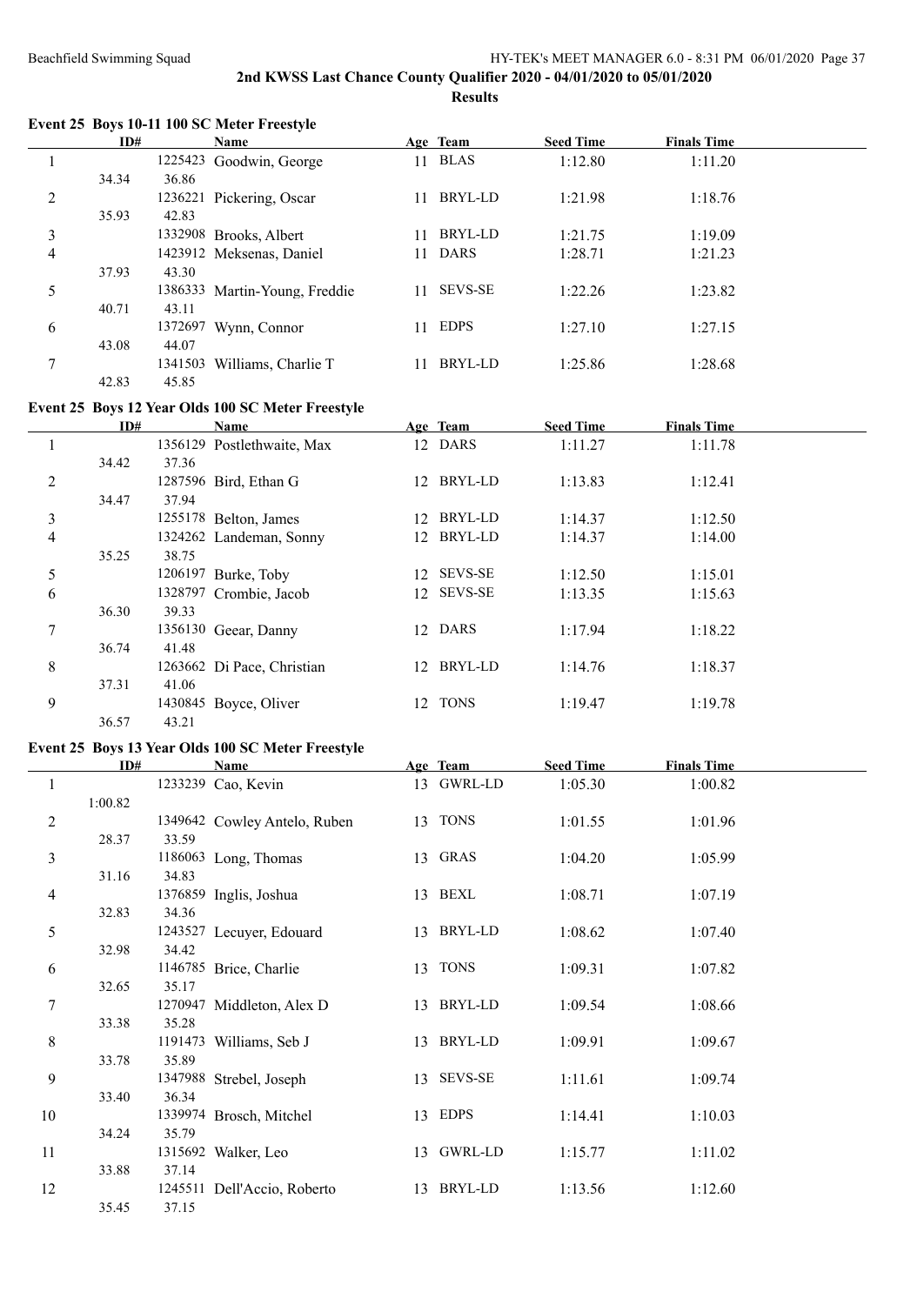### **(Event 25 Boys 13 Year Olds 100 SC Meter Freestyle)**

|    | ID#                                 |         | Name                          |    | Age Team       | <b>Seed Time</b> | <b>Finals Time</b> |  |
|----|-------------------------------------|---------|-------------------------------|----|----------------|------------------|--------------------|--|
| 13 |                                     |         | 1214416 Cleaver, Luke         |    | 13 BRYL-LD     | 1:06.88          | 1:13.27            |  |
|    | 34.85                               | 38.42   |                               |    |                |                  |                    |  |
| 14 |                                     |         | 1391859 Charlesworth, Gabriel | 13 | BRYL-LD        | 1:14.28          | 1:13.74            |  |
|    | 35.90                               | 37.84   |                               |    |                |                  |                    |  |
| 15 |                                     |         | 1423914 Bisht, Arnav          |    | 13 DARS        | 1:17.75          | 1:14.28            |  |
|    | 35.06                               | 39.22   |                               |    |                |                  |                    |  |
| 16 |                                     |         | 1161818 Gosset, Samual        |    | 13 BFDS        | 1:15.53          | 1:18.98            |  |
|    | 36.33                               | 42.65   |                               |    |                |                  |                    |  |
| 17 |                                     | 1221499 | Devey, Zachary                | 13 | <b>TONS</b>    | 1:21.28          | 1:19.33            |  |
|    | 37.61                               | 41.72   |                               |    |                |                  |                    |  |
| 18 |                                     |         | 1276197 Wise, Jack            |    | 13 DARS        | 1:25.26          | 1:20.91            |  |
|    | 38.24                               | 42.67   |                               |    |                |                  |                    |  |
| 19 |                                     |         | 1423919 Kader, Faahim         |    | 13 DARS        | 1:30.91          | 1:27.76            |  |
|    | 40.81                               | 46.95   |                               |    |                |                  |                    |  |
|    |                                     |         | 1455249 Barden, Harry         | 13 | <b>SEVS-SE</b> | 1:15.44          | DQ                 |  |
|    | 4.4 Starting before starting signal |         |                               |    |                |                  |                    |  |
|    | 34.39                               | 37.37   |                               |    |                |                  |                    |  |

#### **Event 25 Boys 14 Year Olds 100 SC Meter Freestyle**

27.37 30.23

28.78 30.15

28.71 30.55

|                | ID#   |       | <b>Name</b>                                               | Age Team   | <b>Seed Time</b> | <b>Finals Time</b> |  |
|----------------|-------|-------|-----------------------------------------------------------|------------|------------------|--------------------|--|
| 1              |       |       | 1285238 Dinev, Bryan                                      | 14 BEXL    | 1:02.38          | 1:00.10            |  |
|                | 28.36 | 31.74 |                                                           |            |                  |                    |  |
| $\overline{c}$ |       |       | 1345706 Adams, Jarred                                     | 14 GRAS    | 1:01.84          | 1:00.52            |  |
|                | 28.86 | 31.66 |                                                           |            |                  |                    |  |
| 3              |       |       | 981478 Corver, Alexander                                  | 14 BRYL-LD | 1:00.70          | 1:00.67            |  |
|                | 28.95 | 31.72 |                                                           |            |                  |                    |  |
| $\overline{4}$ |       |       | 1325702 Jemmott, Kadeen                                   | 14 BEXL    | 1:03.67          | 1:00.81            |  |
|                | 28.82 | 31.99 |                                                           |            |                  |                    |  |
| 5              |       |       | 1218143 Hamilton, Seamus                                  | 14 SEVS-SE | 1:04.24          | 1:01.43            |  |
|                | 29.17 | 32.26 |                                                           |            |                  |                    |  |
| 6              |       |       | 1344169 Zouali, Adam                                      | 14 BEXL    | 1:05.60          | 1:02.45            |  |
|                | 29.79 | 32.66 |                                                           |            |                  |                    |  |
| 7              |       |       | 1227210 Howard, Zach                                      | 14 SEVS-SE | 1:03.89          | 1:02.85            |  |
|                | 30.46 | 32.39 |                                                           |            |                  |                    |  |
| 8              |       |       | 1201387 Norris, Evan                                      | 14 TONS    | 1:03.65          | 1:03.52            |  |
|                | 30.12 | 33.40 |                                                           |            |                  |                    |  |
| $\overline{9}$ |       |       | 1253281 Martin-Young, Sam                                 | 14 SEVS-SE | 1:08.68          | 1:05.95            |  |
|                | 31.70 | 34.25 |                                                           |            |                  |                    |  |
| 10             |       | 35.76 | 898419 Tomaszewski-Guerrero, Dari                         | 14 DARS    | 1:09.21          | 1:06.68            |  |
|                | 30.92 |       |                                                           | 14 GRAS    | 1:06.00          | 1:06.81            |  |
| 11             | 31.93 | 34.88 | 1345704 Martin, Harrison                                  |            |                  |                    |  |
| 12             |       |       | 1430846 Boyce, Tom                                        | 14 TONS    | 1:08.72          | 1:06.98            |  |
|                | 32.09 | 34.89 |                                                           |            |                  |                    |  |
| 13             |       |       | 845691 Martin, Ethan                                      | 14 SEVS-SE | 1:08.89          | 1:07.37            |  |
|                | 32.27 | 35.10 |                                                           |            |                  |                    |  |
| 14             |       |       | 1328805 Crombie, Joshua                                   | 14 SEVS-SE | 1:15.09          | 1:14.26            |  |
|                | 35.09 | 39.17 |                                                           |            |                  |                    |  |
|                |       |       |                                                           |            |                  |                    |  |
|                | ID#   |       | Event 25 Boys 15 Year Olds 100 SC Meter Freestyle<br>Name | Age Team   | <b>Seed Time</b> | <b>Finals Time</b> |  |
| $\mathbf{1}$   |       |       | 1176179 Cleaver, James                                    | 15 BRYL-LD | 56.30            | 57.05              |  |
|                | 27.78 | 29.27 |                                                           |            |                  |                    |  |
| $\mathfrak{2}$ |       |       | 1174684 Chou, Nevan I                                     | 15 BRYL-LD | 56.62            | 57.60              |  |
|                |       |       |                                                           |            |                  |                    |  |

3 1377930 Kirdar, Tim 15 BRYL-LD 59.40 58.93

4 1197665 Gentles, Thiago 15 SEVS-SE 1:00.90 59.26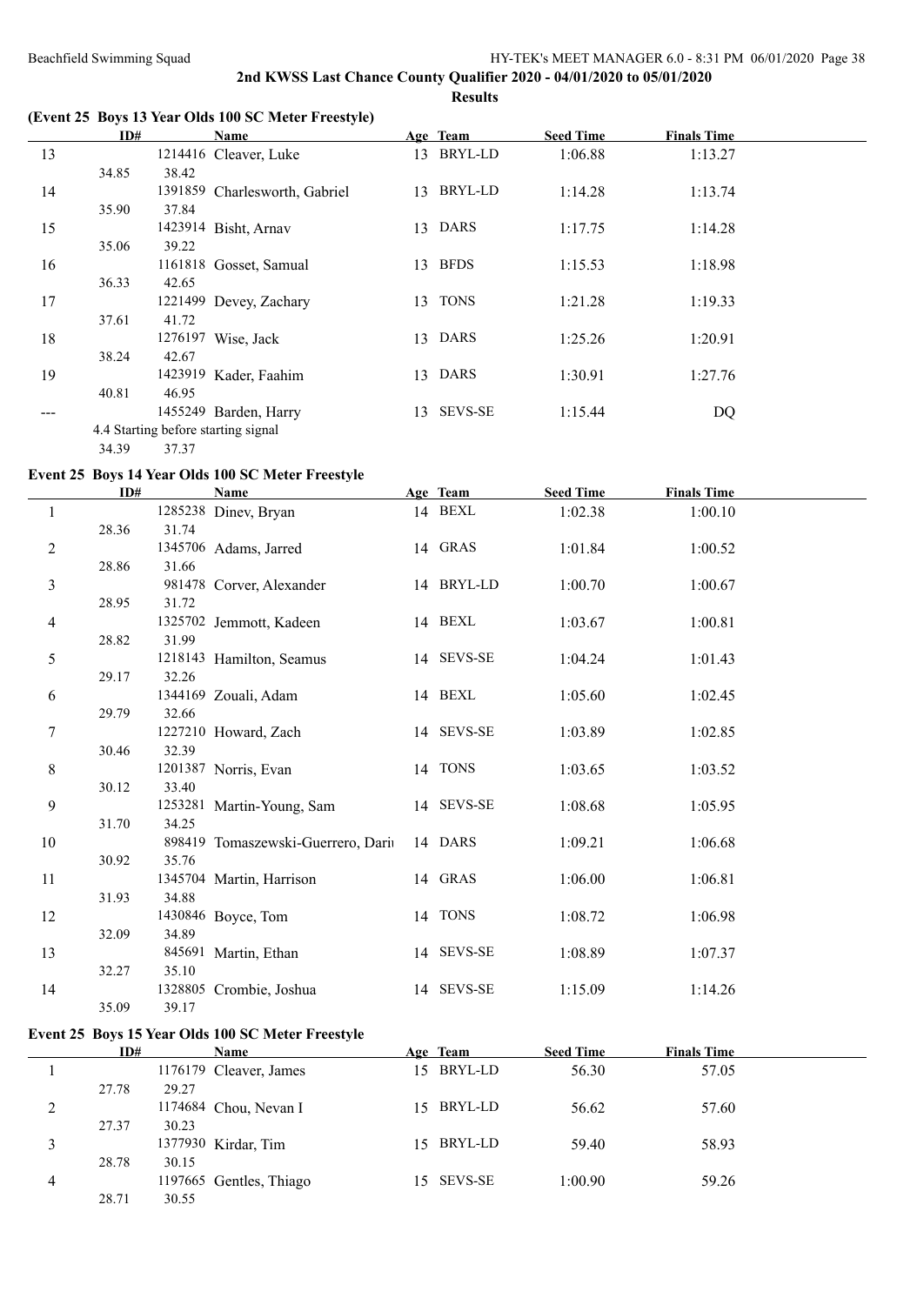|                |       |       | (Event 25 Boys 15 Year Olds 100 SC Meter Freestyle) |            |                  |                    |  |
|----------------|-------|-------|-----------------------------------------------------|------------|------------------|--------------------|--|
|                | ID#   |       | <b>Name</b>                                         | Age Team   | <b>Seed Time</b> | <b>Finals Time</b> |  |
| 5              | 29.15 | 31.96 | 1315691 Walker, Jacob                               | 15 GWRL-LD | 1:08.62          | 1:01.11            |  |
| 6              | 29.31 | 31.83 | 1176502 Hibbert, Caiden                             | 15 SEVS-SE | 1:03.00          | 1:01.14            |  |
| 7              |       |       | 1195550 Tutt, Alessio                               | 15 BRYL-LD | 1:00.69          | 1:01.15            |  |
| 8              | 29.24 | 31.91 | 1331757 Oliver, Daniel                              | 15 GRAS    | 1:01.24          | 1:01.71            |  |
|                |       |       | Event 25 Boys 16 Year Olds 100 SC Meter Freestyle   |            |                  |                    |  |
|                | ID#   |       | <b>Name</b>                                         | Age Team   | <b>Seed Time</b> | <b>Finals Time</b> |  |
| $\mathbf{1}$   | 25.46 | 27.99 | 926114 Solly, Josh                                  | 16 BEXL    | 55.04            | 53.45              |  |
| $\overline{c}$ |       |       | 1360598 Gruev, Angel                                | 16 BLAS    | 53.40            | 55.35              |  |
| $\overline{3}$ |       |       | 1120742 Isaacs, Ollie                               | 16 TONS    | 57.01            | 55.78              |  |
|                | 26.99 | 28.79 |                                                     |            |                  |                    |  |
| 4              | 27.15 | 30.02 | 1263799 Morgan, Dominic                             | 16 EDPS    | 59.39            | 57.17              |  |
| 5              | 27.82 | 30.07 | 968079 Morgan, Anthony                              | 16 GRAS    | 1:01.20          | 57.89              |  |
|                |       |       | 967684 Bentley, Dillon                              | 16 SEVS-SE | 1:00.23          | 58.32              |  |
| 6<br>7         |       |       | 1133641 Cheverst, Jack                              | 16 BLAS    | 59.96            | 59.49              |  |
|                | 28.23 | 31.26 |                                                     |            |                  |                    |  |
| 8              |       |       | 1108668 Chapman, Nathan                             | 16 GWRL-LD | 1:00.04          | 59.63              |  |
| 9              | 28.58 | 31.05 | 1215701 Tunsley, Jamie                              | 16 BEXL    | 1:01.25          | 1:00.20            |  |
|                | 29.37 | 30.83 |                                                     |            |                  |                    |  |
| 10             | 30.27 | 32.68 | 1228051 Jayasinghe, Dillon                          | 16 BEXL    | 1:04.33          | 1:02.95            |  |
| 11             |       |       | 923659 Long, James                                  | 16 GRAS    | 1:05.71          | 1:03.17            |  |
|                | 30.68 | 32.49 |                                                     |            |                  |                    |  |
|                |       |       | Event 25 Boys 17-99 100 SC Meter Freestyle          |            |                  |                    |  |
|                | ID#   |       | <b>Name</b>                                         | Age Team   | <b>Seed Time</b> | <b>Finals Time</b> |  |
| 1              | 26.07 | 27.45 | 729530 Harris, Brandon                              | 17 BFDS    | 53.39            | 53.52              |  |
| $\overline{c}$ |       |       | 888473 Wise, George                                 | 17 DARS    | 57.01            | 56.37              |  |
| $\overline{3}$ |       |       | 1200357 Brighton, Daniel                            | 18 BEXL    | 56.91            | 57.69              |  |
|                | 27.89 | 29.80 |                                                     |            |                  |                    |  |
| 4              | 28.62 | 30.69 | 916218 Baker, Brett                                 | 18 BEXL    | 59.09            | 59.31              |  |
| 5              |       |       | 1187763 Macklin, Andrew                             | 17 BEXL    | 1:00.92          | 1:00.75            |  |
|                | 29.04 | 31.71 |                                                     |            |                  |                    |  |
| 6              |       |       | 852611 Morris, Charlie                              | 17 BFDS    | 1:05.48          | 1:07.36            |  |
|                | 32.08 | 35.28 |                                                     |            |                  |                    |  |
|                | ID#   |       | Event 26 Girls 10-11 100 SC Meter Butterfly<br>Name | Age Team   | <b>Seed Time</b> | <b>Finals Time</b> |  |
| 1              |       |       | 1245512 Hughes, Mia                                 | 11 BRYL-LD | 1:39.48          | 1:33.98            |  |
|                | 43.07 | 50.91 |                                                     |            |                  |                    |  |
| 2              |       |       | 1372710 Christopherson, Sienna                      | 11 EDPS    | 1:41.75          | 1:35.56            |  |
| 3              |       |       | 1428871 Muszalska, Nicola                           | 11 GRAS    | 1:40.30          | 1:35.84            |  |
|                | 44.82 | 51.02 | 1378526 Crawford, Isla                              | 11 BRYL-LD |                  |                    |  |
| 4              | 46.53 | 53.02 |                                                     |            | 1:44.81          | 1:39.55            |  |
|                |       |       | Event 26 Girls 12 Year Olds 100 SC Meter Butterfly  |            |                  |                    |  |
|                | ID#   |       | Name                                                | Age Team   | <b>Seed Time</b> | <b>Finals Time</b> |  |
| $\mathbf{1}$   |       |       | 1335459 Everett, Jessica                            | 12 GWRL-LD | 1:27.22          | 1:22.09            |  |
| $\overline{c}$ |       |       | 1282559 Sprague, Saskia                             | 12 BRYL-LD | 1:21.82          | 1:23.29            |  |
|                | 39.16 | 44.13 |                                                     |            |                  |                    |  |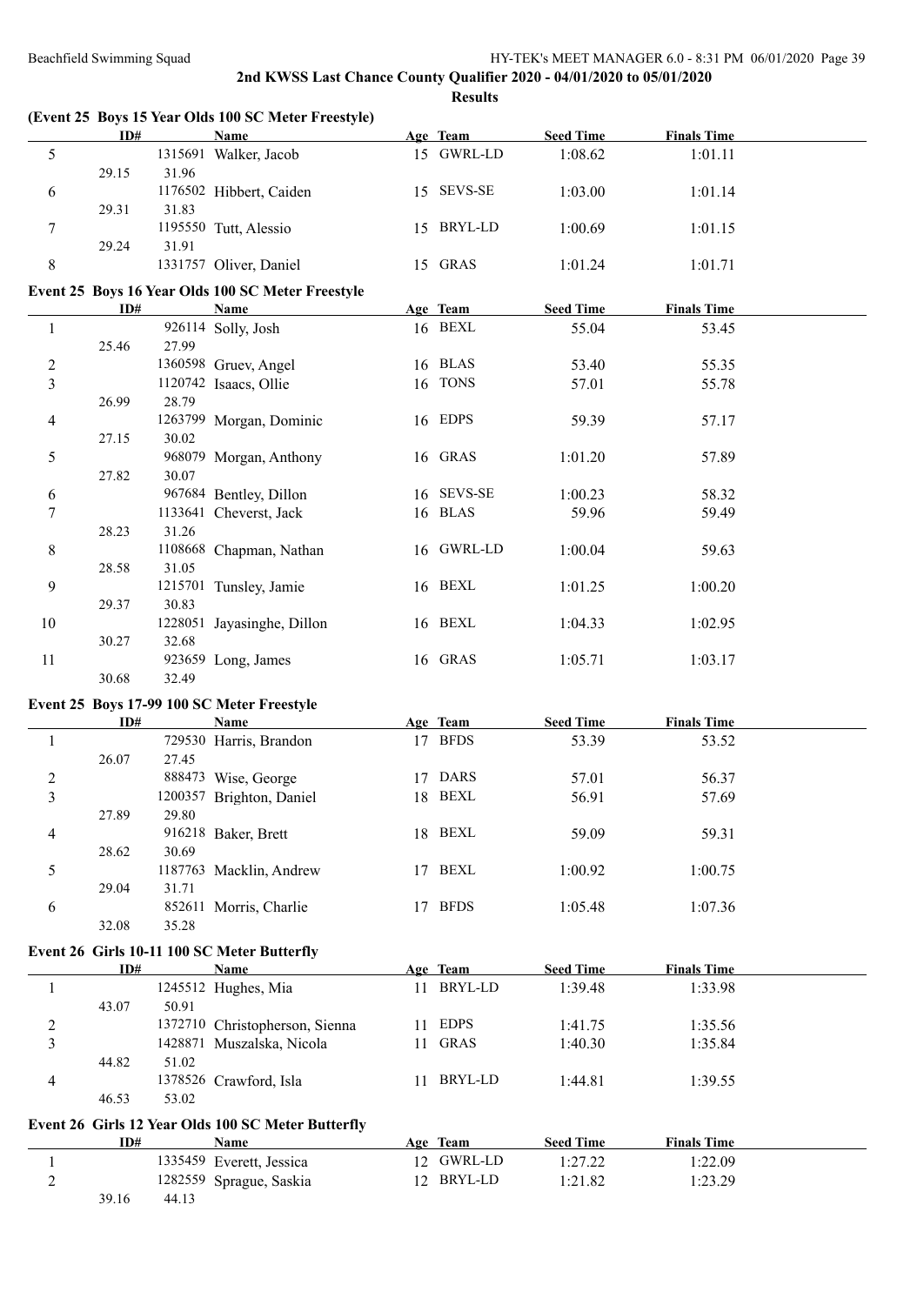|                          | ID#   |       | (Event 26 Girls 12 Year Olds 100 SC Meter Butterfly)<br><b>Name</b> | Age Team   | <b>Seed Time</b> | <b>Finals Time</b> |  |
|--------------------------|-------|-------|---------------------------------------------------------------------|------------|------------------|--------------------|--|
| $\mathfrak{Z}$           |       |       | 1364828 O'Sullivan, Caitlin                                         | 12 SEVS-SE | 1:25.00          | 1:23.32            |  |
| $\overline{\mathcal{A}}$ |       |       | 1362252 Fosh, Jess                                                  | 12 BEXL    | 1:33.93          | 1:26.06            |  |
| 5                        |       |       | 1324258 Gerwat, Leela                                               | 12 BRYL-LD | 1:29.16          | 1:29.16            |  |
|                          | 39.63 | 49.53 |                                                                     |            |                  |                    |  |
| 6                        |       |       | 1458197 Manning, Kailey                                             | 12 DARS    | 1:37.81          | 1:32.80            |  |
|                          | 42.81 | 49.99 |                                                                     |            |                  |                    |  |
|                          |       |       |                                                                     |            |                  |                    |  |
|                          |       |       | Event 26 Girls 13 Year Olds 100 SC Meter Butterfly                  |            |                  |                    |  |
|                          | ID#   |       | <b>Name</b>                                                         | Age Team   | <b>Seed Time</b> | <b>Finals Time</b> |  |
| 1                        |       |       | 1262200 Serafini, Emily                                             | 13 BRYL-LD | 1:15.29          | 1:13.25            |  |
|                          | 34.39 | 38.86 |                                                                     |            |                  |                    |  |
| 2                        |       |       | 1213191 Gentles, Alyze                                              | 13 SEVS-SE | 1:11.20          | 1:13.76            |  |
|                          | 34.68 | 39.08 |                                                                     |            |                  |                    |  |
| 3                        |       |       | 1114734 Middleton, Francesca L                                      | 13 BRYL-LD | 1:16.20          | 1:19.04            |  |
|                          | 36.84 | 42.20 |                                                                     |            |                  |                    |  |
| 4                        |       |       | 1380419 Gray, Fern                                                  | 13 SEVS-SE | 1:19.34          | 1:19.26            |  |
|                          | 35.91 | 43.35 |                                                                     |            |                  |                    |  |
| 5                        |       |       | 1434385 Tarling, Cora                                               | 13 BEXL    | 1:26.88          | 1:21.43            |  |
|                          | 36.48 | 44.95 |                                                                     |            |                  |                    |  |
|                          |       |       |                                                                     |            |                  |                    |  |
|                          |       |       | Event 26 Girls 14 Year Olds 100 SC Meter Butterfly                  |            |                  |                    |  |
|                          | ID#   |       | <b>Name</b>                                                         | Age Team   | <b>Seed Time</b> | <b>Finals Time</b> |  |
| $\mathbf{1}$             |       |       | 1255180 Pratt, Anjola                                               | 14 SEVS-SE | 1:15.04          | 1:13.31            |  |
|                          | 36.57 | 36.74 |                                                                     |            |                  |                    |  |
| 2                        |       |       | 1392179 Mcglinchey, Erica                                           | 14 GWRL-LD | 1:16.14          | 1:13.36            |  |
|                          | 34.22 | 39.14 |                                                                     |            |                  |                    |  |
| 3                        |       |       | 1267833 Lauerman, Rosie                                             | 14 SEVS-SE | 1:17.80          | 1:15.97            |  |
|                          | 34.37 | 41.60 |                                                                     |            |                  |                    |  |
| 4                        |       |       | 1253917 Moerman, Kayla                                              | 14 BFDS    | 1:17.79          | 1:16.21            |  |
|                          | 37.58 | 38.63 |                                                                     |            |                  |                    |  |
| 5                        |       |       | 1416096 Bill, Jessica                                               | 14 BEXL    | 1:22.46          | 1:16.33            |  |
|                          | 35.56 | 40.77 |                                                                     |            |                  |                    |  |
| 6                        |       |       | 1376568 Kirkby, Phoebe                                              | 14 TONS    | 1:17.61          | 1:17.89            |  |
|                          | 36.12 | 41.77 |                                                                     |            |                  |                    |  |
| 7                        |       |       | 1176519 Murphy, Isla                                                | 14 SEVS-SE | 1:17.50          | 1:17.93            |  |
|                          | 37.03 | 40.90 |                                                                     |            |                  |                    |  |
|                          |       |       |                                                                     |            |                  |                    |  |
|                          |       |       | Event 26 Girls 15 Year Olds 100 SC Meter Butterfly                  |            |                  |                    |  |
|                          | ID#   |       | Name                                                                | Age Team   | <b>Seed Time</b> | <b>Finals Time</b> |  |
| 1                        |       |       | 941729 Ebbage, Caitlin                                              | 15 TONS    | 1:04.66          | 1:03.80            |  |
|                          | 29.67 | 34.13 |                                                                     |            |                  |                    |  |
| 2                        |       |       | 1291517 Nisbet, Erin                                                | 15 TONS    | 1:07.57          | 1:06.81            |  |
|                          | 30.34 | 36.47 |                                                                     |            |                  |                    |  |
| 3                        |       |       | 1178133 Bisrat, Jessica                                             | 15 DARS    | 1:11.89          | 1:11.24            |  |
|                          | 32.45 | 38.79 |                                                                     |            |                  |                    |  |
| 4                        |       |       | 1133136 Hall, Freya                                                 | 15 DARS    | 1:14.91          | 1:16.23            |  |
|                          | 36.10 | 40.13 |                                                                     |            |                  |                    |  |
| 5                        |       |       | 1202351 Denney, Maisie                                              | 15 BEXL    | 1:14.76          | 1:20.27            |  |
| 6                        |       |       | 958192 Hambling, Phoebe                                             | 15 GWRL-LD | 1:20.37          | 1:22.25            |  |
|                          | 37.18 | 45.07 |                                                                     |            |                  |                    |  |
|                          |       |       |                                                                     |            |                  |                    |  |
|                          |       |       | Event 26 Girls 16 Year Olds 100 SC Meter Butterfly                  |            |                  |                    |  |
|                          | ID#   |       | <b>Name</b>                                                         | Age Team   | <b>Seed Time</b> | <b>Finals Time</b> |  |
| $\mathbf{1}$             |       |       | 956544 Corver, Alicia                                               | 16 BRYL-LD | 1:04.80          | 1:07.04            |  |
|                          | 31.24 | 35.80 |                                                                     |            |                  |                    |  |
| 2                        |       |       | 1187773 Sumner, Beth                                                | 16 BEXL    | 1:14.52          | 1:13.93            |  |
|                          | 34.30 | 39.63 |                                                                     |            |                  |                    |  |
| 3                        |       |       | 1185746 Diboll, Mya                                                 | 16 BFDS    | 1:11.12          | 1:14.76            |  |
|                          | 34.34 | 40.42 |                                                                     |            |                  |                    |  |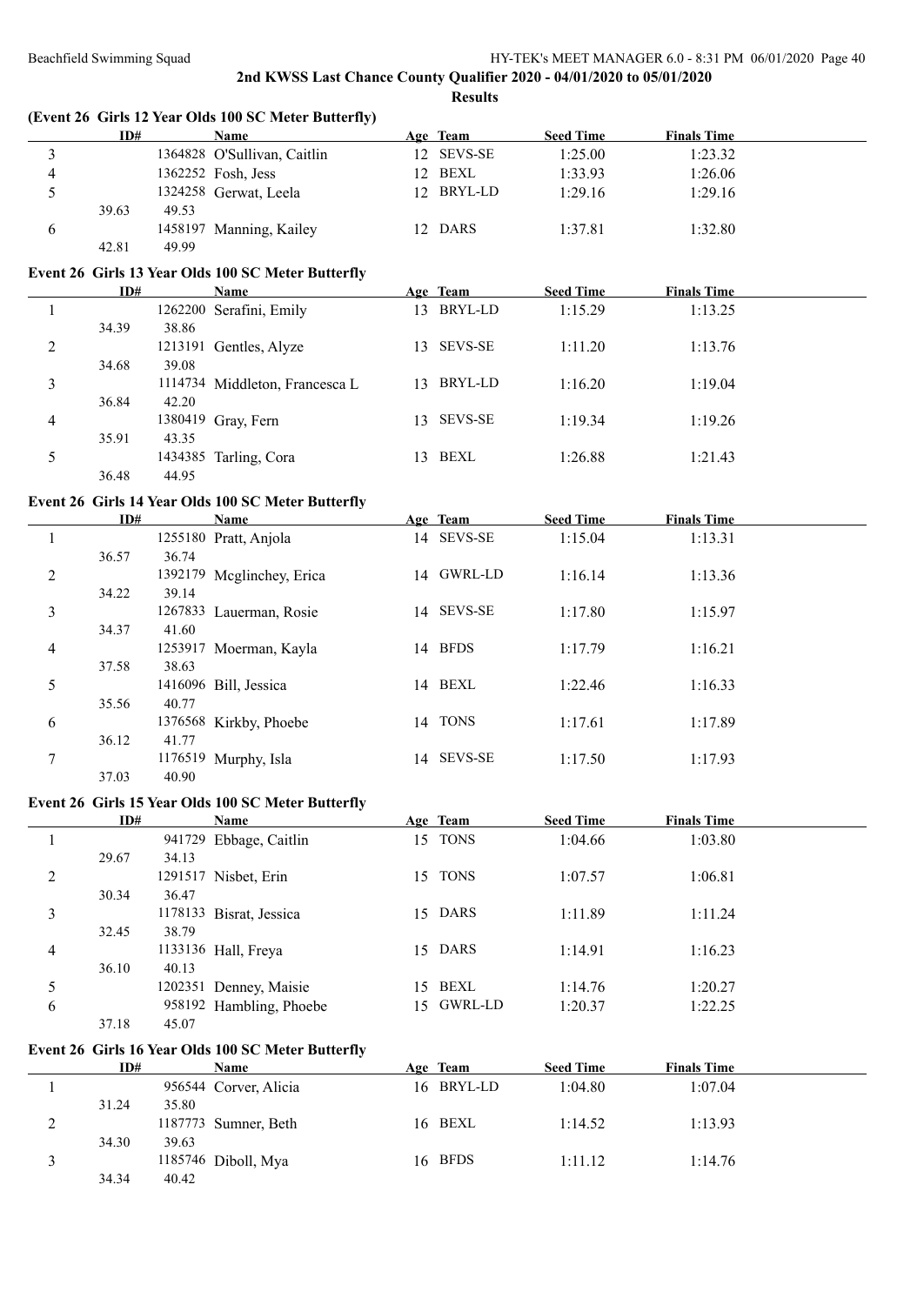|                  | ID#   |       | Name                                                          |    | Age Team       | <b>Seed Time</b> | <b>Finals Time</b> |  |
|------------------|-------|-------|---------------------------------------------------------------|----|----------------|------------------|--------------------|--|
| $\mathbf{1}$     |       |       | 1115864 Lauerman, Aoife                                       |    | 17 SEVS-SE     | 1:09.53          | 1:08.82            |  |
|                  | 32.59 | 36.23 |                                                               |    |                |                  |                    |  |
| 2                |       |       | 1165486 McKean, Georgia                                       |    | 17 GRAS        | 1:11.54          | 1:13.84            |  |
|                  | 34.09 | 39.75 |                                                               |    |                |                  |                    |  |
|                  |       |       | Event 27 Boys 10-11 50 SC Meter Backstroke                    |    |                |                  |                    |  |
|                  | ID#   |       | <b>Name</b>                                                   |    | Age Team       | <b>Seed Time</b> | <b>Finals Time</b> |  |
| 1                |       |       | 1418168 Chenu, Justin                                         |    | 10 BLAS        | 39.52            | 39.21              |  |
| $\overline{2}$   |       |       | 1225423 Goodwin, George                                       |    | 11 BLAS        | 40.14            | 39.25              |  |
| 3                |       |       | 1447699 Gilham, Riley                                         |    | 10 BEXL        | 44.59            | 41.54              |  |
| 4                |       |       | 1332908 Brooks, Albert                                        | 11 | BRYL-LD        | 42.52            | 41.58              |  |
| 5                |       |       | 1423912 Meksenas, Daniel                                      | 11 | DARS           | 43.08            | 42.09              |  |
| 6                |       |       | 1236221 Pickering, Oscar                                      |    | 11 BRYL-LD     | 41.62            | 43.35              |  |
| 7                |       |       | 1386333 Martin-Young, Freddie                                 | 11 | <b>SEVS-SE</b> | 43.93            | 43.74              |  |
| 8                |       |       | 1341503 Williams, Charlie T                                   | 11 | BRYL-LD        | 42.79            | 45.51              |  |
| 9                |       |       | 1298164 Page, Charlie                                         |    | 11 BFDS        | 51.42            | 49.50              |  |
|                  |       |       |                                                               |    |                |                  |                    |  |
|                  |       |       | Event 27 Boys 12 Year Olds 50 SC Meter Backstroke             |    |                |                  |                    |  |
|                  | ID#   |       | <b>Name</b>                                                   |    | Age Team       | <b>Seed Time</b> | <b>Finals Time</b> |  |
| 1                |       |       | 1255178 Belton, James                                         |    | 12 BRYL-LD     | 37.51            | 36.99              |  |
| $\overline{2}$   |       |       | 1206197 Burke, Toby                                           |    | 12 SEVS-SE     | 36.91            | 37.14              |  |
| 3                |       |       | 1324262 Landeman, Sonny                                       |    | 12 BRYL-LD     | 39.61            | 38.45              |  |
| 4                |       |       | 1328797 Crombie, Jacob                                        |    | 12 SEVS-SE     | 37.57            | 40.29              |  |
| 5                |       |       | 1416043 Chenu, Patrick                                        |    | 12 BLAS        | 41.19            | 40.30              |  |
| 6                |       |       | 1287596 Bird, Ethan G                                         |    | 12 BRYL-LD     | 41.25            | 40.79              |  |
| 7                |       |       | 1430845 Boyce, Oliver                                         |    | 12 TONS        | 44.39            | 42.42              |  |
|                  |       |       |                                                               |    |                |                  |                    |  |
|                  |       |       | 1327024 Jayasinghe, Leo                                       |    | 12 BEXL        | 41.75            | DQ                 |  |
|                  |       |       | 6.3 Left position on the back (other than to initiate a turn) |    |                |                  |                    |  |
|                  |       |       |                                                               |    |                |                  |                    |  |
|                  | ID#   |       | Event 27 Boys 13 Year Olds 50 SC Meter Backstroke<br>Name     |    | Age Team       | <b>Seed Time</b> | <b>Finals Time</b> |  |
| 1                |       |       | 1282552 Bryl, Lucas                                           |    | 13 BRYL-LD     | 32.47            | 32.45              |  |
| 2                |       |       | 1349642 Cowley Antelo, Ruben                                  | 13 | <b>TONS</b>    | 33.81            | 33.00              |  |
| 3                |       |       | 1376859 Inglis, Joshua                                        |    | 13 BEXL        | 35.77            | 34.87              |  |
| 4                |       |       | 1233239 Cao, Kevin                                            |    | 13 GWRL-LD     | 35.80            | 35.49              |  |
| 5                |       |       | 1201400 Vowell, Jonathan                                      | 13 | <b>SEVS-SE</b> | 35.76            | 35.56              |  |
| 6                |       |       |                                                               |    | 13 BEXL        |                  |                    |  |
| 7                |       |       | 1376861 Gilham, Finley<br>1146785 Brice, Charlie              |    | 13 TONS        | 36.54<br>35.88   | 35.85<br>35.91     |  |
|                  |       |       |                                                               | 13 | <b>GRAS</b>    |                  |                    |  |
| 8<br>9           |       |       | 1186063 Long, Thomas                                          | 13 | <b>BRYL-LD</b> | 35.31<br>36.11   | 36.04              |  |
|                  |       |       | 1191473 Williams, Seb J                                       | 13 |                |                  | 36.22              |  |
| 10               |       |       | 1243527 Lecuyer, Edouard                                      |    | BRYL-LD        | 36.35            | 36.74              |  |
| 11               |       |       | 1315692 Walker, Leo                                           | 13 | <b>GWRL-LD</b> | 38.84            | 37.21              |  |
| 12               |       |       | 1339974 Brosch, Mitchel                                       | 13 | <b>EDPS</b>    | 38.91            | 37.84              |  |
| 13               |       |       | 1245511 Dell'Accio, Roberto                                   | 13 | BRYL-LD        | 37.48            | 37.85              |  |
| 14               |       |       | 1340616 Thornton, Cameron                                     | 13 | <b>BEXL</b>    | 39.09            | 37.91              |  |
| 15               |       |       | 1270947 Middleton, Alex D                                     | 13 | BRYL-LD        | 37.89            | 38.16              |  |
| 16               |       |       | 1423914 Bisht, Arnav                                          | 13 | <b>DARS</b>    | 40.88            | 39.53              |  |
| 17               |       |       | 1455249 Barden, Harry                                         | 13 | <b>SEVS-SE</b> | 41.70            | 40.32              |  |
| 18               |       |       | 1391859 Charlesworth, Gabriel                                 | 13 | BRYL-LD        | 41.29            | 41.59              |  |
| 19               |       |       | 1161818 Gosset, Samual                                        | 13 | <b>BFDS</b>    | 38.61            | 41.76              |  |
| 20               |       |       | 1276197 Wise, Jack                                            | 13 | <b>DARS</b>    | 43.83            | 43.57              |  |
|                  |       |       | 1423919 Kader, Faahim                                         | 13 | DARS           | 47.58            | 46.37              |  |
| 21               |       |       | Event 27 Boys 14 Year Olds 50 SC Meter Backstroke             |    |                |                  |                    |  |
|                  | ID#   |       | <b>Name</b>                                                   |    | Age Team       | <b>Seed Time</b> | <b>Finals Time</b> |  |
| 1                |       |       | 1325702 Jemmott, Kadeen                                       |    | 14 BEXL        | 33.22            | 31.12              |  |
| $\boldsymbol{2}$ |       |       | 1218143 Hamilton, Seamus                                      | 14 | <b>SEVS-SE</b> | 34.40            | 33.31              |  |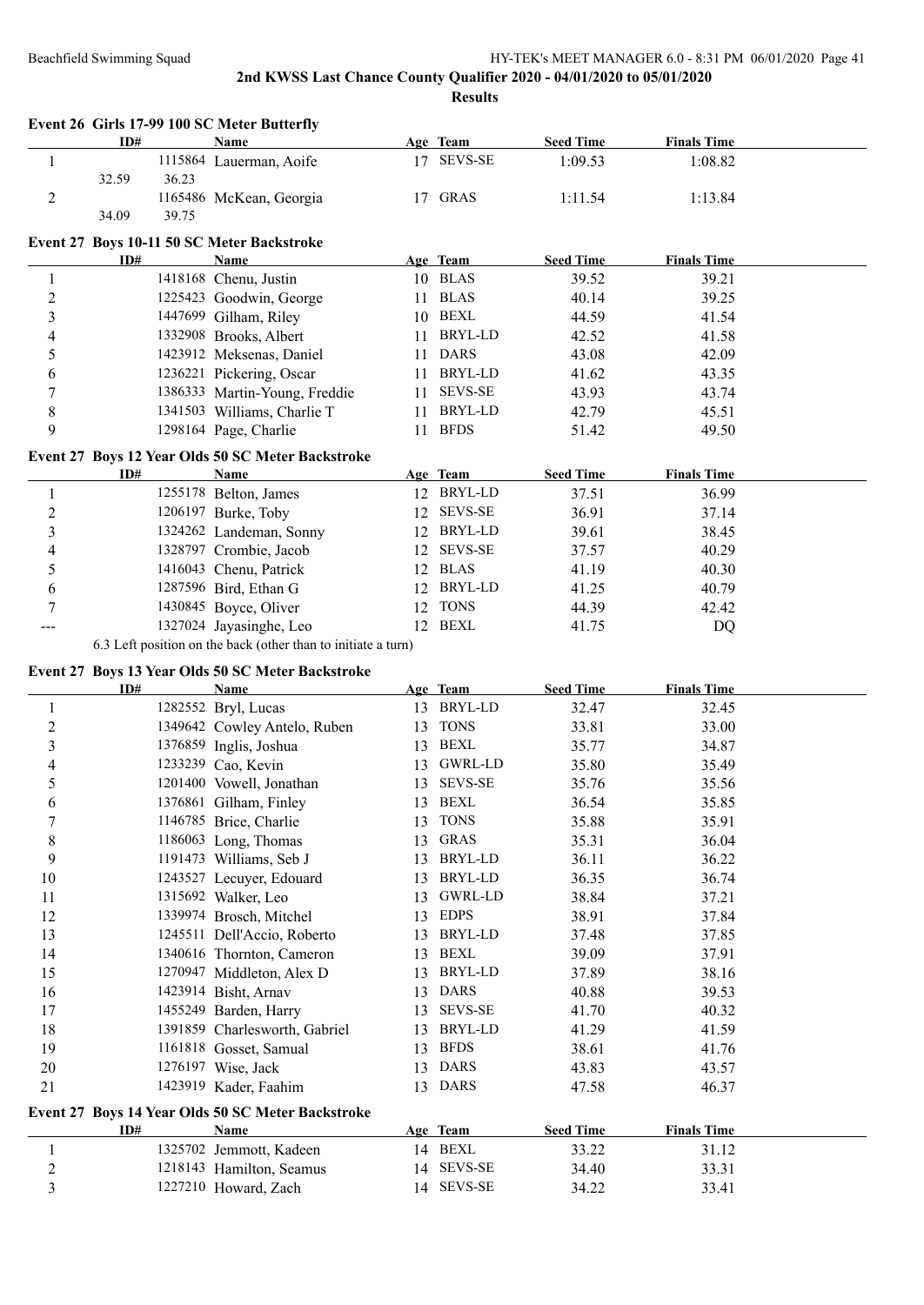|                  | (Event 27 Boys 14 Year Olds 50 SC Meter Backstroke) |                                                          |    |                    |                  |                    |  |
|------------------|-----------------------------------------------------|----------------------------------------------------------|----|--------------------|------------------|--------------------|--|
|                  | ID#                                                 | <b>Name</b>                                              |    | Age Team           | <b>Seed Time</b> | <b>Finals Time</b> |  |
| 4                |                                                     | 1345706 Adams, Jarred                                    |    | 14 GRAS            | 34.80            | 33.70              |  |
| 5                |                                                     | 1430846 Boyce, Tom                                       |    | 14 TONS            | 37.92            | 35.98              |  |
| 6                |                                                     | 845691 Martin, Ethan                                     |    | 14 SEVS-SE         | 35.98            | 36.15              |  |
| 7                |                                                     | 1328805 Crombie, Joshua                                  |    | 14 SEVS-SE         | 41.06            | 42.48              |  |
|                  |                                                     | Event 27 Boys 15 Year Olds 50 SC Meter Backstroke        |    |                    |                  |                    |  |
|                  | ID#                                                 | Name                                                     |    | Age Team           | <b>Seed Time</b> | <b>Finals Time</b> |  |
| 1                |                                                     | 1174684 Chou, Nevan I                                    |    | 15 BRYL-LD         | 29.28            | 30.03              |  |
| $\boldsymbol{2}$ |                                                     | 1176502 Hibbert, Caiden                                  |    | 15 SEVS-SE         | 31.90            | 32.16              |  |
| $\mathfrak{Z}$   |                                                     | 1331757 Oliver, Daniel                                   |    | 15 GRAS            | 31.94            | 33.81              |  |
| $\overline{4}$   |                                                     | 1195550 Tutt, Alessio                                    |    | 15 BRYL-LD         | 34.51            | 34.04              |  |
|                  |                                                     | Event 27 Boys 16 Year Olds 50 SC Meter Backstroke        |    |                    |                  |                    |  |
|                  | ID#                                                 | Name                                                     |    | Age Team           | <b>Seed Time</b> | <b>Finals Time</b> |  |
| 1                |                                                     | 926114 Solly, Josh                                       |    | 16 BEXL            | 29.23            | 28.64              |  |
| $\overline{c}$   |                                                     | 1120742 Isaacs, Ollie                                    |    | 16 TONS            | 30.83            | 30.04              |  |
| 3                |                                                     | 1215701 Tunsley, Jamie                                   |    | 16 BEXL            | 31.31            | 30.58              |  |
| 4                |                                                     | 1263799 Morgan, Dominic                                  |    | 16 EDPS            | 31.11            | 30.79              |  |
| 5                |                                                     | 1136411 Morse, Oliver                                    |    | 16 BEXL            | 33.11            | 32.37              |  |
|                  |                                                     | 967023 Henbest, Toby                                     |    | 16 TONS            |                  | 32.57              |  |
| 6                |                                                     |                                                          |    | 16 GRAS            | 32.52            |                    |  |
| 7                |                                                     | 923659 Long, James                                       |    |                    | 32.04            | 32.88              |  |
| 8                |                                                     | 967684 Bentley, Dillon                                   |    | 16 SEVS-SE         | 33.58            | 34.48              |  |
|                  | Event 27 Boys 17-99 50 SC Meter Backstroke          |                                                          |    |                    |                  |                    |  |
|                  | ID#                                                 | <b>Name</b>                                              |    | Age Team           | <b>Seed Time</b> | <b>Finals Time</b> |  |
| $\mathbf{1}$     |                                                     | 729530 Harris, Brandon                                   |    | 17 BFDS            | 27.08            | 27.46              |  |
| $\overline{c}$   |                                                     | 888473 Wise, George                                      |    | 17 DARS            | 30.18            | 29.44              |  |
| 3                |                                                     | 1115845 Allen, Robert                                    |    | 17 SEVS-SE         | 30.50            | 30.41              |  |
| $\overline{4}$   |                                                     | 1187763 Macklin, Andrew                                  |    | 17 BEXL            | 33.31            | 34.08              |  |
|                  | Event 28 Girls 10-11 50 SC Meter Freestyle          |                                                          |    |                    |                  |                    |  |
|                  |                                                     |                                                          |    |                    |                  |                    |  |
|                  | ID#                                                 | <b>Name</b>                                              |    | Age Team           | <b>Seed Time</b> | <b>Finals Time</b> |  |
| 1                |                                                     | 1423916 Deller, Lilly                                    |    | 11 DARS            | 33.83            | 32.57              |  |
| $\overline{c}$   |                                                     | 1363057 Warner, Martha L                                 |    | 11 BRYL-LD         | 33.08            | 33.46              |  |
| $\mathfrak{Z}$   |                                                     | 1380861 Smith, Amalie                                    | 11 | <b>TONS</b>        | 33.94            | 33.89              |  |
| 4                |                                                     | 1274484 Arundell, Bella                                  |    | 11 GRAS            | 33.80            | 33.97              |  |
|                  |                                                     |                                                          |    | 10 BRYL-LD         |                  |                    |  |
| 5                |                                                     | 1414146 Lawn, Josie B                                    |    |                    | 34.74            | 34.74              |  |
| 6                |                                                     | 1253934 Naylor, Chloe-Ann                                |    | 11 BFDS            | 34.02            | 35.30              |  |
| $\boldsymbol{7}$ |                                                     | 1377931 Kirdar, Ela                                      |    | 11 BRYL-LD         | 35.03            | 35.41              |  |
| 8                |                                                     | 1438889 Myles, Imogen                                    | 11 | <b>SEVS-SE</b>     | 39.81            | 35.63              |  |
| 9                |                                                     | 1372710 Christopherson, Sienna                           | 11 | <b>EDPS</b>        | 36.99            | 35.82              |  |
| 10               |                                                     | 1414998 Mann, Evie                                       | 11 | <b>SEVS-SE</b>     | 38.16            | 36.15              |  |
| 11               |                                                     | 1416171 Roffe, Isla                                      | 11 | <b>BEXL</b>        | 39.16            | 36.22              |  |
| 12               |                                                     | 1412006 Turner, Isla                                     |    | 10 GWRL-LD         | 39.43            | 36.29              |  |
| 13               |                                                     | 1263663 Chambers, Zuri                                   | 11 | BRYL-LD            | 36.22            | 36.48              |  |
| 14               |                                                     | 1350683 Greer, Ella                                      | 11 | GWRL-LD            | 38.42            | 36.83              |  |
| 15               |                                                     | 1398410 Fosh, Abi                                        | 11 | BEXL               | 39.29            | 36.98              |  |
| 16               |                                                     | 1428871 Muszalska, Nicola                                | 11 | <b>GRAS</b>        | 38.21            | 37.25              |  |
| 17               |                                                     | 1469372 Beament, Sophia R                                | 11 | <b>BRYL-LD</b>     | 37.12            | 37.32              |  |
| 18               |                                                     | 1379182 Holliday, Rhiannon                               | 11 | <b>DARS</b>        | 40.90            | 37.59              |  |
| 19               |                                                     | 1417209 Parton, Elodie                                   | 11 | <b>TONS</b>        | 37.99            | 37.61              |  |
| 20               |                                                     | 1399329 Charlesworth, Elise E                            | 11 | BRYL-LD            | 39.26            | 38.87              |  |
| 21               |                                                     | 1378526 Crawford, Isla                                   | 11 | BRYL-LD            | 38.53            | 38.95              |  |
| 22               |                                                     | 1236218 Bowling, Carys                                   | 11 | BRYL-LD            | 39.68            | 38.96              |  |
| 23               |                                                     | 1425228 Turner, Violet                                   | 10 | GWRL-LD            | 40.40            | 39.09              |  |
|                  |                                                     |                                                          | 11 | <b>BFDS</b>        |                  |                    |  |
| 24               |                                                     | 1397880 Harris, Connie                                   |    |                    | 43.53            | 39.10              |  |
| 25               |                                                     | 1360603 Abbott, Amelia                                   | 10 | <b>GRAS</b>        | 38.72            | 39.44              |  |
| 26<br>27         |                                                     | 1384829 Cepukaviciute, Patricia<br>1378207 Martin, Paige |    | 10 BFDS<br>11 GRAS | 39.34<br>41.46   | 39.65<br>39.77     |  |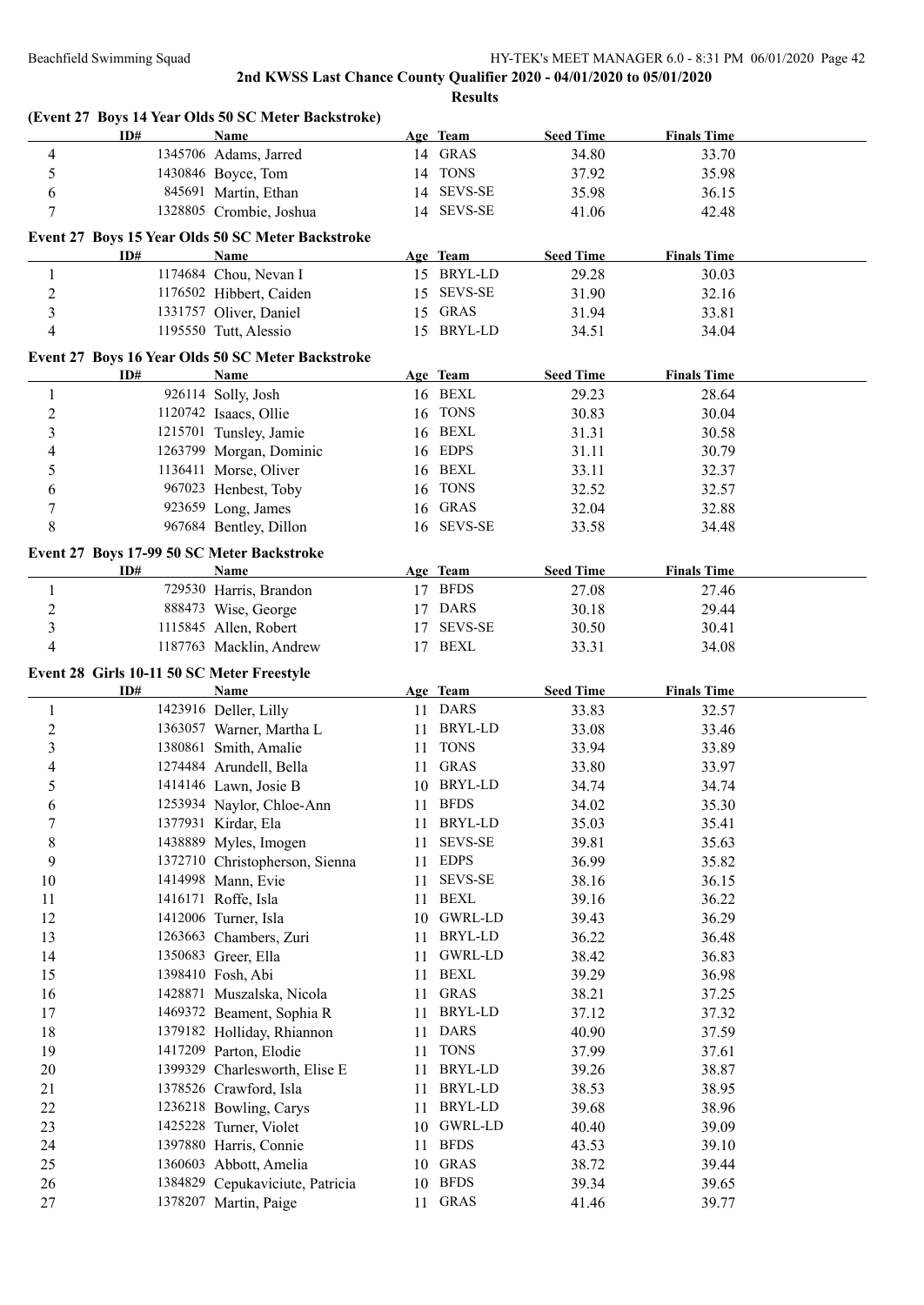|                           | (Event 28 Girls 10-11 50 SC Meter Freestyle) |                                                                  |    |                |                  |                    |  |
|---------------------------|----------------------------------------------|------------------------------------------------------------------|----|----------------|------------------|--------------------|--|
|                           | ID#                                          | Name                                                             |    | Age Team       | <b>Seed Time</b> | <b>Finals Time</b> |  |
| 28                        |                                              | 1487854 Laidlaw, Isabelle                                        |    | 10 TONS        | 39.71            | 40.28              |  |
| 29                        |                                              | 1438888 Underwood, Alexis                                        | 11 | <b>SEVS-SE</b> | 42.69            | 40.51              |  |
| 30                        |                                              | 1323985 Cannon, Amelia                                           | 10 | <b>TONS</b>    | 42.28            | 42.75              |  |
| 31                        |                                              | 1489021 Hollands, Ella                                           |    | 10 TONS        | 42.79            | 43.30              |  |
| 32                        |                                              | 1487857 Doyle, Erin                                              | 11 | <b>TONS</b>    | 44.08            | 44.83              |  |
| 33                        |                                              | 1479740 Hildebrandt, Sophia                                      | 10 | <b>TONS</b>    | 50.53            | 45.43              |  |
|                           |                                              |                                                                  |    |                |                  |                    |  |
|                           | ID#                                          | Event 28 Girls 12 Year Olds 50 SC Meter Freestyle<br>Name        |    | Age Team       | <b>Seed Time</b> | <b>Finals Time</b> |  |
|                           |                                              |                                                                  |    | 12 GRAS        |                  |                    |  |
| $\mathbf{1}$              |                                              | 1156629 Chaza, Chenai                                            |    |                | 30.57            | 30.61              |  |
| $\boldsymbol{2}$          |                                              | 1296117 Godfrey, Ruth                                            |    | 12 SEVS-SE     | 31.98            | 30.79              |  |
| $\overline{\mathbf{3}}$   |                                              | 1179870 Bentley, Sophia                                          |    | 12 SEVS-SE     | 34.05            | 31.22              |  |
| 4                         |                                              | 1282559 Sprague, Saskia                                          | 12 | <b>BRYL-LD</b> | 30.50            | 31.76              |  |
| 5                         |                                              | 1255154 Sullivan, Imogen                                         | 12 | BEXL           | 33.51            | 32.20              |  |
| 6                         |                                              | 1365257 Trigger, Delyth                                          | 12 | BRYL-LD        | 32.55            | 32.37              |  |
| $\tau$                    |                                              | 1364828 O'Sullivan, Caitlin                                      | 12 | <b>SEVS-SE</b> | 32.47            | 32.71              |  |
| $\,$ $\,$                 |                                              | 1415053 Armstrong, Evie                                          |    | 12 SEVS-SE     | 33.22            | 32.80              |  |
| 9                         |                                              | 1335459 Everett, Jessica                                         |    | 12 GWRL-LD     | 33.90            | 32.93              |  |
| $10\,$                    |                                              | 1301387 Fornasier, Lilia                                         | 12 | <b>SEVS-SE</b> | 32.68            | 33.00              |  |
| 11                        |                                              | 1323978 Wynne Thomas, Eliza                                      | 12 | <b>TONS</b>    | 32.41            | 33.30              |  |
| 12                        |                                              | 1372268 Castleton, Isabelle                                      | 12 | <b>DARS</b>    | 36.23            | 33.64              |  |
| 13                        |                                              | 1324258 Gerwat, Leela                                            | 12 | BRYL-LD        | 33.79            | 34.37              |  |
| 14                        |                                              | 1398385 Salamanca, Maria F                                       |    | 12 BRYL-LD     | 33.49            | 34.81              |  |
| 15                        |                                              | 1362252 Fosh, Jess                                               | 12 | <b>BEXL</b>    | 35.68            | 34.88              |  |
| 16                        |                                              | 1443576 Borooah, Rea                                             |    | 12 BEXL        | 37.10            | 35.34              |  |
| 17                        |                                              | 1353428 Underwood, Erin                                          | 12 | <b>SEVS-SE</b> | 37.00            | 35.96              |  |
| 18                        |                                              | 1347990 Dyer, Eva                                                | 12 | <b>SEVS-SE</b> | 36.73            | 35.98              |  |
| 19                        |                                              | 1236215 Nilagarathna, Tharushi                                   | 12 | <b>BRYL-LD</b> | 36.92            | 36.03              |  |
| 20                        |                                              | 1398891 Waller, Ruby                                             | 12 | <b>SEVS-SE</b> | 38.47            | 36.30              |  |
| 21                        |                                              | 1169621 Amrane, Yasmine                                          | 12 | BRYL-LD        | 35.29            | 36.31              |  |
| 22                        |                                              | 1483468 Churchill, Rebecca                                       | 12 | <b>BEXL</b>    | 38.94            | 36.39              |  |
| 23                        |                                              | 1400125 Feachem, Gabriella                                       |    | 12 TONS        | 40.61            | 37.38              |  |
| 24                        |                                              | 1458197 Manning, Kailey                                          | 12 | <b>DARS</b>    | 39.52            | 37.39              |  |
| 25                        |                                              | 1286320 Mulder, Hope                                             | 12 | <b>BFDS</b>    | 39.52            | 38.99              |  |
| $\qquad \qquad -\qquad -$ |                                              | 1312400 Craig, Sophie                                            | 12 | <b>SEVS-SE</b> | 36.53            | DQ                 |  |
|                           | 4.4 Starting before starting signal          |                                                                  |    |                |                  |                    |  |
|                           |                                              | 1362253 Thirunavukkarasu, Tara                                   |    | 12 BEXL        | 39.49            | <b>DNF</b>         |  |
|                           |                                              | 10.2 A swimmer did not cover the whole distance – DNF            |    |                |                  |                    |  |
|                           |                                              |                                                                  |    |                |                  |                    |  |
|                           | ID#                                          | Event 28 Girls 13 Year Olds 50 SC Meter Freestyle<br><u>Name</u> |    | Age Team       | <b>Seed Time</b> | <b>Finals Time</b> |  |
| 1                         |                                              | 1202342 Sanders, Annie                                           | 13 | <b>GWRL-LD</b> | 29.20            | 29.57              |  |
| $\mathfrak{2}$            |                                              | 1262200 Serafini, Emily                                          | 13 | <b>BRYL-LD</b> | 30.32            | 30.22              |  |
| 3                         |                                              | 1213191 Gentles, Alyze                                           | 13 | SEVS-SE        | 30.47            | 30.37              |  |
| 4                         |                                              | 1380419 Gray, Fern                                               | 13 | <b>SEVS-SE</b> | 31.40            | 30.47              |  |
| 5                         |                                              | 1284281 Harris, Faith                                            | 13 | <b>BFDS</b>    | 31.03            | 30.89              |  |
| 6                         |                                              | 1245517 Howard, Lisa                                             | 13 | <b>BRYL-LD</b> | 32.10            | 30.92              |  |
| 7                         |                                              | 1345906 Pascoe, Sarah                                            | 13 | <b>TONS</b>    | 30.57            | 31.56              |  |
| $\,8\,$                   |                                              |                                                                  |    | <b>BEXL</b>    |                  |                    |  |
| 9                         |                                              | 1434385 Tarling, Cora                                            | 13 | <b>BFDS</b>    | 33.25            | 32.02              |  |
|                           |                                              | 1152319 Mitchell, Kara                                           | 13 |                | 32.61            | 32.51              |  |
| 10                        |                                              | 1335612 Holland, Bethany                                         | 13 | <b>TONS</b>    | 33.14            | 33.23              |  |
| 11                        |                                              | 1311713 Stone, Alice                                             | 13 | <b>SEVS-SE</b> | 34.30            | 33.78              |  |
| 12                        |                                              | 1446963 Miller, Caitlin                                          | 13 | <b>SEVS-SE</b> | 36.06            | 33.80              |  |
| 13                        |                                              | 1215709 Morse, Isabella                                          | 13 | <b>BEXL</b>    | 34.34            | 34.12              |  |
| 14                        |                                              | 1380869 Warman, Ellen                                            | 13 | <b>TONS</b>    | 34.32            | 34.39              |  |
| 15                        |                                              | 1372259 Sawyer, Millie                                           | 13 | <b>DARS</b>    | 34.71            | 34.49              |  |
| 16                        |                                              | 1239660 Rousell, Nieve                                           | 13 | <b>GRAS</b>    | 33.73            | 34.53              |  |
| 17                        |                                              | 1262671 Rolfe, Sophie                                            |    | 13 BFDS        | 35.64            | 35.65              |  |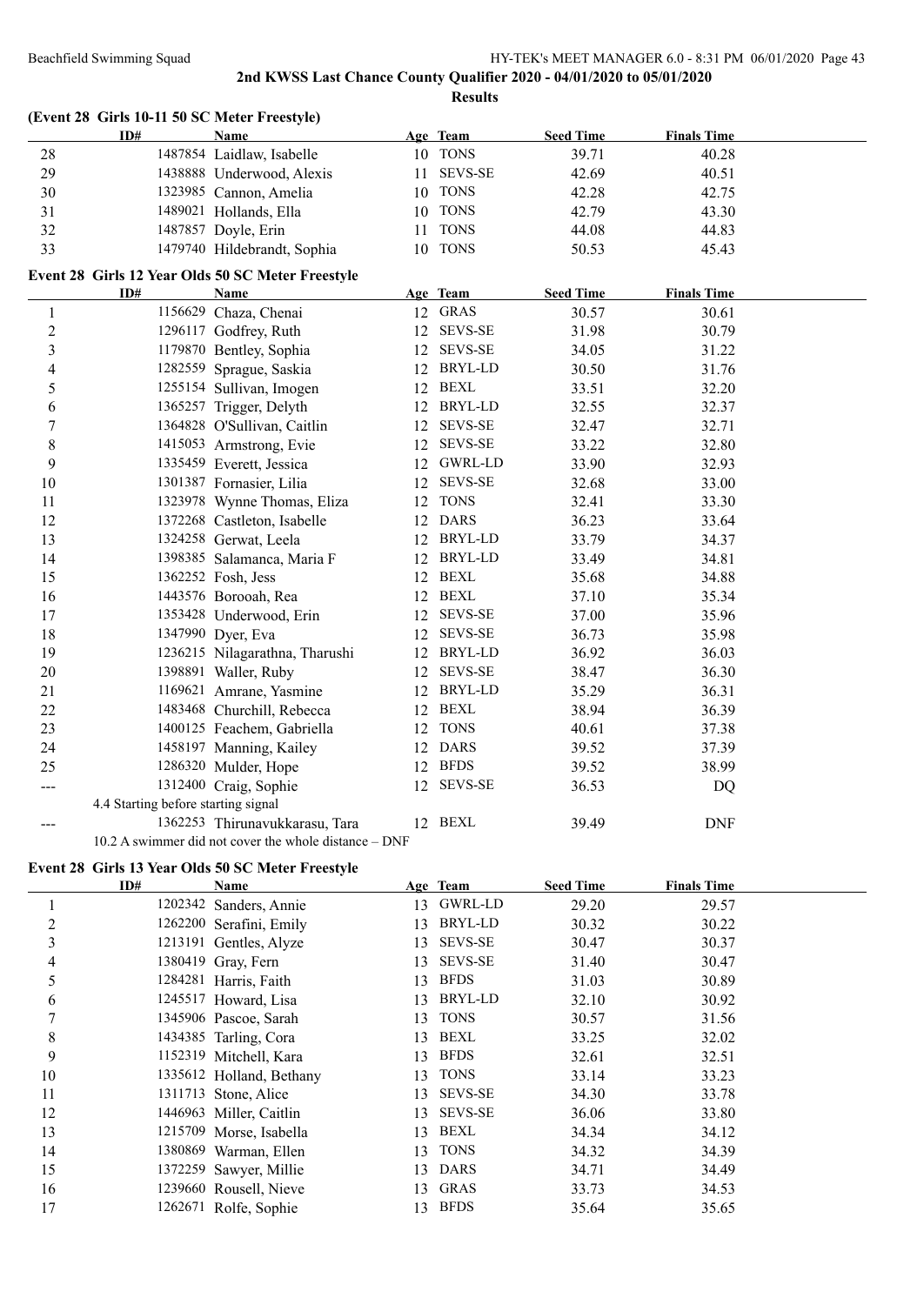### **2nd KWSS Last Chance County Qualifier 2020 - 04/01/2020 to 05/01/2020 Results**

### **(Event 28 Girls 13 Year Olds 50 SC Meter Freestyle)**

|                | ID# | Name                                              |                 | Age Team       | <b>Seed Time</b> | <b>Finals Time</b> |  |
|----------------|-----|---------------------------------------------------|-----------------|----------------|------------------|--------------------|--|
| 18             |     | 1376864 Hughes, Chloe                             |                 | 13 BEXL        | 35.91            | 35.94              |  |
|                |     | Event 28 Girls 14 Year Olds 50 SC Meter Freestyle |                 |                |                  |                    |  |
|                | ID# | <b>Name</b>                                       |                 | Age Team       | <b>Seed Time</b> | <b>Finals Time</b> |  |
| 1              |     | 1138562 Derry, Lilly-Marie                        |                 | 14 SEVS-SE     | 28.50            | 28.89              |  |
| $\mathbf{2}$   |     | 1273751 Armstrong, Millie                         |                 | 14 SEVS-SE     | 29.90            | 29.49              |  |
| 3              |     | 1392179 Mcglinchey, Erica                         |                 | 14 GWRL-LD     | 29.61            | 29.50              |  |
| 4              |     | 1255180 Pratt, Anjola                             |                 | 14 SEVS-SE     | 29.50            | 29.74              |  |
| 5              |     | 1281369 Roberts, Martha                           | 14              | <b>SEVS-SE</b> | 29.60            | 29.94              |  |
| 6              |     | 1176519 Murphy, Isla                              | 14              | <b>SEVS-SE</b> | 29.60            | 29.97              |  |
| 7              |     | 1211502 Deacon, Rosie                             | 14              | <b>SEVS-SE</b> | 30.30            | 30.15              |  |
| 8              |     | 1267833 Lauerman, Rosie                           | 14              | <b>SEVS-SE</b> | 31.37            | 30.47              |  |
| 9              |     | 1245837 Couzens, Phoebe                           |                 | 14 BEXL        | 31.83            | 30.58              |  |
| 10             |     | 1276520 Singleterry, Cara                         |                 | 14 SEVS-SE     | 31.62            | 30.80              |  |
| 11             |     | 1240611 Van Selm, Jessica                         | 14              | BRYL-LD        | 30.56            | 30.89              |  |
| 12             |     |                                                   |                 | 14 BLAS        | 31.18            | 31.02              |  |
| 13             |     | 1225427 Goodwin, Jessica                          |                 | 14 DARS        |                  |                    |  |
| 14             |     | 1372258 Stanley, Esmee                            |                 | 14 BRYL-LD     | 34.44            | 31.24<br>31.69     |  |
|                |     | 1346812 Lewis, Hannah                             |                 | <b>TONS</b>    | 31.39            |                    |  |
| 15<br>16       |     | 1376568 Kirkby, Phoebe                            | 14              | 14 BRYL-LD     | 31.49            | 31.88              |  |
|                |     | 1208538 Crawford, Alexandra                       |                 |                | 31.54            | 31.92              |  |
| 17             |     | 1332988 Mauduit, Juliette                         |                 | 14 GWRL-LD     | 33.76            | 32.26              |  |
| 18             |     | 1424069 Kolte, Sakshi N                           |                 | 14 BRYL-LD     | 32.87            | 32.43              |  |
| 19             |     | 1253917 Moerman, Kayla                            |                 | 14 BFDS        | 32.46            | 32.46              |  |
| $20\,$         |     | 1175636 Terry, Carys                              | 14              | <b>SEVS-SE</b> | 33.20            | 32.98              |  |
| 21             |     | 1342874 Sigeti, Isobel                            | 14              | GWRL-LD        | 33.38            | 33.60              |  |
| 22             |     | 1440201 Wootton, Megan                            | 14              | BEXL           | 35.13            | 34.19              |  |
| 23             |     | 1493522 Wheeler, Emily                            |                 | 14 GRAS        | 43.66            | 38.99              |  |
|                |     | Event 28 Girls 15 Year Olds 50 SC Meter Freestyle |                 |                |                  |                    |  |
|                | ID# | <b>Name</b>                                       |                 | Age Team       | <b>Seed Time</b> | <b>Finals Time</b> |  |
| $\mathbf{1}$   |     | 1291517 Nisbet, Erin                              |                 | 15 TONS        | 28.48            | 28.36              |  |
| $\mathbf{2}$   |     | 1121909 Devey, Mia                                | 15              | <b>TONS</b>    | 29.58            | 29.38              |  |
| 3              |     | 1228050 Sullivan, Madeleine                       |                 | 15 BEXL        | 29.45            | 29.72              |  |
| 4              |     | 1178133 Bisrat, Jessica                           | 15              | DARS           | 29.29            | 29.81              |  |
| 5              |     | 1164776 Goodyear, Natasha                         | 15              | <b>GRAS</b>    | 29.19            | 29.82              |  |
| 6              |     | 1190613 Chambers, Koko                            | 15              | <b>BRYL-LD</b> | 29.89            | 29.85              |  |
| $\overline{7}$ |     | 1307386 Holland, Maddy                            |                 | 15 TONS        | 29.96            | 30.05              |  |
| 8              |     | 1293941 Fosh, Isabelle                            | 15 <sup>2</sup> | <b>BEXL</b>    | 30.30            | 30.25              |  |
| 9              |     | 942096 Middleton, Amelia J                        | 15              | <b>BRYL-LD</b> | 30.20            | 30.26              |  |
| 10             |     | 872574 Rayner, Hannah                             | 15              | GWRL-LD        | 30.47            | 30.27              |  |
| 11             |     | 1289512 Graziano, Emily                           | 15              | <b>EDPS</b>    | 32.49            | 30.33              |  |
| 12             |     | 956542 Dobb, Heidi                                | 15              | <b>BRYL-LD</b> | 30.33            | 31.29              |  |
| 13             |     | 1268596 Sharp, Megan                              | 15              | <b>TONS</b>    | 32.56            | 31.95              |  |
| 14             |     | 1150267 Burke, Bethany                            | 15              | <b>SEVS-SE</b> | 31.89            | 31.98              |  |
| 15             |     | 967680 Martin, Evie                               | 15              | <b>SEVS-SE</b> | 31.07            | 32.05              |  |
| 16             |     | 1354385 Griffin, Abigail                          | 15              | <b>BRYL-LD</b> | 31.22            | 32.09              |  |
| 17             |     | 958192 Hambling, Phoebe                           | 15              | <b>GWRL-LD</b> | 31.13            | 32.17              |  |
| 18             |     | 1380868 Warman, Alice                             | 15              | <b>TONS</b>    | 31.62            | 32.58              |  |
| 19             |     | 1202351 Denney, Maisie                            |                 | 15 BEXL        | 32.13            | 33.65              |  |
| $20\,$         |     | 1268617 Baxter, Hannah                            |                 | 15 TONS        | 35.98            | 33.85              |  |
|                |     | Event 28 Girls 16 Year Olds 50 SC Meter Freestyle |                 |                |                  |                    |  |
|                | ID# | <b>Name</b>                                       |                 | Age Team       | <b>Seed Time</b> | <b>Finals Time</b> |  |
| 1              |     | 945064 Evans, Olwen                               |                 | 16 BEXL        | 30.52            | 29.49              |  |
| 2              |     | 972290 Jones, Amelia G                            | 16              | <b>BRYL-LD</b> | 30.57            | 30.26              |  |
| 3              |     | 968270 Dormieux, Lottie                           | 16              | <b>SEVS-SE</b> | 30.37            | 30.59              |  |
| 4              |     | 943690 Vowell, Katie                              | 16              | <b>SEVS-SE</b> | 29.50            | 30.70              |  |
|                |     |                                                   |                 |                |                  |                    |  |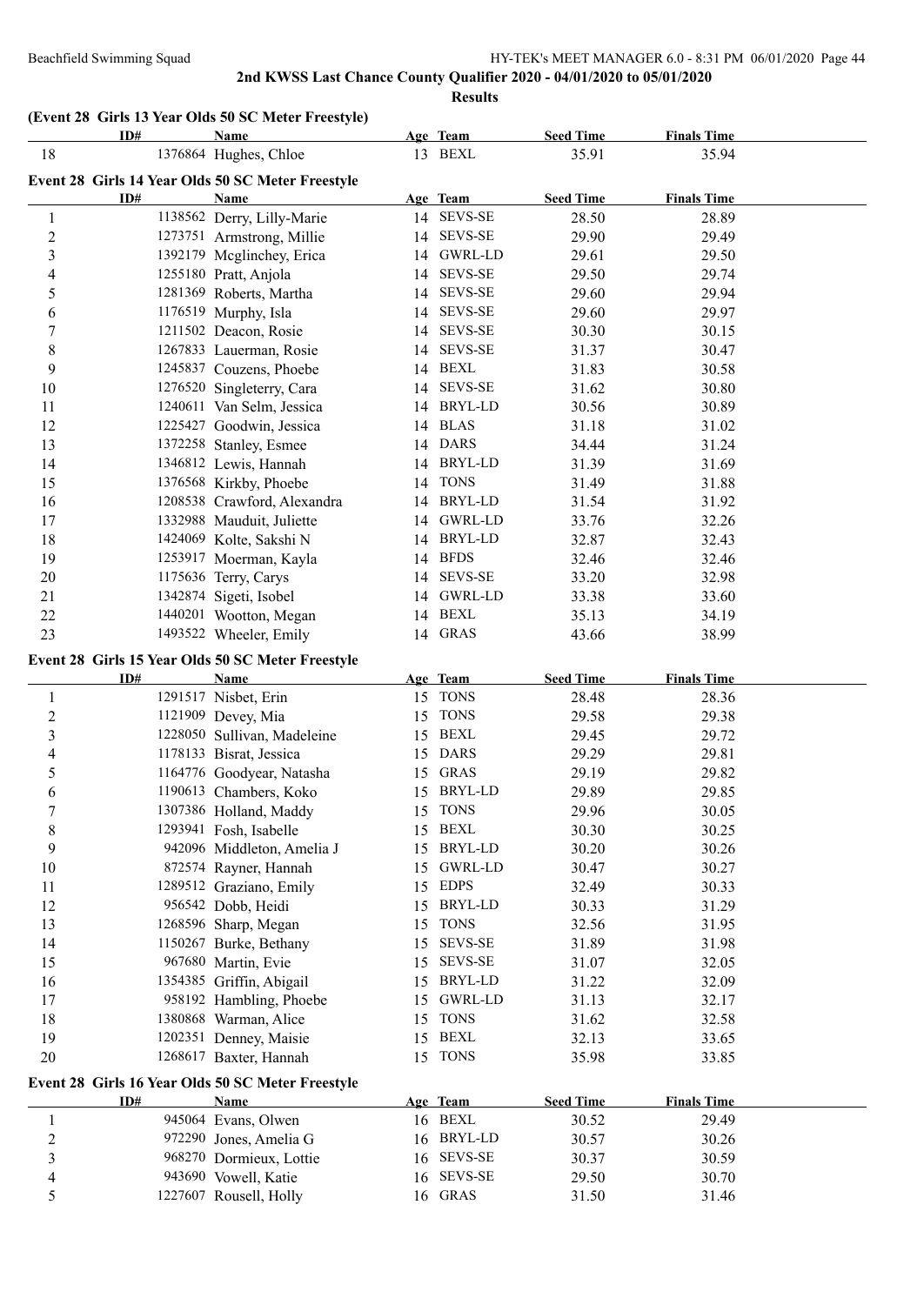|                | ID#   |         | (Event 28 Girls 16 Year Olds 50 SC Meter Freestyle)<br>Name | Age Team   | <b>Seed Time</b> | <b>Finals Time</b> |  |
|----------------|-------|---------|-------------------------------------------------------------|------------|------------------|--------------------|--|
| 6              |       |         | 1176501 Vanderlanh-McKeown, Cleo                            | 16 SEVS-SE | 32.81            | 32.54              |  |
| ---            |       |         | 1201386 Prideaux, Charlotte                                 | 16 SEVS-SE | 30.18            | DQ                 |  |
|                |       |         | 4.4 Starting before starting signal                         |            |                  |                    |  |
|                |       |         | Event 28 Girls 17-99 50 SC Meter Freestyle                  |            |                  |                    |  |
|                | ID#   |         | Name                                                        | Age Team   | <b>Seed Time</b> | <b>Finals Time</b> |  |
| 1              |       |         | 310433 Mitchell, Jodie                                      | 22 BFDS    | 28.21            | 28.77              |  |
| 2              |       |         | 1115864 Lauerman, Aoife                                     | 17 SEVS-SE | 29.35            | 29.37              |  |
| $\mathfrak{Z}$ |       |         | 1165486 McKean, Georgia                                     | 17 GRAS    | 29.77            | 30.48              |  |
| 4              |       |         | 967408 Ray, Millie                                          | 19 GRAS    | 29.61            | 30.66              |  |
| 5              |       |         | 1359109 Davids, Chiamaka                                    | 19 DARS    | 33.41            | 32.21              |  |
| 6              |       |         | 1437533 Lees, Emilie                                        | 19 GRAS    | 33.53            | 34.32              |  |
|                |       |         | 1165177 Brown, Jessica                                      | 18 MAIS    | 31.68            | <b>DNF</b>         |  |
|                |       |         | 10.2 A swimmer did not cover the whole distance - DNF       |            |                  |                    |  |
|                |       |         | Event 29 Boys 10-11 200 SC Meter Butterfly                  |            |                  |                    |  |
|                | ID#   |         | <b>Name</b>                                                 | Age Team   | <b>Seed Time</b> | <b>Finals Time</b> |  |
| 1              |       |         | 1332908 Brooks, Albert                                      | 11 BRYL-LD | 4:05.30          | 3:23.47            |  |
|                | 43.33 | 53.82   | 55.91<br>50.41                                              |            |                  |                    |  |
|                |       |         | Event 29 Boys 12 Year Olds 200 SC Meter Butterfly           |            |                  |                    |  |
|                | ID#   |         | <b>Name</b>                                                 | Age Team   | <b>Seed Time</b> | <b>Finals Time</b> |  |
| 1              |       |         | 1263662 Di Pace, Christian                                  | 12 BRYL-LD | 3:23.69          | 3:24.11            |  |
|                | 45.22 | 50.41   | 54.59<br>53.89                                              |            |                  |                    |  |
|                |       |         |                                                             |            |                  |                    |  |
|                | ID#   |         | Event 29 Boys 13 Year Olds 200 SC Meter Butterfly<br>Name   | Age Team   | <b>Seed Time</b> | <b>Finals Time</b> |  |
| 1              |       |         | 1261809 Warner, Ollie T                                     | 13 BRYL-LD | 2:52.37          | 2:50.23            |  |
|                | 39.09 | 44.81   | 44.41<br>41.92                                              |            |                  |                    |  |
| 2              |       |         | 1191473 Williams, Seb J                                     | 13 BRYL-LD | 3:03.78          | 3:03.97            |  |
|                | 38.94 | 50.76   | 48.11<br>46.16                                              |            |                  |                    |  |
| 3              |       |         | 1245511 Dell'Accio, Roberto                                 | 13 BRYL-LD | 3:09.59          | 3:16.96            |  |
|                | 42.00 | 2:34.96 |                                                             |            |                  |                    |  |
|                |       |         |                                                             |            |                  |                    |  |
|                | ID#   |         | Event 29 Boys 14 Year Olds 200 SC Meter Butterfly<br>Name   | Age Team   | <b>Seed Time</b> | <b>Finals Time</b> |  |
| 1              |       |         | 981478 Corver, Alexander                                    | 14 BRYL-LD | 2:27.43          | 2:25.39            |  |
| 2              |       |         | 1311726 Jarrett, William                                    | 14 SEVS-SE | 2:47.50          | 2:37.73            |  |
|                | 34.36 | 40.99   | 42.23<br>40.15                                              |            |                  |                    |  |
|                |       |         |                                                             |            |                  |                    |  |
| 3              |       |         | 1253281 Martin-Young, Sam                                   | 14 SEVS-SE | 2:46.69          | 2:38.55            |  |
|                | 35.23 | 40.57   | 41.57<br>41.18                                              |            |                  |                    |  |
| 4              |       |         | 1233455 Cooper, Max                                         | 14 SEVS-SE | 2:55.48          | 2:47.98            |  |
|                | 38.49 | 43.52   | 44.14<br>41.83                                              |            |                  |                    |  |
| 5              |       |         | 1201387 Norris, Evan                                        | 14 TONS    | 2:37.85          | 2:49.81            |  |
|                | 33.66 | 41.32   | 47.38<br>47.45                                              |            |                  |                    |  |
|                |       |         | Event 29 Boys 15 Year Olds 200 SC Meter Butterfly           |            |                  |                    |  |
|                |       |         |                                                             | Age Team   | <b>Seed Time</b> | <b>Finals Time</b> |  |
|                | ID#   |         | <b>Name</b>                                                 |            |                  |                    |  |
| 1              |       |         | 1176179 Cleaver, James                                      | 15 BRYL-LD | 2:17.00          | 2:18.45            |  |
|                | 31.11 | 34.93   | 36.69<br>35.72                                              |            |                  |                    |  |
| 2              |       |         | 1176502 Hibbert, Caiden                                     | 15 SEVS-SE | 2:45.34          | 2:37.61            |  |
|                | 34.60 | 41.73   | 41.04<br>40.24                                              |            |                  |                    |  |
| 3              |       |         | 1377930 Kirdar, Tim                                         | 15 BRYL-LD | 2:48.76          | 2:51.10            |  |
|                | 36.52 | 2:14.58 |                                                             |            |                  |                    |  |
|                |       |         | Event 29 Boys 16 Year Olds 200 SC Meter Butterfly           |            |                  |                    |  |
|                | ID#   |         | <b>Name</b>                                                 | Age Team   | <b>Seed Time</b> | <b>Finals Time</b> |  |
| $\mathbf{1}$   |       |         | 1108668 Chapman, Nathan                                     | 16 GWRL-LD | 2:17.38          | 2:14.45            |  |
|                | 30.31 | 34.20   | 35.10<br>34.84                                              |            |                  |                    |  |
| 2              |       |         | 1260768 Fisher, Lewis                                       | 16 GWRL-LD | 3:00.28          | 2:40.18            |  |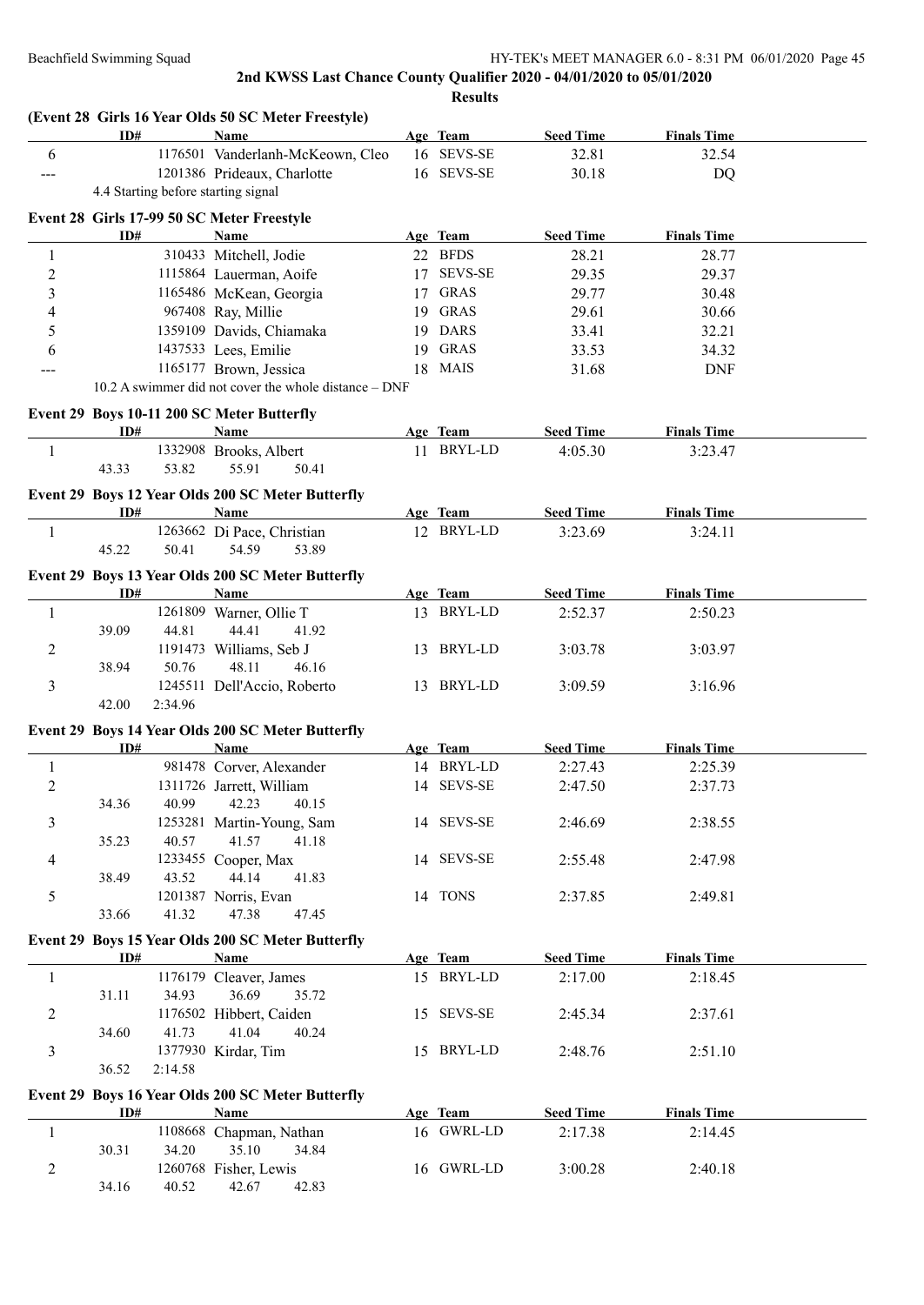|                | ID#   |       | (Event 29 Boys 16 Year Olds 200 SC Meter Butterfly)<br><b>Name</b> | Age Team   | <b>Seed Time</b> | <b>Finals Time</b> |  |
|----------------|-------|-------|--------------------------------------------------------------------|------------|------------------|--------------------|--|
| 3              |       |       | 1228051 Jayasinghe, Dillon                                         | 16 BEXL    | 2:42.00          | 2:40.36            |  |
|                | 32.56 | 40.43 | 42.48<br>44.89                                                     |            |                  |                    |  |
|                |       |       | Event 29 Boys 17-99 200 SC Meter Butterfly                         |            |                  |                    |  |
|                | ID#   |       | Name                                                               | Age Team   | <b>Seed Time</b> | <b>Finals Time</b> |  |
| $\mathbf{1}$   |       |       | 888473 Wise, George                                                | 17 DARS    | 2:23.45          | 2:31.62            |  |
|                | 31.29 | 38.23 | 41.98<br>40.12                                                     |            |                  |                    |  |
| ---            |       |       | 852611 Morris, Charlie                                             | 17 BFDS    | 2:56.00          | <b>DQ</b>          |  |
|                |       |       | 8.2 Arms not brought forward over the water                        |            |                  |                    |  |
|                | 36.60 | 45.24 | 48.33<br>49.35                                                     |            |                  |                    |  |
|                |       |       | Event 30 Girls 10-11 200 SC Meter Breaststroke                     |            |                  |                    |  |
|                | ID#   |       | <b>Name</b>                                                        | Age Team   | <b>Seed Time</b> | <b>Finals Time</b> |  |
| $\mathbf{1}$   |       |       | 1414146 Lawn, Josie B                                              | 10 BRYL-LD | 3:31.28          | 3:28.61            |  |
| $\overline{c}$ |       |       | 1363057 Warner, Martha L                                           | 11 BRYL-LD | 3:33.50          | 3:30.54            |  |
|                |       |       | 55.38<br>53.26                                                     |            |                  |                    |  |
| 3              |       |       | 1331777 Ramsay, Calli                                              | 11 GRAS    | 3:43.43          | 3:31.47            |  |
|                | 47.28 | 54.21 | 56.22<br>53.76                                                     |            |                  |                    |  |
| 4              |       |       | 1388500 Ashton, Amelia                                             | 10 SEVS-SE | 3:55.92          | 3:33.35            |  |
|                | 49.64 | 54.84 | 55.35<br>53.52                                                     |            |                  |                    |  |
| 5              |       |       | 1399329 Charlesworth, Elise E                                      | 11 BRYL-LD | 3:38.48          | 3:40.48            |  |
| 6              |       |       | 1263663 Chambers, Zuri                                             | 11 BRYL-LD | 3:56.64          | 3:47.27            |  |
|                | 50.67 | 59.81 | 58.95<br>57.84                                                     |            |                  |                    |  |
| 7              |       |       | 1378207 Martin, Paige                                              | 11 GRAS    | 3:48.03          | 3:47.50            |  |
|                | 52.04 | 58.58 | 59.68<br>57.20                                                     |            |                  |                    |  |
|                |       |       | Event 30 Girls 12 Year Olds 200 SC Meter Breaststroke              |            |                  |                    |  |
|                | ID#   |       | <b>Name</b>                                                        | Age Team   | <b>Seed Time</b> | <b>Finals Time</b> |  |
| $\mathbf{1}$   |       |       | 1345910 Kienlen, Willow                                            | 12 TONS    | 3:24.52          | 3:09.97            |  |
|                | 44.84 | 48.31 | 48.57<br>48.25                                                     |            |                  |                    |  |
| 2              |       |       | 1349639 Rogers, Ellie                                              | 12 TONS    | 3:30.91          | 3:19.21            |  |
|                | 43.62 | 51.66 | 52.84<br>51.09                                                     |            |                  |                    |  |
| 3              |       |       | 1364828 O'Sullivan, Caitlin                                        | 12 SEVS-SE | 3:25.73          | 3:23.63            |  |
|                | 46.79 | 53.06 | 53.94<br>49.84                                                     |            |                  |                    |  |
| 4              |       |       | 1398385 Salamanca, Maria F                                         | 12 BRYL-LD | 3:23.72          | 3:24.07            |  |
|                | 47.42 | 52.01 | 54.39<br>50.25                                                     |            |                  |                    |  |
| 5              |       |       | 1169621 Amrane, Yasmine                                            | 12 BRYL-LD | 3:19.91          | 3:25.86            |  |
|                | 44.84 |       | 1:04.13                                                            |            |                  |                    |  |
| 6              |       |       | 1483468 Churchill, Rebecca                                         | 12 BEXL    | 3:40.00          | 3:39.06            |  |
|                | 50.49 | 56.36 | 57.51<br>54.70                                                     |            |                  |                    |  |
| ---            |       |       | 1347990 Dyer, Eva                                                  | 12 SEVS-SE | 3:37.07          | <b>DQ</b>          |  |
|                |       |       | 7.6 Did not touch at turn or finish with both hands                |            |                  |                    |  |
|                | 50.14 | 57.56 | 55.70<br>55.85                                                     |            |                  |                    |  |
|                |       |       | Event 30 Girls 13 Year Olds 200 SC Meter Breaststroke              |            |                  |                    |  |
|                | ID#   |       | Name                                                               | Age Team   | <b>Seed Time</b> | <b>Finals Time</b> |  |
| $\mathbf{1}$   |       |       | 1267835 Tovey, Amelia                                              | 13 SEVS-SE | 3:07.76          | 3:04.92            |  |
|                | 41.73 | 47.48 | 48.23<br>47.48                                                     |            |                  |                    |  |
| 2              |       |       | 1245510 Cain, Lottie                                               | 13 BRYL-LD | 3:17.40          | 3:08.21            |  |
|                | 42.50 | 47.60 | 48.77<br>49.34                                                     |            |                  |                    |  |
| 3              |       |       | 1245517 Howard, Lisa                                               | 13 BRYL-LD | 3:18.78          | 3:13.22            |  |
|                | 43.13 | 49.77 | 50.92<br>49.40                                                     |            |                  |                    |  |
| 4              |       |       | 1446963 Miller, Caitlin                                            | 13 SEVS-SE | 3:37.38          | 3:22.56            |  |
|                | 44.01 | 53.99 | 52.34<br>52.22                                                     |            |                  |                    |  |
| 5              |       |       | 1311713 Stone, Alice                                               | 13 SEVS-SE | 3:32.00          | 3:22.94            |  |
|                | 47.65 | 53.09 | 52.02<br>50.18                                                     |            |                  |                    |  |
| 6              |       |       | 1344167 Tanner-Rush, Rose                                          | 13 BEXL    | 3:33.68          | 3:31.32            |  |
|                | 48.18 | 54.60 | 55.73<br>52.81                                                     |            |                  |                    |  |